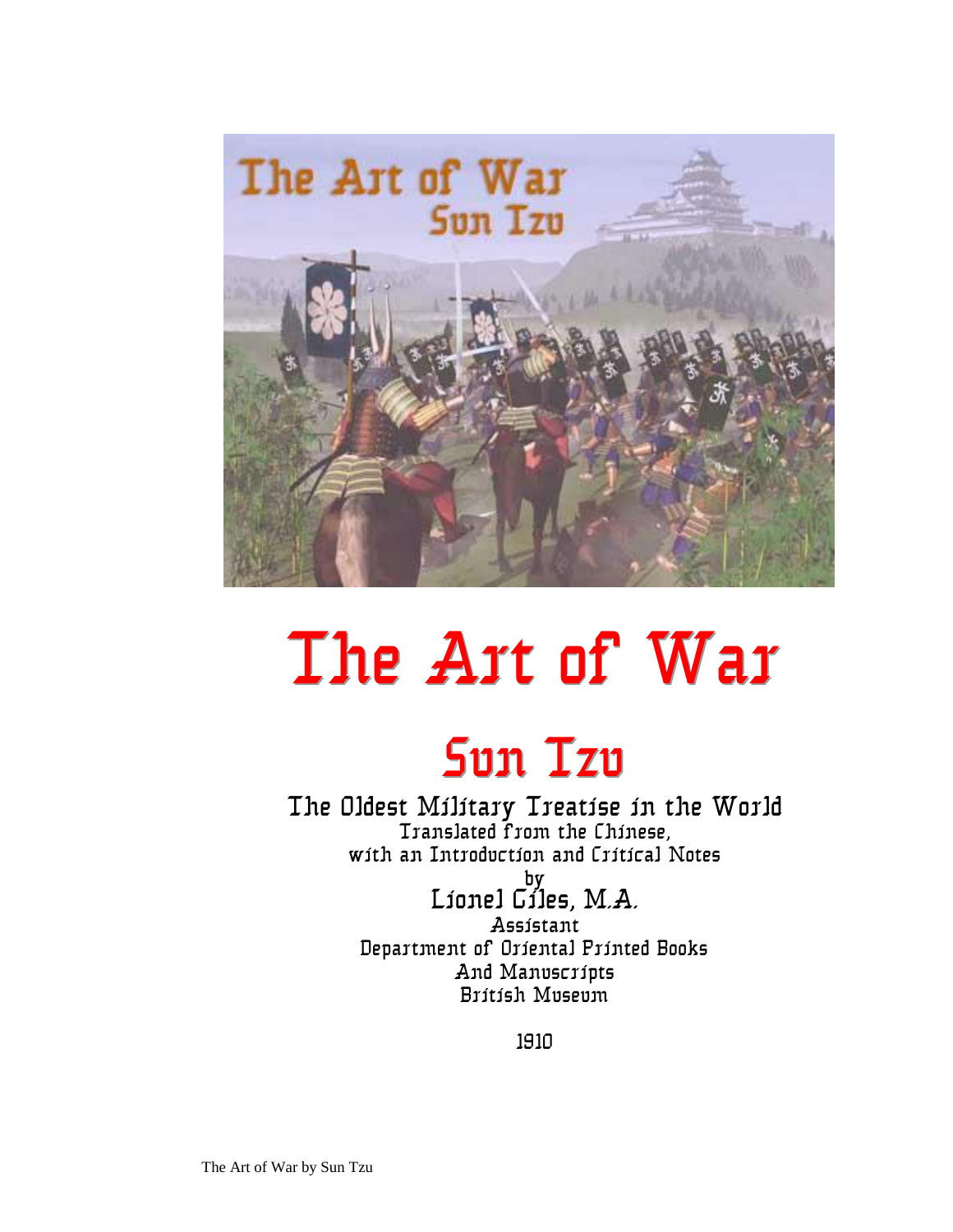To my brother Captain Valentine Giles, R.G. in the hope that a work 2400 years old may yet contain lessons worth consideration by the soldier of today this translation is affectionately dedicated.



A Puppet Press Classic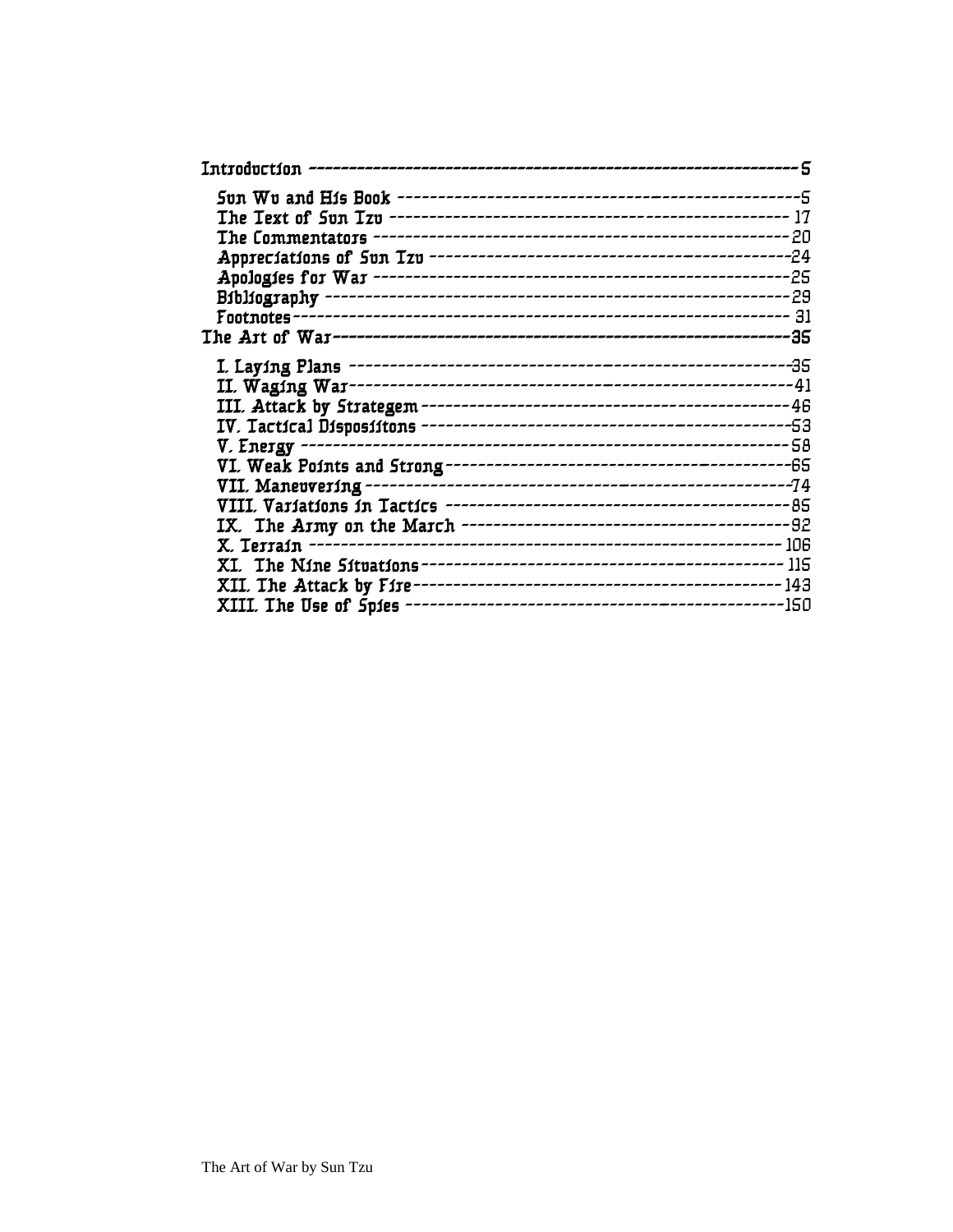The Art of War was virtually unknown in  $\mathsf{Fun}\ \mathsf{I}$   $\mathsf{I}$   $\mathsf{I}$   $\mathsf{I}$   $\mathsf{I}$   $\mathsf{I}$   $\mathsf{I}$   $\mathsf{I}$   $\mathsf{I}$   $\mathsf{I}$   $\mathsf{I}$   $\mathsf{I}$   $\mathsf{I}$   $\mathsf{I}$   $\mathsf{I}$   $\mathsf{I}$   $\mathsf{I}$   $\mathsf{I}$   $\mathsf{I}$   $\mathsf{I}$   $\mathsf{I}$   $\mathsf{I}$   $\mathsf{I}$   $\mathsf{I}$ priest living in China, Joseph Amiot, acquired a copy and translated it into French. It was not a good translation because, Dr. Giles wrote, "[I]t contains a great deal that Sun Tzu did not write, and very little indeed of what he did."

Capt. E. F. Calthrop, R.F.A, published the first English translation in 1905 in Tokyo. Dr. Giles said this translation was, "excessively bad..." and

"It is not merely a question of downright blunders, from which none can hope to be wholly exempt. Omissions were frequent; hard passages were willfully distorted or slurred over. Such offenses are less pardonable. They would not be tolerated in any edition of a Latin or Greek classic, and a similar standard of honesty ought to be insisted upon in translations from Chinese."

In 1908, a new edition of Captain Calthrop's translation was published in London. It was an improvement — omissions filled up and numerous mistakes corrected - but new errors were created in the process.

Dr. Giles wrote about his own translation: "It was not undertaken out of any inflated estimate of my own powers; but I could not help feeling that Sun Tzu deserved a better fate than had befallen him, and I knew that, at any rate, I could hardly fail to improve on the work of my predecessors."

Dr. Giles was a leading Sinologist and an assistant in the Department of Oriental Printed Books and Manuscripts in the British Museum.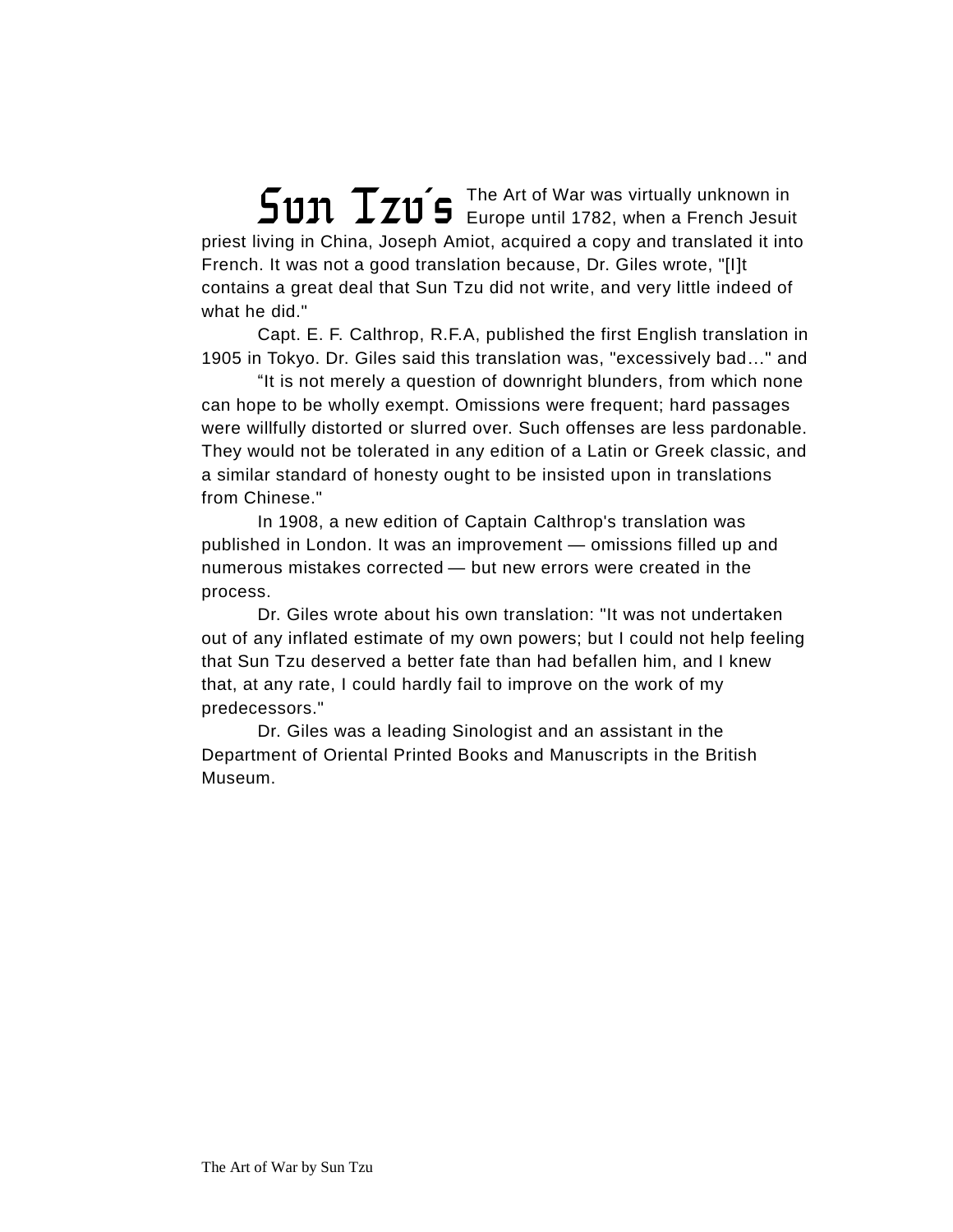### **Introduction**

### **Sun Wu and His Book**

Ssu-ma Ch`ien gives the following biography of Sun Tzu: [1]: Sun Tzu Wu was a native of the Ch`i State. His Art of War brought him to the notice of Ho Lu, [2] King of Wu. Ho Lu said to him: "I have carefully perused your 13 chapters. May I submit your theory of managing soldiers to a slight test?"

Sun Tzu replied: "You may."

Ho Lu asked: "May the test be applied to women?"

The answer was again in the affirmative, so arrangements were made to bring 180 ladies out of the Palace. Sun Tzu divided them into two companies, and placed one of the King's favorite concubines at the head of each. He then bade them all take spears in their hands, and addressed them thus: "I presume you know the difference between front and back, right hand and left hand?"

The girls replied: Yes.

Sun Tzu went on: "When I say "Eyes front," you must look straight ahead. When I say "Left turn," you must face towards your left hand. When I say "Right turn," you must face towards your right hand. When I say "About turn," you must face right round towards your back."

Again the girls assented. The words of command having been thus explained, he set up the halberds and battle-axes in order to begin the drill. Then, to the sound of drums, he gave the order "Right turn." But the girls only burst out laughing. Sun Tzu said: "If words of command are not clear and distinct, if orders are not thoroughly understood, then the general is to blame."

So he started drilling them again, and this time gave the order "Left turn," whereupon the girls once more burst into fits of laughter. Sun Tzu: "If words of command are not clear and distinct, if orders are not thoroughly understood, the general is to blame. But if his orders are clear, and the soldiers nevertheless disobey, then it is the fault of their officers."

So saying, he ordered the leaders of the two companies to be beheaded. Now the king of Wu was watching the scene from the top of a raised pavilion; and when he saw that his favorite concubines were about to be executed, he was greatly alarmed and hurriedly sent down the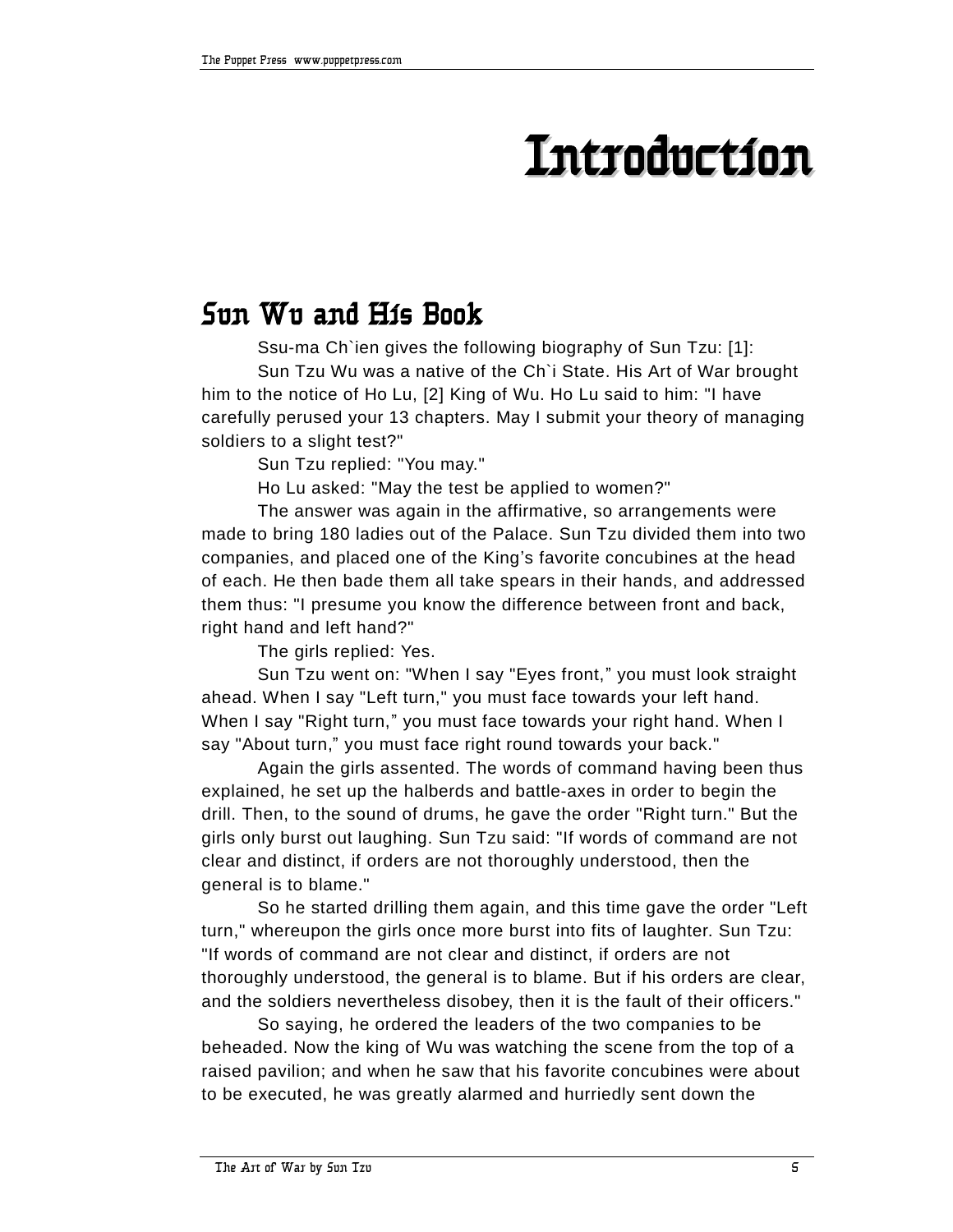following message: "We are now quite satisfied as to our general's ability to handle troops. If We are bereft of these two concubines, our meat and drink will lose their savor. It is our wish that they shall not be beheaded."

Sun Tzu replied: "Having once received His Majesty's commission to be the general of his forces, there are certain commands of His Majesty which, acting in that capacity, I am unable to accept."

Accordingly, he had the two leaders beheaded, and straightway installed the pair next in order as leaders in their place. When this had been done, the drum was sounded for the drill once more; and the girls went through all the evolutions, turning to the right or to the left, marching ahead or wheeling back, kneeling or standing, with perfect accuracy and precision, not venturing to utter a sound. Then Sun Tzu sent a messenger to the King saying: "Your soldiers, Sire, are now properly drilled and disciplined, and ready for your majesty's inspection. They can be put to any use that their sovereign may desire; bid them go through fire and water, and they will not disobey."

But the King replied: "Let our general cease drilling and return to camp. As for us, We have no wish to come down and inspect the troops."

Thereupon Sun Tzu said: "The King is only fond of words, and cannot translate them into deeds."

After that, Ho Lu saw that Sun Tzu was one who knew how to handle an army, and finally appointed him general. In the west, he defeated the Ch`u State and forced his way into Ying, the capital; to the north he put fear into the States of Ch`i and Chin, and spread his fame abroad amongst the feudal princes. And Sun Tzu shared in the might of the King.

About Sun Tzu himself this is all that Ssu-ma Ch`ien has to tell us in this chapter. But he proceeds to give a biography of his descendant, Sun Pin, born about a hundred years after his famous ancestor's death, and also the outstanding military genius of his time. The historian speaks of him too as Sun Tzu, and in his preface we read: "Sun Tzu had his feet cut off and yet continued to discuss the art of war." [3] It seems likely, then, that "Pin" was a nickname bestowed on him after his mutilation, unless the story was invented in order to account for the name. The crowning incident of his career, the crushing defeat of his treacherous rival P`ang Chuan, will be found briefly related in Chapter V. ss. 19, note.

To return to the elder Sun Tzu. He is mentioned in two other passages of the SHIH CHI:

In the third year of his reign [512 B.C.] Ho Lu, king of Wu, took the field with Tzu-hsu [i.e. Wu Yuan] and Po P`ei, and attacked Ch`u. He captured the town of Shu and slew the two prince's sons who had formerly been generals of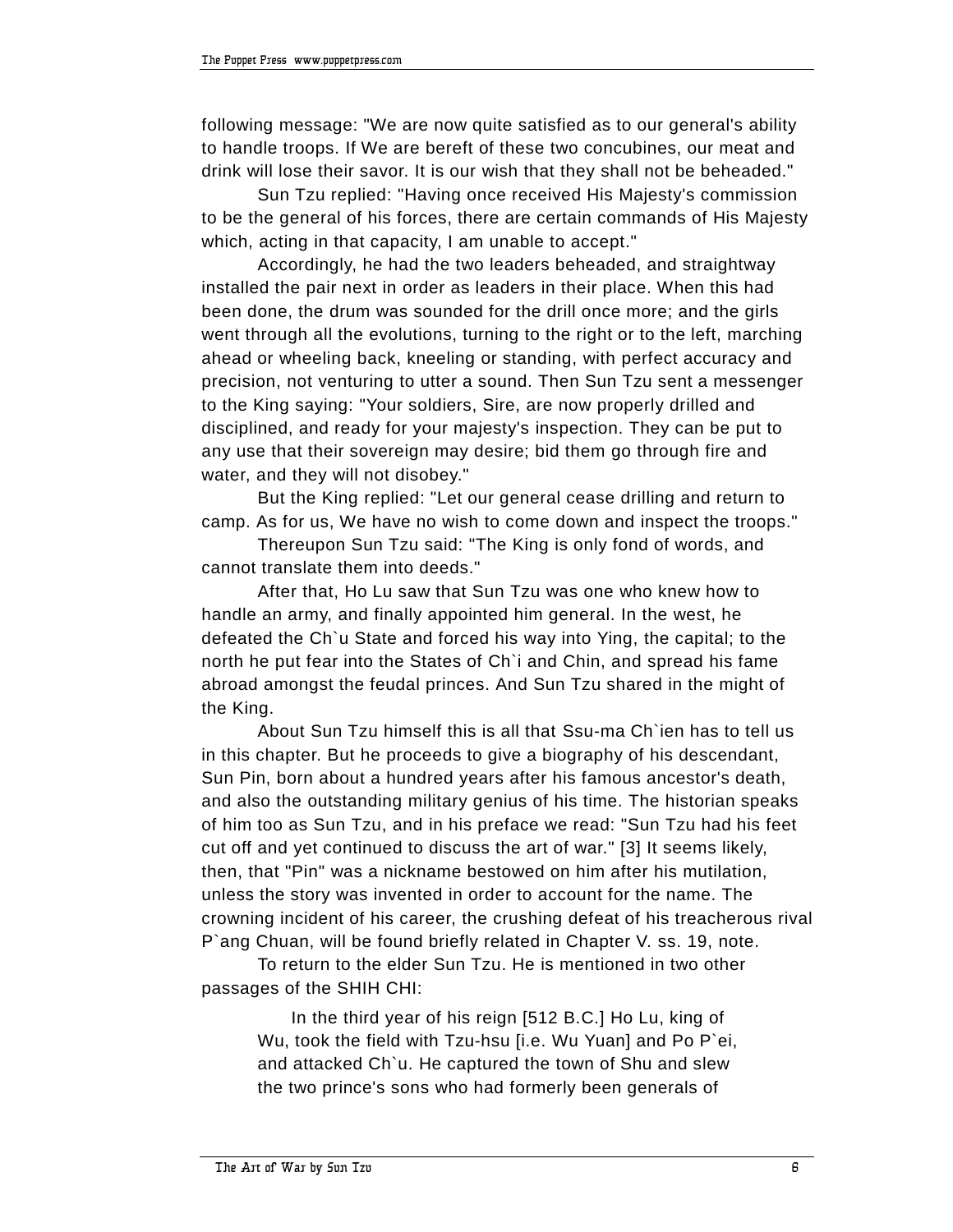Wu. He was then meditating a descent on Ying [the capital]; but the general Sun Wu said: "The army is exhausted. It is not yet possible. We must wait"[After further successful fighting,] "in the ninth year [506 B.C.], King Ho Lu addressed Wu Tzu-hsu and Sun Wu, saying: "Formerly, you declared that it was not yet possible for us to enter Ying. Is the time ripe now?" The two men replied: "Ch`u's general Tzuch`ang, [4] is grasping and covetous, and the princes of T`ang and Ts`ai both have a grudge against him. If Your Majesty has resolved to make a grand attack, you must win over T`ang and Ts`ai, and then you may succeed." Ho Lu followed this advice, [beat Ch`u in five pitched battles and marched into Ying.] [5]

This is the latest date at which anything is recorded of Sun Wu. He does not appear to have survived his patron, who died from the effects of a wound in 496.

In another chapter there occurs this passage: [6]

From this time onward, a number of famous soldiers arose, one after the other: Kao-fan, [7] who was employed by the Chin State; Wang-tzu, [8] in the service of Ch`i; and Sun Wu, in the service of Wu. These men developed and threw light upon the principles of war.

It is obvious enough that Ssu-ma Ch`ien at least had no doubt about the reality of Sun Wu as an historical personage; and with one exception, to be noticed presently, he is by far the most important authority on the period in question. It will not be necessary, therefore, to say much of such a work as the WU YUEH CH`UN CH`IU, which is supposed to have been written by Chao Yeh of the 1st century A.D. The attribution is somewhat doubtful; but even if it were otherwise, his account would be of little value, based as it is on the SHIH CHI and expanded with romantic details. The story of Sun Tzu will be found, for what it is worth, in chapter 2. The only new points in it worth noting are: (1) Sun Tzu was first recommended to Ho Lu by Wu Tzu-hsu. (2) He is called a native of Wu. (3) He had previously lived a retired life, and his contemporaries were unaware of his ability.

The following passage occurs in the Huai-nan Tzu: "When sovereign and ministers show perversity of mind, it is impossible even for a Sun Tzu to encounter the foe." Assuming that this work is genuine (and hitherto no doubt has been cast upon it), we have here the earliest direct reference for Sun Tzu, for Huai-nan Tzu died in 122 B.C., many years before the SHIH CHI was given to the world.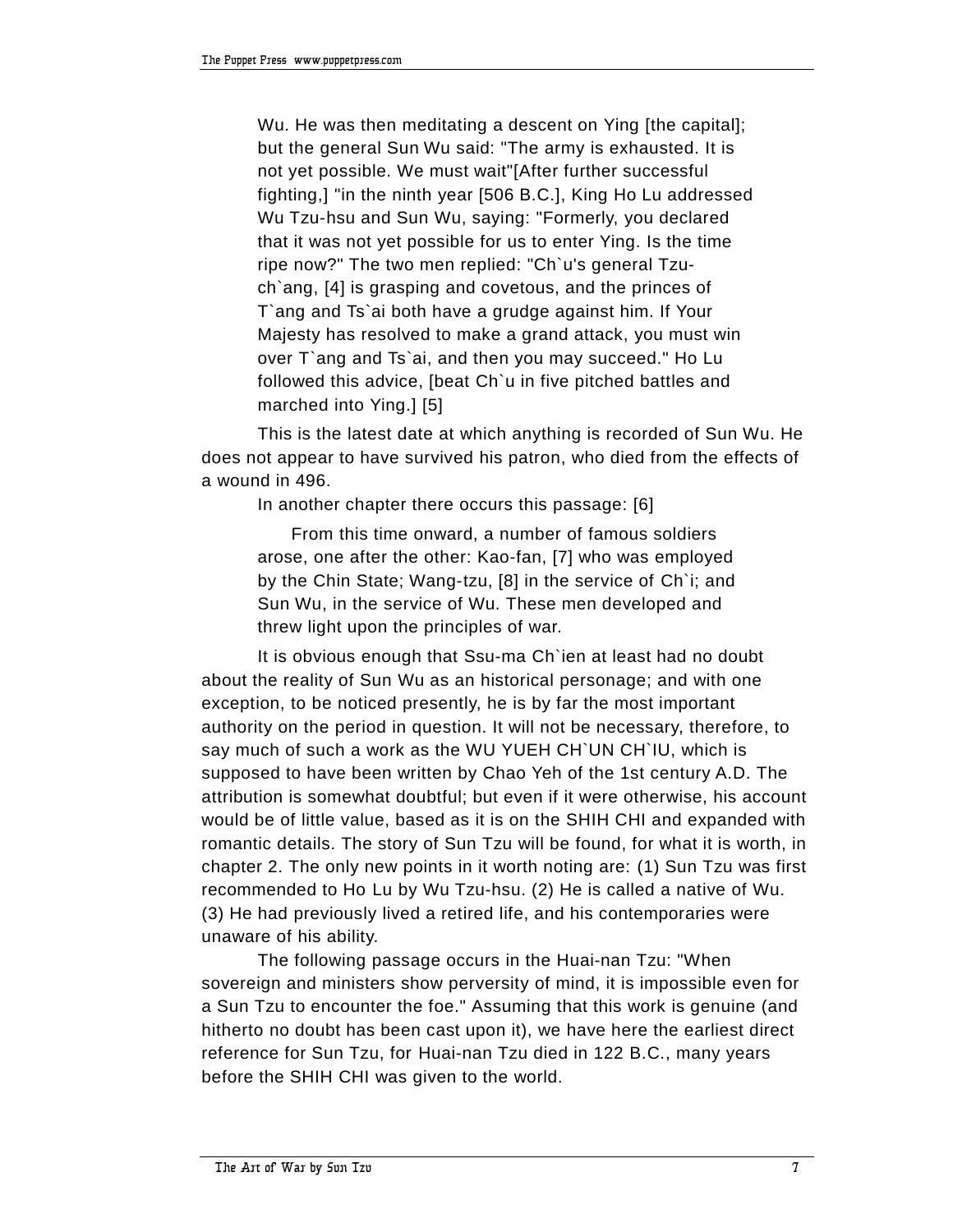Liu Hsiang (80-9 B.C.) says: "The reason why Sun Tzu at the head of 30,000 men beat Ch`u with 200,000 is that the latter were undisciplined."

Teng Ming-shih informs us that the surname "Sun" was bestowed on Sun Wu's grandfather by Duke Ching of Ch`i [547-490 B.C.]. Sun Wu's father Sun P'ing, rose to be a Minister of State in Ch'i, and Sun Wu himself, whose style was Ch'ang-ch'ing, fled to Wu on account of the rebellion which was being fomented by the kindred of T`ien Pao. He had three sons, of whom the second, named Ming, was the father of Sun Pin. According to this account then, Pin was the grandson of Wu, which, considering that Sun Pin's victory over Wei was gained in 341 B.C., may be dismissed as chronological impossible. Whence these data were obtained by Teng Ming-shih I do not know, but of course no reliance whatever can be placed in them.

An interesting document which has survived from the close of the Han period is the short preface written by the Great Ts`ao Ts`ao, or Wei Wu Ti, for his edition of Sun Tzu. I shall give it in full:

I have heard that the ancients used bows and arrows to their advantage. [10] The SHU CHU mentions "the army" among the "eight objects of government." The I CHING says: "'army' indicates firmness and justice; the experienced leader will have good fortune." The SHIH CHING says: "The King rose majestic in his wrath, and he marshaled his troops." The Yellow Emperor, T`ang the Completer and Wu Wang all used spears and battle-axes in order to succor their generation. The SSU-MA FA says: "If one man slay another of set purpose, he himself may rightfully be slain." He who relies solely on warlike measures shall be exterminated; he who relies solely on peaceful measures shall perish. Instances of this are Fu Ch`ai [11] on the one hand and Yen Wang on the other. [12] In military matters, the Sage's rule is normally to keep the peace, and to move his forces only when occasion requires. He will not use armed force unless driven to it by necessity.

Many books have I read on the subject of war and fighting; but the work composed by Sun Wu is the profoundest of them all. [Sun Tzu was a native of the Ch`i state, his personal name was Wu. He wrote the ART OF WAR in 13 chapters for Ho Lu, King of Wu. Its principles were tested on women, and he was subsequently made a general. He led an army westwards, crushed the Ch`u state and entered Ying the capital. In the north, he kept Ch`i and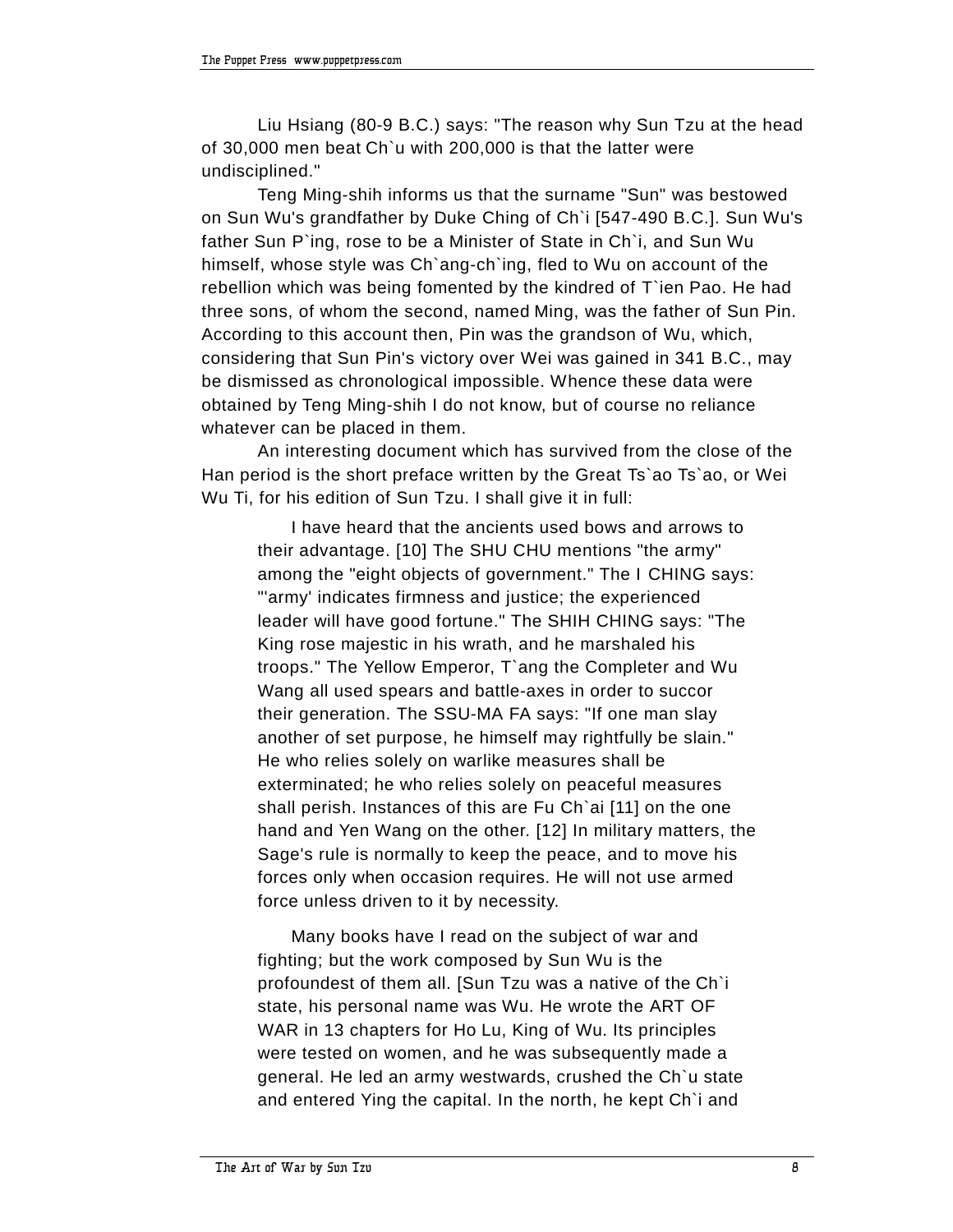Chin in awe. A hundred years and more after his time, Sun Pin lived. He was a descendant of Wu.] [13] In his treatment of deliberation and planning, the importance of rapidity in taking the field, [14] clearness of conception, and depth of design, Sun Tzu stands beyond the reach of carping criticism. My contemporaries, however, have failed to grasp the full meaning of his instructions, and while putting into practice the smaller details in which his work abounds, they have overlooked its essential purport. That is the motive which has led me to outline a rough explanation of the whole.

One thing to be noticed in the above is the explicit statement that the 13 chapters were specially composed for King Ho Lu. This is supported by the internal evidence of I. ss. 15, in which it seems clear that some ruler is addressed.

In the bibliographic section of the HAN SHU, there is an entry which has given rise to much discussion: "The works of Sun Tzu of Wu in 82 P`IEN (or chapters), with diagrams in 9 CHUAN." It is evident that this cannot be merely the 13 chapters known to Ssu-ma Ch`ien, or those we possess today. Chang Shou-chieh refers to an edition of Sun Tzu's ART OF WAR of which the "13 chapters" formed the first CHUAN, adding that there were two other CHUAN besides. This has brought forth a theory, that the bulk of these 82 chapters consisted of other writings of Sun Tzu  $-$  we should call them apocryphal - similar to the WEN TA, of which a specimen dealing with the Nine Situations [15] is preserved in the T`UNG TIEN, and another in Ho Shin's commentary.

It is suggested that before his interview with Ho Lu, Sun Tzu had only written the 13 chapters, but afterwards composed a sort of exegesis in the form of question and answer between himself and the King. Pi Ihsun, the author of the SUN TZU HSU LU, backs this up with a quotation from the WU YUEH CH`UN CH`IU: "The King of Wu summoned Sun Tzu, and asked him questions about the art of war. Each time he set forth a chapter of his work, the King could not find words enough to praise him." As he points out, if the whole work was expounded on the same scale as in the above-mentioned fragments, the total number of chapters could not fail to be considerable. Then the numerous other treatises attributed to Sun Tzu might be included. The fact that the HAN CHIH mentions no work of Sun Tzu except the 82 P`IEN, whereas the Sui and T`ang bibliographies give the titles of others in addition to the "13 chapters," is good proof, Pi I-hsun thinks, that all of these were contained in the 82 P`IEN. Without pinning our faith to the accuracy of details supplied by the WU YUEH CH`UN CH`IU, or admitting the genuineness of any of the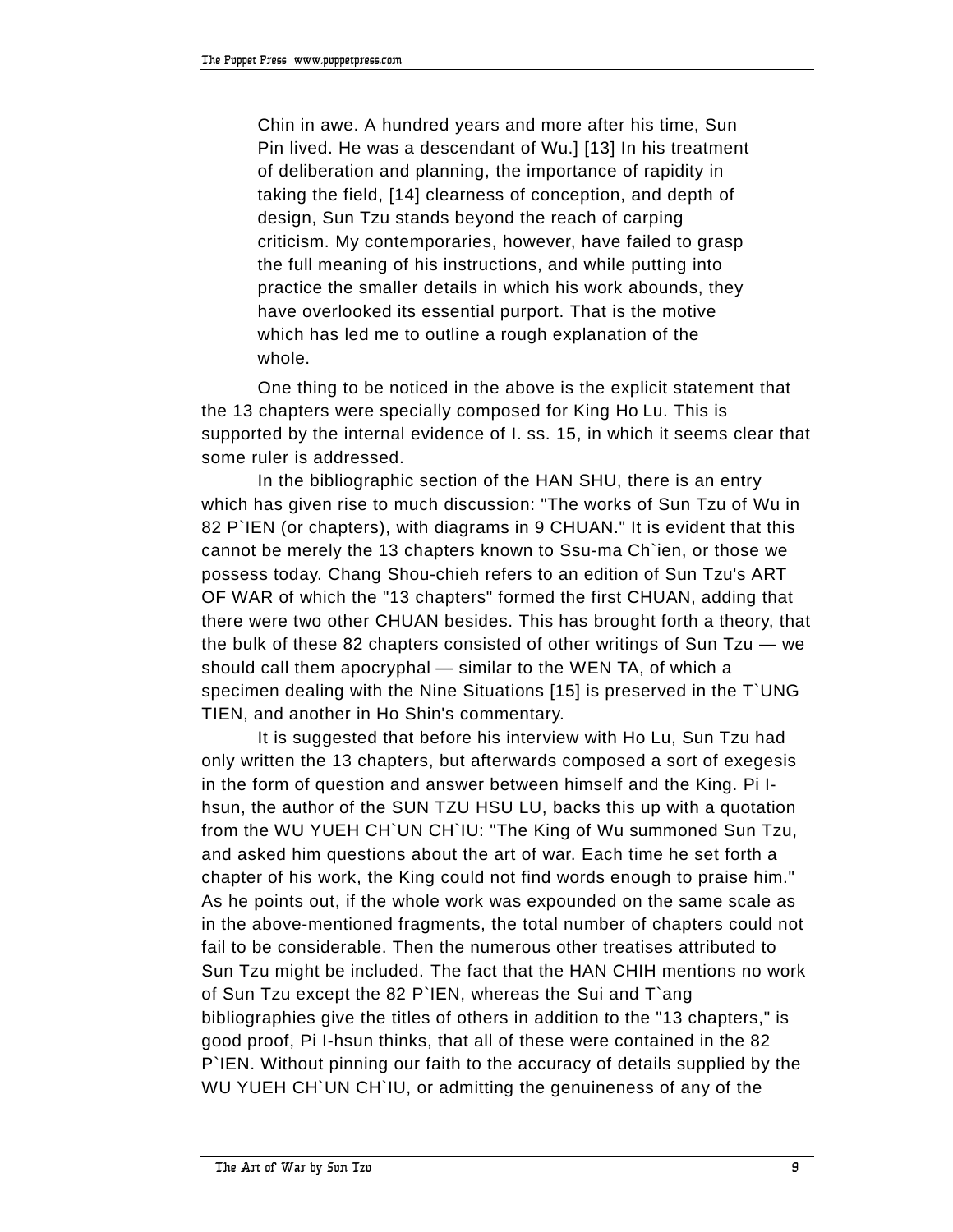treatises cited by Pi I-hsun, we may see in this theory a probable solution of the mystery. Between Ssu-ma Ch`ien and Pan Ku there was plenty of time for a luxuriant crop of forgeries to have grown up under the magic name of Sun Tzu, and the 82 P`IEN may very well represent a collected edition of these lumped together with the original work. It is also possible, though less likely, that some of them existed in the time of the earlier historian and were purposely ignored by him. [16]

Tu Mu's conjecture seems to be based on a passage which states: "Wei Wu Ti strung together Sun Wu's Art of War," which in turn may have resulted from a misunderstanding of the final words of Ts`ao King's preface. This, as Sun Hsing-yen points out, is only a modest way of saying that he made an explanatory paraphrase, or in other words, wrote a commentary on it. On the whole, this theory has met with very little acceptance. Thus, the SSU K`U CH`UAN SHU says: "The mention of the 13 chapters in the SHIH CHI shows that they were in existence before the HAN CHIH, and that latter accretions are not to be considered part of the original work. Tu Mu's assertion can certainly not be taken as proof."

There is every reason to suppose, then, that the 13 chapters existed in the time of Ssu-ma Ch`ien practically as we have them now. That the work was then well known he tells us in so many words. "Sun Tzu's 13 Chapters and Wu Ch`i's Art of War are the two books that people commonly refer to on the subject of military matters. Both of them are widely distributed, so I will not discuss them here." But as we go further back, serious difficulties begin to arise. The salient fact which has to be faced is that the TSO CHUAN, the greatest contemporary record, makes no mention whatsoever of Sun Wu, either as a general or as a writer. It is natural, in view of this awkward circumstance, that many scholars should not only cast doubt on the story of Sun Wu as given in the SHIH CHI, but even show themselves frankly skeptical as to the existence of the man at all. The most powerful presentment of this side of the case is to be found in the following disposition by Yeh Shui-hsin: [17]

It is stated in Ssu-ma Ch`ien's history that Sun Wu was a native of the Ch`i State, and employed by Wu; and that in the reign of Ho Lu he crushed Ch`u, entered Ying, and was a great general. But in Tso's Commentary no Sun Wu appears at all. It is true that Tso's Commentary need not contain absolutely everything that other histories contain. But Tso has not omitted to mention vulgar plebeians and hireling ruffians such as Ying K`ao-shu, [18] Ts`ao Kuei, [19], Chu Chih-wu and Chuan She-chu [20]. In the case of Sun Wu, whose fame and achievements were so brilliant, the omission is much more glaring. Again, details are given, in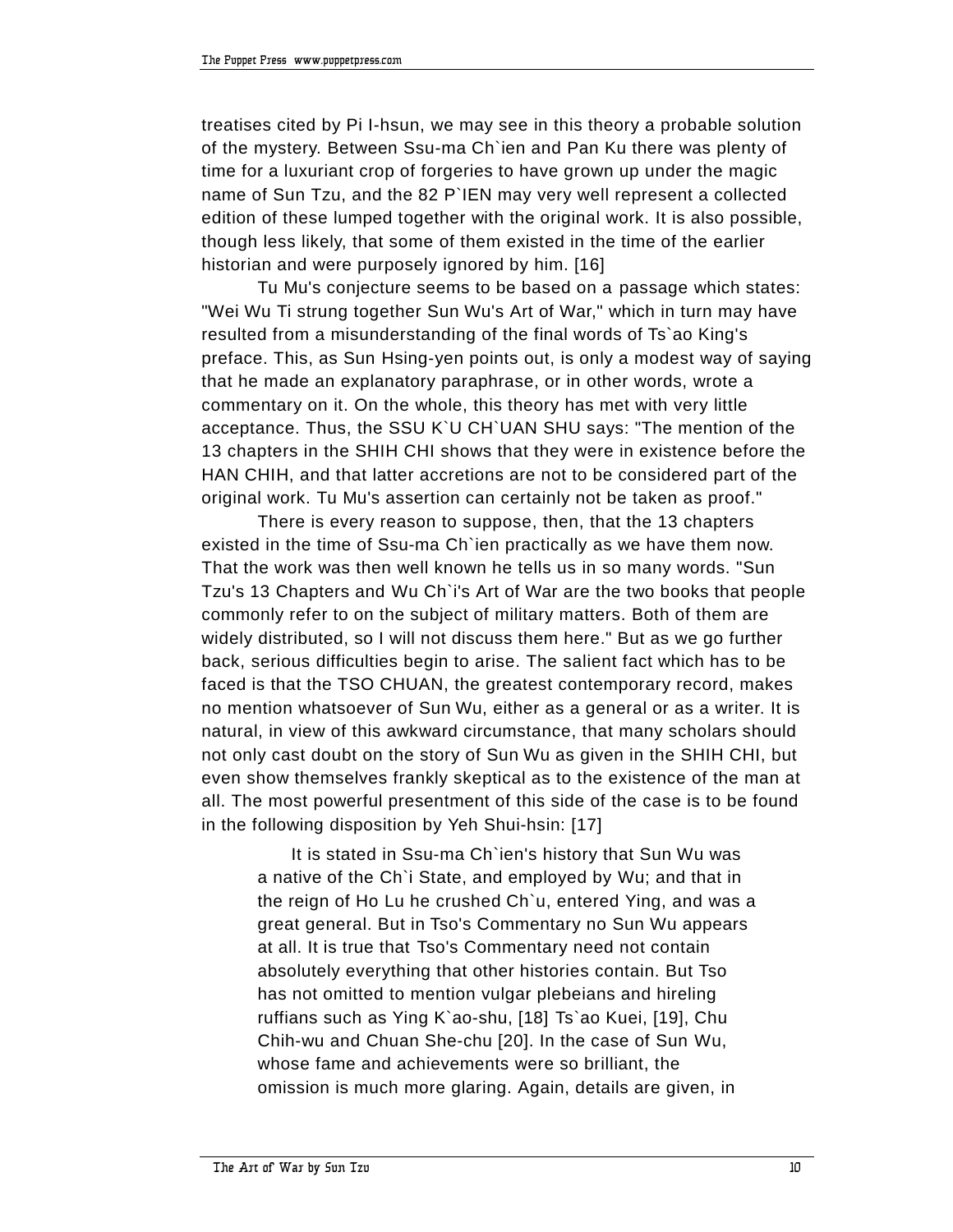their due order, about his contemporaries Wu Yuan and the Minister P`ei. [21] Is it credible that Sun Wu alone should have been passed over?

In point of literary style, Sun Tzu's work belongs to the same school as KUAN TZU, [22] LIU T`AO, [23] and the YUEH YU [24] and may have been the production of some private scholar living towards the end of the "Spring and Autumn" or the beginning of the "Warring States" period. [25] The story that his precepts were actually applied by the Wu State, is merely the outcome of big talk on the part of his followers.

From the flourishing period of the Chou dynasty [26] down to the time of the "Spring and Autumn," all military commanders were statesmen as well, and the class of professional generals, for conducting external campaigns, did not then exist. It was not until the period of the "Six States" [27] that this custom changed. Now although Wu was an uncivilized State, it is conceivable that Tso should have left unrecorded the fact that Sun Wu was a great general and yet held no civil office? What we are told, therefore, about Jang-chu [28] and Sun Wu, is not authentic matter, but the reckless fabrication of theorizing pundits. The story of Ho Lu's experiment on the women, in particular, is utterly preposterous and incredible.

Yeh Shui-hsin represents Ssu-ma Ch`ien as having said that Sun Wu crushed Ch`u and entered Ying. This is not quite correct. No doubt the impression left on the reader's mind is that he at least shared in these exploits. The fact may or may not be significant; but it is nowhere explicitly stated in the SHIH CHI either that Sun Tzu was general on the occasion of the taking of Ying, or that he even went there at all. Moreover, as we know that Wu Yuan and Po P`ei both took part in the expedition, and also that its success was largely due to the dash and enterprise of Fu Kai, Ho Lu's younger brother, it is not easy to see how yet another general could have played a very prominent part in the same campaign.

Ch`en Chen-sun of the Sung dynasty has the note:

Military writers look upon Sun Wu as the father of their art. But the fact that he does not appear in the TSO CHUAN, although he is said to have served under Ho Lu King of Wu, makes it uncertain what period he really belonged to.

He also says: "The works of Sun Wu and Wu Ch'i may be of genuine antiquity."

It is noticeable that both Yeh Shui-hsin and Ch`en Chen-sun, while rejecting the personality of Sun Wu as he figures in Ssu-ma Ch`ien's history, are inclined to accept the date traditionally assigned to the work which passes under his name. The author of the HSU LU fails to appreciate this distinction, and consequently his bitter attack on Ch`en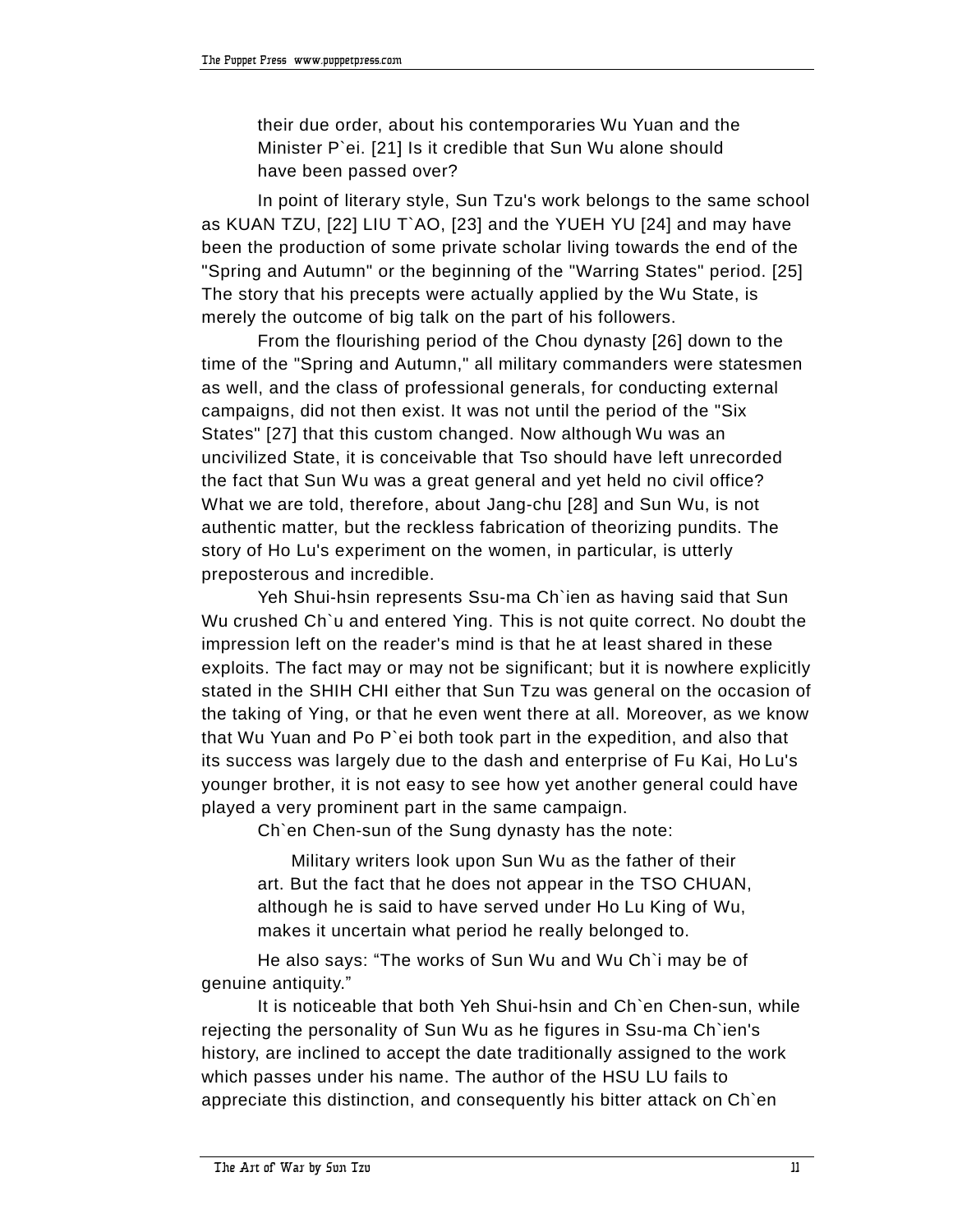Chen-sun really misses its mark. He makes one of two points, however, which certainly tell in favor of the high antiquity of our "13 chapters." "Sun Tzu," he says, "must have lived in the age of Ching Wang [519-476], because he is frequently plagiarized in subsequent works of the Chou, Ch`in and Han dynasties." The two most shameless offenders in this respect are Wu Ch`i and Huai-nan Tzu, both of them important historical personages in their day. The former lived only a century after the alleged date of Sun Tzu, and his death is known to have taken place in 381 B.C. It was to him, according to Liu Hsiang, that Tseng Shen delivered the TSO CHUAN, which had been entrusted to him by its author. [29] Now the fact that quotations from the ART OF WAR, acknowledged or otherwise, are to be found in so many authors of different epochs, establishes a very strong anterior to them all,  $-$  in other words, that Sun Tzu's treatise was already in existence towards the end of the 5th century B.C. Further proof of Sun Tzu's antiquity is furnished by the archaic or wholly obsolete meanings attaching to a number of the words he uses. A list of these, which might perhaps be extended, is given in the HSU LU; and though some of the interpretations are doubtful, the main argument is hardly affected thereby. Again, it must not be forgotten that Yeh Shui-hsin, a scholar and critic of the first rank, deliberately pronounces the style of the 13 chapters to belong to the early part of the fifth century. Seeing that he is actually engaged in an attempt to disprove the existence of Sun Wu himself, we may be sure that he would not have hesitated to assign the work to a later date had he not honestly believed the contrary. And it is precisely on such a point that the judgment of an educated Chinaman will carry most weight. Other internal evidence is not far to seek. Thus in XIII. ss. 1, there is an unmistakable allusion to the ancient system of land-tenure which had already passed away by the time of Mencius, who was anxious to see it revived in a modified form. [30] The only warfare Sun Tzu knows is that carried on between the various feudal princes, in which armored chariots play a large part. Their use seems to have entirely died out before the end of the Chou dynasty. He speaks as a man of Wu, a state which ceased to exist as early as 473 B.C. On this I shall touch presently.

But once refer the work to the 5th century or earlier, and the chances of its being other than a bona fide production are sensibly diminished. The great age of forgeries did not come until long after. That it should have been forged in the period immediately following 473 is particularly unlikely, for no one, as a rule, hastens to identify himself with a lost cause. As for Yeh Shui-hsin's theory, that the author was a literary recluse, that seems to me quite untenable. If one thing is more apparent than another after reading the maxims of Sun Tzu, it is that their essence has been distilled from a large store of personal observation and experience. They reflect the mind not only of a born strategist, gifted with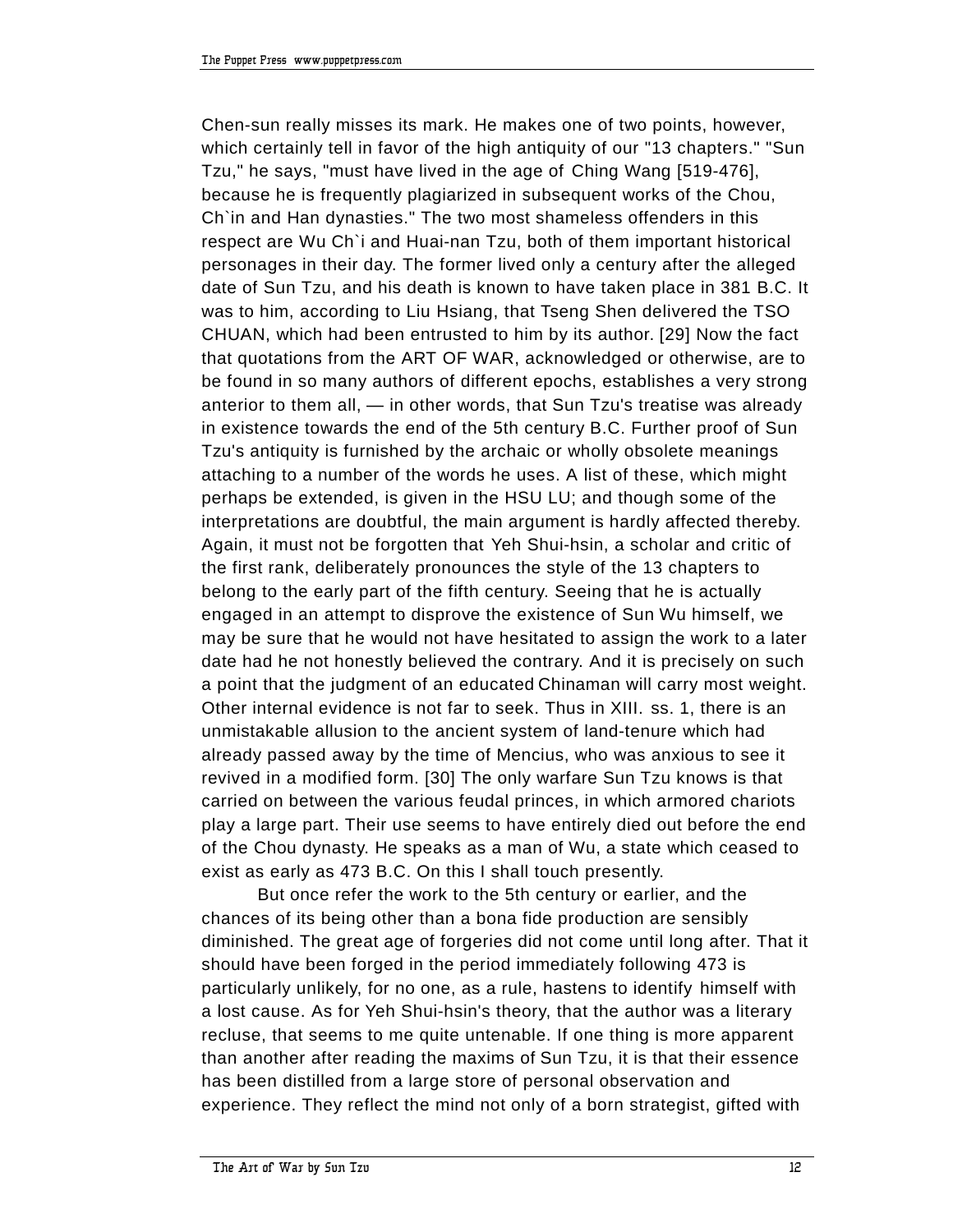a rare faculty of generalization, but also of a practical soldier closely acquainted with the military conditions of his time. To say nothing of the fact that these sayings have been accepted and endorsed by all the greatest captains of Chinese history, they offer a combination of freshness and sincerity, acuteness and common sense, which quite excludes the idea that they were artificially concocted in the study. If we admit, then, that the 13 chapters were the genuine production of a military man living towards the end of the "CH`UN CH`IU" period, are we not bound, in spite of the silence of the TSO CHUAN, to accept Ssu-ma Ch`ien's account in its entirety? In view of his high repute as a sober historian, must we not hesitate to assume that the records he drew upon for Sun Wu's biography were false and untrustworthy? The answer, I fear, must be in the negative. There is still one grave, if not fatal, objection to the chronology involved in the story as told in the SHIH CHI, which, so far as I am aware, nobody has yet pointed out. There are two passages in Sun Tzu in which he alludes to contemporary affairs. The first in in VI. ss. 21:

Though according to my estimate the soldiers of Yueh exceed our own in number, that shall advantage them nothing in the matter of victory. I say then that victory can be achieved.

The other is in XI. ss. 30:

Asked if an army can be made to imitate the SHUAI-JAN, I should answer, Yes. For the men of Wu and the men of Yueh are enemies; yet if they are crossing a river in the same boat and are caught by a storm, they will come to each other's assistance just as the left hand helps the right.

These two paragraphs are extremely valuable as evidence of the date of composition. They assign the work to the period of the struggle between Wu and Yueh. So much has been observed by Pi I-hsun. But what has hitherto escaped notice is that they also seriously impair the credibility of Ssu-ma Ch`ien's narrative. As we have seen above, the first positive date given in connection with Sun Wu is 512 B.C. He is then spoken of as a general, acting as confidential adviser to Ho Lu, so that his alleged introduction to that monarch had already taken place, and of course the 13 chapters must have been written earlier still. But at that time, and for several years after, down to the capture of Ying in 506, Ch`u and not Yueh, was the great hereditary enemy of Wu. The two states, Ch`u and Wu, had been constantly at war for over half a century, [31] whereas the first war between Wu and Yueh was waged only in 510, [32] and even then was no more than a short interlude sandwiched in the midst of the fierce struggle with Ch`u. Now Ch`u is not mentioned in the 13 chapters at all. The natural inference is that they were written at a time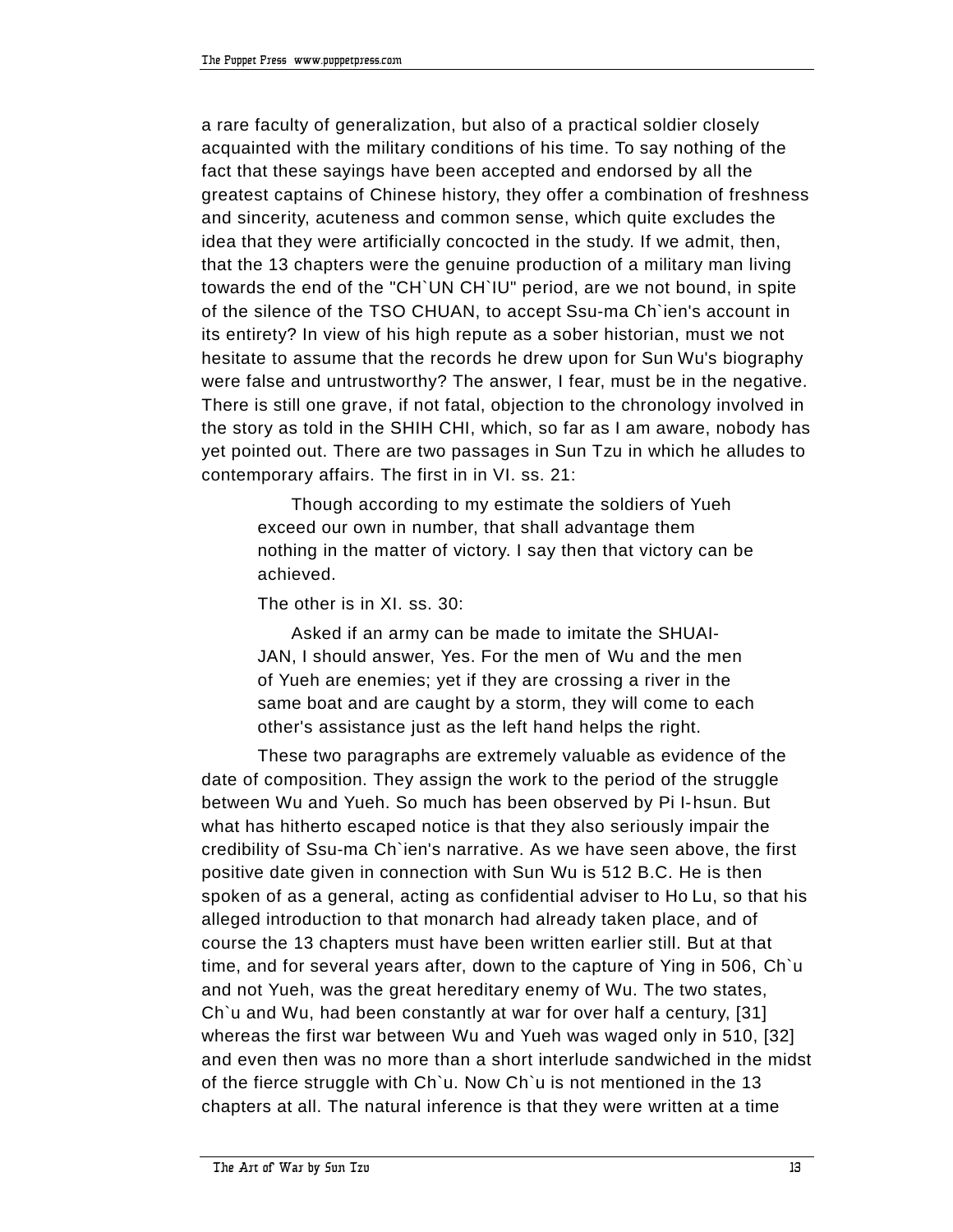when Yueh had become the prime antagonist of Wu, that is, after Ch`u had suffered the great humiliation of 506. At this point, a table of dates may be found useful.

| <b>BC</b><br>514 |                                                                                                                                   |
|------------------|-----------------------------------------------------------------------------------------------------------------------------------|
|                  | v Accession of Ho Lu.                                                                                                             |
| 512              | $\mathbf v$ Ho Lu attacks $Ch\iota$ , but is dissuaded from<br>entering Yingm the capital. SHI CHI mentions<br>Sun Wu as general. |
| 511              |                                                                                                                                   |
| 510              | v Another attack on Ch'u.                                                                                                         |
|                  | v Wu makes a successful attack on Yueh. This is<br>the first war between the two states.                                          |
| 509              |                                                                                                                                   |
|                  | v Ch'u invades Wu, but is signally defeated at Yu-<br>chang.                                                                      |
| 506              |                                                                                                                                   |
|                  | $\mathbf v$ Ho Lu attacks Ch'u with the aid of T'ang and<br>Ts'ai.                                                                |
|                  | v Decisive battle of Po-chu, and capture of Ying.<br>Last mention of Sun Wu in SHIH CHI.                                          |
| 505              |                                                                                                                                   |
|                  | v Yueh makes a raid on Wu in the absence of its<br>army. Wu is beaten by Ch'in and evacuates Ying.                                |
| 504              |                                                                                                                                   |
| 497              | v Ho Lu sends Fu Ch'ai to attack Ch'u.                                                                                            |
| 496              | v Kou Chien becomes King of Yueh.                                                                                                 |
|                  | v Wu attacks Yueh, but is defeated by Kou Chien<br>at Tsui-li.                                                                    |
|                  | Ho Lu is killed.                                                                                                                  |
| 494              |                                                                                                                                   |
| $\mathbf v$      | Fu Ch'ai defeats Kou Chien in the great battle of<br>Fu-chaio, and enters the capital of Yueh.<br>485 or 484                      |

v Kou Chien renders homage to Wu. Death of Wu Tzu-hsu.

482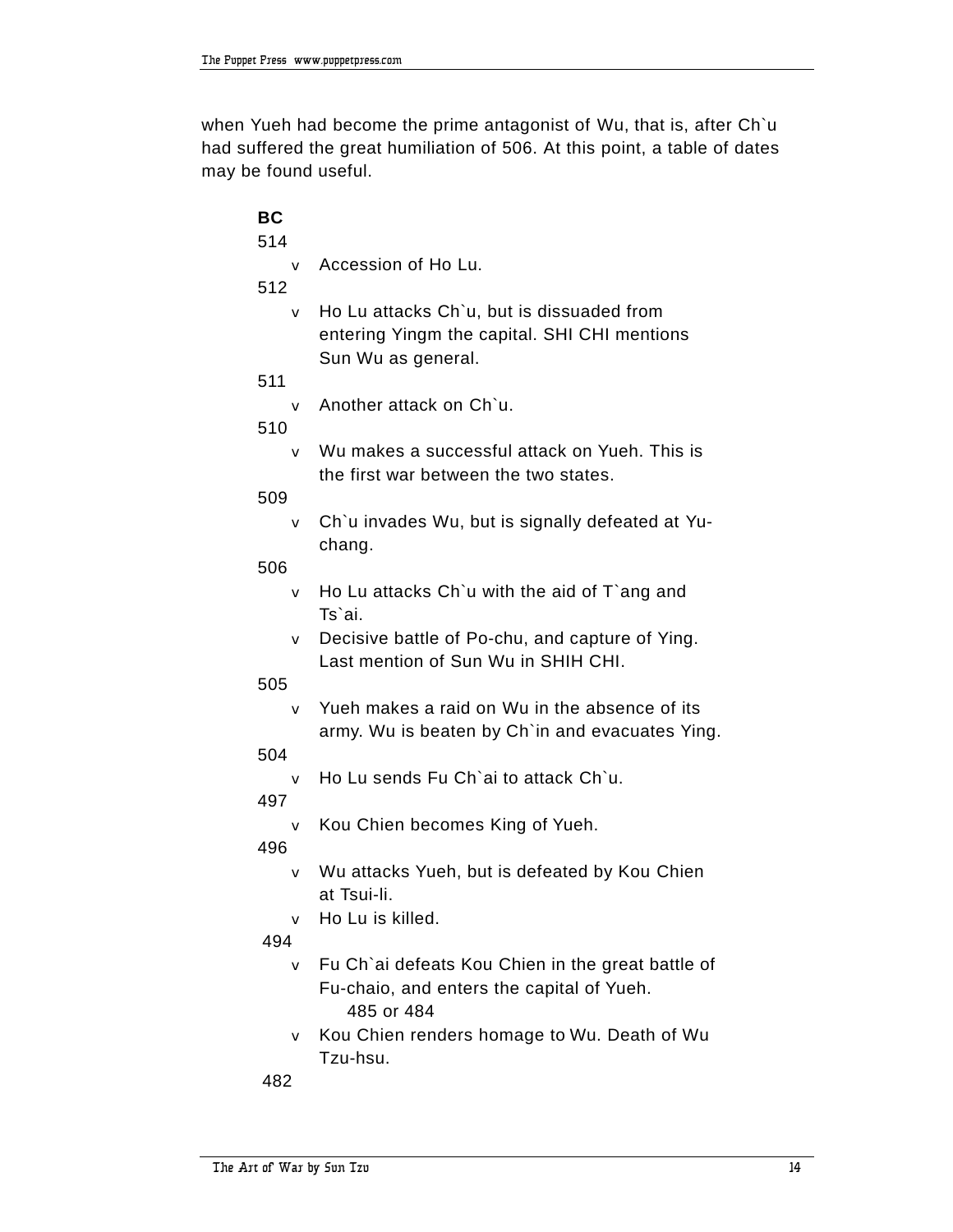v Kou Chien invades Wu in the absence of Fu Ch`ai.

```
478 to 476
```
- v Further attacks by Yueh on Wu.
- 475
	- v Kou Chien lays siege to the capital of Wu.
- 473
	- v Final defeat and extinction of Wu.

The sentence quoted above from VI. ss. 21 hardly strikes me as one that could have been written in the full flush of victory. It seems rather to imply that, for the moment at least, the tide had turned against Wu, and that she was getting the worst of the struggle. Hence we may conclude that our treatise was not in existence in 505, before which date Yueh does not appear to have scored any notable success against Wu. Ho Lu died in 496, so that if the book was written for him, it must have been during the period 505-496, when there was a lull in the hostilities, Wu having presumably exhausted by its supreme effort against Ch`u. On the other hand, if we choose to disregard the tradition connecting Sun Wu's name with Ho Lu, it might equally well have seen the light between 496 and 494, or possibly in the period 482-473, when Yueh was once again becoming a very serious menace. [33] We may feel fairly certain that the author, whoever he may have been, was not a man of any great eminence in his own day. On this point the negative testimony of the TSO CHUAN far outweighs any shred of authority still attaching to the SHIH CHI, if once its other facts are discredited. Sun Hsing-yen, however, makes a feeble attempt to explain the omission of his name from the great commentary. It was Wu Tzu-hsu, he says, who got all the credit of Sun Wu's exploits, because the latter (being an alien) was not rewarded with an office in the State.

How then did the Sun Tzu legend originate? It may be that the growing celebrity of the book imparted by degrees a kind of factitious renown to its author. It was felt to be only right and proper that one so well versed in the science of war should have solid achievements to his credit as well. Now the capture of Ying was undoubtedly the greatest feat of arms in Ho Lu's reign; it made a deep and lasting impression on all the surrounding states, and raised Wu to the short-lived zenith of her power. Hence, what more natural, as time went on, than that the acknowledged master of strategy, Sun Wu, should be popularly identified with that campaign, at first perhaps only in the sense that his brain conceived and planned it; afterwards, that it was actually carried out by him in conjunction with Wu Yuan, [34] Po P`ei and Fu Kai?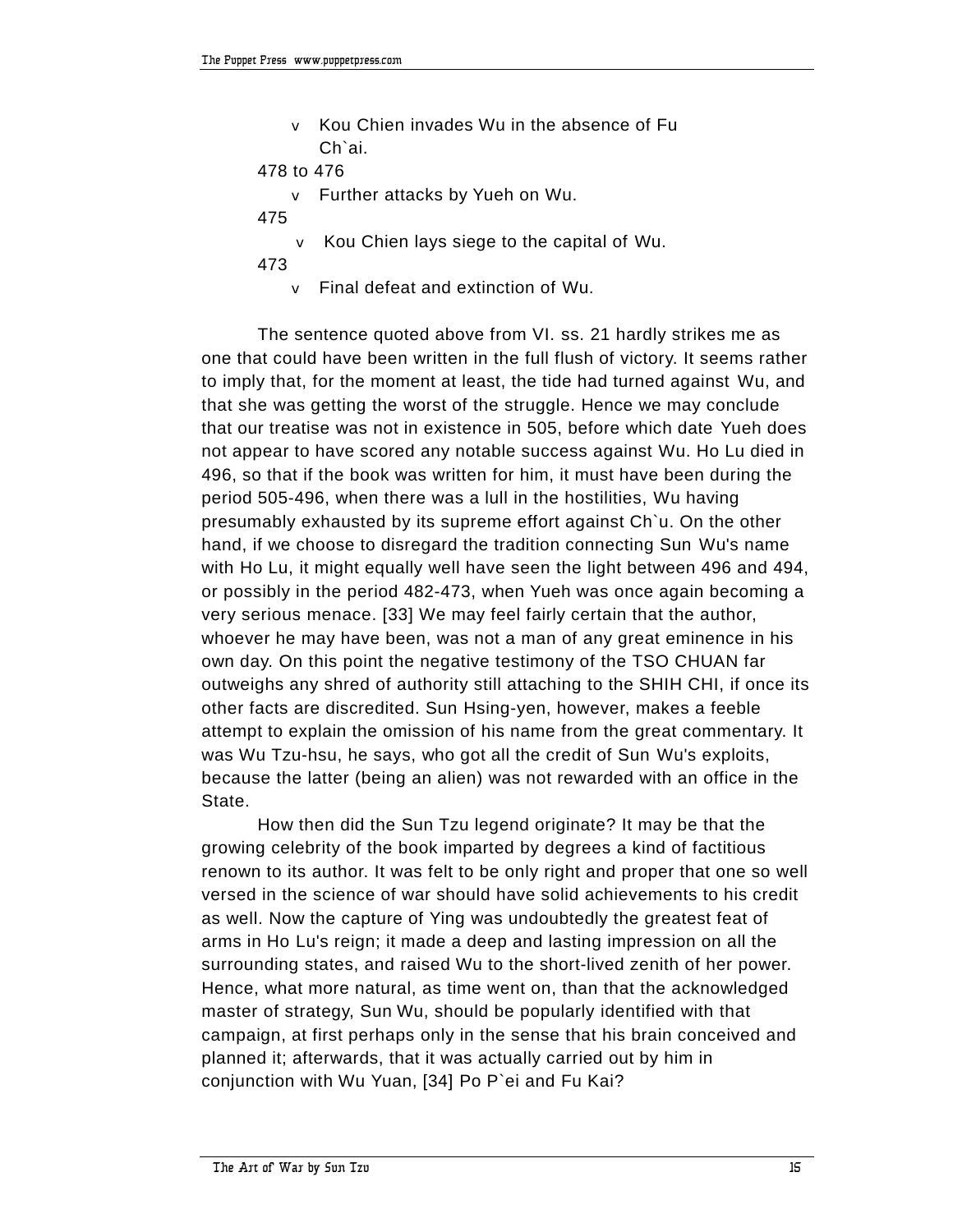It is obvious that any attempt to reconstruct even the outline of Sun Tzu's life must be based almost wholly on conjecture. With this necessary proviso, I should say that he probably entered the service of Wu about the time of Ho Lu's accession, and gathered experience, though only in the capacity of a subordinate officer, during the intense military activity which marked the first half of the prince's reign. [35] If he rose to be a general at all, he certainly was never on an equal footing with the three above mentioned. He was doubtless present at the investment and occupation of Ying, and witnessed Wu's sudden collapse in the following year. Yueh's attack at this critical juncture, when her rival was embarrassed on every side, seems to have convinced him that this upstart kingdom was the great enemy against whom every effort would henceforth have to be directed. Sun Wu was thus a well-seasoned warrior when he sat down to write his famous book, which according to my reckoning must have appeared towards the end, rather than the beginning of Ho Lu's reign. The story of the women may possibly have grown out of some real incident occurring about the same time. As we hear no more of Sun Wu after this from any source, he is hardly likely to have survived his patron or to have taken part in the death-struggle with Yueh, which began with the disaster at Tsui-li.

If these inferences are approximately correct, there is a certain irony in the fate which decreed that China's most illustrious man of peace should be contemporary with her greatest writer on war.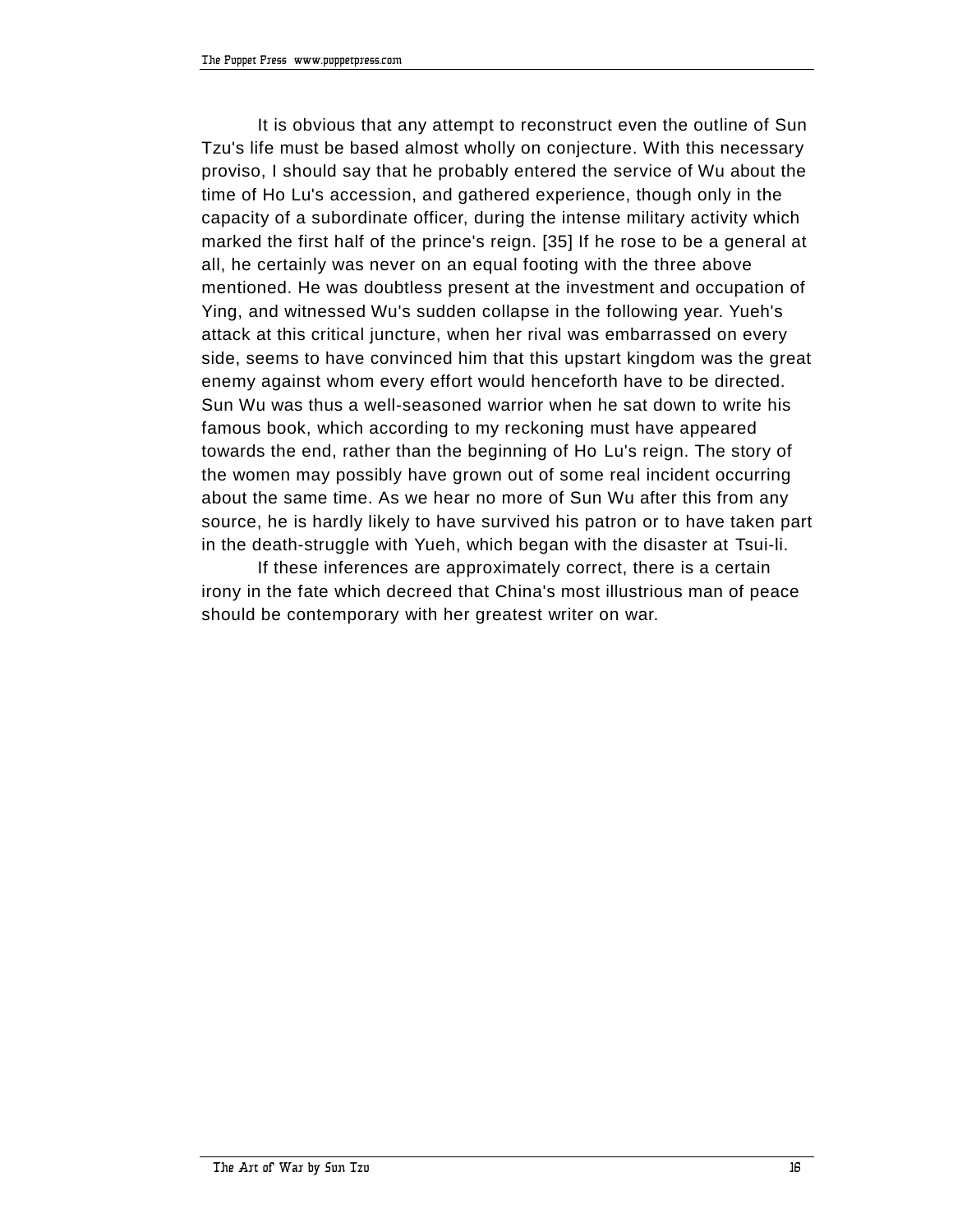#### **The Text of Sun Tzu**

I have found it difficult to glean much about the history of Sun Tzu's text. The quotations that occur in early authors go to show that the "13 chapters" of which Ssu-ma Ch`ien speaks were essentially the same as those now extant. We have his word for it that they were widely circulated in his day, and can only regret that he refrained from discussing them on that account. Sun Hsing-yen says in his preface:

During the Ch`in and Han dynasties Sun Tzu's **Art of War** was in general use amongst military commanders, but they seem to have treated it as a work of mysterious import, and were unwilling to expound it for the benefit of posterity. Thus it came about that Wei Wu was the first to write a commentary on it.

As we have already seen, there is no reasonable ground to suppose that Ts`ao Kung tampered with the text. But the text itself is often so obscure, and the number of editions which appeared from that time onward so great, especially during the T`ang and Sung dynasties, that it would be surprising if numerous corruptions had not managed to creep in. Towards the middle of the Sung period, by which time all the chief commentaries on Sun Tzu were in existence, a certain Chi T`ien-pao published a work in 15 CHUAN entitled "Sun Tzu with the collected commentaries of ten writers." There was another text, with variant readings put forward by Chu Fu of Ta-hsing, which also had supporters among the scholars of that period; but in the Ming editions, Sun Hsing-yen tells us, these readings were for some reason or other no longer put into circulation. Thus, until the end of the 18th century, the text in sole possession of the field was one derived from Chi T`ien-pao's edition, although no actual copy of that important work was known to have survived. That, therefore, is the text of Sun Tzu which appears in the War section of the great Imperial encyclopedia printed in 1726, the KU CHIN T`U SHU CHI CH`ENG. Another copy at my disposal of what is practically the same text, with slight variations, is that contained in the "Eleven philosophers of the Chou and Ch`in dynasties" [1758]. And the Chinese printed in Capt. Calthrop's first edition is evidently a similar version which has filtered through Japanese channels. So things remained until Sun Hsing-yen [1752-1818], a distinguished antiquarian and classical scholar, who claimed to be an actual descendant of Sun Wu, [36] accidentally discovered a copy of Chi T`ien-pao's long-lost work, when on a visit to the library of the Hua-yin temple. [37] Appended to it was the I SHUO of Cheng Yu-Hsien, mentioned in the T`UNG CHIH, and also believed to have perished. This is what Sun Hsing-yen designates as the "original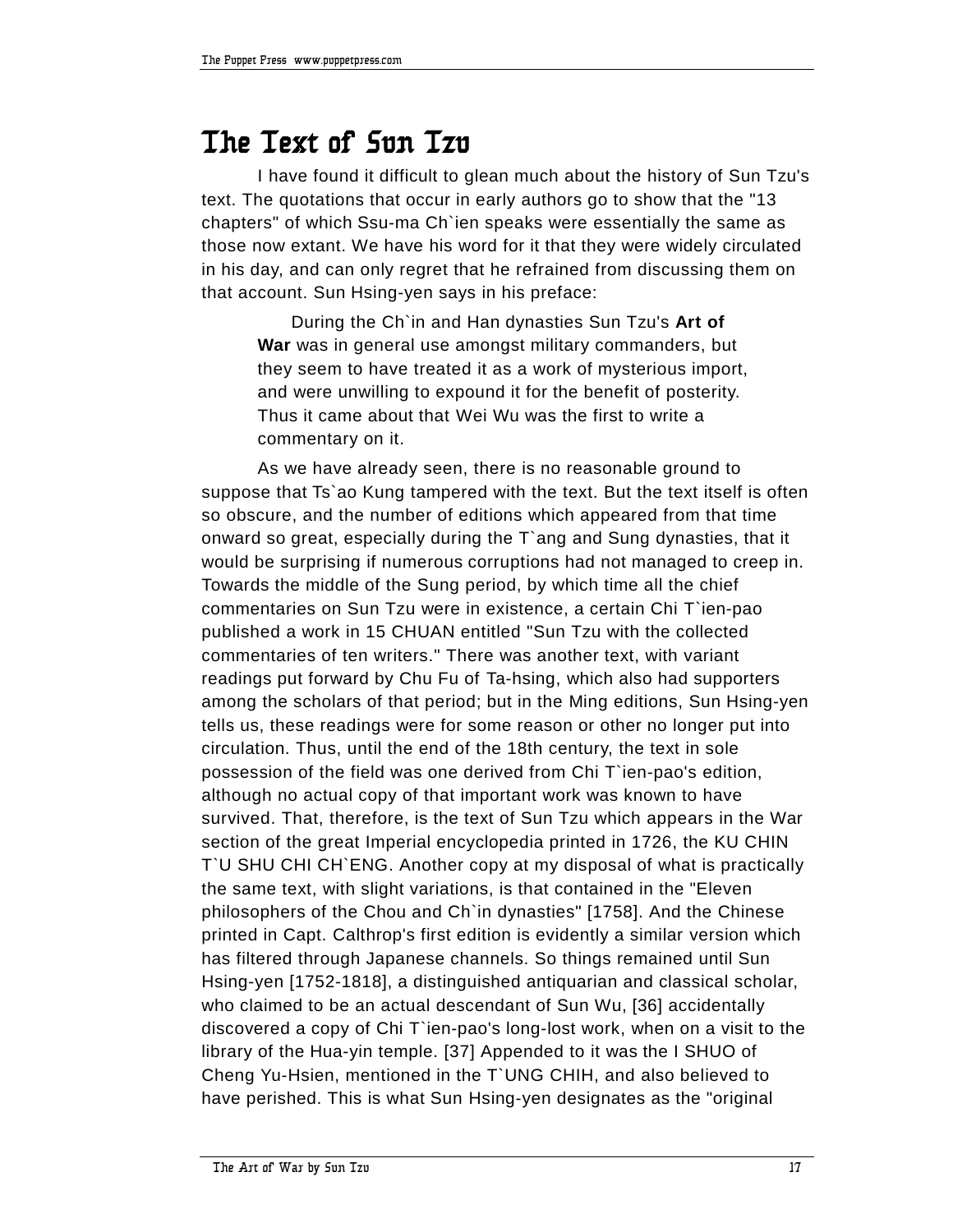edition (or text)"  $-$  a rather misleading name, for it cannot by any means claim to set before us the text of Sun Tzu in its pristine purity. Chi T`ienpao was a careless compiler, and appears to have been content to reproduce the somewhat debased version current in his day, without troubling to collate it with the earliest editions then available. Fortunately, two versions of Sun Tzu, even older than the newly discovered work, were still extant, one buried in the T`UNG TIEN, Tu Yu's great treatise on the Constitution, the other similarly enshrined in the T`AI P`ING YU LAN encyclopedia. In both the complete text is to be found, though split up into fragments, intermixed with other matter, and scattered piecemeal over a number of different sections. Considering that the YU LAN takes us back to the year 983, and the T`UNG TIEN about 200 years further still, to the middle of the T`ang dynasty, the value of these early transcripts of Sun Tzu can hardly be overestimated. Yet the idea of utilizing them does not seem to have occurred to anyone until Sun Hsing-yen, acting under Government instructions, undertook a thorough recension of the text. This is his own account:

Because of the numerous mistakes in the text of Sun Tzu which his editors had handed down, the Government ordered that the ancient edition [of Chi T`ien-pao] should be used, and that the text should be revised and corrected throughout. It happened that Wu Nien-hu, the Governor Pi Kua, and Hsi, a graduate of the second degree, had all devoted themselves to this study, probably surpassing me therein. Accordingly, I have had the whole work cut on blocks as a textbook for military men.

 The three individuals here referred to had evidently been occupied on the text of Sun Tzu prior to Sun Hsing-yen's commission, but we are left in doubt as to the work they really accomplished. At any rate, the new edition, when ultimately produced, appeared in the names of Sun Hsingyen and only one co-editor Wu Jen-shi. They took the "original edition" as their basis, and by careful comparison with older versions, as well as the extant commentaries and other sources of information such as the I SHUO, succeeded in restoring a very large number of doubtful passages, and turned out, on the whole, what must be accepted as the closes approximation we are ever likely to get to Sun Tzu's original work. This is what will hereafter be denominated the "standard text."

The copy which I have used belongs to a reissue dated 1877. it is in 6 PEN, forming part of a well-printed set of 23 early philosophical works in 83 PEN. [38] It opens with a preface by Sun Hsing-yen (largely quoted in this introduction), vindicating the traditional view of Sun Tzu's life and performances, and summing up in remarkably concise fashion the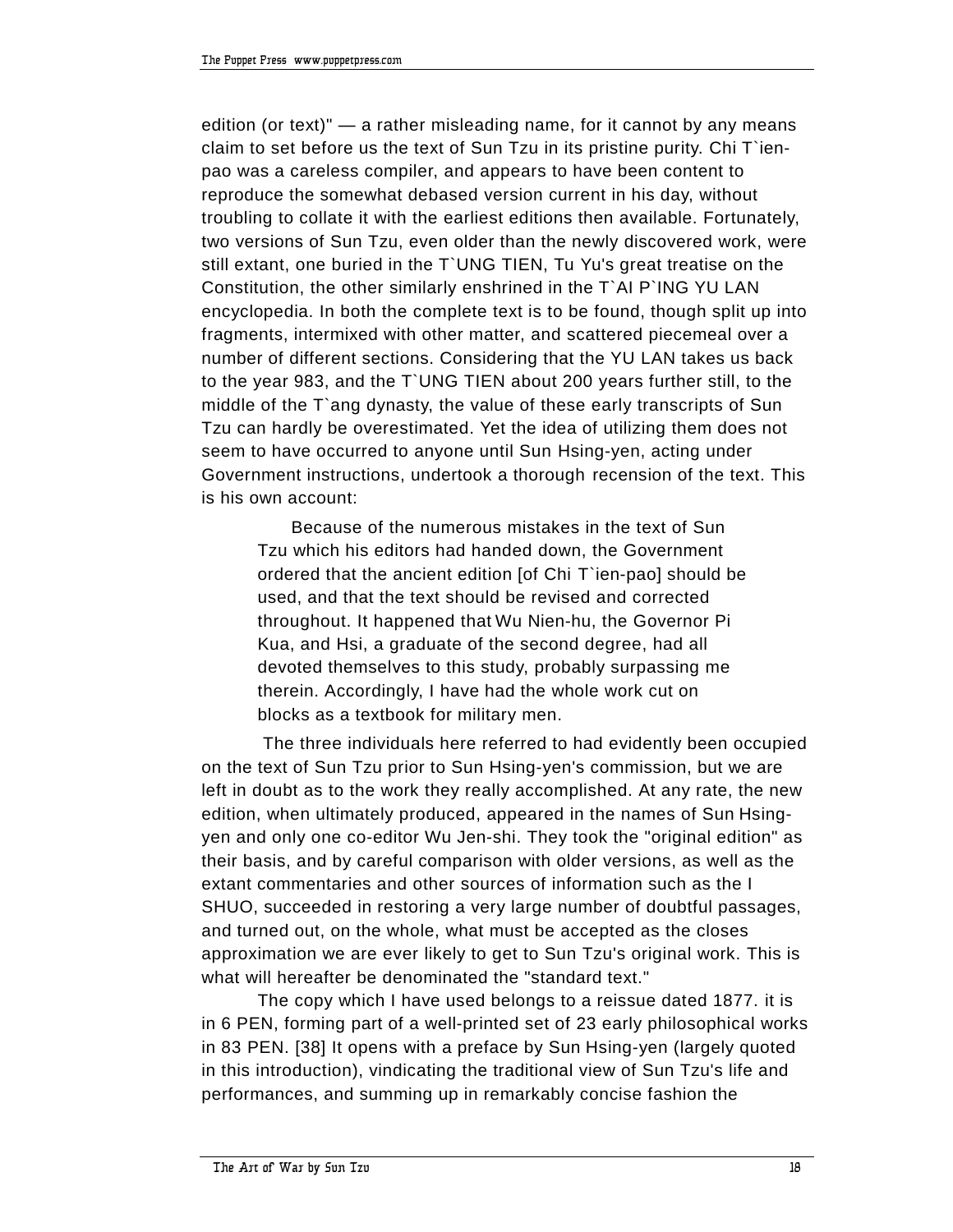evidence in its favor. This is followed by Ts`ao Kung's preface to his edition, and the biography of Sun Tzu from the SHIH CHI, both translated above. Then come, firstly, Cheng Yu-hsien's I SHUO, [39] with author's preface, and next, a short miscellany of historical and bibliographical information entitled SUN TZU HSU LU, compiled by Pi I-hsun. As regards the body of the work, each separate sentence is followed by a note on the text, if required, and then by the various commentaries appertaining to it, arranged in chronological order. These we shall now proceed to discuss briefly, one by one.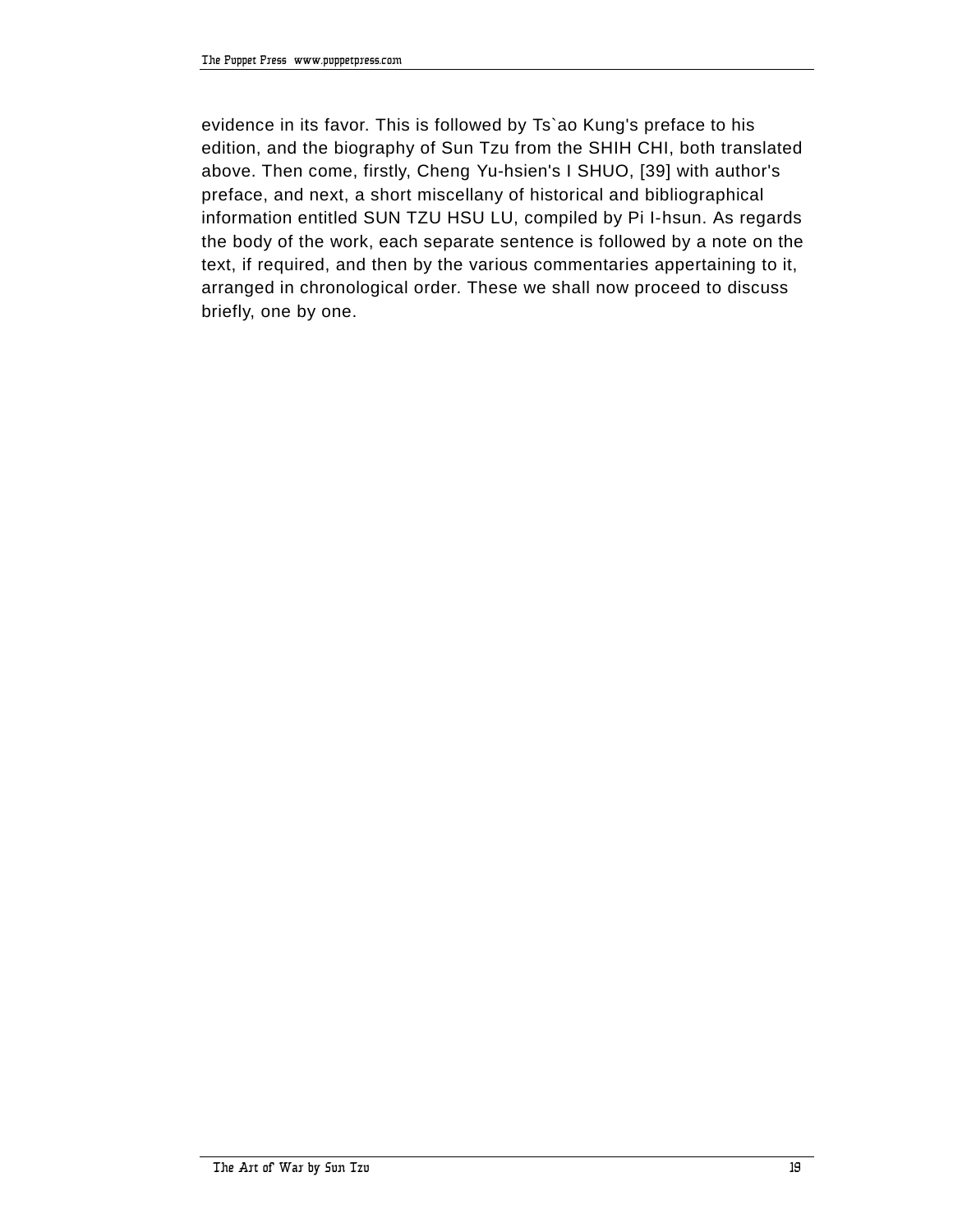#### **The Commentators**

Sun Tzu can boast an exceptionally long distinguished roll of commentators, which would do honor to any classic. Ou-yang Hsiu remarks on this fact, though he wrote before the tale was complete, and rather ingeniously explains it by saying that the artifices of war, being inexhaustible, must therefore be susceptible of treatment in a great variety of ways.

1. TS`AO TS`AO or Ts`ao Kung, afterwards known as Wei Wu Ti [A.D. 155-220]. There is hardly any room for doubt that the earliest commentary on Sun Tzu actually came from the pen of this extraordinary man, whose biography in the SAN KUO CHIH reads like a romance. One of the greatest military geniuses that the world has seen, and Napoleonic in the scale of his operations, he was especially famed for the marvelous rapidity of his marches, which has found expression in the line "Talk of Ts`ao Ts`ao, and Ts`ao Ts`ao will appear." Ou-yang Hsiu says of him that he was a great captain who "measured his strength against Tung Cho, Lu Pu and the two Yuan, father and son, and vanquished them all; whereupon he divided the Empire of Han with Wu and Shu, and made himself king. It is recorded that whenever a council of war was held by Wei on the eve of a far-reaching campaign, he had all his calculations ready; those generals who made use of them did not lose one battle in ten; those who ran counter to them in any particular saw their armies incontinently beaten and put to flight." Ts`ao Kung's notes on Sun Tzu, models of austere brevity, are so thoroughly characteristic of the stern commander known to history, that it is hard indeed to conceive of them as the work of a mere LITTERATEUR. Sometimes, indeed, owing to extreme compression, they are scarcely intelligible and stand no less in need of a commentary than the text itself. [40]

2. MENG SHIH. The commentary which has come down to us under this name is comparatively meager, and nothing about the author is known. Even his personal name has not been recorded. Chi T`ien-pao's edition places him after Chia Lin,and Ch`ao Kung-wu also assigns him to the T`ang dynasty, [41] but this is a mistake. In Sun Hsing-yen's preface, he appears as Meng Shih of the Liang dynasty [502-557]. Others would identify him with Meng K`ang of the 3rd century. He is named in one work as the last of the "Five Commentators," the others being Wei Wu Ti, Tu Mu, Ch`en Hao and Chia Lin.

3. LI CH`UAN of the 8th century was a well-known writer on military tactics. One of his works has been in constant use down to the present day. The T`UNG CHIH mentions "Lives of famous generals from the Chou to the T`ang dynasty" as written by him. [42] According to Ch`ao Kung-wu and the T`IEN-I-KO catalogue, he followed a variant of the text of Sun Tzu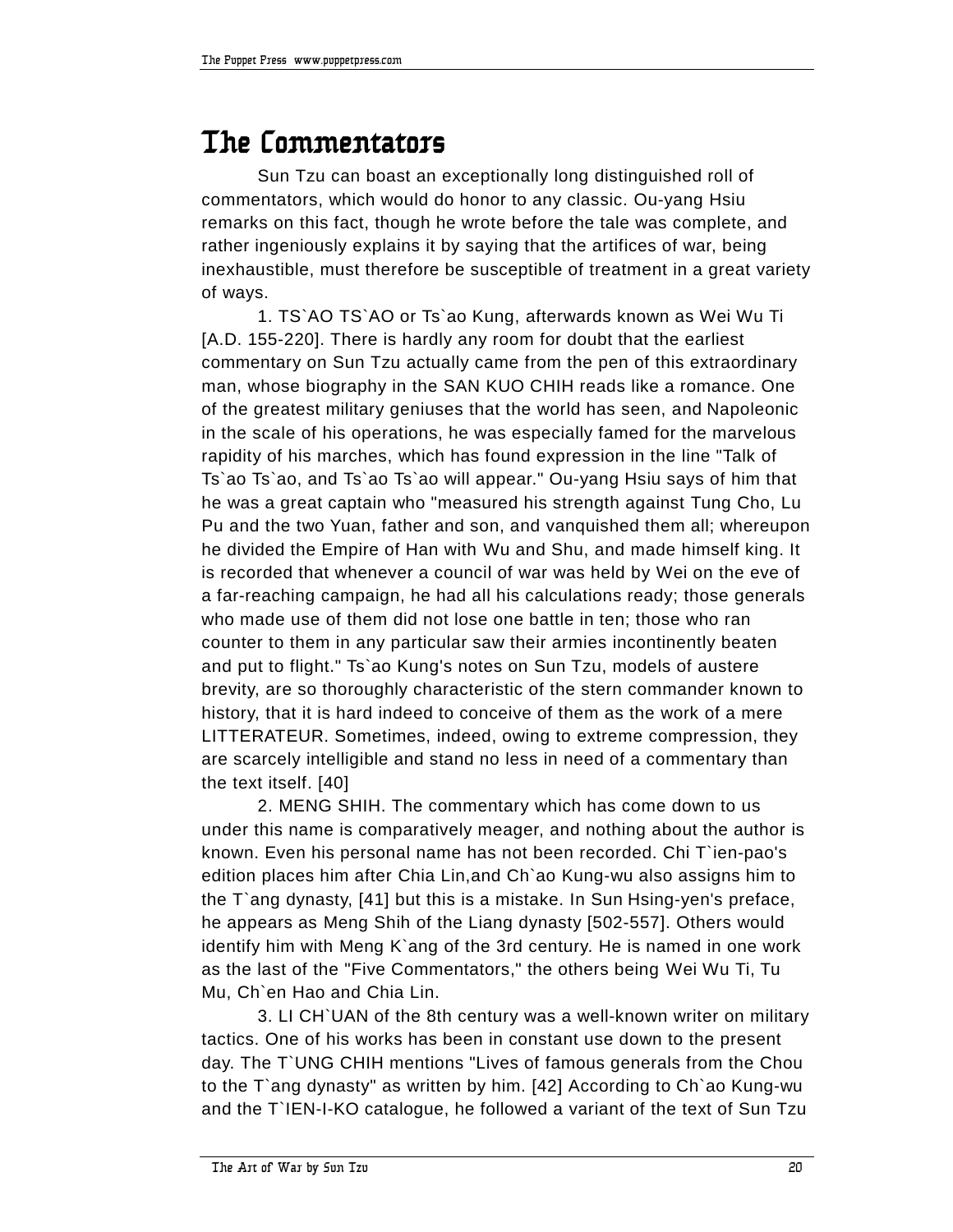which differs considerably from those now extant. His notes are mostly short and to the point, and he frequently illustrates his remarks by anecdotes from Chinese history.

4. TU YU (died 812) did not publish a separate commentary on Sun Tzu, his notes being taken from the T`UNG TIEN, the encyclopedic treatise on the Constitution which was his life-work. They are largely repetitions of Ts`ao Kung and Meng Shih,besides which it is believed that he drew on the ancient commentaries of Wang Ling and others. Owing to the peculiar arrangement of T`UNG TIEN, he has to explain each passage on its merits, apart from the context, and sometimes his own explanation does not agree with that of Ts`ao Kung, whom he always quotes first. Though not strictly to be reckoned as one of the "Ten Commentators," he was added to their number by Chi T`ien-pao, being wrongly placed after his grandson Tu Mu

5. TU MU (803-852) is perhaps the best known as a poet  $-$  a bright star even in the glorious galaxy of the T`ang period. We learn from Ch`ao Kung-wu that although he had no practical experience of war, he was extremely fond of discussing the subject, and was moreover well read in the military history of the CH`UN CH`IU and CHAN KUO eras. His notes, therefore, are well worth attention. They are very copious, and replete with historical parallels. The gist of Sun Tzu's work is thus summarized by him: "Practice benevolence and justice, but on the other hand make full use of artifice and measures of expediency." He further declared that all the military triumphs and disasters of the thousand years which had elapsed since Sun Tzu's death would, upon examination, be found to uphold and corroborate, in every particular, the maxims contained in his book. Tu Mu's somewhat spiteful charge against Ts`ao Kung has already been considered elsewhere.

6. CH`EN HAO appears to have been a contemporary of Tu Mu. Ch`ao Kung-wu says that he was impelled to write a new commentary on Sun Tzu because Ts`ao Kung's on the one hand was too obscure and subtle, and that of Tu Mu on the other too long-winded and diffuse. Ouyang Hsiu, writing in the middle of the 11th century, calls Ts`ao Kung, Tu Mu and Ch`en Hao the three chief commentators on Sun Tzu, and observes that Ch`en Hao is continually attacking Tu Mu's shortcomings. His commentary, though not lacking in merit, must rank below those of his predecessors.

7. CHIA LIN is known to have lived under the T`ang dynasty, for his commentary on Sun Tzu is mentioned in the T`ang Shu and was afterwards republished by Chi Hsieh of the same dynasty together with those of Meng Shih and Tu Yu. It is of somewhat scanty texture, and in point of quality, too, perhaps the least valuable of the eleven.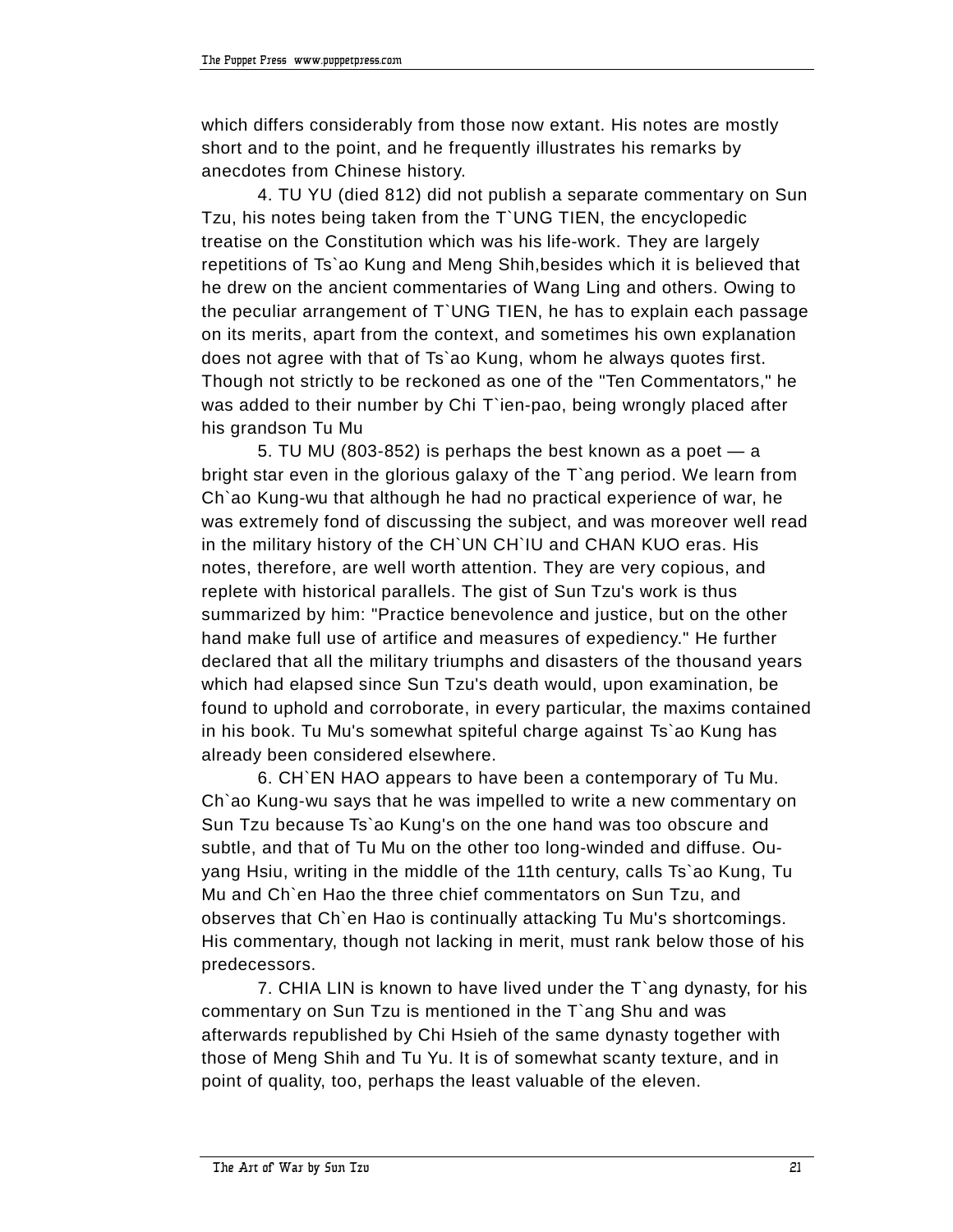8. MEI YAO-CH`EN (1002-1060), commonly known by his "style" as Mei Sheng-yu, was, like Tu Mu, a poet of distinction. His commentary was published with a laudatory preface by the great Ou-yang Hsiu, from which we may cull the following:

Later scholars have misread Sun Tzu, distorting his words and trying to make them square with their own onesided views. Thus, though commentators have not been lacking, only a few have proved equal to the task. My friend Sheng-yu has not fallen into this mistake. In attempting to provide a critical commentary for Sun Tzu's work, he does not lose sight of the fact that these sayings were intended for states engaged in internecine warfare; that the author is not concerned with the military conditions prevailing under the sovereigns of the three ancient dynasties, [43] nor with the nine punitive measures prescribed to the Minister of War. [44] Again, Sun Wu loved brevity of diction, but his meaning is always deep. Whether the subject be marching an army, or handling soldiers, or estimating the enemy, or controlling the forces of victory, it is always systematically treated; the sayings are bound together in strict logical sequence, though this has been obscured by commentators who have probably failed to grasp their meaning. In his own commentary, Mei Sheng-yu has brushed aside all the obstinate prejudices of these critics, and has tried to bring out the true meaning of Sun Tzu himself. In this way, the clouds of confusion have been dispersed and the sayings made clear. I am convinced that the present work deserves to be handed down side by side with the three great commentaries; and for a great deal that they find in the sayings, coming generations will have constant reason to thank my friend Sheng-yu.

Making some allowance for the exuberance of friendship, I am inclined to endorse this favorable judgment, and would certainly place him above Ch`en Hao in order of merit.

9. WANG HSI, also of the Sung dynasty, is decidedly original in some of his interpretations, but much less judicious than Mei Yao-ch`en, and on the whole not a very trustworthy guide. He is fond of comparing his own commentary with that of Ts`ao Kung, but the comparison is not often flattering to him. We learn from Ch`ao Kung-wu that Wang Hsi revised the ancient text of Sun Tzu, filling up lacunae and correcting mistakes. [45]

10. HO YEN-HSI of the Sung dynasty. The personal name of this commentator is given as above by Cheng Ch`iao in the TUNG CHIH, written about the middle of the twelfth century, but he appears simply as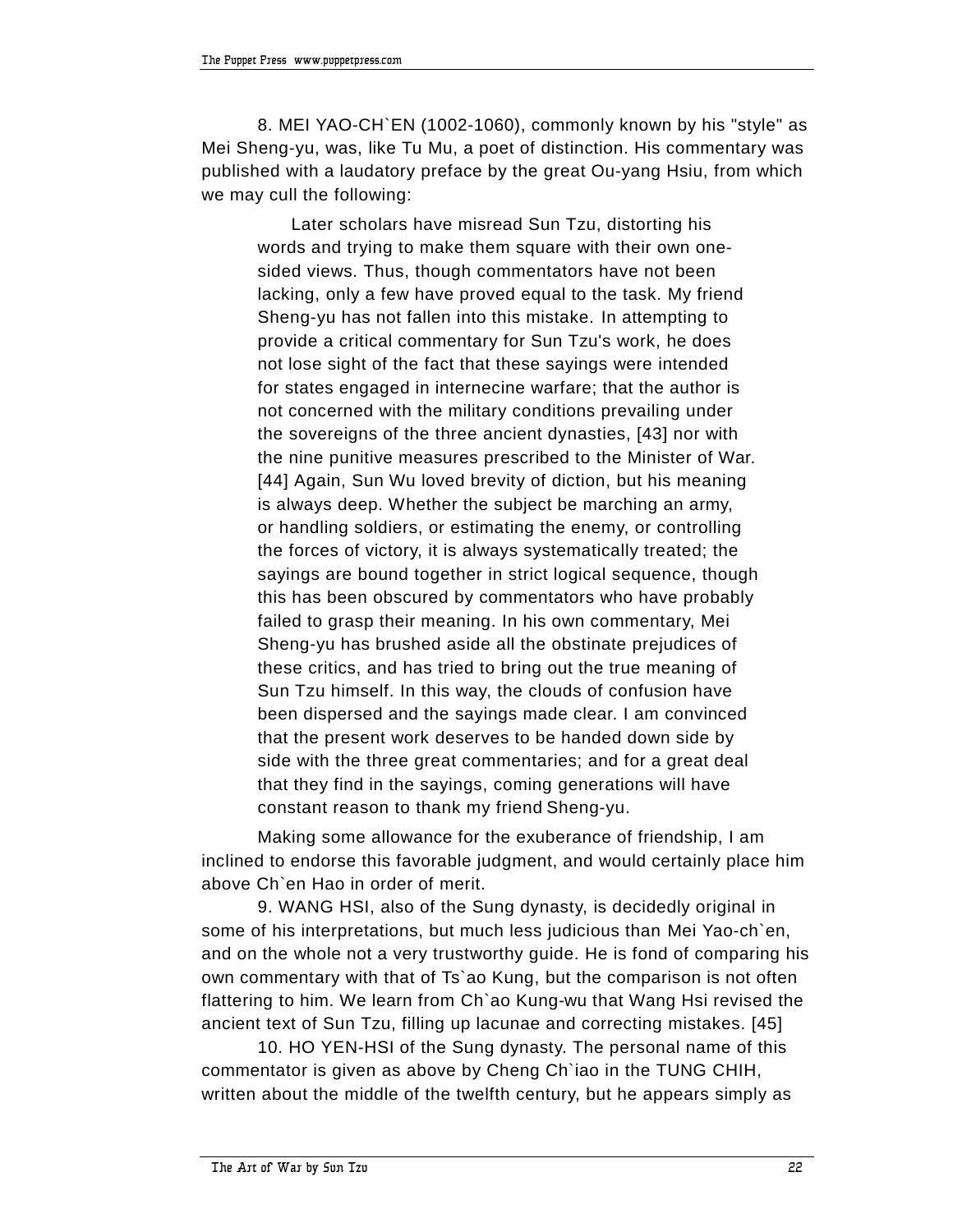Ho Shih in the YU HAI, and Ma Tuan-lin quotes Ch`ao Kung-wu as saying that his personal name is unknown. There seems to be no reason to doubt Cheng Ch`iao's statement, otherwise I should have been inclined to hazard a guess and identify him with one Ho Ch`u-fei, the author of a short treatise on war, who lived in the latter part of the 11th century. Ho Shih's commentary, in the words of the T`IEN-I-KO catalogue, "contains helpful additions" here and there, but is chiefly remarkable for the copious extracts taken, in adapted form, from the dynastic histories and other sources.

11. CHANG YU. The list closes with a commentator of no great originality perhaps, but gifted with admirable powers of lucid exposition. His commentator is based on that of Ts`ao Kung, whose terse sentences he contrives to expand and develop in masterly fashion. Without Chang Yu, it is safe to say that much of Ts`ao Kung's commentary would have remained cloaked in its pristine obscurity and therefore valueless. His work is not mentioned in the Sung history, the T`UNG K`AO, or the YU HAI, but it finds a niche in the T`UNG CHIH, which also names him as the author of the "Lives of Famous Generals." [46]

It is rather remarkable that the last-named four should all have flourished within so short a space of time. Ch`ao Kung-wu accounts for it by saying: "During the early years of the Sung dynasty the Empire enjoyed a long spell of peace, and men ceased to practice the art of war. but when [Chao] Yuan-hao's rebellion came [1038-42] and the frontier generals were defeated time after time, the Court made strenuous inquiry for men skilled in war, and military topics became the vogue amongst all the high officials. Hence it is that the commentators of Sun Tzu in our dynasty belong mainly to that period. [47]

Besides these eleven commentators, there are several others whose work has not come down to us. The SUI SHU mentions four, namely Wang Ling (often quoted by Tu Yu as Wang Tzu); Chang Tzushang; Chia Hsu of Wei; [48] and Shen Yu of Wu. The T`ANG SHU adds Sun Hao, and the T`UNG CHIH Hsiao Chi, while the T`U SHU mentions a Ming commentator, Huang Jun-yu. It is possible that some of these may have been merely collectors and editors of other commentaries, like Chi T`ien-pao and Chi Hsieh, mentioned above.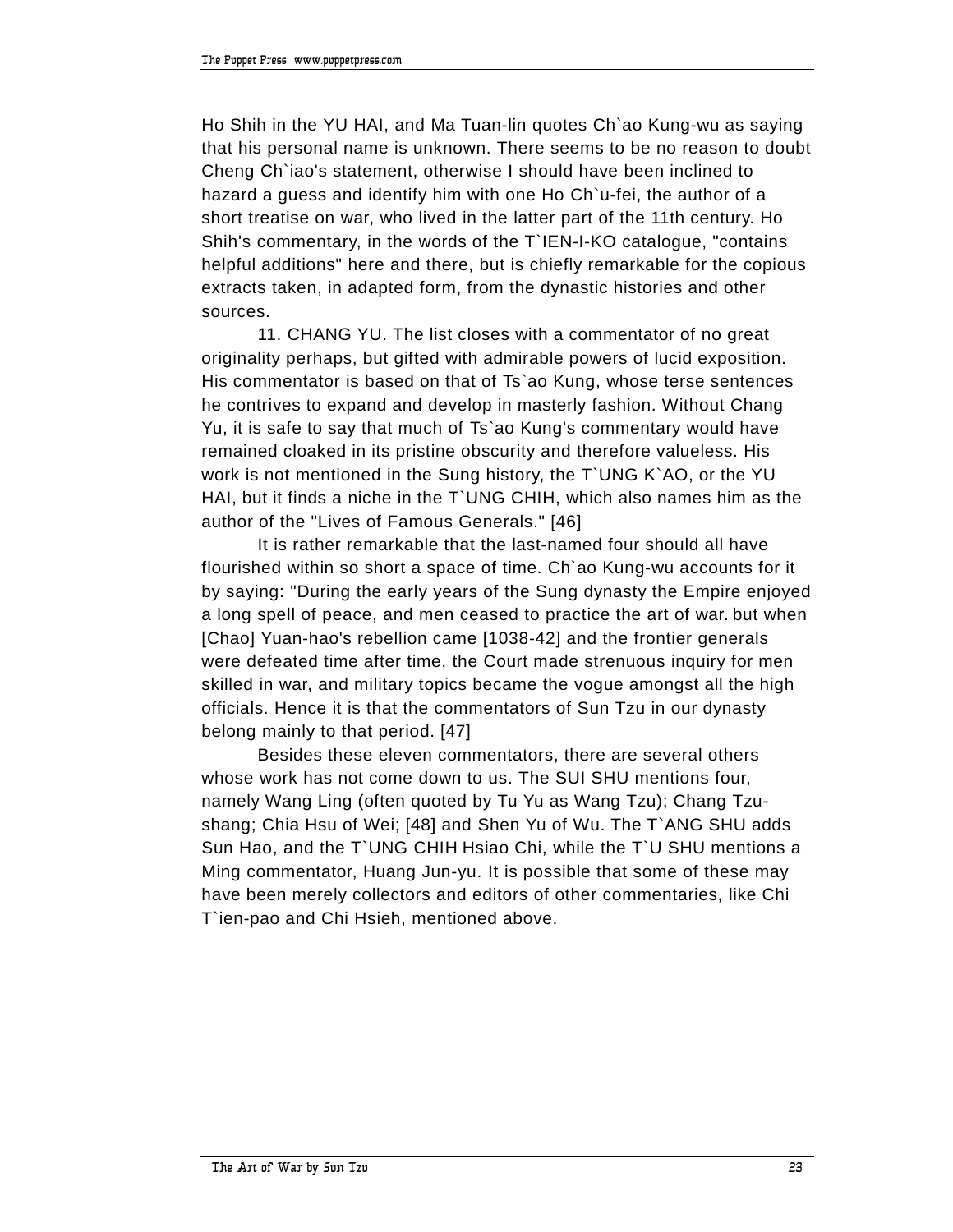#### **Appreciations of Sun Tzu**

Sun Tzu has exercised a potent fascination over the minds of some of China's greatest men. Among the famous generals who are known to have studied his pages with enthusiasm may be mentioned Han Hsin (d. 196 B.C.), [49] Feng I (d. 34 A.D.), [50] Lu Meng (d. 219), [51] and Yo Fei (1103-1141). [52] The opinion of Ts`ao Kung, who disputes with Han Hsin the highest place in Chinese military annals, has already been recorded. [53] Still more remarkable, in one way, is the testimony of purely literary men, such as Su Hsun (the father of Su Tung-p`o), who wrote several essays on military topics, all of which owe their chief inspiration to Sun Tzu. The following short passage by him is preserved in the YU HAI: [54]

Sun Wu's saying, that in war one cannot make certain of conquering, [55] is very different indeed from what other books tell us. [56] Wu Ch`i was a man of the same stamp as Sun Wu: they both wrote books on war, and they are linked together in popular speech as "Sun and Wu." But Wu Ch`i's remarks on war are less weighty, his rules are rougher and more crudely stated, and there is not the same unity of plan as in Sun Tzu's work, where the style is terse, but the meaning fully brought out.

The following is an extract from the "Impartial Judgments in the Garden of Literature" by Cheng Hou:

Sun Tzu's 13 chapters are not only the staple and base of all military men's training, but also compel the most careful attention of scholars and men of letters. His sayings are terse yet elegant, simple yet profound, perspicuous and eminently practical. Such works as the LUN YU, the I CHING and the great Commentary, [57] as well as the writings of Mencius, Hsun K`uang and Yang Chu, all fall below the level of Sun Tzu.

Chu Hsi, commenting on this, fully admits the first part of the criticism, although he dislikes the audacious comparison with the venerated classical works. Language of this sort, he says, "encourages a ruler's bent towards unrelenting warfare and reckless militarism."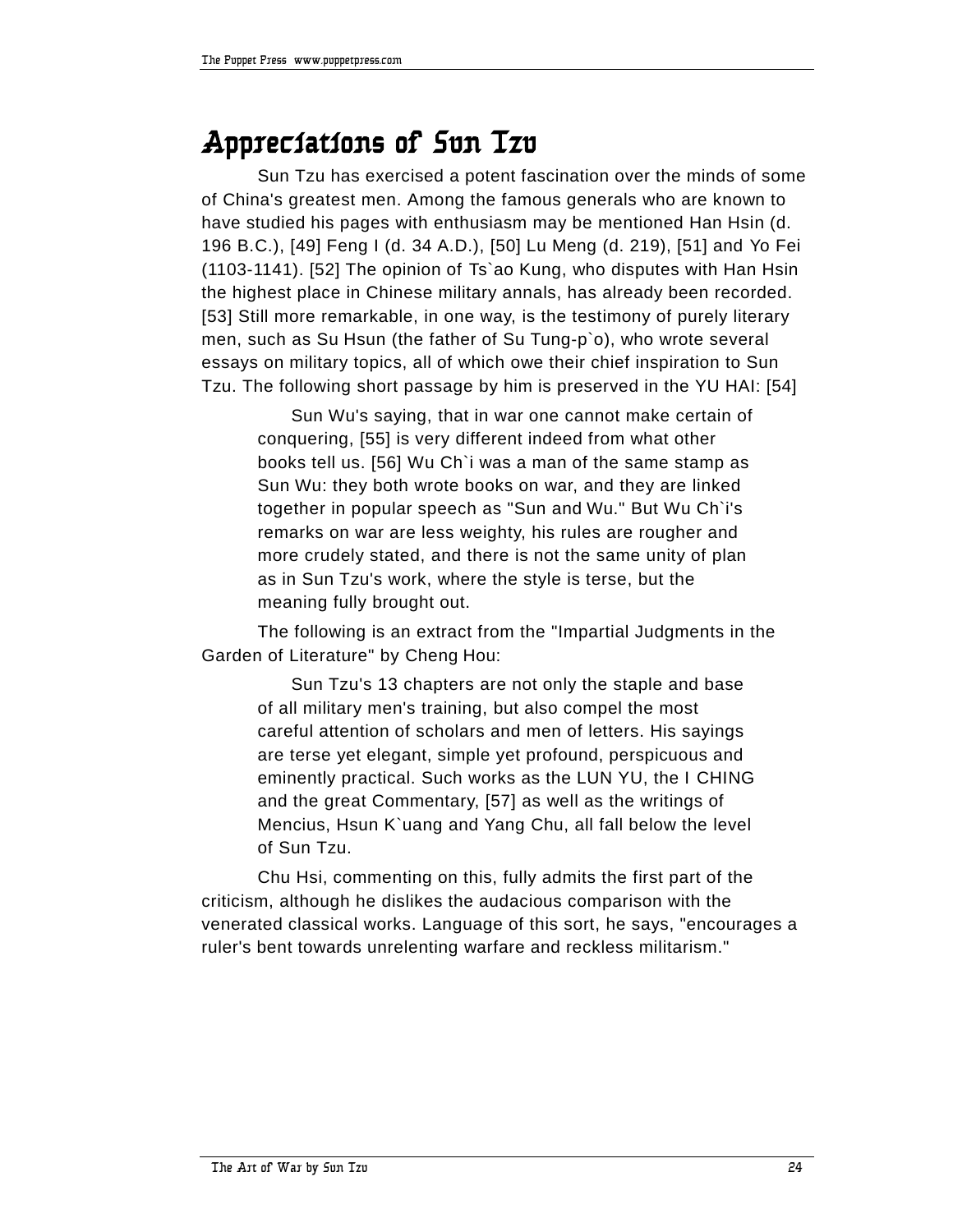#### **Apologies for War**

Accustomed as we are to think of China as the greatest peaceloving nation on earth, we are in some danger of forgetting that her experience of war in all its phases has also been such as no modern State can parallel. Her long military annals stretch back to a point at which they are lost in the mists of time. She had built the Great Wall and was maintaining a huge standing army along her frontier centuries before the first Roman legionary was seen on the Danube. What with the perpetual collisions of the ancient feudal States, the grim conflicts with Huns, Turks and other invaders after the centralization of government, the terrific upheavals which accompanied the overthrow of so many dynasties, besides the countless rebellions and minor disturbances that have flamed up and flickered out again one by one, it is hardly too much to say that the clash of arms has never ceased to resound in one portion or another of the Empire.

No less remarkable is the succession of illustrious captains to whom China can point with pride. As in all countries, the greatest are fond of emerging at the most fateful crises of her history. Thus, Po Ch`i stands out conspicuous in the period when Ch`in was entering upon her final struggle with the remaining independent states. The stormy years which followed the break-up of the Ch`in dynasty are illuminated by the transcendent genius of Han Hsin. When the House of Han in turn is tottering to its fall, the great and baleful figure of Ts`ao Ts`ao dominates the scene. And in the establishment of the T`ang dynasty,one of the mightiest tasks achieved by man, the superhuman energy of Li Shih-min (afterwards the Emperor T`ai Tsung) was seconded by the brilliant strategy of Li Ching. None of these generals need fear comparison with the greatest names in the military history of Europe.

In spite of all this, the great body of Chinese sentiment, from Lao Tzu downwards, and especially as reflected in the standard literature of Confucianism, has been consistently pacific and intensely opposed to militarism in any form. It is such an uncommon thing to find any of the literati defending warfare on principle, that I have thought it worth while to collect and translate a few passages in which the unorthodox view is upheld. The following, by Ssu-ma Ch`ien, shows that for all his ardent admiration of Confucius, he was yet no advocate of peace at any price:

Military weapons are the means used by the Sage to punish violence and cruelty, to give peace to troublous times, to remove difficulties and dangers, and to succor those who are in peril. Every animal with blood in its veins and horns on its head will fight when it is attacked. How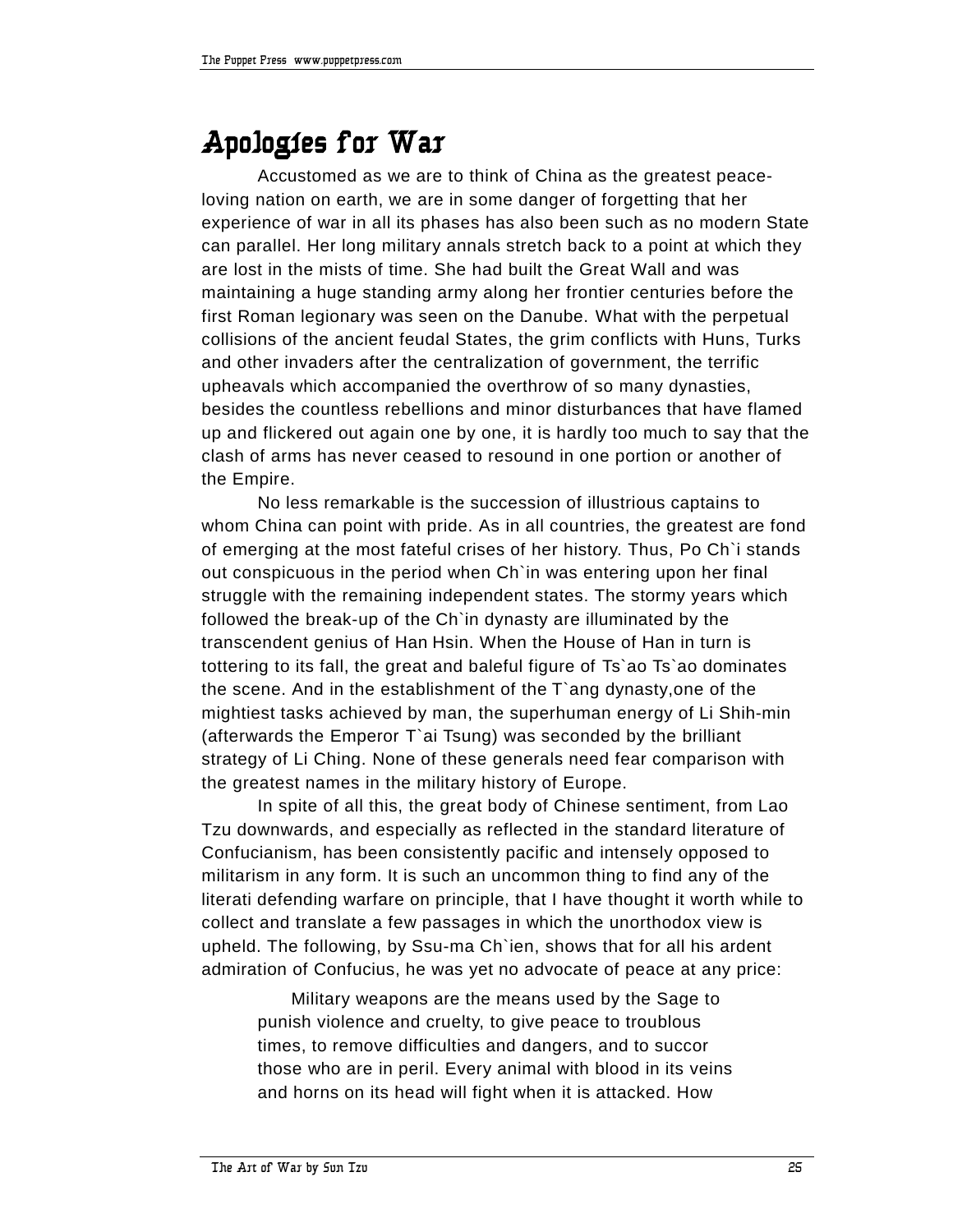much more so will man, who carries in his breast the faculties of love and hatred, joy and anger! When he is pleased, a feeling of affection springs up within him; when angry, his poisoned sting is brought into play. That is the natural law which governs his being. What then shall be said of those scholars of our time, blind to all great issues, and without any appreciation of relative values, who can only bark out their stale formulas about "virtue" and "civilization," condemning the use of military weapons? They will surely bring our country to impotence and dishonor and the loss of her rightful heritage; or, at the very least, they will bring about invasion and rebellion, sacrifice of territory and general enfeeblement. Yet they obstinately refuse to modify the position they have taken up. The truth is that, just as in the family the teacher must not spare the rod, and punishments cannot be dispensed with in the State, so military chastisement can never be allowed to fall into abeyance in the Empire. All one can say is that this power will be exercised wisely by some, foolishly by others, and that among those who bear arms some will be loyal and others rebellious. [58]

The next piece is taken from Tu Mu's preface to his commentary on Sun Tzu:

War may be defined as punishment, which is one of the functions of government. It was the profession of Chung Yu and Jan Ch`iu, both disciples of Confucius. Nowadays, the holding of trials and hearing of litigation, the imprisonment of offenders and their execution by flogging in the marketplace, are all done by officials. But the wielding of huge armies, the throwing down of fortified cities, the hauling of women and children into captivity, and the beheading of traitors  $-$  this is also work which is done by officials. The objects of the rack and of military weapons are essentially the same. There is no intrinsic difference between the punishment of flogging and cutting off heads in war. For the lesser infractions of law, which are easily dealt with, only a small amount of force need be employed: hence the use of military weapons and wholesale decapitation. In both cases, however, the end in view is to get rid of wicked people, and to give comfort and relief to the good

Chi-sun asked Jan Yu, saying: "Have you, Sir, acquired your military aptitude by study, or is it innate?" Jan Yu replied: "It has been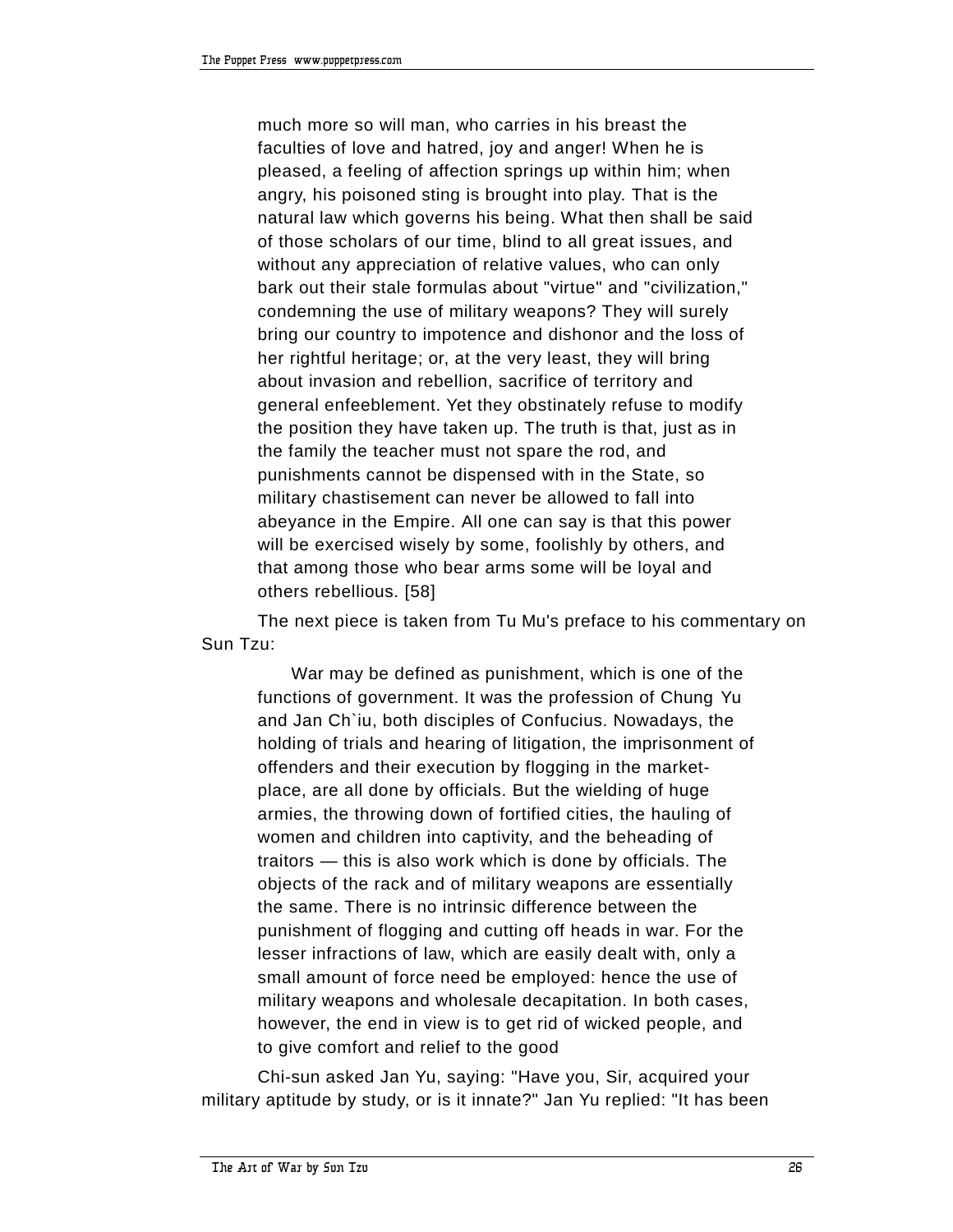acquired by study." [59] "How can that be so," said Chi-sun, "seeing that you are a disciple of Confucius?" "It is a fact," replied Jan Yu; "I was taught by Confucius. It is fitting that the great Sage should exercise both civil and military functions, though to be sure my instruction in the art of fighting has not yet gone very far."

Now, who the author was of this rigid distinction between the "civil" and the "military," and the limitation of each to a separate sphere of action, or in what year of which dynasty it was first introduced, is more than I can say. But, at any rate, it has come about that the members of the governing class are quite afraid of enlarging on military topics, or do so only in a shamefaced manner. If any are bold enough to discuss the subject, they are at once set down as eccentric individuals of coarse and brutal propensities. This is an extraordinary instance in which, through sheer lack of reasoning, men unhappily lose sight of fundamental principles.

When the Duke of Chou was minister under Ch`eng Wang, he regulated ceremonies and made music, and venerated the arts of scholarship and learning; yet when the barbarians of the River Huai revolted, [60] he sallied forth and chastised them. When Confucius held office under the Duke of Lu, and a meeting was convened at Chia-ku, [61] he said: "If pacific negotiations are in progress, warlike preparations should have been made beforehand." He rebuked and shamed the Marquis of Ch`i, who cowered under him and dared not proceed to violence. How can it be said that these two great Sages had no knowledge of military matters?

We have seen that the great Chu Hsi held Sun Tzu in high esteem. He also appeals to the authority of the Classics:

Our Master Confucius, answering Duke Ling of Wei, said: "I have never studied matters connected with armies and battalions." [62] Replying to K`ung Wen-tzu, he said: I have not been instructed about buff-coats and weapons." But if we turn to the meeting at Chia-ku, we find that he used armed force against the men of Lai, so that the marquis of Ch`i was overawed. Again, when the inhabitants of Pi revolted, the ordered his officers to attack them, whereupon they were defeated and fled in confusion. He once uttered the words: "If I fight, I conquer." [63] And Jan Yu also said: "The Sage exercises both civil and military functions." [64] Can it be a fact that Confucius never studied or received instruction in the art of war? We can only say that he did not specially choose matters connected with armies and fighting to be the subject of his teaching.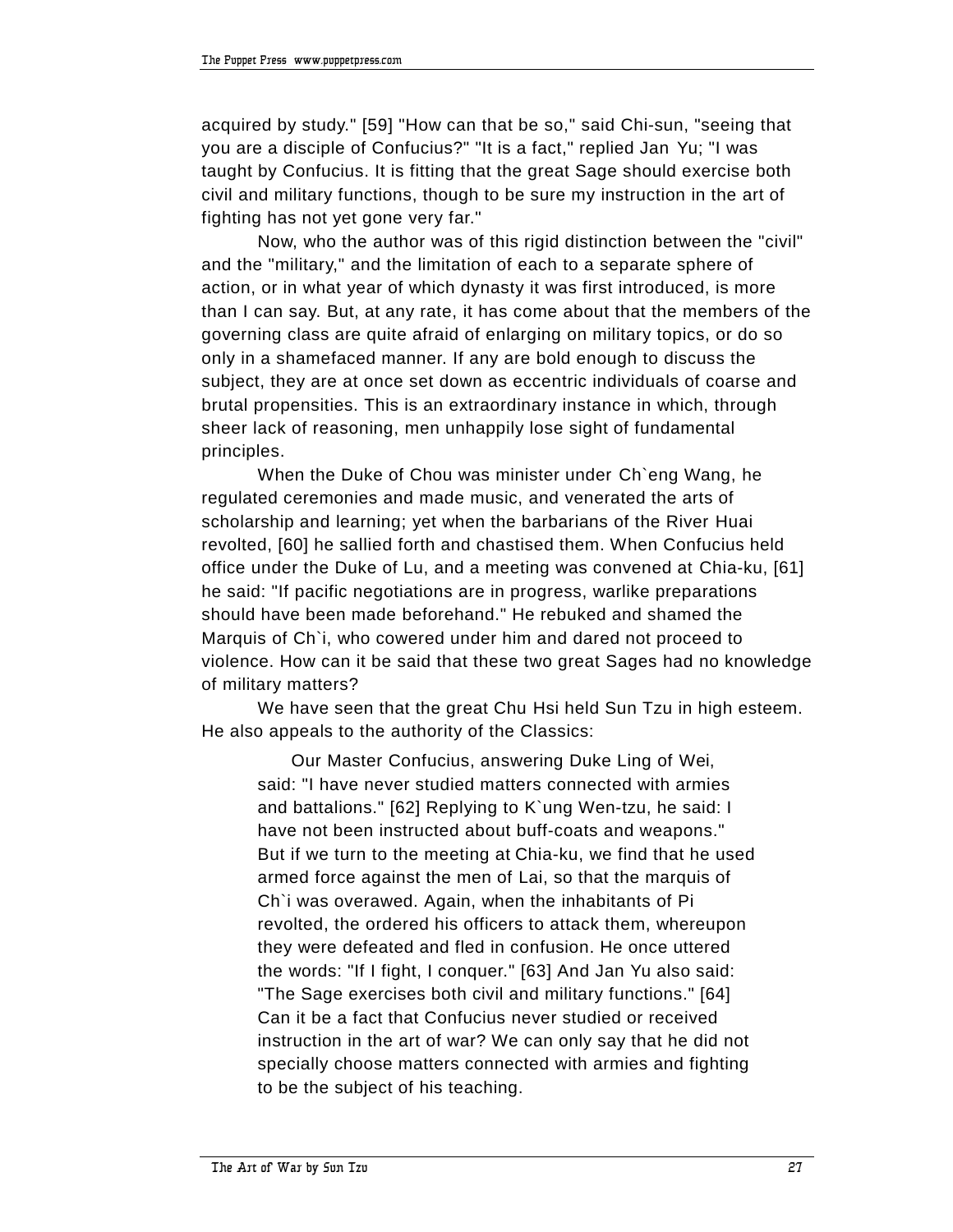Sun Hsing-yen, the editor of Sun Tzu, writes in similar strain:

Confucius said: "I am unversed in military matters." [65] He also said: "If I fight, I conquer." Confucius ordered ceremonies and regulated music. Now war constitutes one of the five classes of State ceremonial, [66] and must not be treated as an independent branch of study. Hence, the words "I am unversed in" must be taken to mean that there are things which even an inspired Teacher does not know. Those who have to lead an army and devise stratagems, must learn the art of war. But if one can command the services of a good general like Sun Tzu, who was employed by Wu Tzu-hsu, there is no need to learn it oneself. Hence the remark added by Confucius: "If I fight, I conquer."

The men of the present day, however, willfully interpret these words of Confucius in their narrowest sense, as though he meant that books on the art of war were not worth reading. With blind persistency, they adduce the example of Chao Kua, who pored over his father's books to no purpose, [67] as a proof that all military theory is useless. Again, seeing that books on war have to do with such things as opportunism in designing plans, and the conversion of spies, they hold that the art is immoral and unworthy of a sage. These people ignore the fact that the studies of our scholars and the civil administration of our officials also require steady application and practice before efficiency is reached. The ancients were particularly chary of allowing mere novices to botch their work. [68] Weapons are baneful [69] and fighting perilous; and useless unless a general is in constant practice, he ought not to hazard other men's lives in battle. [70] Hence it is essential that Sun Tzu's 13 chapters should be studied.

Hsiang Liang used to instruct his nephew Chi [71] in the art of war. Chi got a rough idea of the art in its general bearings, but would not pursue his studies to their proper outcome, the consequence being that he was finally defeated and overthrown. He did not realize that the tricks and artifices of war are beyond verbal computation. Duke Hsiang of Sung and King Yen of Hsu were brought to destruction by their misplaced humanity. The treacherous and underhand nature of war necessitates the use of guile and stratagem suited to the occasion. There is a case on record of Confucius himself having violated an extorted oath, [72] and also of his having left the Sung State in disguise. [73] Can we then recklessly arraign Sun Tzu for disregarding truth and honesty?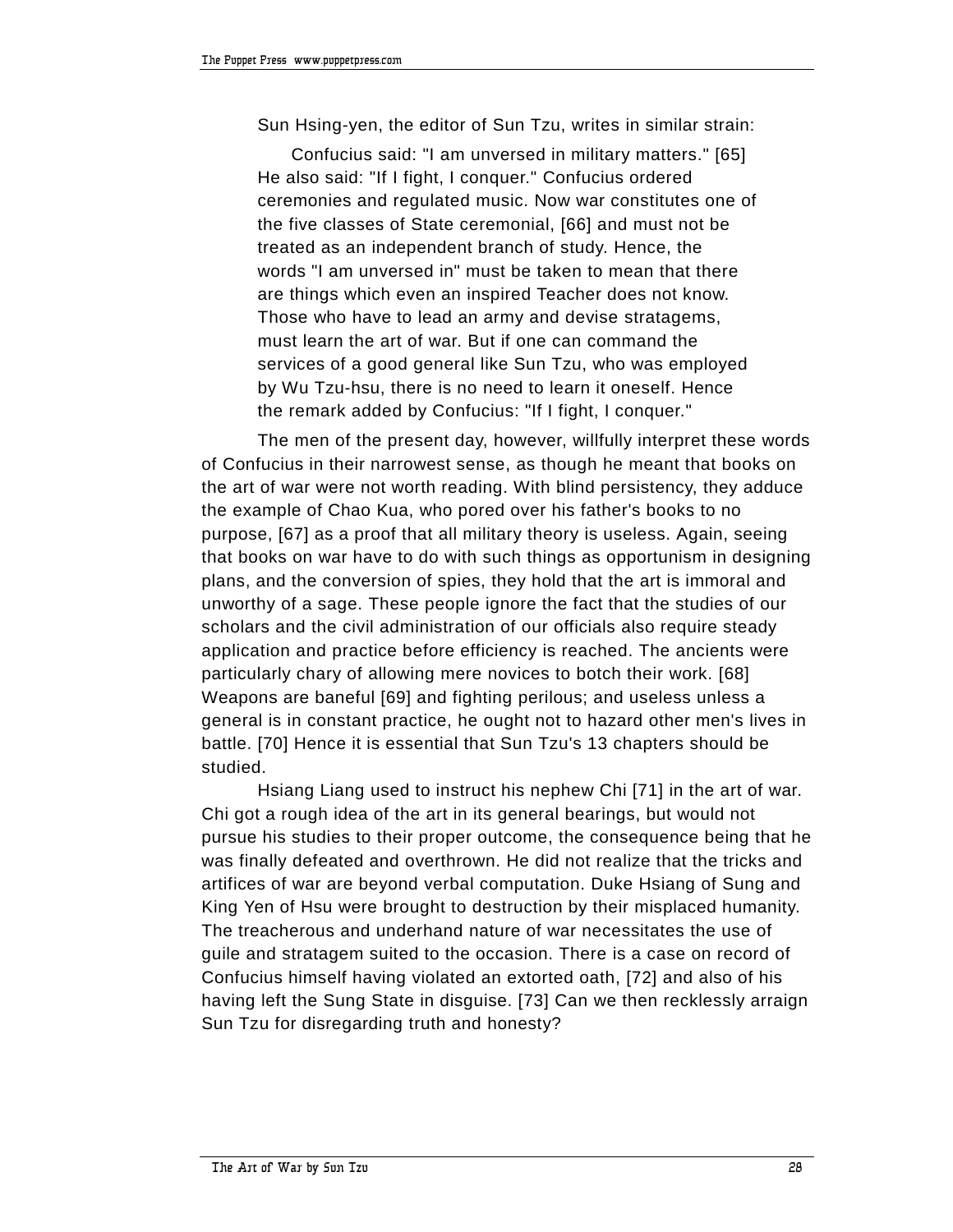### **Bibliography**

The following are the oldest Chinese treatises on war, after Sun Tzu. The notes on each have been drawn principally from the SSU K`U CH`UAN SHU CHIEN MING MU LU, ch. 9, fol. 22 sqq.

1. WU TZU, in 1 CHUAN or 6 chapters. By Wu Ch`i (d. 381 B.C.). A genuine work. See SHIH CHI, ch. 65.

2. SSU-MA FA, in 1 CHUAN or 5 chapters. Wrongly attributed to Ssu-ma Jang-chu of the 6th century B.C. Its date, however, must be early, as the customs of the three ancient dynasties are constantly to be met within its pages. See SHIH CHI, ch. 64.

The SSU K`U CH`UAN SHU (ch. 99, f. 1) remarks that the oldest three treatises on war, SUN TZU, WU TZU and SSU-MA FA, are, generally speaking, only concerned with things strictly military  $-$  the art of producing, collecting, training and drilling troops, and the correct theory with regard to measures of expediency, laying plans, transport of goods and the handling of soldiers - in strong contrast to later works, in which the science of war is usually blended with metaphysics, divination and magical arts in general.

3. LIU T`AO, in 6 CHUAN, or 60 chapters. Attributed to Lu Wang (or Lu Shang, also known as T`ai Kung) of the 12th century B.C. [74] But its style does not belong to the era of the Three Dynasties. Lu Te-ming (550- 625 A.D.) mentions the work, and enumerates the headings of the six sections so that the forgery cannot have been later than Sui dynasty.

4. WEI LIAO TZU, in 5 CHUAN. Attributed to Wei Liao (4th cent. B.C.), who studied under the famous Kuei-ku Tzu. The work appears to have been originally in 31 chapters, whereas the text we possess contains only 24. Its matter is sound enough in the main, though the strategical devices differ considerably from those of the Warring States period. It is been furnished with a commentary by the well-known Sung philosopher Chang Tsai.

5. SAN LUEH, in 3 CHUAN. Attributed to Huang-shih Kung, a legendary personage who is said to have bestowed it on Chang Liang (d. 187 B.C.) in an interview on a bridge. But here again, the style is not that of works dating from the Ch`in or Han period. The Han Emperor Kuang Wu [25-57 A.D.] apparently quotes from it in one of his proclamations; but the passage in question may have been inserted later on, in order to prove the genuineness of the work. We shall not be far out if we refer it to the Northern Sung period [420-478 A.D.], or somewhat earlier.

6. LI WEI KUNG WEN TUI, in 3 sections. Written in the form of a dialogue between T`ai Tsung and his great general Li Ching, it is usually ascribed to the latter. Competent authorities consider it a forgery, though the author was evidently well versed in the art of war.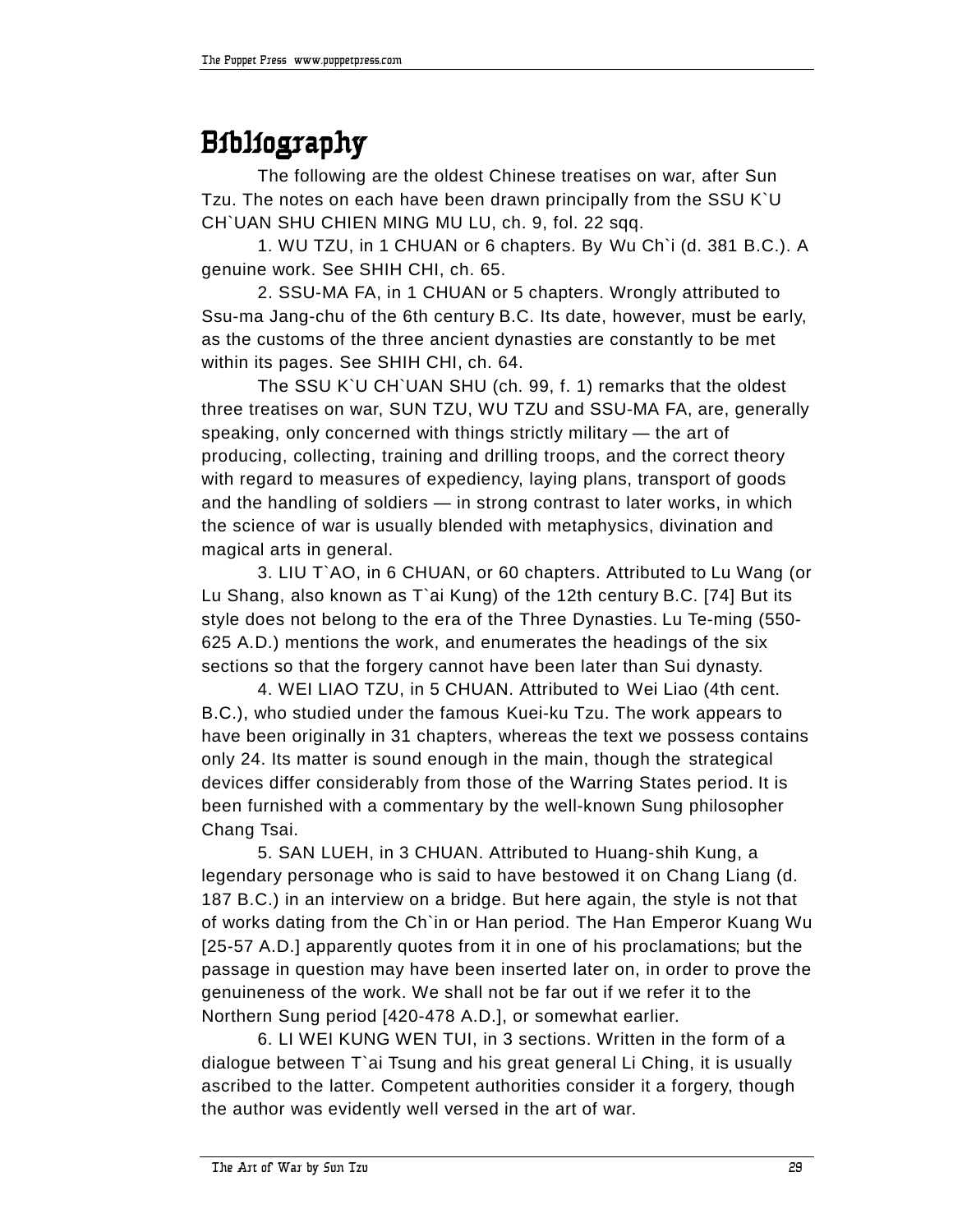7. LI CHING PING FA (not to be confounded with the foregoing) is a short treatise in 8 chapters, preserved in the T`ung Tien, but not published separately. This fact explains its omission from the SSU K`U CH`UAN SHU.

8. WU CH`I CHING, in 1 CHUAN. Attributed to the legendary minister Feng Hou, with exegetical notes by Kung-sun Hung of the Han dynasty (d. 121 B.C.), and said to have been eulogized by the celebrated general Ma Lung (d. 300 A.D.). Yet the earliest mention of it is in the SUNG CHIH. Although a forgery, the work is well put together.

Considering the high popular estimation in which Chu-ko Liang has always been held, it is not surprising to find more than one work on war ascribed to his pen. Such are (1) the SHIH LIU TS`E (1 CHUAN), preserved in the YUNG LO TA TIEN; (2) CHIANG YUAN (1 CHUAN); and (3) HSIN SHU (1 CHUAN), which steals wholesale from Sun Tzu. None of these has the slightest claim to be considered genuine.

Most of the large Chinese encyclopedias contain extensive sections devoted to the literature of war. The following references may be found useful:

T`UNG TIEN (circa 800 A.D.), ch. 148-162. T`AI P`ING YU LAN (983), ch. 270-359. WEN HSIEN TUNG K`AO (13th cent.), ch. 221. YU HAI (13th cent.), ch. 140, 141. SAN TS'AI T'U HUI (16th cent). KUANG PO WU CHIH (1607), ch. 31, 32. CH`IEN CH`IO LEI SHU (1632), ch. 75. YUAN CHIEN LEI HAN (1710), ch. 206-229. KU CHIN T`U SHU CHI CH`ENG (1726), section XXX, esp. ch. 81-

90.

HSU WEN HSIEN T`UNG K`AO (1784), ch. 121-134. HUANG CH`AO CHING SHIH WEN PIEN (1826), ch. 76, 77. The bibliographical sections of certain historical works also deserve

mention:

CH`IEN HAN SHU, ch. 30. SUI SHU, ch. 32-35. CHIU T`ANG SHU, ch. 46, 47. HSIN T`ANG SHU, ch. 57,60. SUNG SHIH, ch. 202-209.

T`UNG CHIH (circa 1150), ch. 68.

To these of course must be added the great Catalogue of the Imperial Library:

SSU K`U CH`UAN SHU TSUNG MU T`I YAO (1790), ch. 99, 100.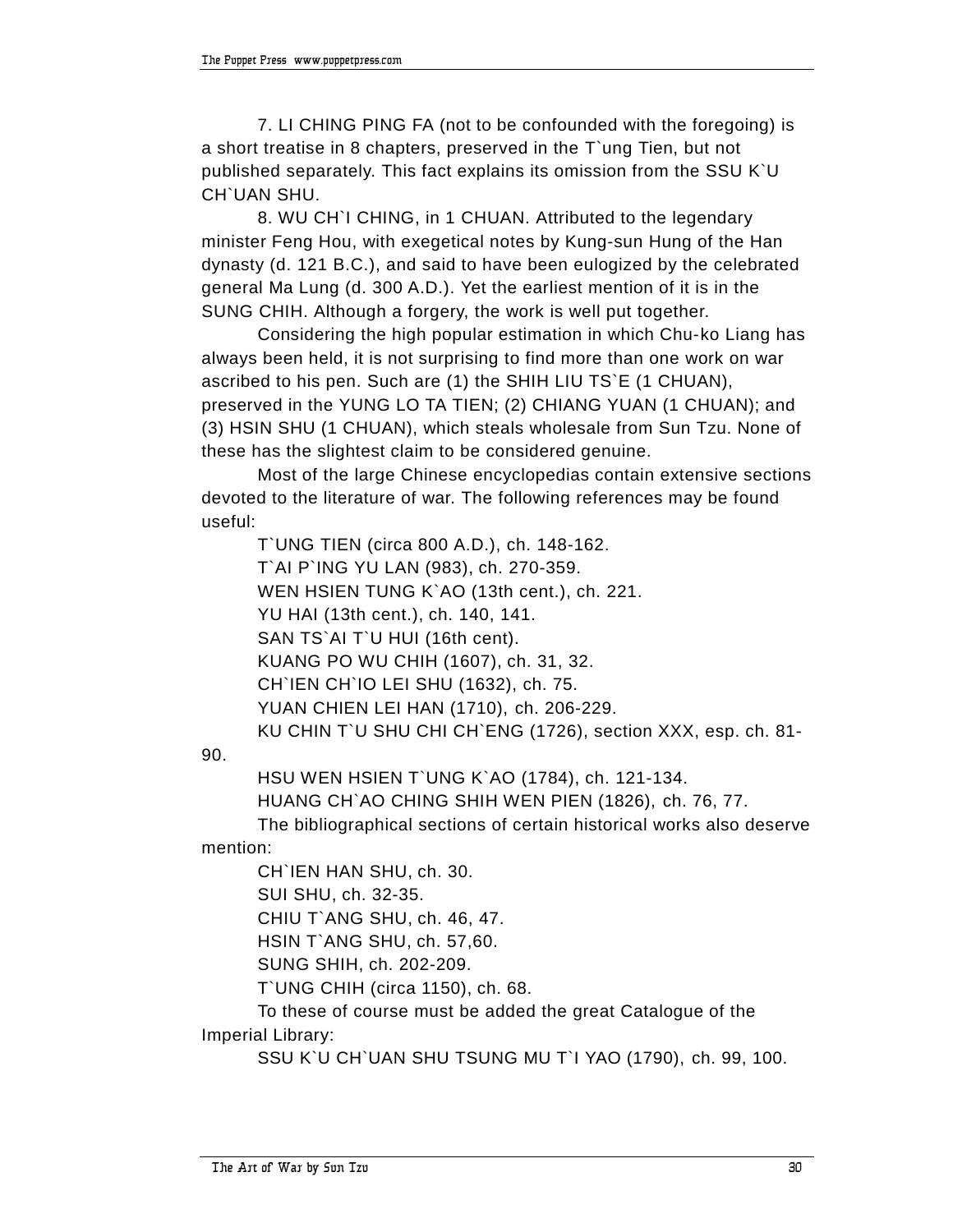#### **Footnotes**

1. SHI CHI, ch. 65.

2. He reigned from 514 to 496 B.C.

3. SHI CHI, ch. 130.

4. The appellation of Nang Wa.

5. SHI CHI, ch. 31.

6. SHI CHI, ch. 25.

7. The appellation of Hu Yen, mentioned in ch. 39 under the year 637.

8. Wang-tzu Ch`eng-fu, ch. 32, year 607.

9. The mistake is natural enough. Native critics refer to a work of the Han dynasty, which says: "Ten LI outside the WU gate [of the city of Wu, now Soochow in Kiangsu] there is a great mound, raised to commemorate the entertainment of Sun Wu of Ch`i, who excelled in the art of war, by the King of Wu."

10. "They attached strings to wood to make bows, and sharpened wood to make arrows. The use of bows and arrows is to keep the Empire in awe."

11. The son and successor of Ho Lu. He was finally defeated and overthrown by Kou chien, King of Yueh, in 473 B.C. See post.

12. King Yen of Hsu, a fabulous being, of whom Sun Hsing-yen says in his preface: "His humanity brought him to destruction."

13. The passage I have put in brackets is omitted in the T`U SHU, and may be an interpolation. It was known, however to Chang Shou-chieh of the T`ang dynasty, and appears in the T`AI P`ING YU LAN.

14. Ts`ao Kung seems to be thinking of the first part of chap. II, perhaps especially of ss. 8.

15. See chap. XI.

16. On the other hand, it is noteworthy that WU TZU, which is not in 6 chapters, has 48 assigned to it in the HAN CHIH. Likewise, the CHUNG YUNG is credited with 49 chapters, though now only in one only. In the case of very short works, one is tempted to think that P`IEN might simply mean "leaves."

17. Yeh Shih of the Sung dynasty [1151-1223].

18. He hardly deserves to be bracketed with assassins.

19. See Chapter 7, ss. 27 and Chapter 11, ss. 28.

20. See Chapter 11, ss. 28. Chuan Chu is the abbreviated form of his name.

21. I.e. Po P`ei. See ante.

22. The nucleus of this work is probably genuine, though large additions have been made by later hands. Kuan chung died in 645 B.C.

23. See infra, beginning of INTRODUCTION.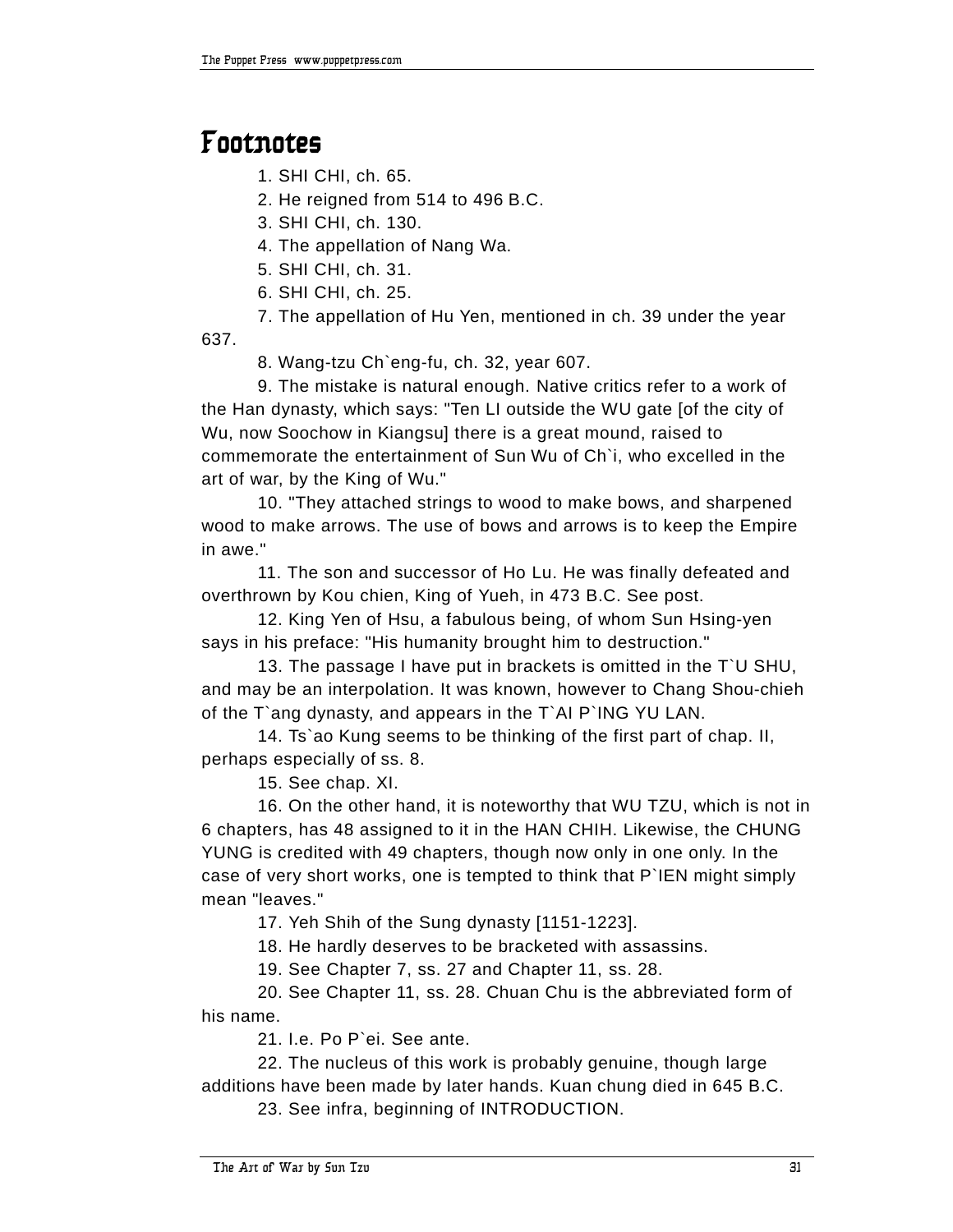24. I do not know what this work, unless it be the last chapter of another work. Why that chapter should be singled out, however, is not clear.

25. About 480 B.C.

26. That is, I suppose, the age of Wu Wang and Chou Kung.

27. In the 3rd century B.C.

28. Ssu-ma Jang-chu, whose family name was T`ien, lived in the latter half of the 6th century B.C., and is also believed to have written a work on war. See SHIH CHI, ch. 64, and infra at the beginning of the INTRODUCTION.

29. See Legge's Classics, vol. V, Prolegomena p. 27. Legge thinks that the TSO CHUAN must have been written in the 5th century, but not before 424 B.C.

30. See MENCIUS III. 1. iii. 13-20.

31. When Wu first appears in the CH`UN CH`IU in 584, it is already at variance with its powerful neighbor. The CH`UN CH`IU first mentions Yueh in 537, the TSO CHUAN in 601.

32. This is explicitly stated in the TSO CHUAN, XXXII, 2.

33. There is this to be said for the later period, that the feud would tend to grow more bitter after each encounter, and thus more fully justify the language used in XI. ss. 30.

34. With Wu Yuan himself the case is just the reverse:  $-$  a spurious treatise on war has been fathered on him simply because he was a great general. Here we have an obvious inducement to forgery. Sun Wu, on the other hand, cannot have been widely known to fame in the 5th century.

35. From TSO CHUAN: "From the date of King Chao's accession [515] there was no year in which Ch'u was not attacked by Wu."

36. Preface ad fin: "My family comes from Lo-an, and we are really descended from Sun Tzu. I am ashamed to say that I only read my ancestor's work from a literary point of view, without comprehending the military technique. So long have we been enjoying the blessings of peace!"

37. Hoa-yin is about 14 miles from T`ung-kuan on the eastern border of Shensi. The temple in question is still visited by those about the ascent of the Western Sacred Mountain. It is mentioned in a text as being "situated five LI east of the district city of Hua-yin. The temple contains the Hua-shan tablet inscribed by the T`ang Emperor Hsuan Tsung [713-755]."

38. See my "Catalogue of Chinese Books" (Luzac & Co., 1908), no. 40.

39. This is a discussion of 29 difficult passages in Sun Tzu.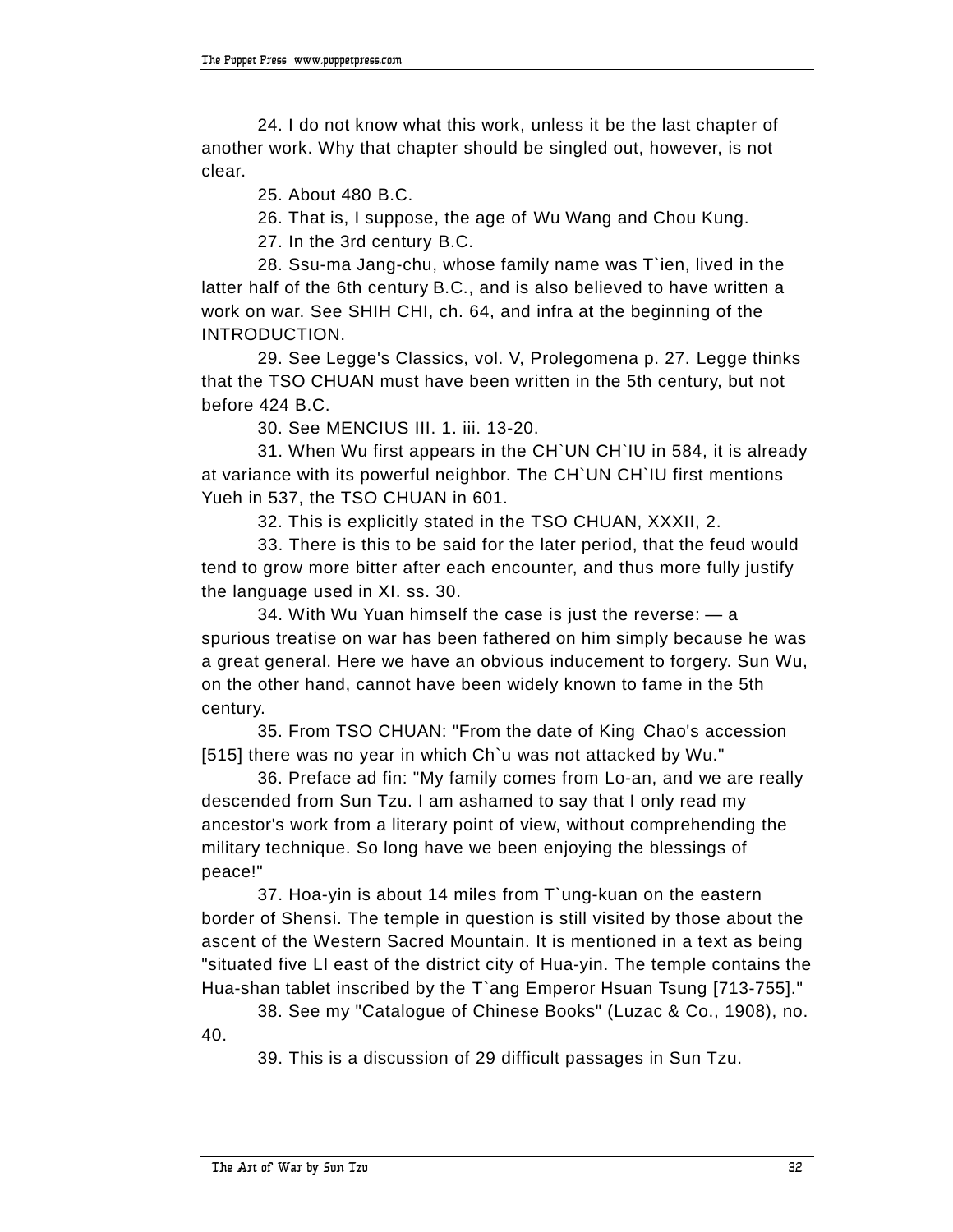40. Cf. Catalogue of the library of Fan family at Ningpo: "His commentary is frequently obscure; it furnishes a clue, but does not fully develop the meaning."

41. WEN HSIEN T`UNG K`AO, ch. 221.

42. It is interesting to note that M. Pelliot has recently discovered chapters 1, 4 and 5 of this lost work in the "Grottos of the Thousand Buddhas." See B.E.F.E.O., t. VIII, nos. 3-4, p. 525.

43. The Hsia, the Shang and the Chou. Although the last-named was nominally existent in Sun Tzu's day, it retained hardly a vestige of power, and the old military organization had practically gone by the board. I can suggest no other explanation of the passage.

44. See CHOU LI, xxix. 6-10.

45. T`UNG K`AO, ch. 221.

46. This appears to be still extant. See Wylie's "Notes," p. 91 (new edition).

47. T`UNG K`AO, loc. cit.

48. A notable person in his day. His biography is given in the SAN KUO CHIH, ch. 10.

49. See XI. ss. 58, note.

50. HOU HAN SHU, ch. 17 ad init.

51. SAN KUO CHIH, ch. 54.

52. SUNG SHIH, ch. 365 ad init.

53. The few Europeans who have yet had an opportunity of acquainting themselves with Sun Tzu are not behindhand in their praise. In this connection, I may perhaps be excused for quoting from a letter from Lord Roberts, to whom the sheets of the present work were submitted previous to publication: "Many of Sun Wu's maxims are perfectly applicable to the present day, and no. 11 [in Chapter VIII] is one that the people of this country would do well to take to heart."

54. Ch. 140.

55. See IV. ss. 3.

56. The allusion may be to Mencius VI. 2. ix. 2.

57. The TSO CHUAN.

58. SHIH CHI, ch. 25, fol. I.

59. Cf. SHIH CHI, ch 47.

60. See SHU CHING, preface ss. 55.

61. See SHIH CHI, ch. 47.

62. Lun Yu, XV. 1.

63. I failed to trace this utterance.

64. Supra.

65. Supra.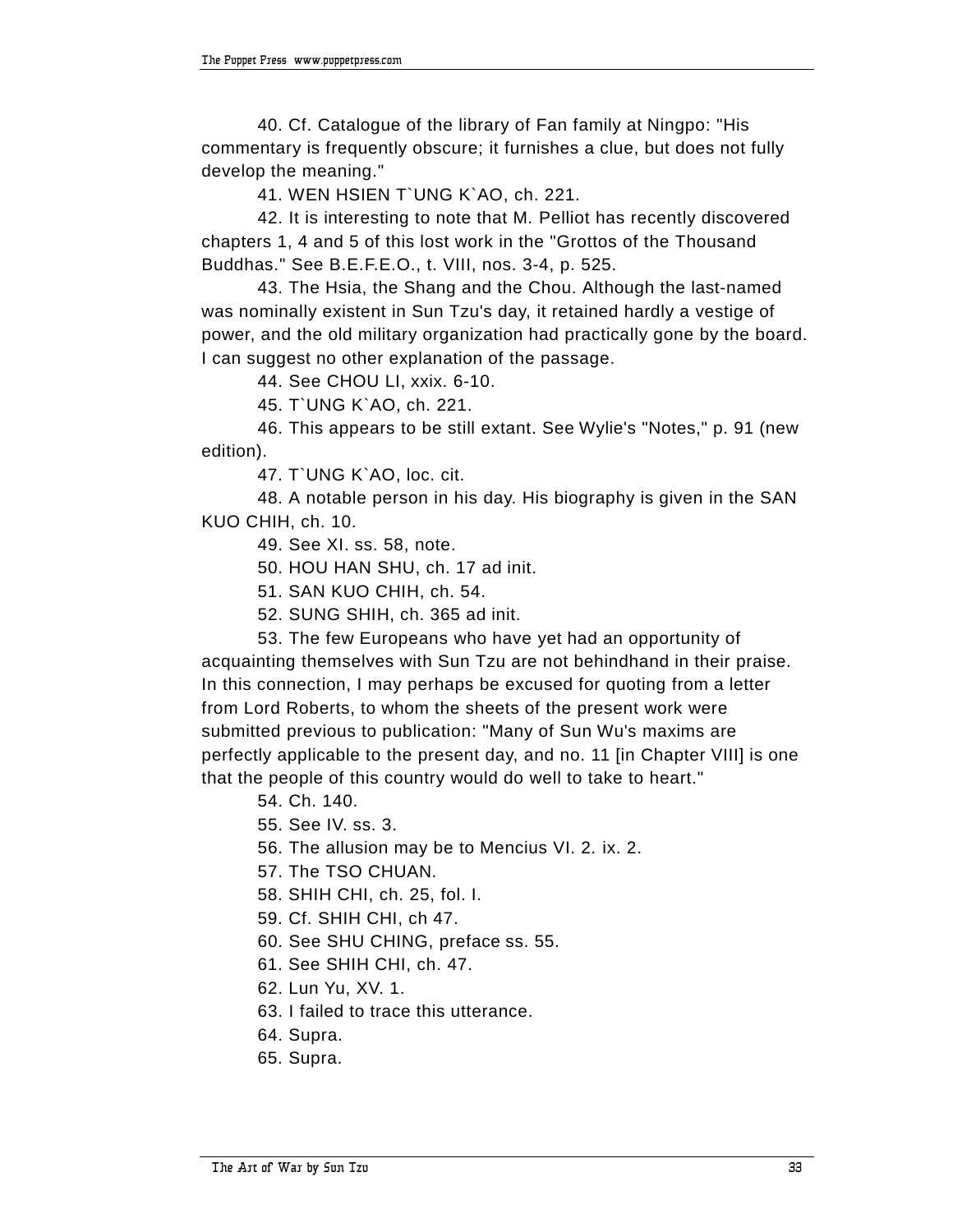66. The other four being worship, mourning, entertainment of guests, and festive rites. See SHU CHING, ii. 1. III. 8, and CHOU LI, IX. fol. 49.

67. See XIII. ss. 11, note.

68. This is a rather obscure allusion to the TSO CHUAN, where Tzu-ch`an says: "If you have a piece of beautiful brocade, you will not employ a mere learner to make it up."

69. Cf. TAO TE CHING, ch. 31.

70. Sun Hsing-yen might have quoted Confucius again. See LUN YU, XIII. 29, 30.

71. Better known as Hsiang Yu [233-202 B.C.].

72. SHIH CHI, ch. 47.

73. SHIH CHI, ch. 38.

74. See XIII. ss. 27, note. Further details on T`ai Kung will be found in the SHIH CHI, ch. 32 ad init. Besides the tradition which makes him a former minister of Chou Hsin, two other accounts of him are there given, according to which he would appear to have been first raised from a humble private station by Wen Wang.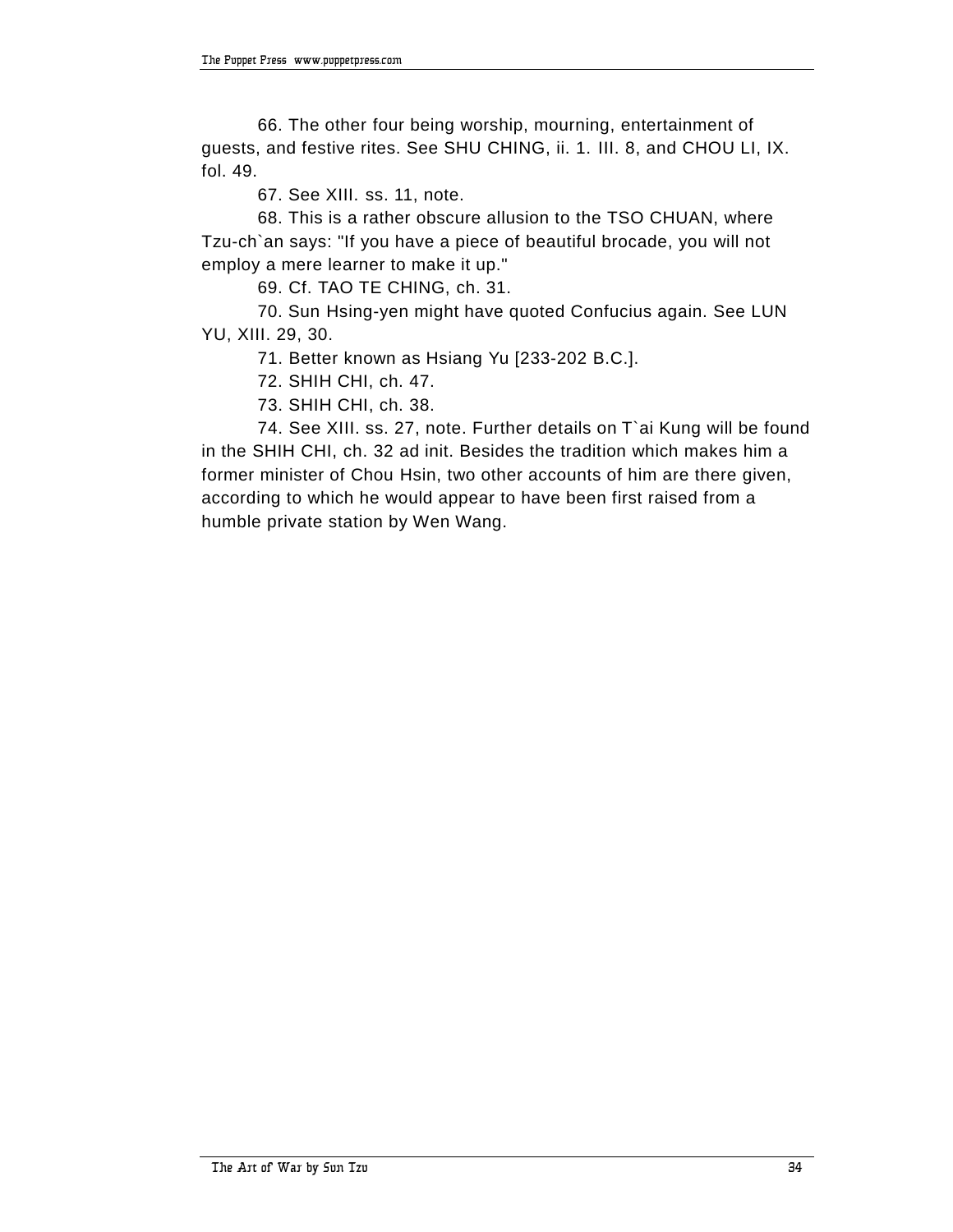## **The Art of War**

### **I. Laying Plans**

[Ts`ao Kung, in defining the meaning of the Chinese for the title of this chapter, says it refers to the deliberations in the temple selected by the general for his temporary use, or as we should say, in his tent. See. ss. 26.]

- 1. Sun Tzu said: The art of war is of vital importance to the State.
- 2. It is a matter of life and death, a road either to safety or to ruin. Hence it is a subject of inquiry which can on no account be neglected.
- 3. The art of war, then, is governed by five constant factors, to be taken into account in one's deliberations, when seeking to determine the conditions obtaining in the field.
- 4. These are: (1) The Moral Law; (2) Heaven; (3) Earth; (4) The Commander; (5) Method and discipline.

[It appears from what follows that Sun Tzu means by "Moral Law" a principle of harmony, not unlike the Tao of Lao Tzu in its moral aspect. One might be tempted to render it by "morale," were it not considered as an attribute of the ruler in ss. 13.]

5, 6. The MORAL LAW causes the people to be in complete accord with their ruler, so that they will follow him regardless of their lives, undismayed by any danger.

[Tu Yu quotes Wang Tzu as saying: "Without constant practice, the officers will be nervous and undecided when mustering for battle; without constant practice, the general will be wavering and irresolute when the crisis is at hand."]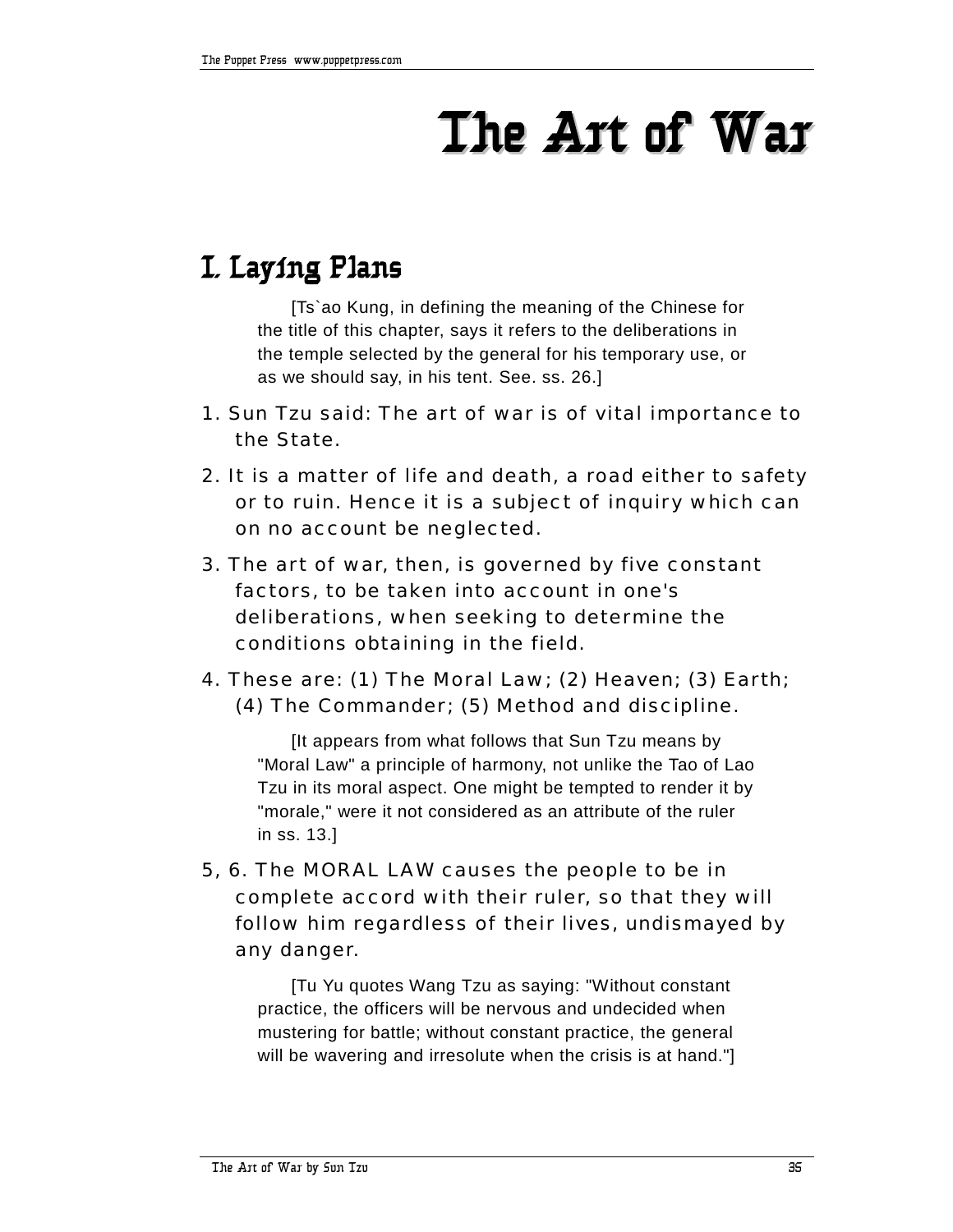#### 7. HEAVEN signifies night and day, cold and heat, times and seasons.

 [The commentators, I think, make an unnecessary mystery of two words here. Meng Shih refers to "the hard and the soft, waxing and waning" of Heaven. Wang Hsi, however, may be right in saying that what is meant is "the general economy of Heaven," including the five elements, the four seasons, wind and clouds, and other phenomena.]

- 8. EARTH comprises distances, great and small; danger and security; open ground and narrow passes; the chances of life and death.
- 9. The COMMANDER stands for the virtues of wisdom, sincerely, benevolence, courage and strictness.

[The five cardinal virtues of the Chinese are (1) humanity or benevolence; (2) uprightness of mind; (3) selfrespect, self-control, or "proper feeling;" (4) wisdom; (5) sincerity or good faith. Here "wisdom" and "sincerity" are put before "humanity or benevolence," and the two military virtues of "courage" and "strictness" substituted for "uprightness of mind" and "self-respect, self-control, or 'proper feeling.'"]

- 10. By METHOD AND DISCIPLINE are to be understood the marshaling of the army in its proper subdivisions, the graduations of rank among the officers, the maintenance of roads by which supplies may reach the army, and the control of military expenditure.
- 11. These five heads should be familiar to every general: he who knows them will be victorious; he who knows them not will fail.
- 12. Therefore, in your deliberations, when seeking to determine the military conditions, let them be made the basis of a comparison, in this wise:
- 13. (1) Which of the two sovereigns is imbued with the Moral law?

[I.e., "is in harmony with his subjects." Cf. ss. 5.]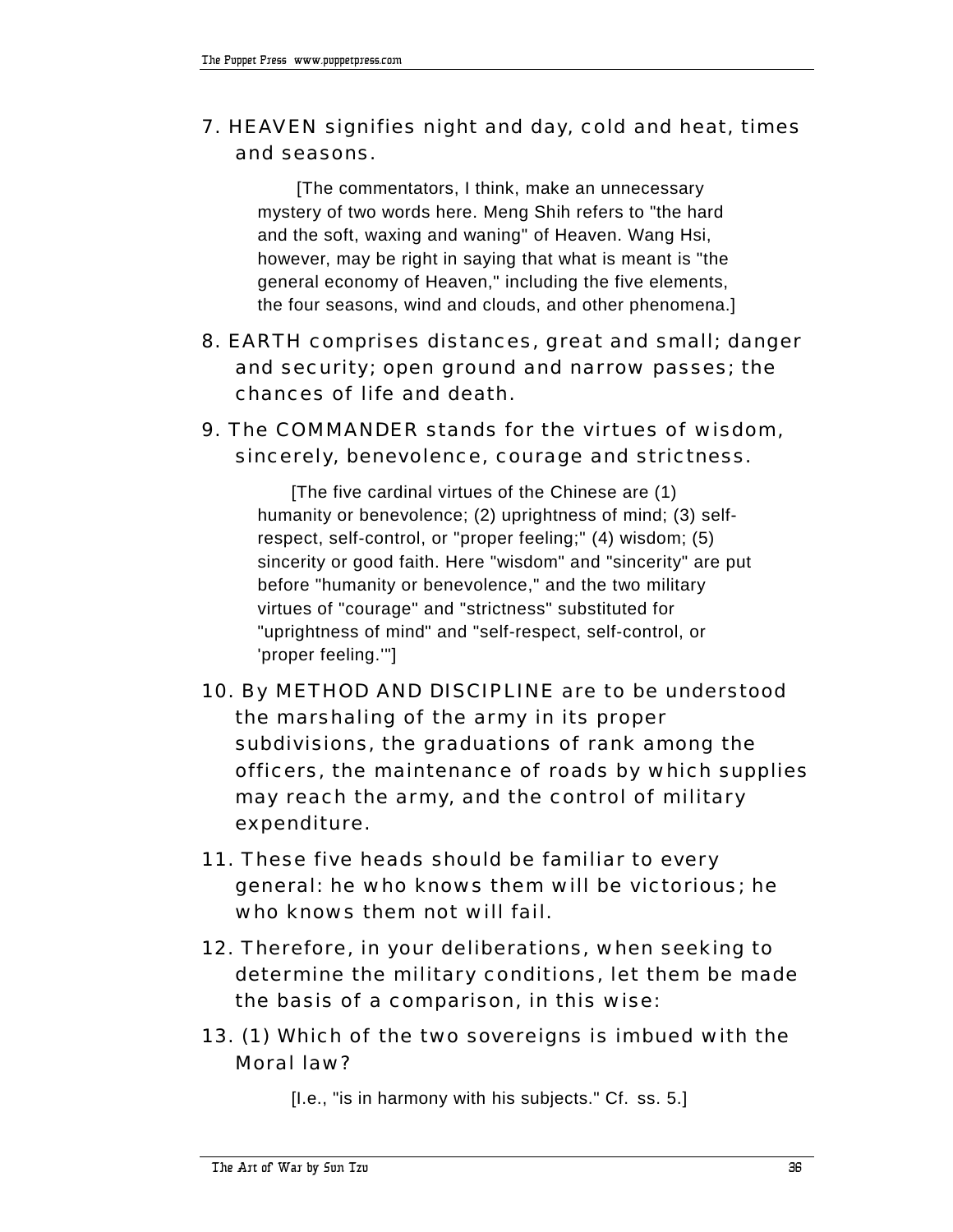- (2) Which of the two generals has most ability?
- (3) With whom lie the advantages derived from Heaven and Earth?

[See ss. 7,8]

(4) On which side is discipline most rigorously enforced?

> [Tu Mu alludes to the remarkable story of Ts`ao Ts`ao (A.D. 155-220), who was such a strict disciplinarian that once, in accordance with his own severe regulations against injury to standing crops, he condemned himself to death for having allowed him horse to shy into a field of corn! However, in lieu of losing his head, he was persuaded to satisfy his sense of justice by cutting off his hair. Ts`ao Ts`ao's own comment on the present passage is characteristically curt: "when you lay down a law, see that it is not disobeyed; if it is disobeyed the offender must be put to death."]

#### (5) Which army is stronger?

[Morally as well as physically. As Mei Yao-ch`en puts it, freely rendered, "ESPIRIT DE CORPS and 'big battalions.'"]

### (6) On which side are officers and men more highly trained?

[Tu Yu quotes Wang Tzu as saying: "Without constant practice, the officers will be nervous and undecided when mustering for battle; without constant practice, the general will be wavering and irresolute when the crisis is at hand."]

# (7) In which army is there the greater constancy both in reward and punishment?

[On which side is there the most absolute certainty that merit will be properly rewarded and misdeeds summarily punished?]

### 14. By means of these seven considerations I can forecast victory or defeat.

15. The general that hearkens to my counsel and acts upon it, will conquer: - let such a one be retained in command! The general that hearkens not to my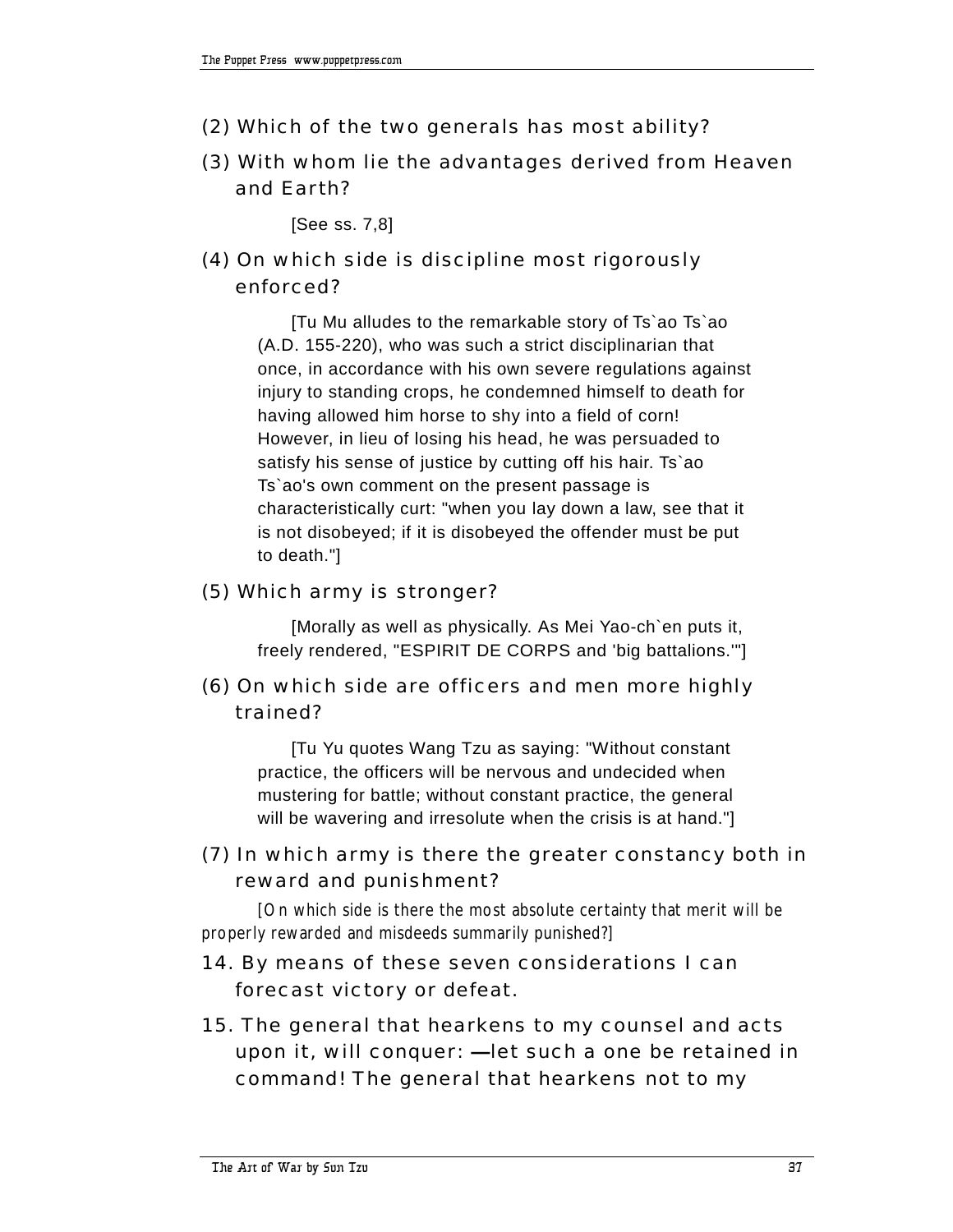## counsel nor acts upon it, will suffer defeat: - let such a one be dismissed!

[The form of this paragraph reminds us that Sun Tzu's treatise was composed expressly for the benefit of his patron Ho Lu, king of the Wu State.]

16. While heading the profit of my counsel, avail yourself also of any helpful circumstances over and beyond the ordinary rules.

# 17. According as circumstances are favorable, one should modify one's plans.

[Sun Tzu, as a practical soldier, will have none of the "bookish theoric." He cautions us here not to pin our faith to abstract principles; "for," as Chang Yu puts it, "while the main laws of strategy can be stated clearly enough for the benefit of all and sundry, you must be guided by the actions of the enemy in attempting to secure a favorable position in actual warfare." On the eve of the battle of Waterloo, Lord Uxbridge, commanding the cavalry, went to the Duke of Wellington in order to learn what his plans and calculations were for the morrow, because, as he explained, he might suddenly find himself Commander-in-chief and would be unable to frame new plans in a critical moment. The Duke listened quietly and then said: "Who will attack the first tomorrow - I or Bonaparte?" "Bonaparte," replied Lord Uxbridge. "Well," continued the Duke, "Bonaparte has not given me any idea of his projects; and as my plans will depend upon his, how can you expect me to tell you what mine are?" [1] ]

#### 18. All warfare is based on deception.

[The truth of this pithy and profound saying will be admitted by every soldier. Col. Henderson tells us that Wellington, great in so many military qualities, was especially distinguished by "the extraordinary skill with which he concealed his movements and deceived both friend and foe."]

19. Hence, when able to attack, we must seem unable; when using our forces, we must seem inactive; when we are near, we must make the enemy believe we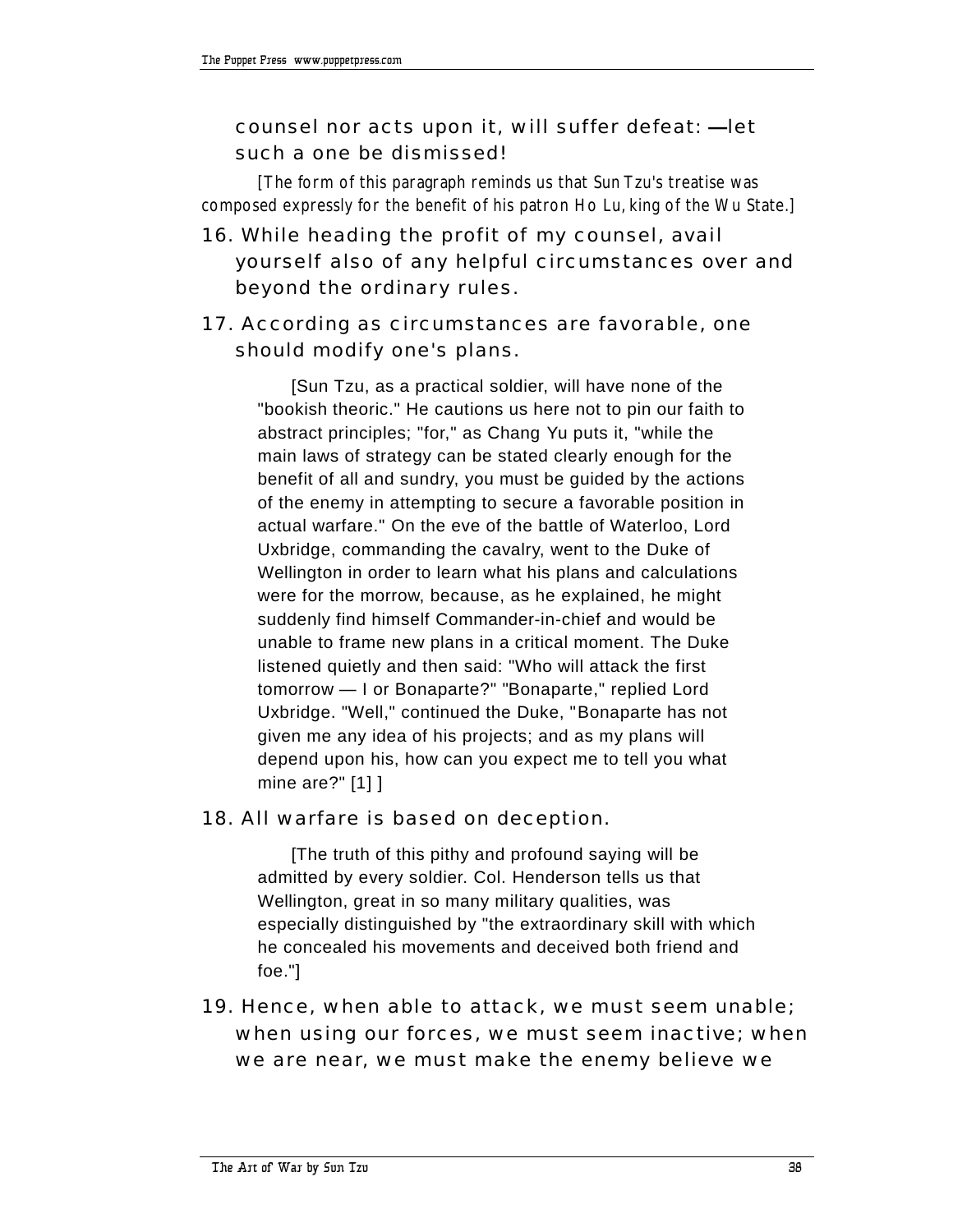are far away; when far away, we must make him believe we are near.

20. Hold out baits to entice the enemy. Feign disorder, and crush him.

[All commentators, except Chang Yu, say, "When he is in disorder, crush him." It is more natural to suppose that Sun Tzu is still illustrating the uses of deception in war.]

21. If he is secure at all points, be prepared for him. If he is in superior strength, evade him.

## 22. If your opponent is of choleric temper, seek to irritate him. Pretend to be weak, that he may grow arrogant.

[Wang Tzu, quoted by Tu Yu, says that the good tactician plays with his adversary as a cat plays with a mouse, first feigning weakness and immobility, and then suddenly pouncing upon him.]

#### 23. If he is taking his ease, give him no rest.

[This is probably the meaning though Mei Yao-ch`en has the note: "while we are taking our ease, wait for the enemy to tire himself out." The YU LAN has "Lure him on and tire him out."]

#### If his forces are united, separate them.

[Less plausible is the interpretation favored by most of the commentators: "If sovereign and subject are in accord, put division between them."]

- 24. Attack him where he is unprepared, appear where you are not expected.
- 25. These military devices, leading to victory, must not be divulged beforehand.

#### 26. Now the general who wins a battle makes many calculations in his temple ere the battle is fought.

[Chang Yu tells us that in ancient times it was customary for a temple to be set apart for the use of a general who was about to take the field, in order that he might there elaborate his plan of campaign.]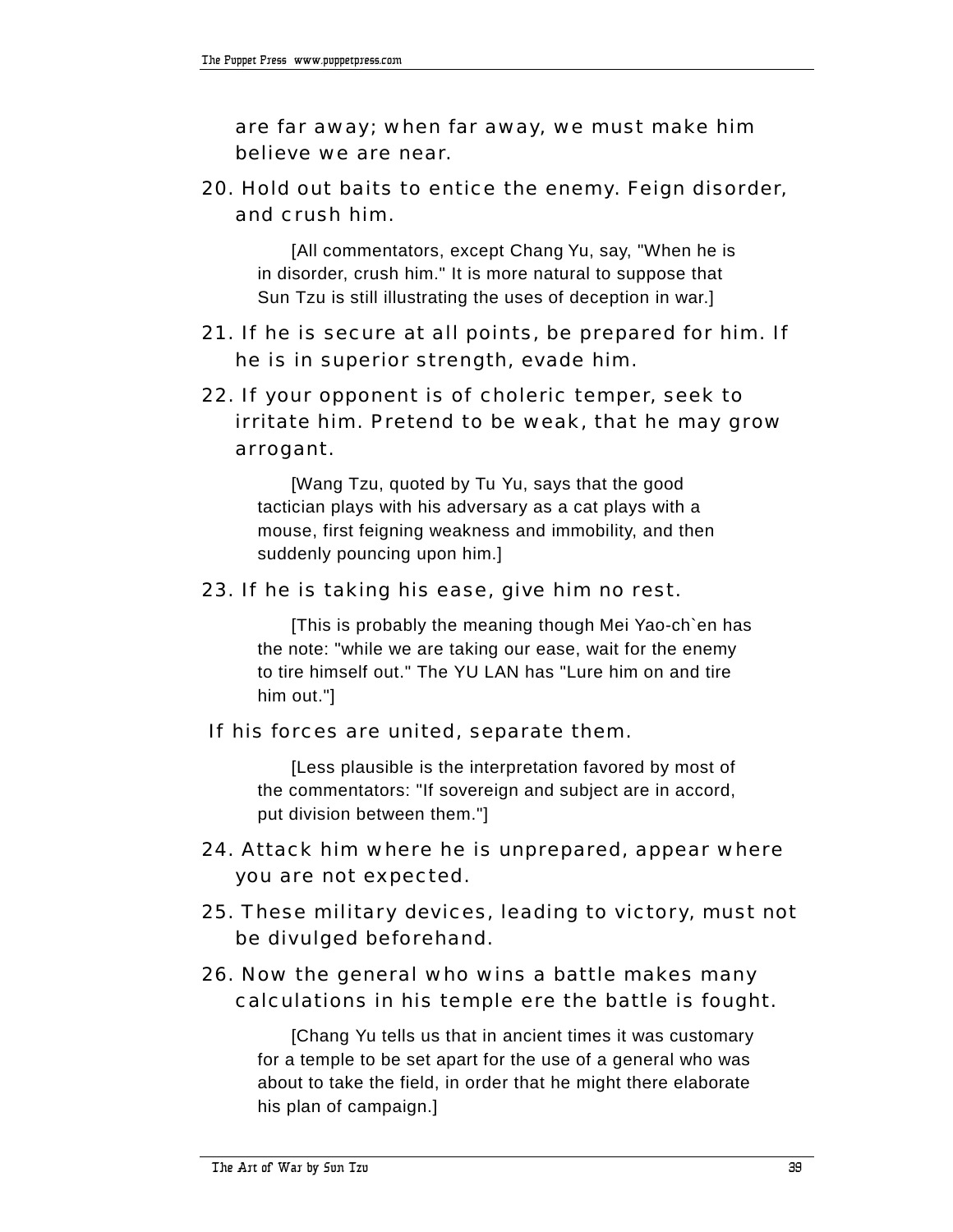The general who loses a battle makes but few calculations beforehand. Thus do many calculations lead to victory, and few calculations to defeat: how much more no calculation at all! It is by attention to this point that I can foresee who is likely to win or lose.

[1] "Words on Wellington," by Sir. W. Fraser.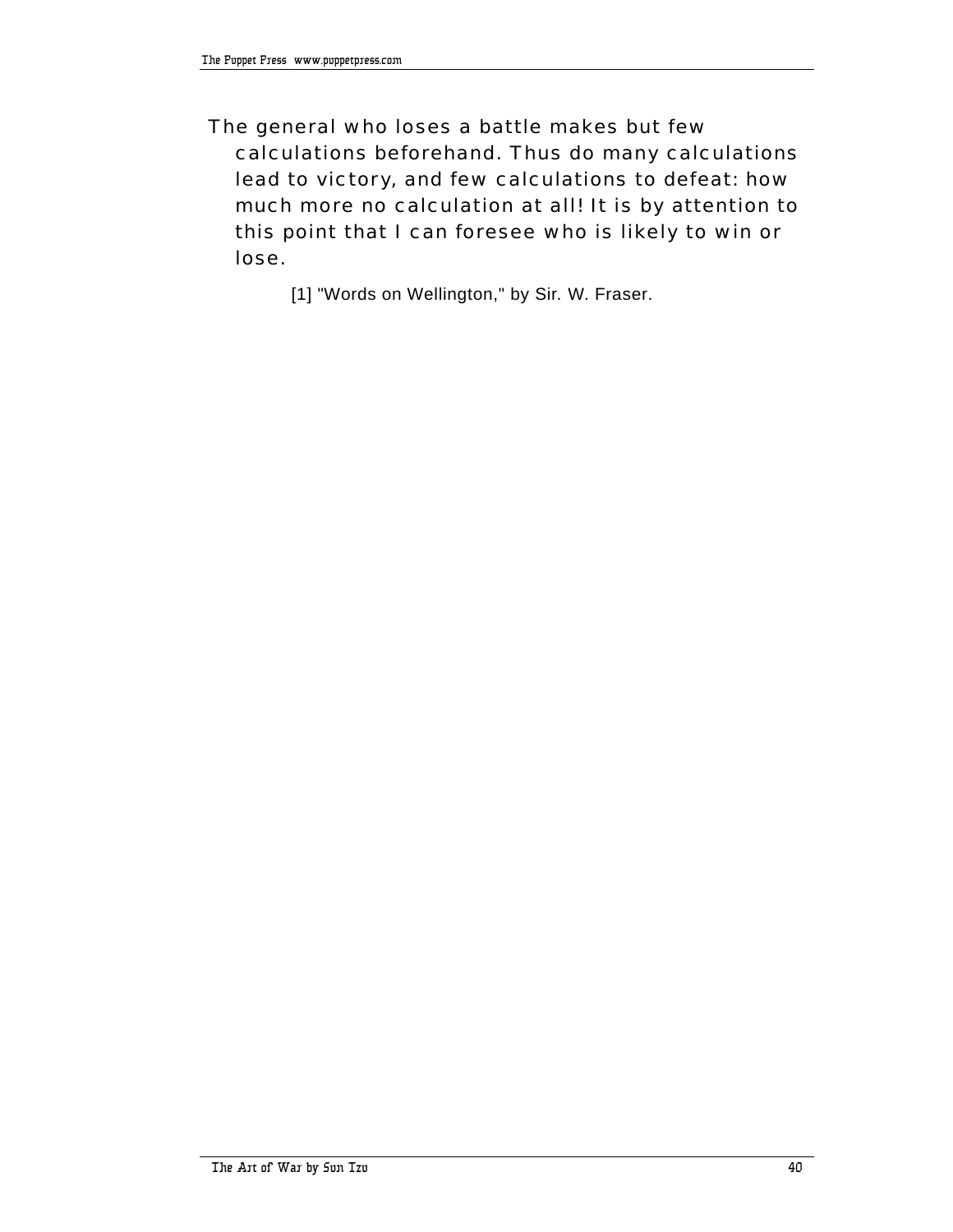# **II. Waging War**

[Ts`ao Kung has the note: "He who wishes to fight must first count the cost," which prepares us for the discovery that the subject of the chapter is not what we might expect from the title, but is primarily a consideration of ways and means.]

1. Sun Tzu said: In the operations of war, where there are in the field a thousand swift chariots, as many heavy chariots,and a hundred thousand mail-clad soldiers,

[The "swift chariots" were lightly built and, according to Chang Yu, used for the attack; the "heavy chariots" were heavier, and designed for purposes of defense. Li Ch`uan, it is true, says that the latter were light, but this seems hardly probable. It is interesting to note the analogies between early Chinese warfare and that of the Homeric Greeks. In each case, the war-chariot was the important factor, forming as it did the nucleus round which was grouped a certain number of foot-soldiers. With regard to the numbers given here, we are informed that each swift chariot was accompanied by 75 footmen, and each heavy chariot by 25 footmen, so that the whole army would be divided up into a thousand battalions, each consisting of two chariots and a hundred men.]

#### with provisions enough to carry them a thousand LI,

[2.78 modern LI go to a mile. The length may have varied slightly since Sun Tzu's time.]

 the expenditure at home and at the front, including entertainment of guests, small items such as glue and paint, and sums spent on chariots and armor, will reach the total of a thousand ounces of silver per day. Such is the cost of raising an army of 100,000 men.

2. When you engage in actual fighting, if victory is long in coming, then men's weapons will grow dull and their ardor will be damped. If you lay siege to a town, you will exhaust your strength.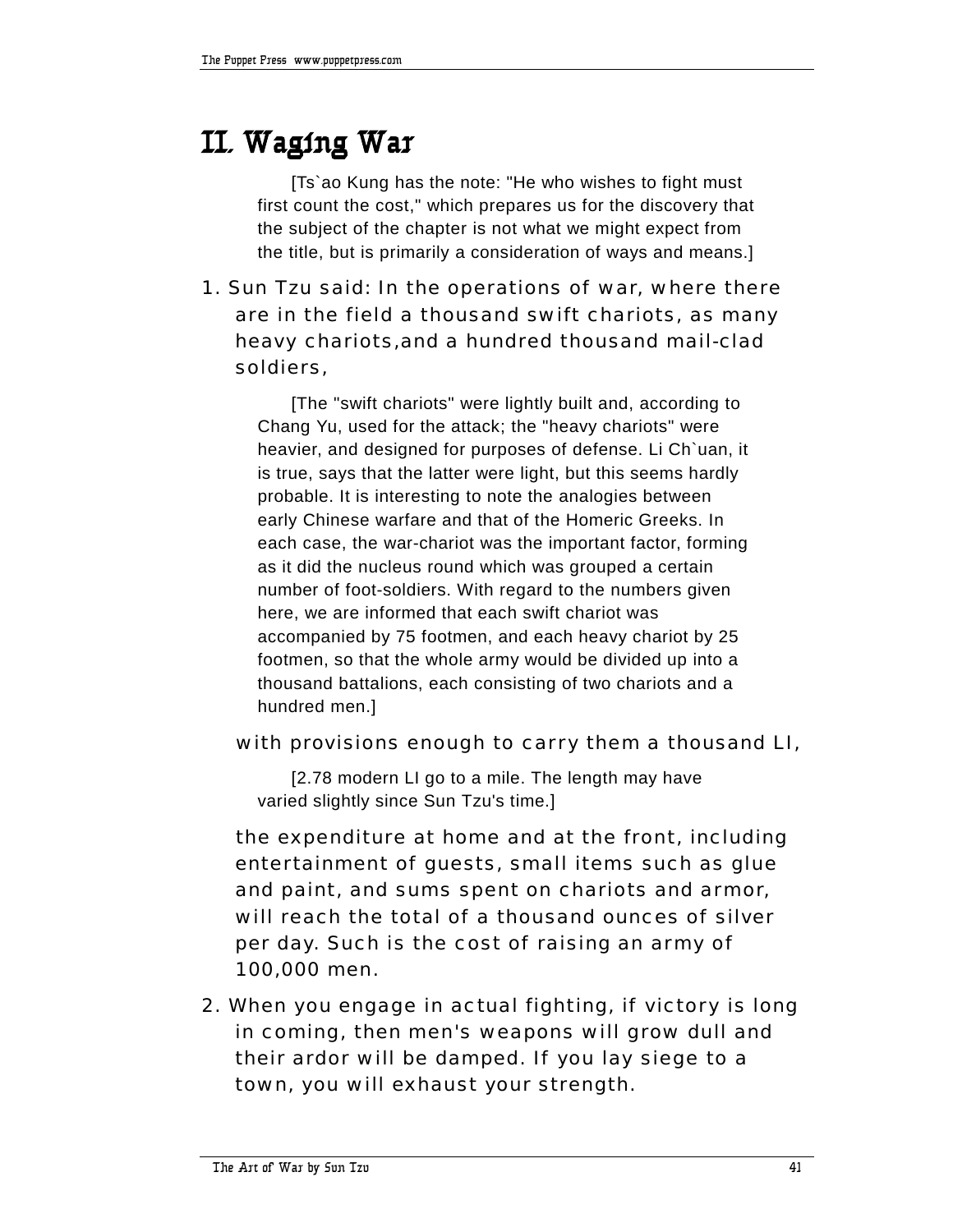- 3. Again, if the campaign is protracted, the resources of the State will not be equal to the strain.
- 4. Now, when your weapons are dulled, your ardor damped, your strength exhausted and your treasure spent, other chieftains will spring up to take advantage of your extremity. Then no man, however wise, will be able to avert the consequences that must ensue.
- 5. Thus, though we have heard of stupid haste in war, cleverness has never been seen associated with long delays.

[This concise and difficult sentence is not well explained by any of the commentators. Ts`ao Kung, Li Ch`uan, Meng Shih, Tu Yu, Tu Mu and Mei Yao-ch`en have notes to the effect that a general, though naturally stupid, may nevertheless conquer through sheer force of rapidity. Ho Shih says: "Haste may be stupid, but at any rate it saves expenditure of energy and treasure; protracted operations may be very clever, but they bring calamity in their train." Wang Hsi evades the difficulty by remarking: "Lengthy operations mean an army growing old, wealth being expended, an empty exchequer and distress among the people; true cleverness insures against the occurrence of such calamities." Chang Yu says: "So long as victory can be attained, stupid haste is preferable to clever dilatoriness." Now Sun Tzu says nothing whatever, except possibly by implication, about ill-considered haste being better than ingenious but lengthy operations. What he does say is something much more guarded, namely that, while speed may sometimes be injudicious, tardiness can never be anything but foolish  $-$  if only because it means impoverishment to the nation. In considering the point raised here by Sun Tzu, the classic example of Fabius Cunctator will inevitably occur to the mind. That general deliberately measured the endurance of Rome against that of Hannibals's isolated army, because it seemed to him that the latter was more likely to suffer from a long campaign in a strange country. But it is quite a moot question whether his tactics would have proved successful in the long run. Their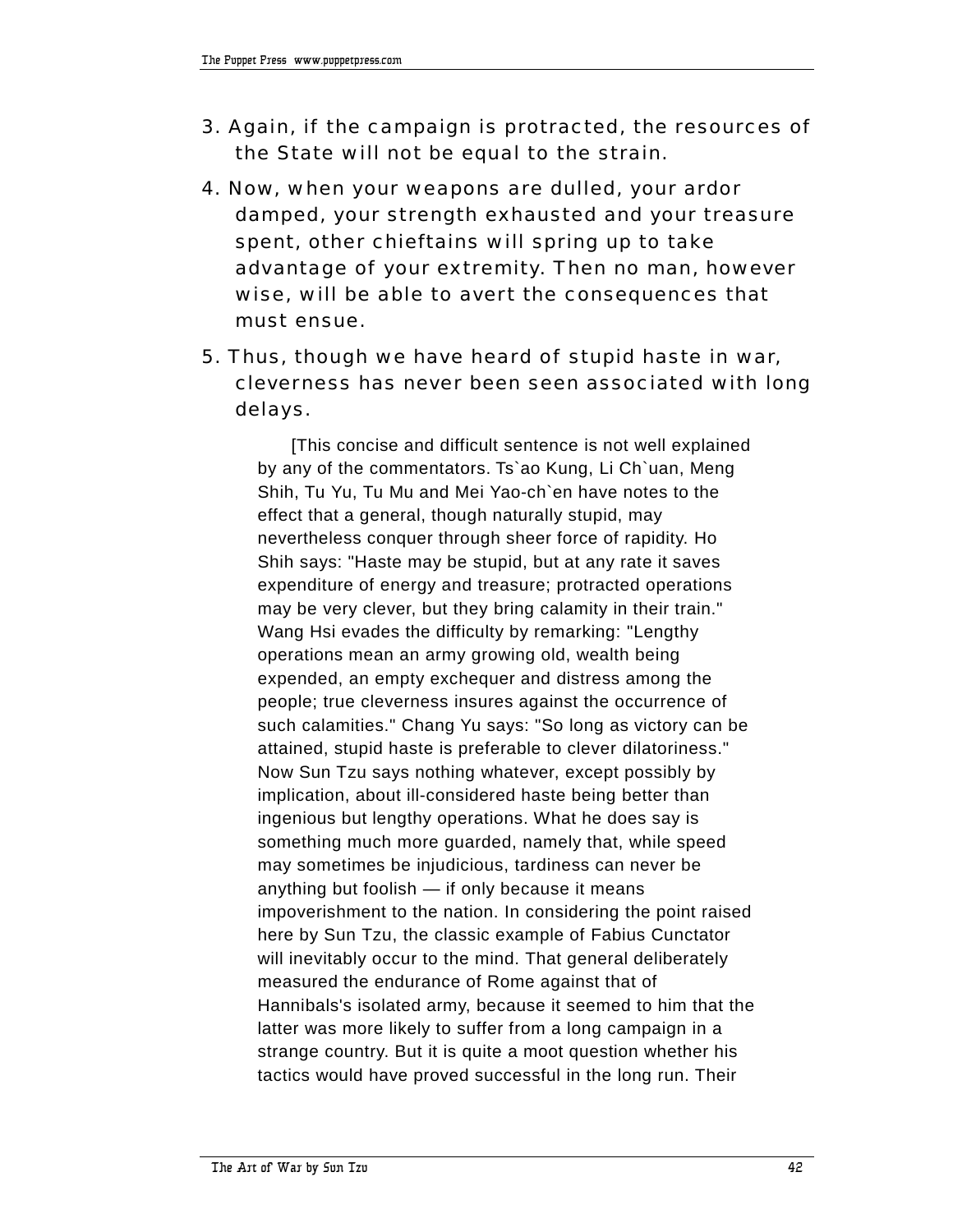reversal it is true, led to Cannae; but this only establishes a negative presumption in their favor.]

- 6. There is no instance of a country having benefited from prolonged warfare.
- 7. It is only one who is thoroughly acquainted with the evils of war that can thoroughly understand the profitable way of carrying it on.

[That is, with rapidity. Only one who knows the disastrous effects of a long war can realize the supreme importance of rapidity in bringing it to a close. Only two commentators seem to favor this interpretation, but it fits well into the logic of the context, whereas the rendering, "He who does not know the evils of war cannot appreciate its benefits," is distinctly pointless.]

8. The skillful soldier does not raise a second levy, neither are his supply-wagons loaded more than twice.

> [Once war is declared, he will not waste precious time in waiting for reinforcements, nor will he return his army back for fresh supplies, but crosses the enemy's frontier without delay. This may seem an audacious policy to recommend, but with all great strategists, from Julius Caesar to Napoleon Bonaparte, the value of time  $-$  that is, being a little ahead of your opponent has counted for more than either numerical superiority or the nicest calculations with regard to commissariat.]

9. Bring war material with you from home, but forage on the enemy. Thus the army will have food enough for its needs.

[The Chinese word translated here as "war material" literally means "things to be used", and is meant in the widest sense. It includes all the impedimenta of an army, apart from provisions.]

10. Poverty of the State exchequer causes an army to be maintained by contributions from a distance. Contributing to maintain an army at a distance causes the people to be impoverished.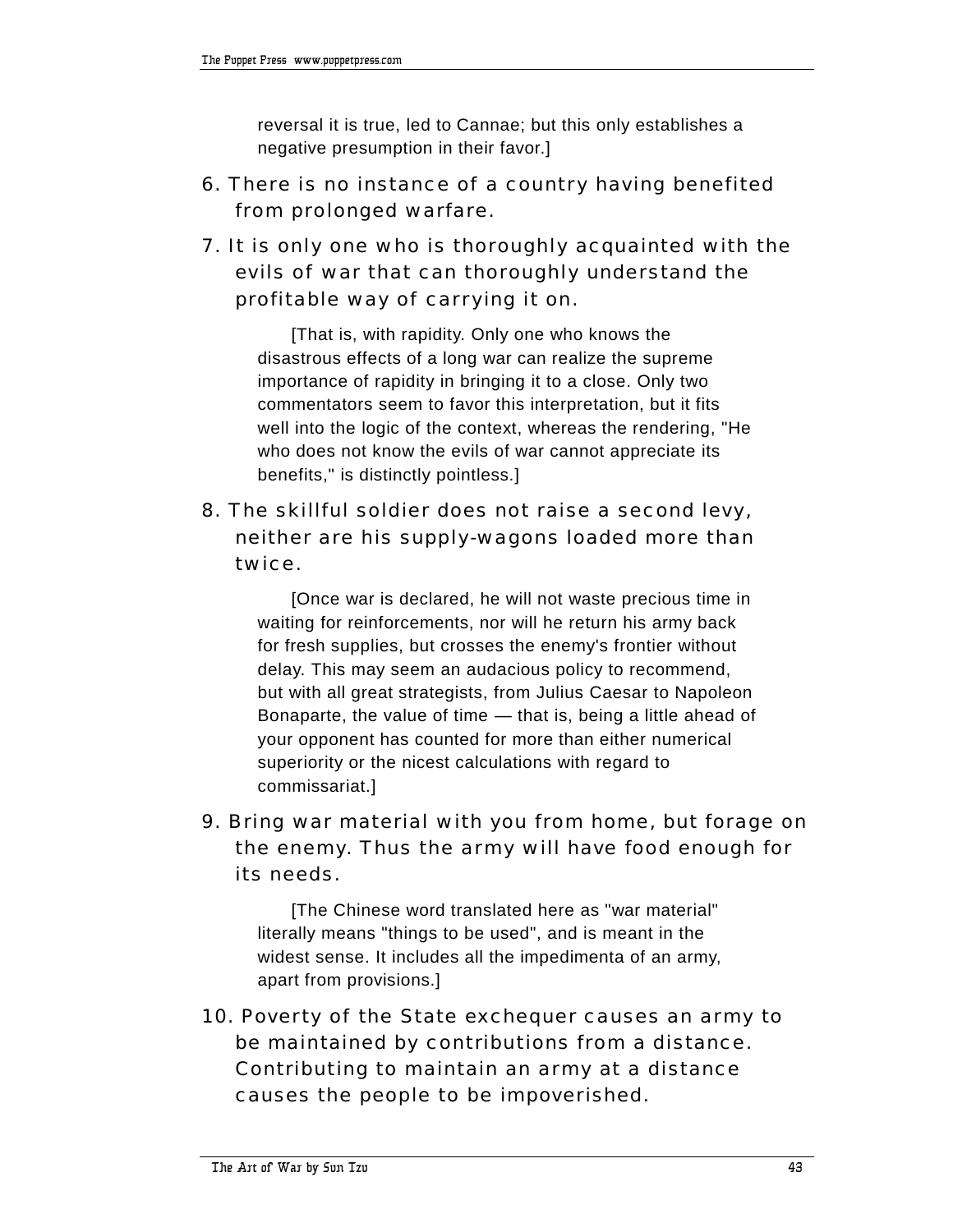[The beginning of this sentence does not balance properly with the next, though obviously intended to do so. The arrangement, moreover, is so awkward that I cannot help suspecting some corruption in the text. It never seems to occur to Chinese commentators that an emendation may be necessary for the sense, and we get no help from them there. The Chinese words Sun Tzu used to indicate the cause of the people's impoverishment clearly have reference to some system by which the husbandmen sent their contributions of corn to the army direct. But why should it fall on them to maintain an army in this way, except because the State or Government is too poor to do so?]

# 11. On the other hand, the proximity of an army causes prices to go up; and high prices cause the people's substance to be drained away.

[Wang Hsi says high prices occur before the army has left its own territory. Ts`ao Kung understands it of an army that has already crossed the frontier.]

- 12. When their substance is drained away, the peasantry will be afflicted by heavy exactions.
- 13, 14. With this loss of substance and exhaustion of strength, the homes of the people will be stripped bare, and three-tenths of their income will be dissipated;

[Tu Mu and Wang Hsi agree that the people are not mulcted not of 3/10, but of 7/10, of their income. But this is hardly to be extracted from our text. Ho Shih has a characteristic tag: "The PEOPLE being regarded as the essential part of the State, and FOOD as the people's heaven, is it not right that those in authority should value and be careful of both?"]

 while government expenses for broken chariots, worn-out horses, breast-plates and helmets, bows and arrows, spears and shields, protective mantles, draught-oxen and heavy wagons, will amount to fourtenths of its total revenue.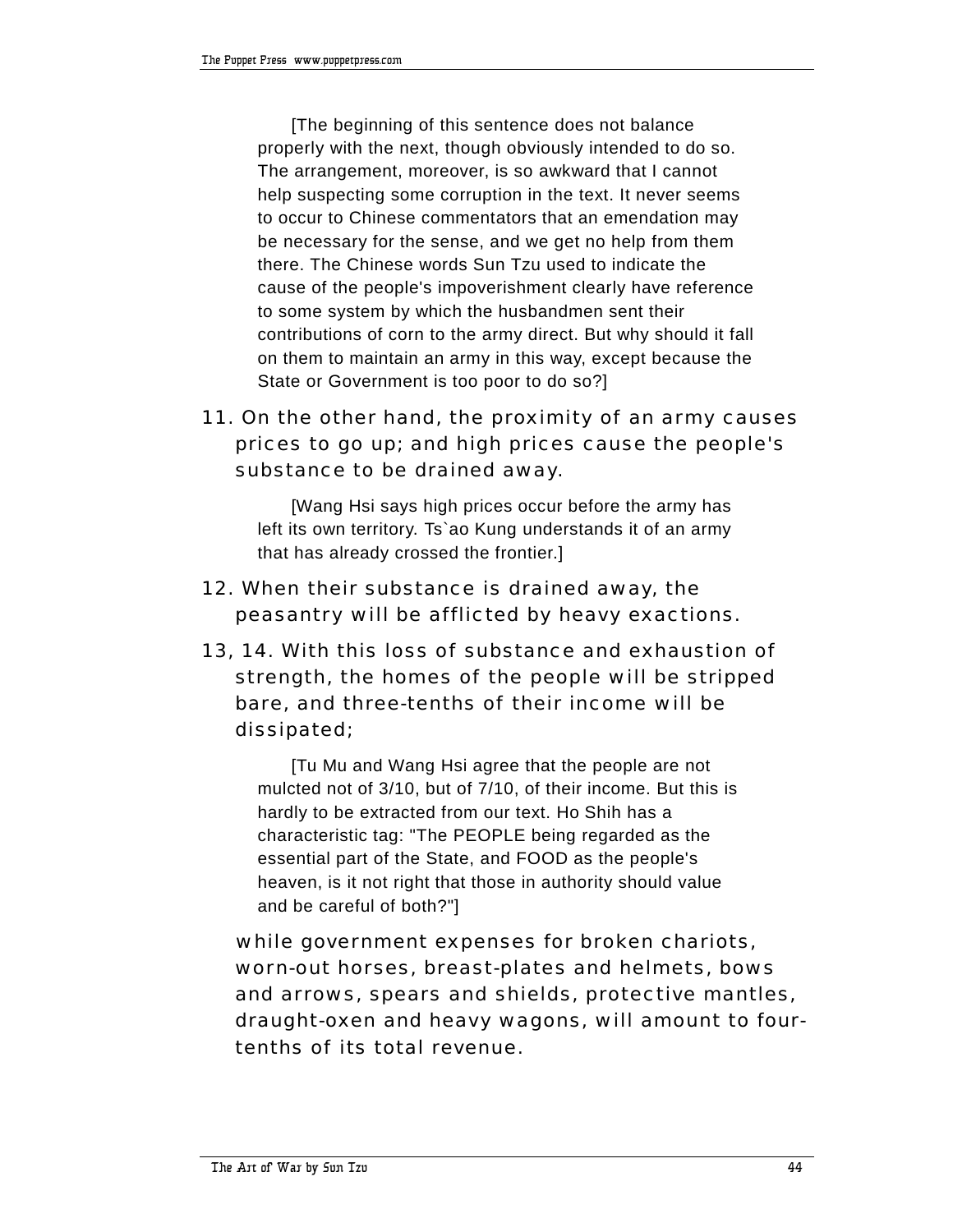15. Hence a wise general makes a point of foraging on the enemy. One cartload of the enemy's provisions is equivalent to twenty of one's own, and likewise a single PICUL of his provender is equivalent to twenty from one's own store.

[Because twenty cartloads will be consumed in the process of transporting one cartload to the front. A PICUL is a unit of measure equal to 133.3 pounds (65.5 kilograms).]

### 16. Now in order to kill the enemy, our men must be roused to anger; that there may be advantage from defeating the enemy, they must have their rewards.

[Tu Mu says: "Rewards are necessary in order to make the soldiers see the advantage of beating the enemy; thus, when you capture spoils from the enemy, they must be used as rewards, so that all your men may have a keen desire to fight, each on his own account."]

- 17. Therefore in chariot fighting, when ten or more chariots have been taken, those should be rewarded who took the first. Our own flags should be substituted for those of the enemy, and the chariots mingled and used in conjunction with ours. The captured soldiers should be kindly treated and kept.
- 18. This is called, using the conquered foe to augment one's own strength.
- 19. In war, then, let your great object be victory, not lengthy campaigns.

[As Ho Shih remarks: "War is not a thing to be trifled with." Sun Tzu here reiterates the main lesson which this chapter is intended to enforce."]

20. Thus it may be known that the leader of armies is the arbiter of the people's fate, the man on whom it depends whether the nation shall be in peace or in peril.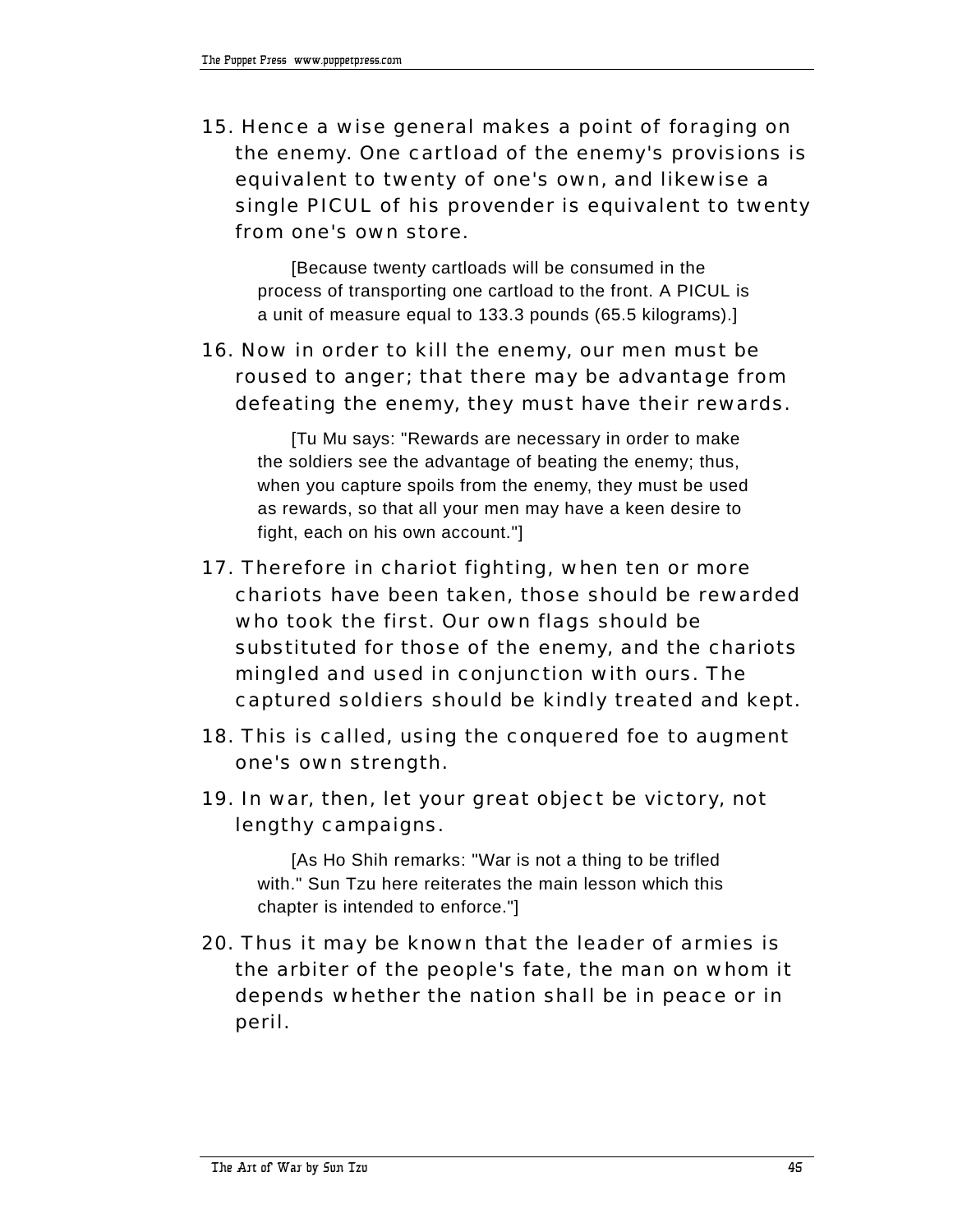# **III. Attack by Strategem**

1. Sun Tzu said: In the practical art of war, the best thing of all is to take the enemy's country whole and intact; to shatter and destroy it is not so good. So, too, it is better to recapture an army entire than to destroy it, to capture a regiment, a detachment or a company entire than to destroy them.

[The equivalent to an army corps, according to Ssu-ma Fa, consisted nominally of 12500 men; according to Ts`ao Kung, the equivalent of a regiment contained 500 men, the equivalent to a detachment consists from any number between 100 and 500, and the equivalent of a company contains from 5 to 100 men. For the last two, however, Chang Yu gives the exact figures of 100 and 5 respectively.]

# 2. Hence to fight and conquer in all your battles is not supreme excellence; supreme excellence consists in breaking the enemy's resistance without fighting.

[Here again, no modern strategist but will approve the words of the old Chinese general. Moltke's greatest triumph, the capitulation of the huge French army at Sedan, was won practically without bloodshed.]

# 3. Thus the highest form of generalship is to balk the enemy's plans;

[Perhaps the word "balk" falls short of expressing the full force of the Chinese word, which implies not an attitude of defense, whereby one might be content to foil the enemy's stratagems one after another, but an active policy of counter-attack. Ho Shih puts this very clearly in his note: "When the enemy has made a plan of attack against us, we must anticipate him by delivering our own attack first."]

# the next best is to prevent the junction of the enemy's forces;

[Isolating him from his allies. We must not forget that Sun Tzu, in speaking of hostilities, always has in mind the numerous states or principalities into which the China of his day was split up.]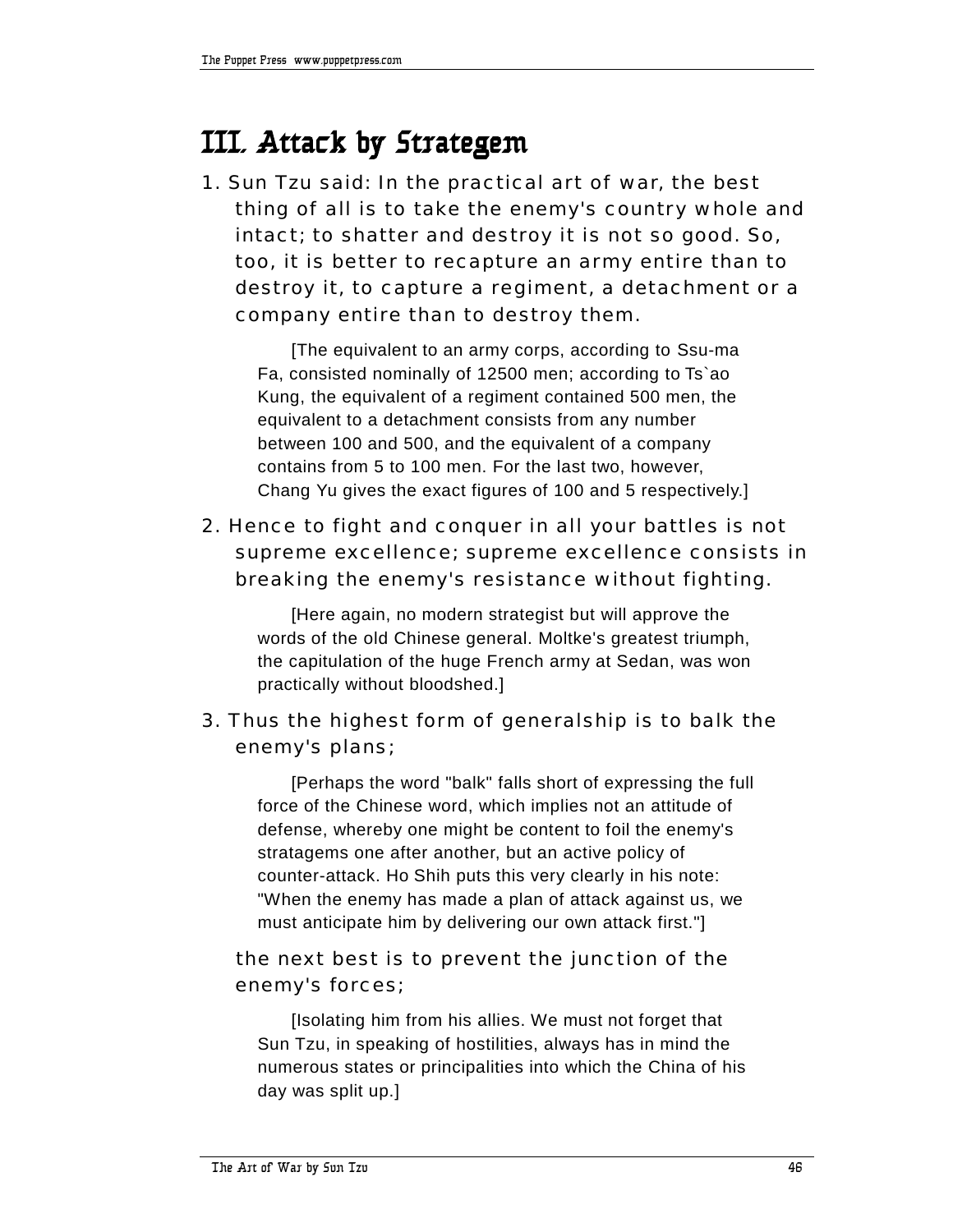the next in order is to attack the enemy's army in the field;

[When he is already at full strength.]

 and the worst policy of all is to besiege walled cities.

4. The rule is, not to besiege walled cities if it can possibly be avoided.

[Another sound piece of military theory. Had the Boers acted upon it in 1899, and refrained from dissipating their strength before Kimberley, Mafeking, or even Ladysmith, it is more than probable that they would have been masters of the situation before the British were ready seriously to oppose them.]

# The preparation of mantlets, movable shelters, and various implements of war, will take up three whole months;

[It is not quite clear what the Chinese word, here translated as "mantlets", described. Ts`ao Kung simply defines them as "large shields," but we get a better idea of them from Li Ch`uan, who says they were to protect the heads of those who were assaulting the city walls at close quarters. This seems to suggest a sort of Roman TESTUDO, ready made. Tu Mu says they were wheeled vehicles used in repelling attacks, but this is denied by Ch`en Hao. See supra II. 14. The name is also applied to turrets on city walls. Of the "movable shelters" we get a fairly clear description from several commentators. They were wooden missile-proof structures on four wheels, propelled from within, covered over with raw hides, and used in sieges to convey parties of men to and from the walls, for the purpose of filling up the encircling moat with earth. Tu Mu adds that they are now called "wooden donkeys."]

# and the piling up of mounds over against the walls will take three months more.

[These were great mounds or ramparts of earth heaped up to the level of the enemy's walls in order to discover the weak points in the defense, and also to destroy the fortified turrets mentioned in the preceding note.]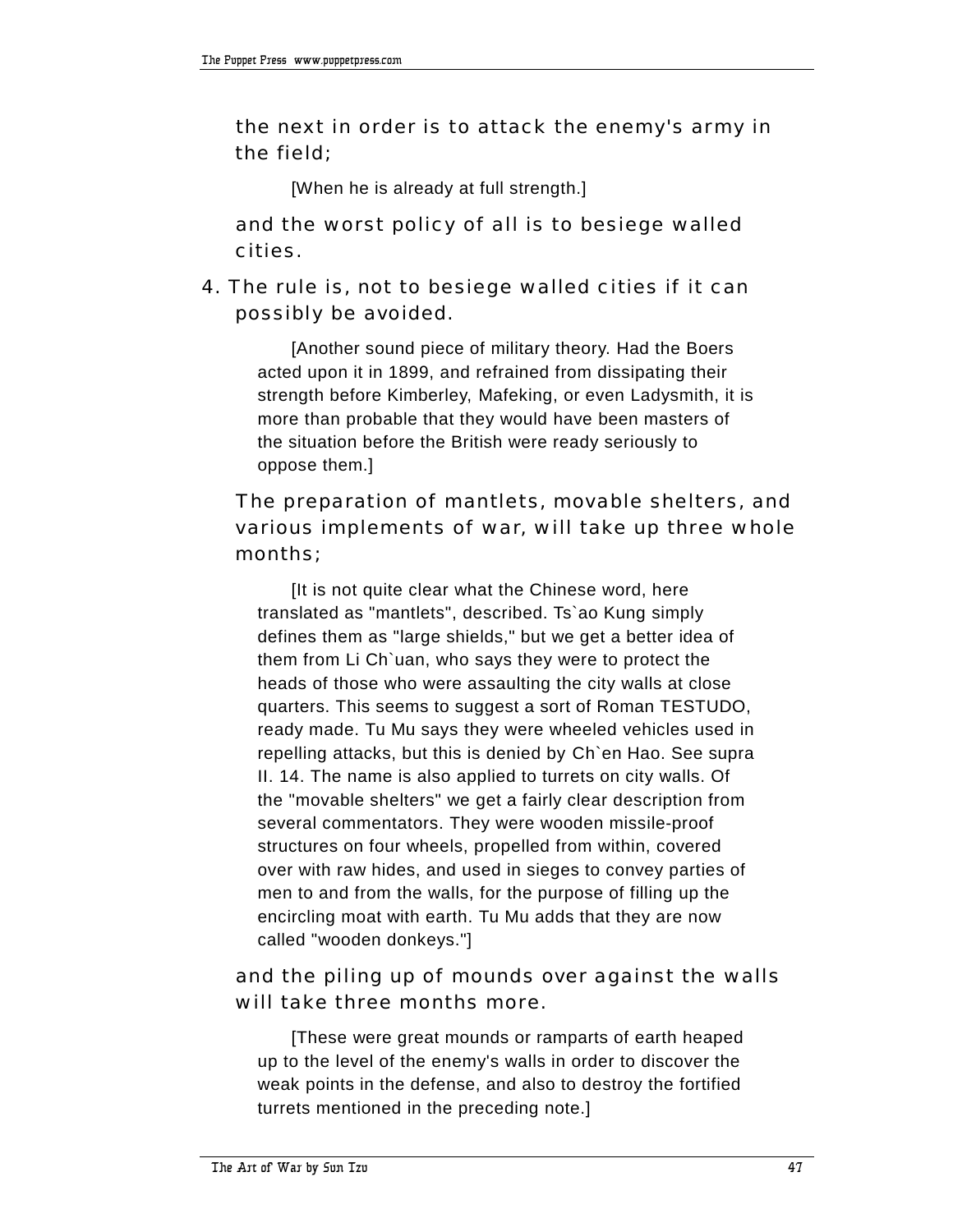# 5. The general, unable to control his irritation, will launch his men to the assault like swarming ants,

[This vivid simile of Ts`ao Kung is taken from the spectacle of an army of ants climbing a wall. The meaning is that the general, losing patience at the long delay, may make a premature attempt to storm the place before his engines of war are ready.]

 with the result that one-third of his men are slain, while the town still remains untaken. Such are the disastrous effects of a siege.

[We are reminded of the terrible losses of the Japanese before Port Arthur, in the most recent siege which history has to record.]

6. Therefore the skillful leader subdues the enemy's troops without any fighting; he captures their cities without laying siege to them; he overthrows their kingdom without lengthy operations in the field.

[Chia Lin notes that he only overthrows the Government, but does no harm to individuals. The classical instance is Wu Wang, who after having put an end to the Yin dynasty was acclaimed "Father and mother of the people."]

# 7. With his forces intact he will dispute the mastery of the Empire, and thus, without losing a man, his triumph will be complete.

[Owing to the double meanings in the Chinese text, the latter part of the sentence is susceptible of quite a different meaning: "And thus, the weapon not being blunted by use, its keenness remains perfect."]

This is the method of attacking by stratagem.

8. It is the rule in war, if our forces are ten to the enemy's one, to surround him; if five to one, to attack him;

[Straightway, without waiting for any further advantage.]

if twice as numerous, to divide our army into two.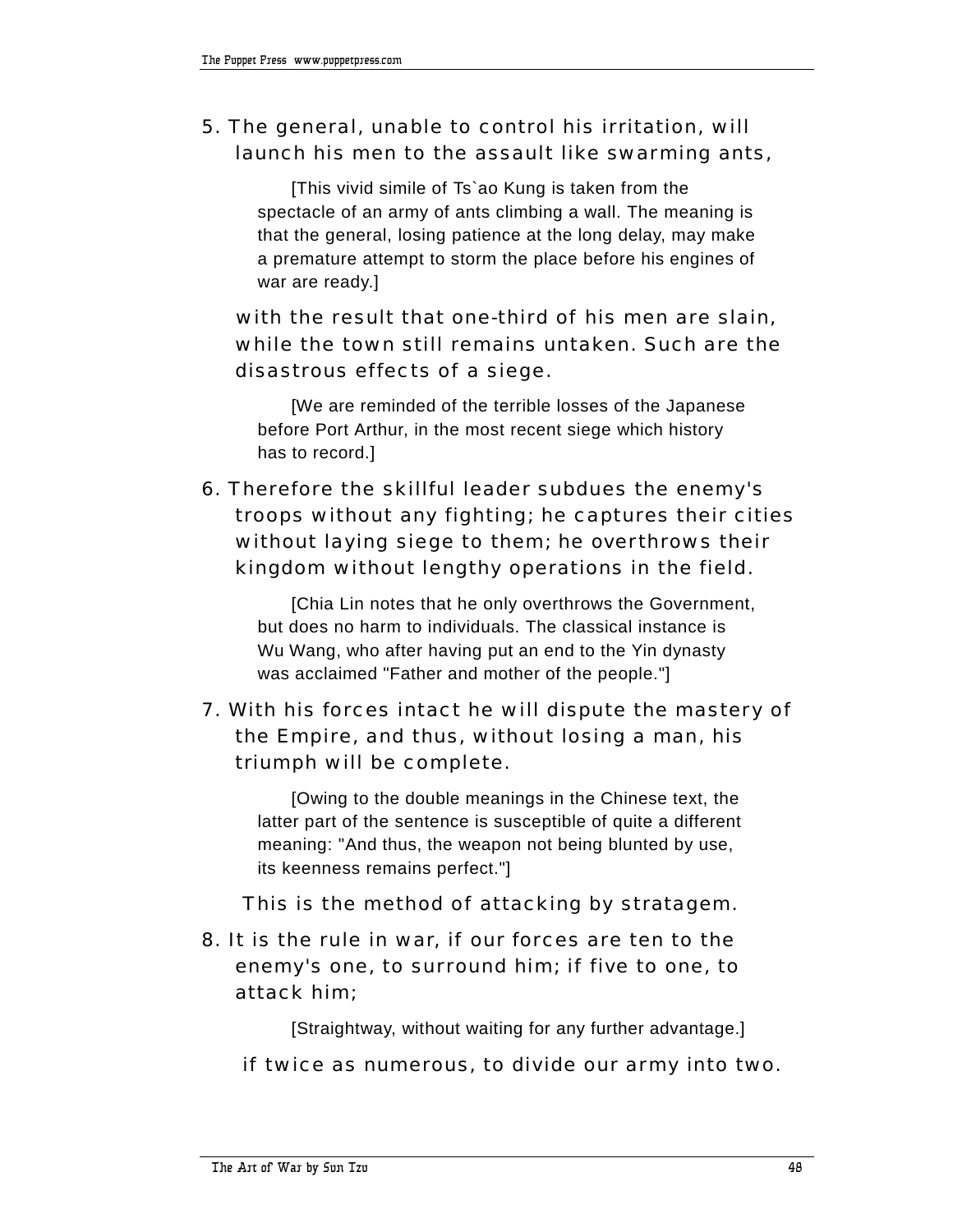[Tu Mu takes exception to the saying; and at first sight, indeed, it appears to violate a fundamental principle of war. Ts'ao Kung, however, gives a clue to Sun Tzu's meaning: "Being two to the enemy's one, we may use one part of our army in the regular way, and the other for some special diversion." Chang Yu thus further elucidates the point: "If our force is twice as numerous as that of the enemy, it should be split up into two divisions, one to meet the enemy in front, and one to fall upon his rear; if he replies to the frontal attack, he may be crushed from behind; if to the rearward attack, he may be crushed in front." This is what is meant by saying that 'one part may be used in the regular way, and the other for some special diversion.' Tu Mu does not understand that dividing one's army is simply an irregular, just as concentrating it is the regular, strategical method, and he is too hasty in calling this a mistake."]

#### 9. If equally matched, we can offer battle;

[Li Ch`uan, followed by Ho Shih, gives the following paraphrase: "If attackers and attacked are equally matched in strength, only the able general will fight."]

# if slightly inferior in numbers, we can avoid the enemy;

[The meaning, "we can WATCH the enemy," is certainly a great improvement on the above; but unfortunately there appears to be no very good authority for the variant. Chang Yu reminds us that the saying only applies if the other factors are equal; a small difference in numbers is often more than counterbalanced by superior energy and discipline.]

if quite unequal in every way, we can flee from him.

- 10. Hence, though an obstinate fight may be made by a small force, in the end it must be captured by the larger force.
- 11. Now the general is the bulwark of the State; if the bulwark is complete at all points; the State will be strong; if the bulwark is defective, the State will be weak.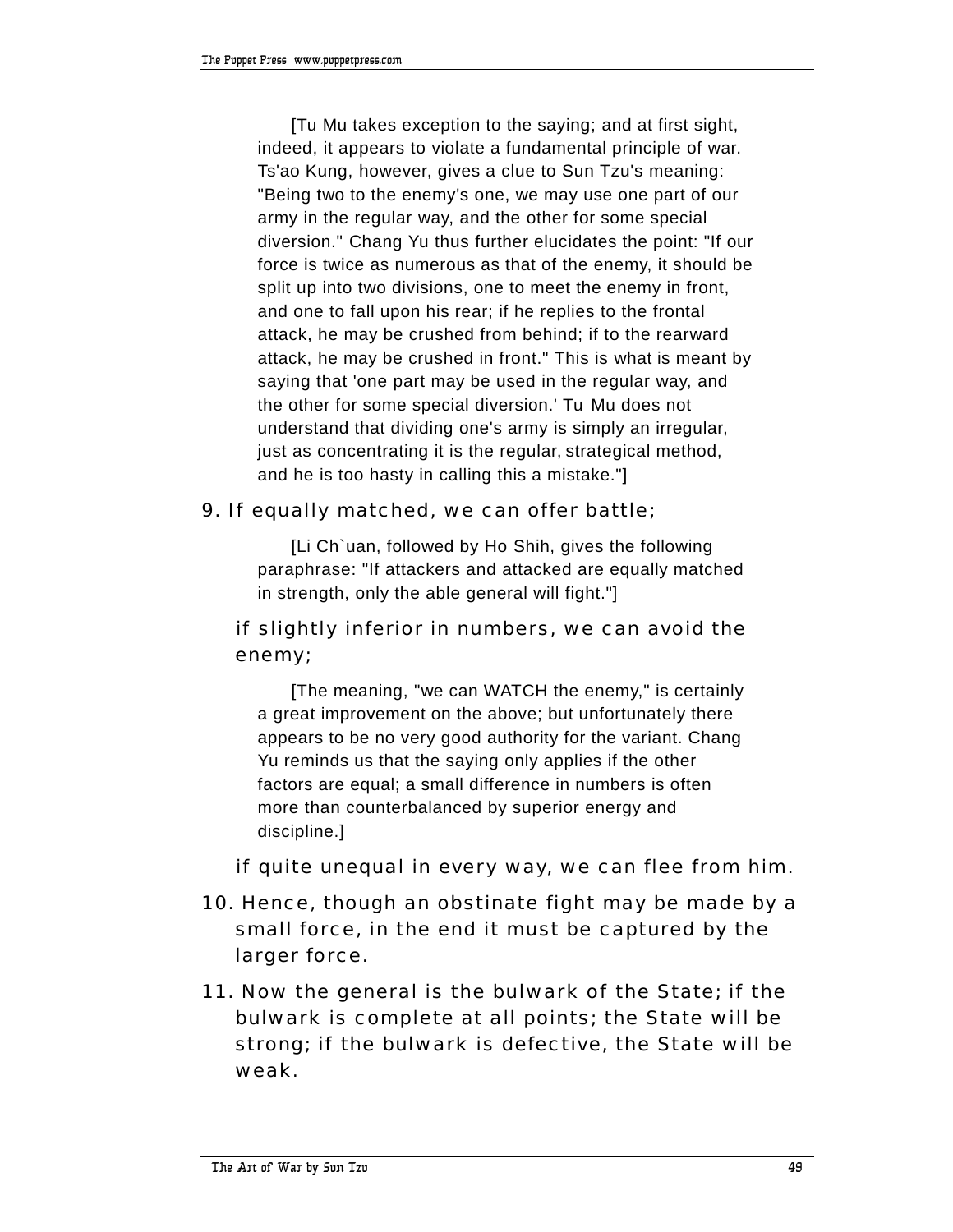[As Li Ch`uan tersely puts it: "Gap indicates deficiency; if the general's ability is not perfect (i.e. if he is not thoroughly versed in his profession), his army will lack strength."]

12. There are three ways in which a ruler can bring misfortune upon his army:

# 13. (1) By commanding the army to advance or to retreat, being ignorant of the fact that it cannot obey. This is called hobbling the army.

[Li Ch`uan adds the comment: "It is like tying together the legs of a thoroughbred, so that it is unable to gallop." One would naturally think of "the ruler" in this passage as being at home, and trying to direct the movements of his army from a distance. But the commentators understand just the reverse, and quote the saying of T`ai Kung: "A kingdom should not be governed from without, and army should not be directed from within." Of course it is true that, during an engagement, or when in close touch with the enemy, the general should not be in the thick of his own troops, but a little distance apart. Otherwise, he will be liable to misjudge the position as a whole, and give wrong orders.]

# 14. (2) By attempting to govern an army in the same way as he administers a kingdom, being ignorant of the conditions which obtain in an army. This causes restlessness in the soldier's minds.

[Ts`ao Kung's note is, freely translated: "The military sphere and the civil sphere are wholly distinct; you can't handle an army in kid gloves." And Chang Yu says: "Humanity and justice are the principles on which to govern a state, but not an army; opportunism and flexibility, on the other hand, are military rather than civil virtues to assimilate the governing of an army"—to that of a State, understood.]

### 15. (3) By employing the officers of his army without discrimination,

[That is, he is not careful to use the right man in the right place.]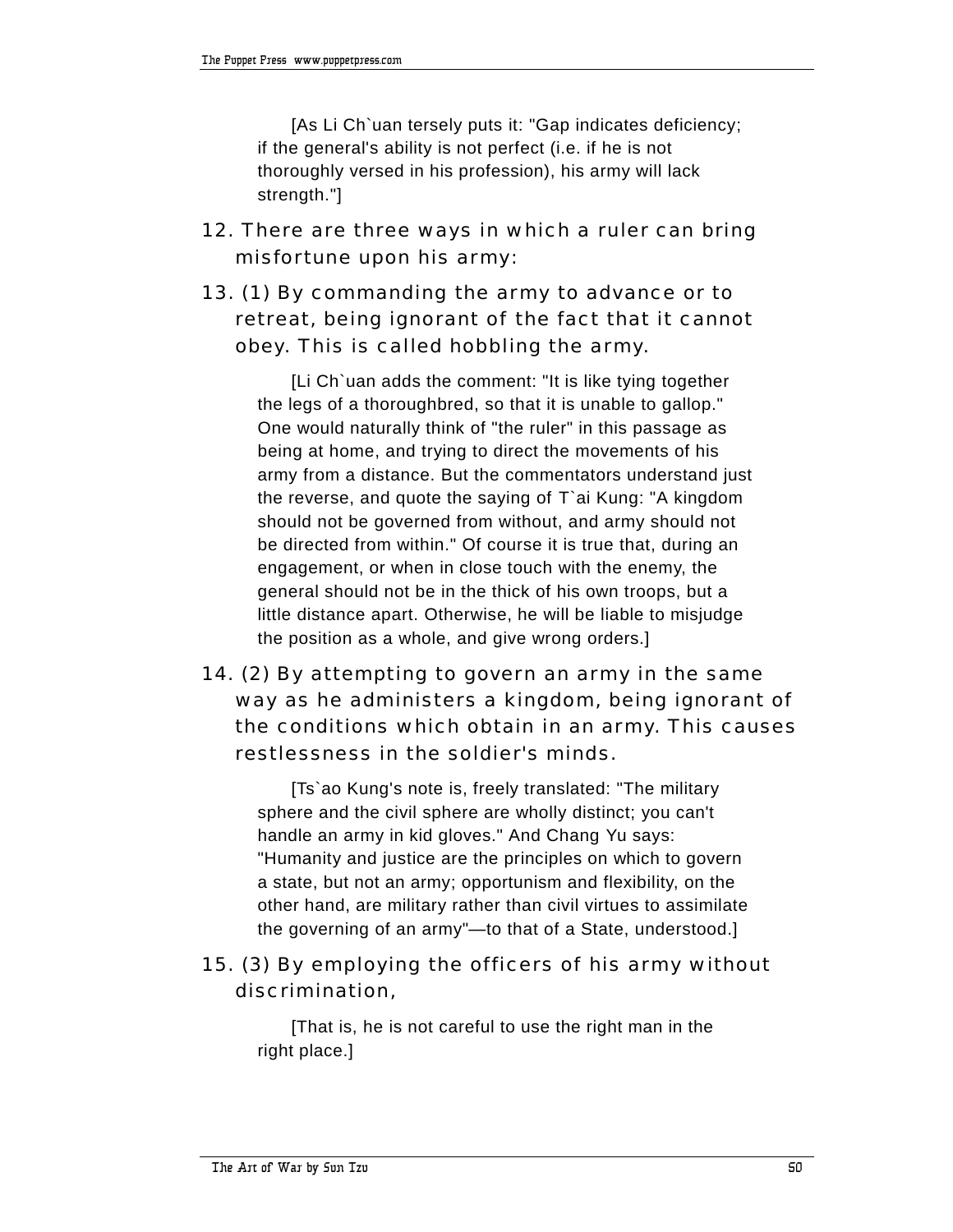# through ignorance of the military principle of adaptation to circumstances. This shakes the confidence of the soldiers.

II follow Mei Yao-ch`en here. The other commentators refer not to the ruler, as in SS. 13, 14, but to the officers he employs. Thus Tu Yu says: "If a general is ignorant of the principle of adaptability, he must not be entrusted with a position of authority." Tu Mu quotes: "The skillful employer of men will employ the wise man, the brave man, the covetous man, and the stupid man. For the wise man delights in establishing his merit, the brave man likes to show his courage in action, the covetous man is quick at seizing advantages, and the stupid man has no fear of death."]

- 16. But when the army is restless and distrustful, trouble is sure to come from the other feudal princes. This is simply bringing anarchy into the army, and flinging victory away.
- 17. Thus we may know that there are five essentials for victory: (1) He will win who knows when to fight and when not to fight.

[Chang Yu says: If he can fight, he advances and takes the offensive; if he cannot fight, he retreats and remains on the defensive. He will invariably conquer who knows whether it is right to take the offensive or the defensive.]

# (2) He will win who knows how to handle both superior and inferior forces.

[This is not merely the general's ability to estimate numbers correctly, as Li Ch`uan and others make out. Chang Yu expounds the saying more satisfactorily: "By applying the art of war, it is possible with a lesser force to defeat a greater, and vice versa. The secret lies in an eye for locality, and in not letting the right moment slip. Thus Wu Tzu says: 'With a superior force, make for easy ground; with an inferior one, make for difficult ground.'"]

# (3) He will win whose army is animated by the same spirit throughout all its ranks.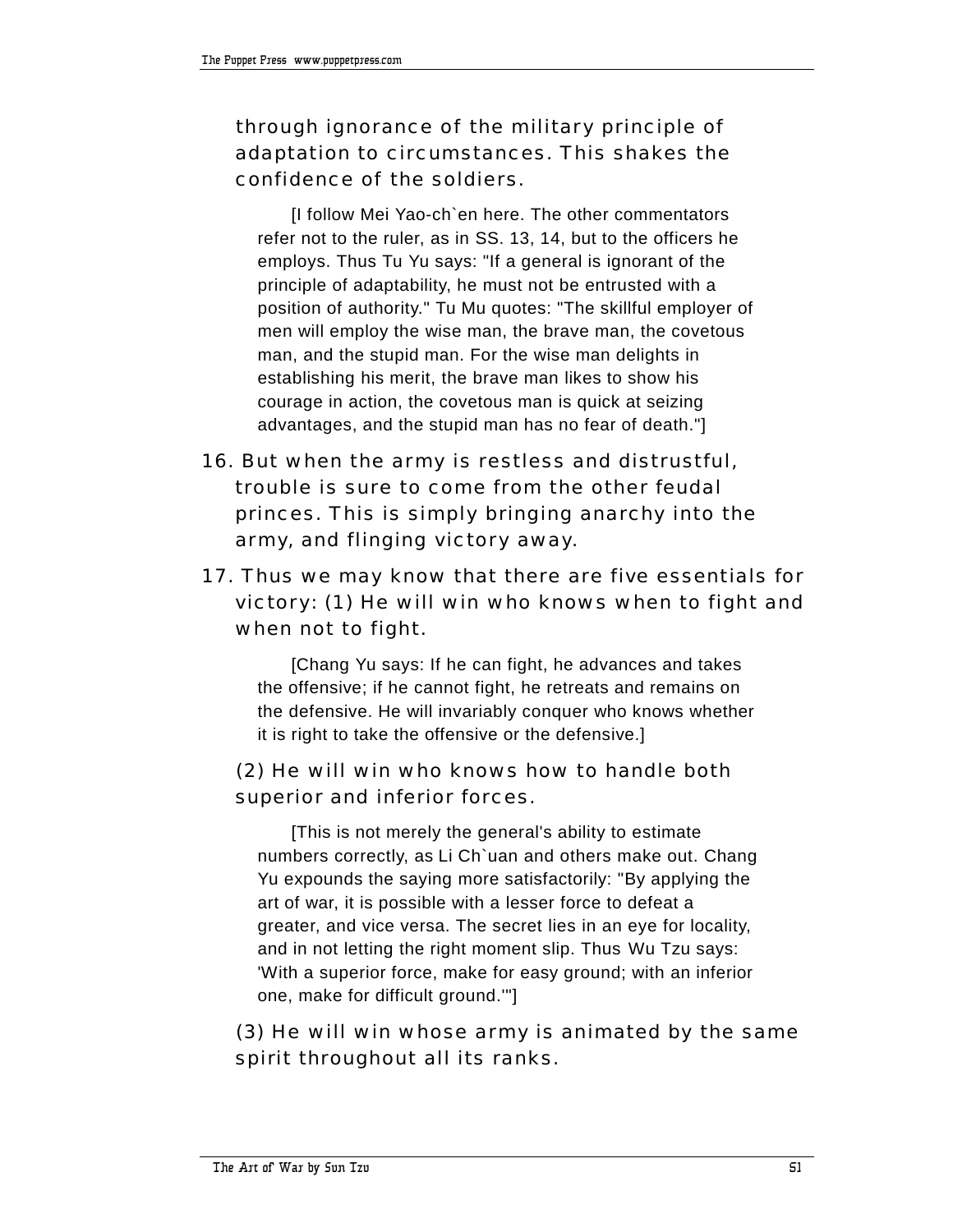## (4) He will win who, prepared himself, waits to take the enemy unprepared.

### (5) He will win who has military capacity and is not interfered with by the sovereign.

[Tu Yu quotes Wang Tzu as saying: "It is the sovereign's function to give broad instructions, but to decide on battle it is the function of the general." It is needless to dilate on the military disasters which have been caused by undue interference with operations in the field on the part of the home government. Napoleon undoubtedly owed much of his extraordinary success to the fact that he was not hampered by central authority.]

# 18. Hence the saying: If you know the enemy and know yourself, you need not fear the result of a hundred battles. If you know yourself but not the enemy, for every victory gained you will also suffer a defeat.

[Li Ch`uan cites the case of Fu Chien, prince of Ch`in, who in 383 A.D. marched with a vast army against the Chin Emperor. When warned not to despise an enemy who could command the services of such men as Hsieh An and Huan Ch`ung, he boastfully replied: "I have the population of eight provinces at my back, infantry and horsemen to the number of one million; why, they could dam up the Yangtsze River itself by merely throwing their whips into the stream. What danger have I to fear?" Nevertheless, his forces were soon after disastrously routed at the Fei River, and he was obliged to beat a hasty retreat.]

#### If you know neither the enemy nor yourself, you will succumb in every battle.

[Chang Yu said: "Knowing the enemy enables you to take the offensive, knowing yourself enables you to stand on the defensive." He adds: "Attack is the secret of defense; defense is the planning of an attack." It would be hard to find a better epitome of the root-principle of war.]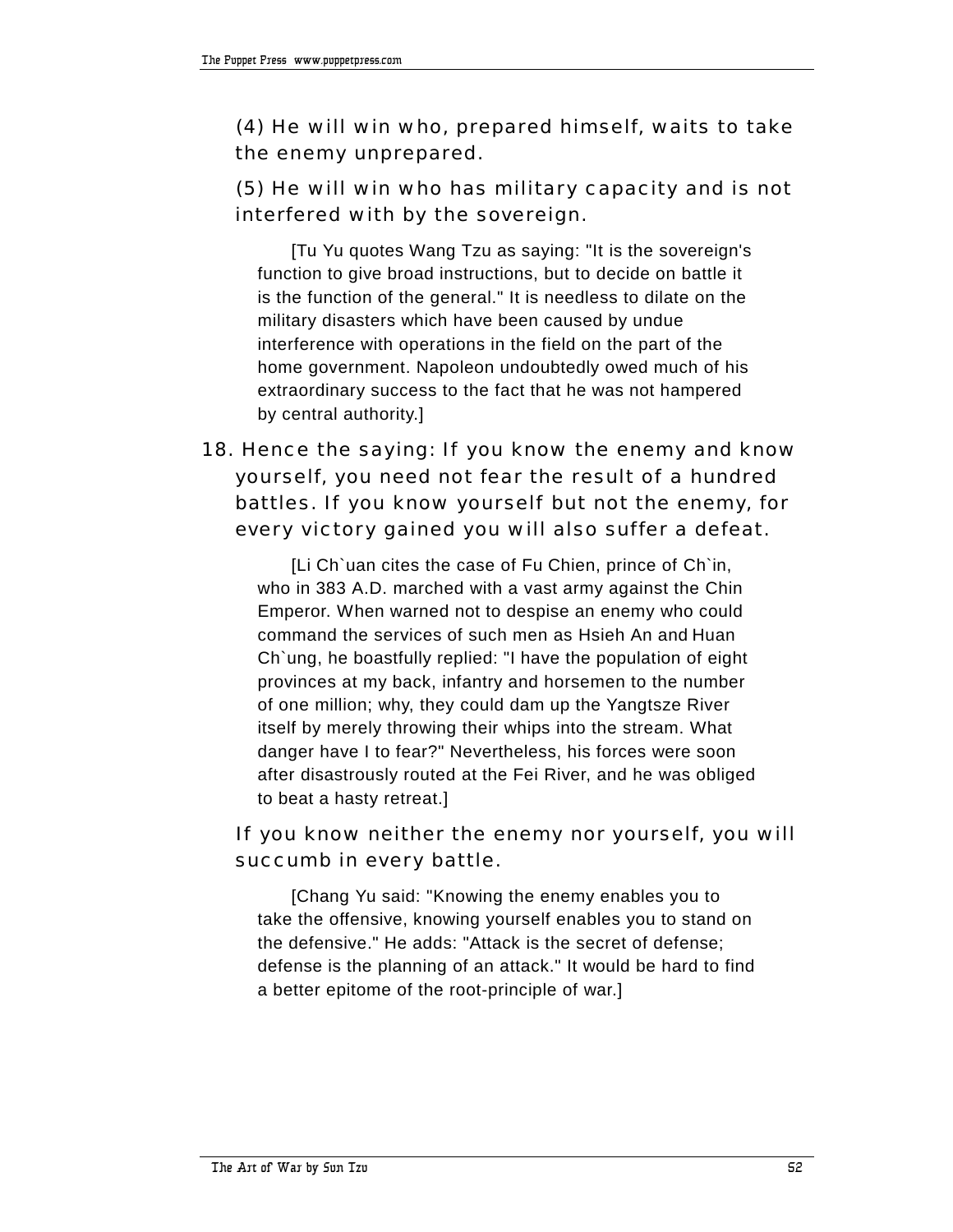# **IV. Tactical Disposiitons**

[Ts`ao Kung explains the Chinese meaning of the words for the title of this chapter: "marching and countermarching on the part of the two armies with a view to discovering each other's condition." Tu Mu says: "It is through the dispositions of an army that its condition may be discovered. Conceal your dispositions, and your condition will remain secret, which leads to victory,; show your dispositions, and your condition will become patent, which leads to defeat." Wang Hsi remarks that the good general can "secure success by modifying his tactics to meet those of the enemy."]

- 1. Sun Tzu said: The good fighters of old first put themselves beyond the possibility of defeat, and then waited for an opportunity of defeating the enemy.
- 2. To secure ourselves against defeat lies in our own hands, but the opportunity of defeating the enemy is provided by the enemy himself.

[That is, of course, by a mistake on the enemy's part.]

3. Thus the good fighter is able to secure himself against defeat,

> [Chang Yu says this is done, "By concealing the disposition of his troops, covering up his tracks, and taking unremitting precautions."]

but cannot make certain of defeating the enemy.

- 4. Hence the saying: One may KNOW how to conquer without being able to DO it.
- 5. Security against defeat implies defensive tactics; ability to defeat the enemy means taking the offensive.

[I retain the sense found in a similar passage in ss. 1-3, in spite of the fact that the commentators are all against me. The meaning they give, "He who cannot conquer takes the defensive," is plausible enough.]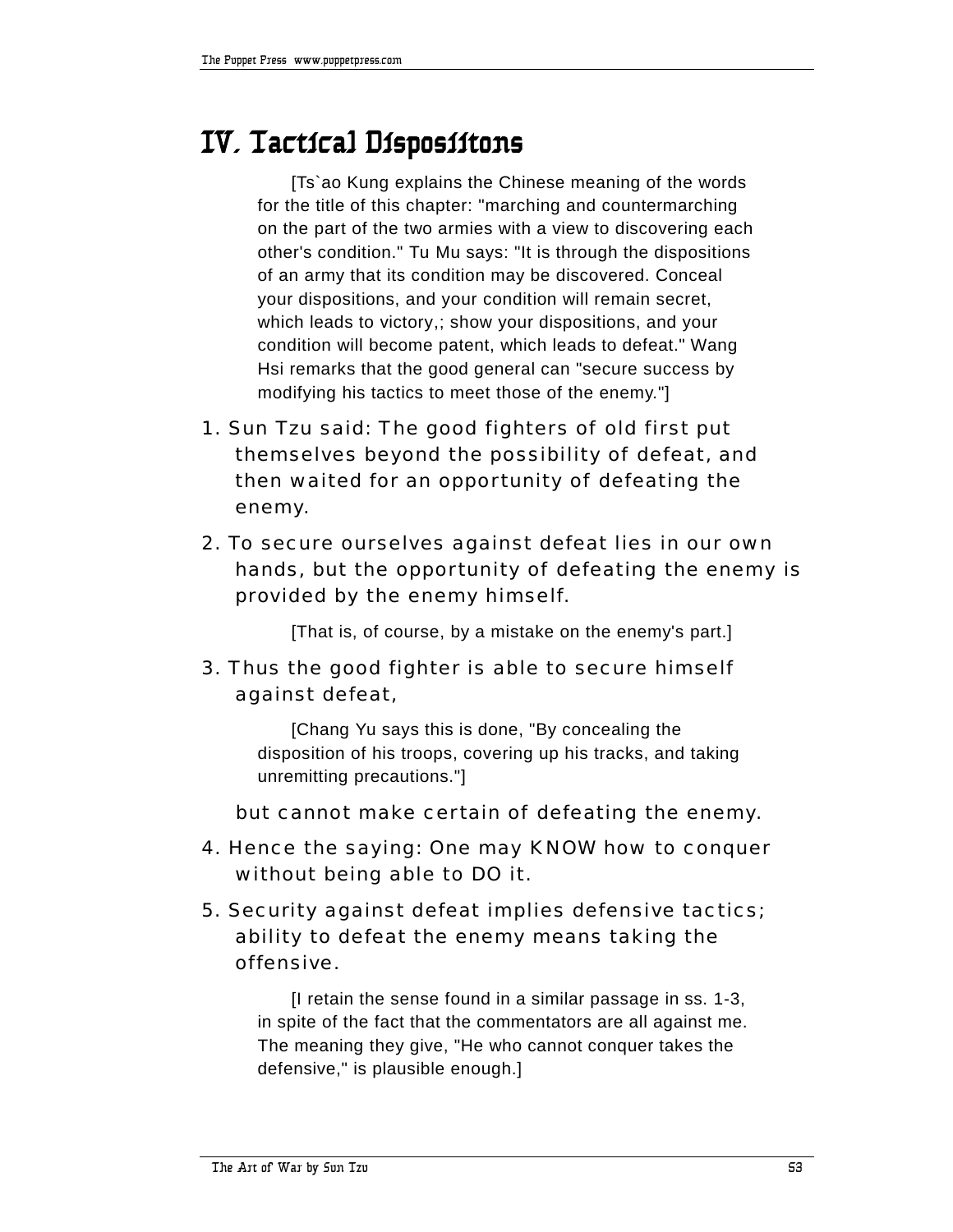# 6. Standing on the defensive indicates insufficient strength; attacking, a superabundance of strength.

# 7. The general who is skilled in defense hides in the most secret recesses of the earth;

[Literally, "hides under the ninth earth," which is a metaphor indicating the utmost secrecy and concealment, so that the enemy may not know his whereabouts."]

# he who is skilled in attack flashes forth from the topmost heights of heaven.

[Another metaphor, implying that he falls on his adversary like a thunderbolt, against which there is no time to prepare. This is the opinion of most of the commentators.]

# Thus on the one hand we have ability to protect ourselves; on the other, a victory that is complete.

#### 8. To see victory only when it is within the ken of the common herd is not the acme of excellence.

[As Ts`ao Kung remarks, "the thing is to see the plant before it has germinated," to foresee the event before the action has begun. Li Ch`uan alludes to the story of Han Hsin who, when about to attack the vastly superior army of Chao, which was strongly entrenched in the city of Ch`eng-an, said to his officers: "Gentlemen, we are going to annihilate the enemy, and shall meet again at dinner." The officers hardly took his words seriously, and gave a very dubious assent. But Han Hsin had already worked out in his mind the details of a clever stratagem, whereby, as he foresaw, he was able to capture the city and inflict a crushing defeat on his adversary."]

### 9. Neither is it the acme of excellence if you fight and conquer and the whole Empire says, "Well done!"

[True excellence being, as Tu Mu says: "To plan secretly, to move surreptitiously, to foil the enemy's intentions and balk his schemes, so that at last the day may be won without shedding a drop of blood." Sun Tzu reserves his approbation for things that "the world's coarse thumb And finger fail to plumb."]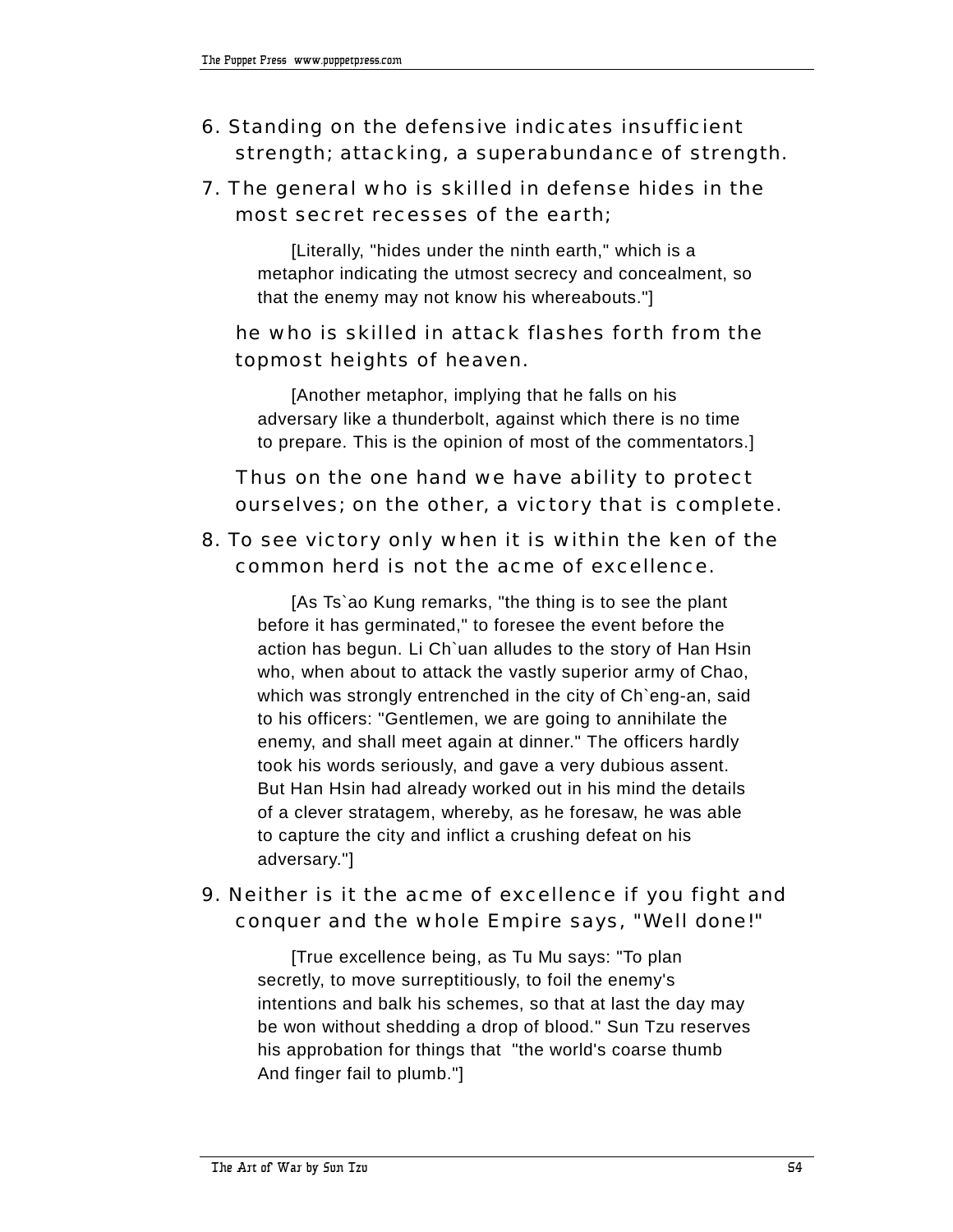#### 10. To lift an autumn hair is no sign of great strength;

["Autumn" hair" is explained as the fur of a hare, which is finest in autumn, when it begins to grow afresh. The phrase is a very common one in Chinese writers.]

## to see the sun and moon is no sign of sharp sight; to hear the noise of thunder is no sign of a quick ear.

[Ho Shih gives as real instances of strength, sharp sight and quick hearing: Wu Huo, who could lift a tripod weighing 250 stone; Li Chu, who at a distance of a hundred paces could see objects no bigger than a mustard seed; and Shih K`uang, a blind musician who could hear the footsteps of a mosquito.]

### 11. What the ancients called a clever fighter is one who not only wins, but excels in winning with ease.

[The last half is literally "one who, conquering, excels in easy conquering." Mei Yao-ch`en says: "He who only sees the obvious, wins his battles with difficulty; he who looks below the surface of things, wins with ease."]

# 12. Hence his victories bring him neither reputation for wisdom nor credit for courage.

[Tu Mu explains this very well: "Inasmuch as his victories are gained over circumstances that have not come to light, the world as large knows nothing of them, and he wins no reputation for wisdom; inasmuch as the hostile state submits before there has been any bloodshed, he receives no credit for courage."]

#### 13. He wins his battles by making no mistakes.

[Ch`en Hao says: "He plans no superfluous marches, he devises no futile attacks." The connection of ideas is thus explained by Chang Yu: "One who seeks to conquer by sheer strength, clever though he may be at winning pitched battles, is also liable on occasion to be vanquished; whereas he who can look into the future and discern conditions that are not yet manifest, will never make a blunder and therefore invariably win."]

# Making no mistakes is what establishes the certainty of victory, for it means conquering an enemy that is already defeated.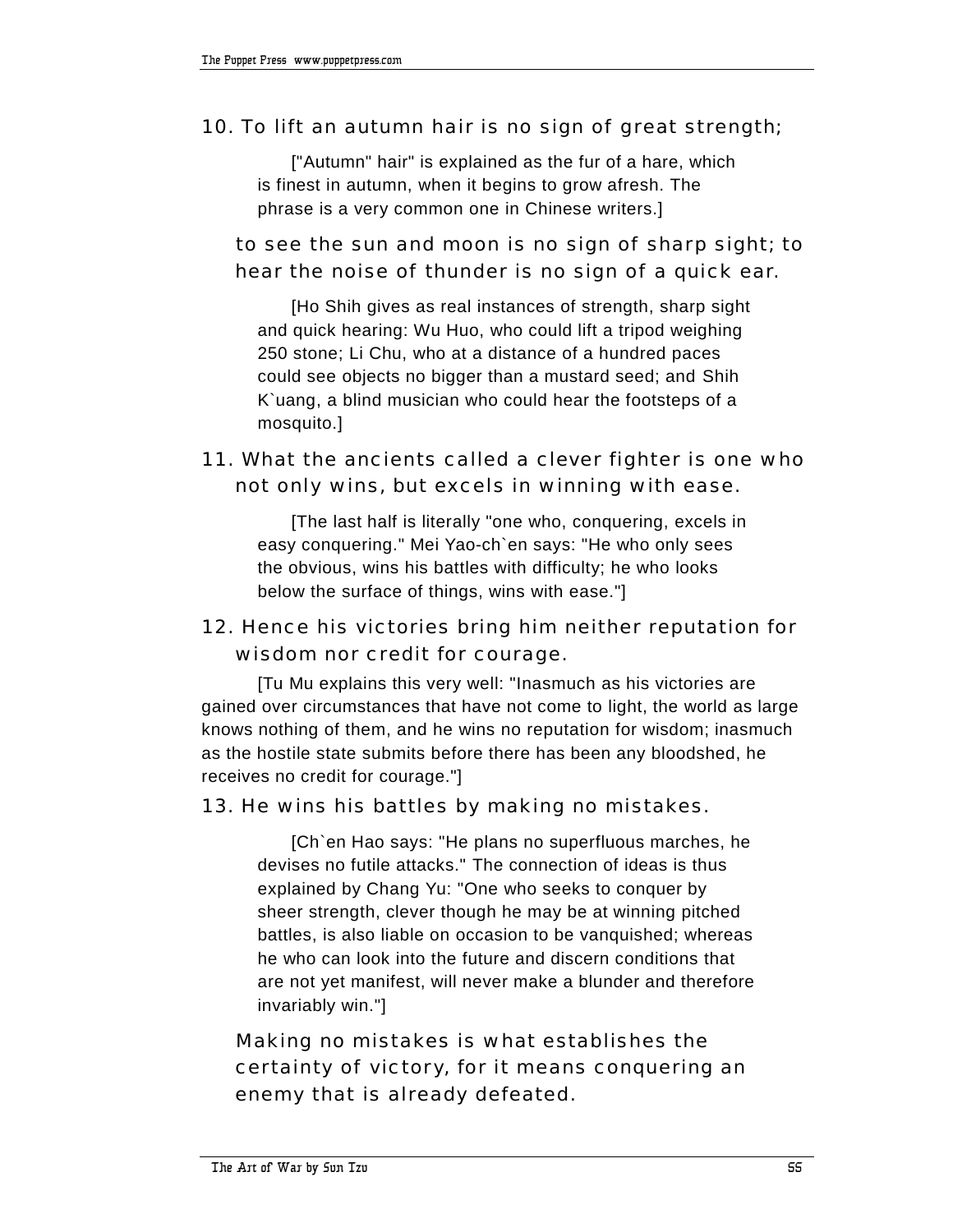# 14. Hence the skillful fighter puts himself into a position which makes defeat impossible, and does not miss the moment for defeating the enemy.

[A "counsel of perfection" as Tu Mu truly observes. "Position" need not be confined to the actual ground occupied by the troops. It includes all the arrangements and preparations which a wise general will make to increase the safety of his army.]

# 15. Thus it is that in war the victorious strategist only seeks battle after the victory has been won, whereas he who is destined to defeat first fights and afterwards looks for victory.

[Ho Shih thus expounds the paradox: "In warfare, first lay plans which will ensure victory, and then lead your army to battle; if you will not begin with stratagem but rely on brute strength alone, victory will no longer be assured."]

- 16. The consummate leader cultivates the moral law, and strictly adheres to method and discipline; thus it is in his power to control success.
- 17. In respect of military method, we have, firstly, Measurement; secondly, Estimation of quantity; thirdly, Calculation; fourthly, Balancing of chances; fifthly, Victory.
- 18. Measurement owes its existence to Earth; Estimation of quantity to Measurement; Calculation to Estimation of quantity; Balancing of chances to Calculation; and Victory to Balancing of chances.

[It is not easy to distinguish the four terms very clearly in the Chinese. The first seems to be surveying and measurement of the ground, which enable us to form an estimate of the enemy's strength, and to make calculations based on the data thus obtained; we are thus led to a general weighing-up, or comparison of the enemy's chances with our own; if the latter turn the scale, then victory ensues. The chief difficulty lies in third term, which in the Chinese some commentators take as a calculation of NUMBERS, thereby making it nearly synonymous with the second term.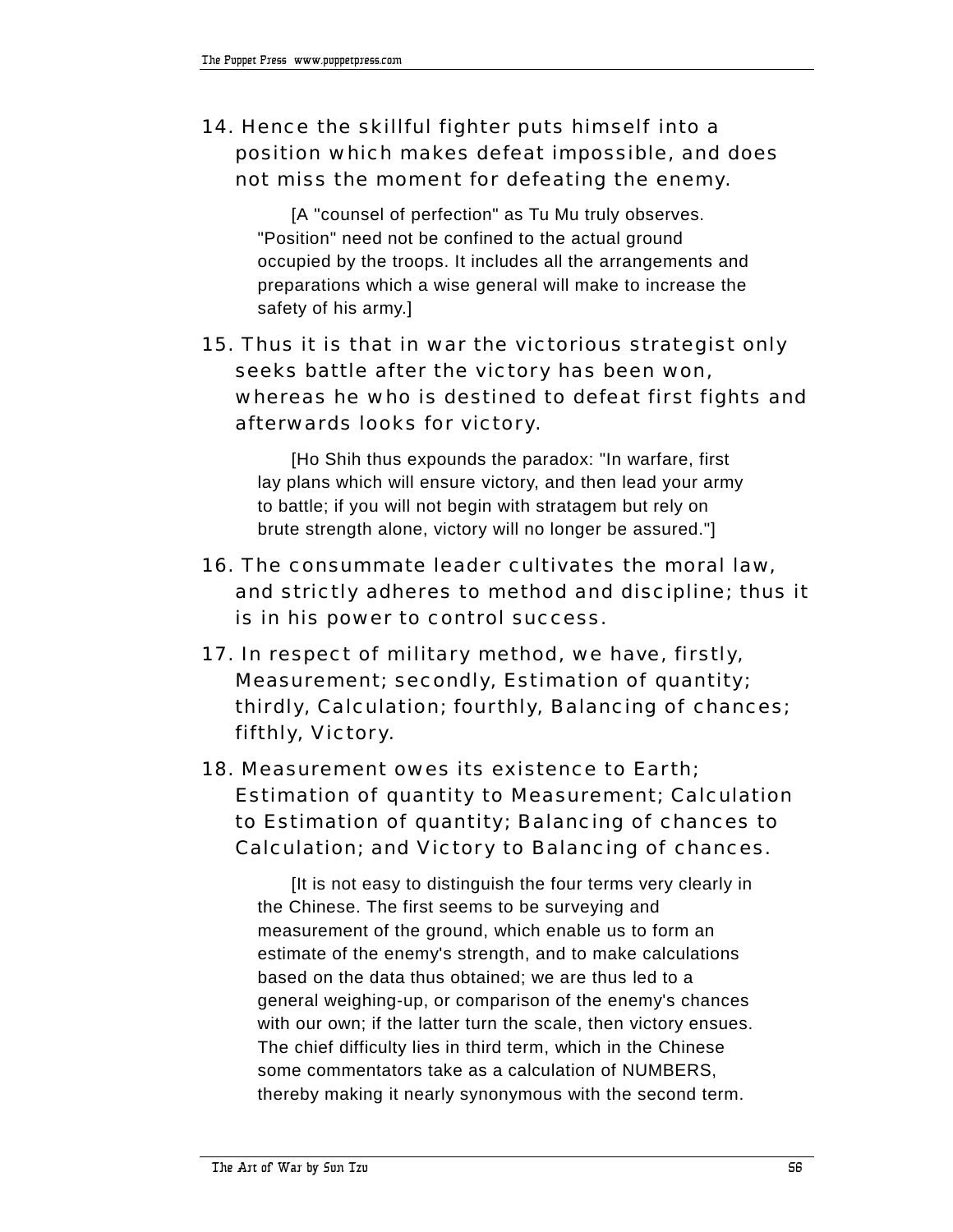Perhaps the second term should be thought of as a consideration of the enemy's general position or condition, while the third term is the estimate of his numerical strength. On the other hand, Tu Mu says: "The question of relative strength having been settled, we can bring the varied resources of cunning into play." Ho Shih seconds this interpretation, but weakens it. However, it points to the third term as being a calculation of numbers.]

# 19. A victorious army opposed to a routed one, is as a pound's weight placed in the scale against a single grain.

[Literally, "a victorious army is like an I (20 oz.) weighed against a SHU (1/24 oz.); a routed army is a SHU weighed against an I." The point is simply the enormous advantage which a disciplined force, flushed with victory, has over one demoralized by defeat." Legge, in his note on Mencius, I. 2. ix. 2, makes the I to be 24 Chinese ounces, and corrects Chu Hsi's statement that it equaled 20 oz. only. But Li Ch`uan of the T`ang dynasty here gives the same figure as Chu Hsi.]

20. The onrush of a conquering force is like the bursting of pent-up waters into a chasm a thousand fathoms deep.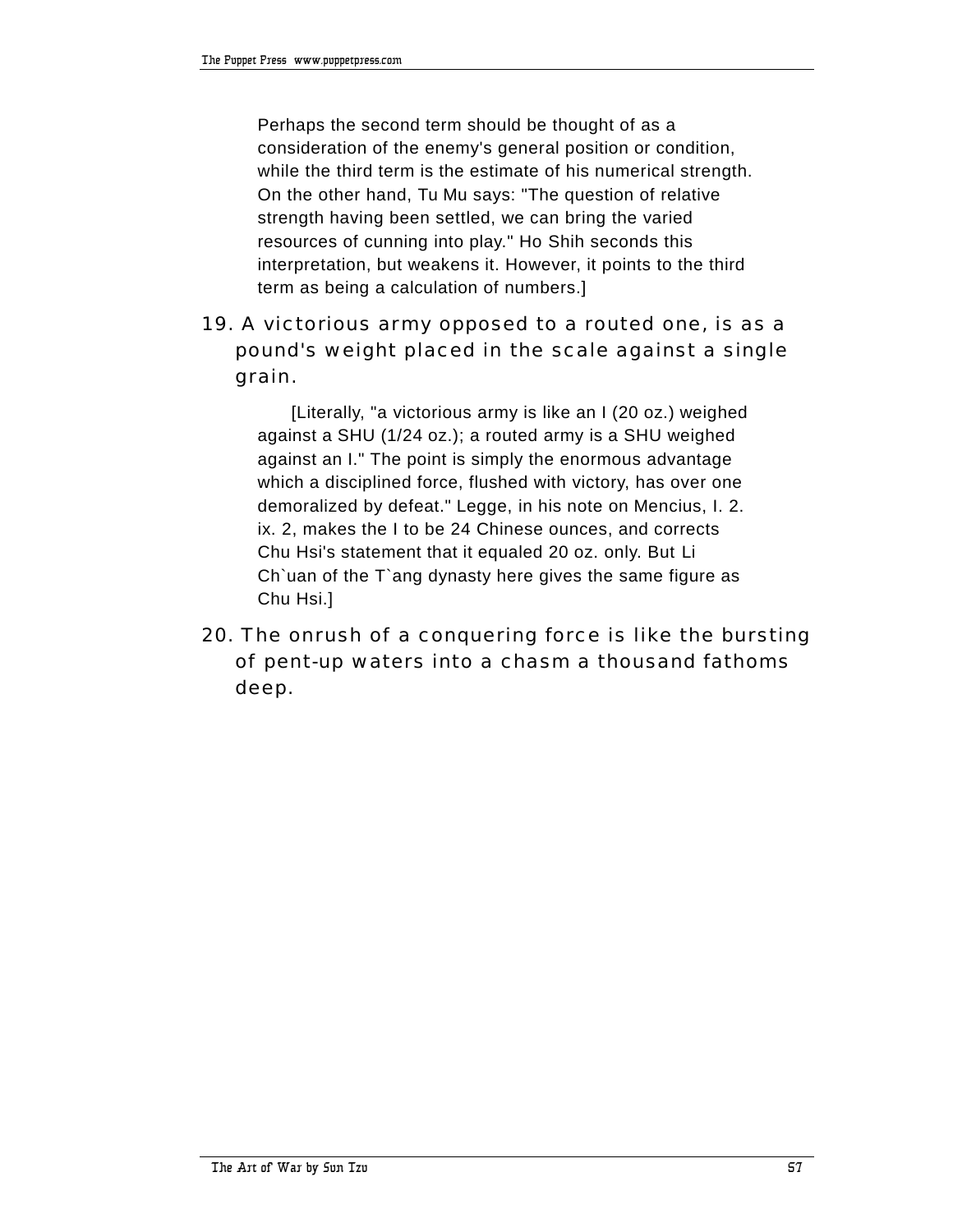# **V. Energy**

1. Sun Tzu said: The control of a large force is the same principle as the control of a few men: it is merely a question of dividing up their numbers.

[That is, cutting up the army into regiments, companies, etc., with subordinate officers in command of each. Tu Mu reminds us of Han Hsin's famous reply to the first Han Emperor, who once said to him: "How large an army do you think I could lead?" "Not more than 100,000 men, your Majesty." "And you?" asked the Emperor. "Oh!" he answered, "the more the better."]

- 2. Fighting with a large army under your command is nowise different from fighting with a small one: it is merely a question of instituting signs and signals.
- 3. To ensure that your whole host may withstand the brunt of the enemy's attack and remain unshaken this is effected by maneuvers direct and indirect.

[We now come to one of the most interesting parts of Sun Tzu's treatise, the discussion of the CHENG and the CH`I." As it is by no means easy to grasp the full significance of these two terms, or to render them consistently by good English equivalents; it may be as well to tabulate some of the commentators' remarks on the subject before proceeding further. Li Ch`uan: "Facing the enemy is CHENG, making lateral diversion is CH`I. Chia Lin: "In presence of the enemy, your troops should be arrayed in normal fashion, but in order to secure victory abnormal maneuvers must be employed." Mei Yao-ch`en: "CH`I is active, CHENG is passive; passivity means waiting for an opportunity, activity beings the victory itself." Ho Shih: "We must cause the enemy to regard our straightforward attack as one that is secretly designed, and vice versa; thus CHENG may also be CH`I, and CH`I may also be CHENG." He instances the famous exploit of Han Hsin, who when marching ostensibly against Lin-chin (now Chao-i in Shensi), suddenly threw a large force across the Yellow River in wooden tubs, utterly disconcerting his opponent. [Ch`ien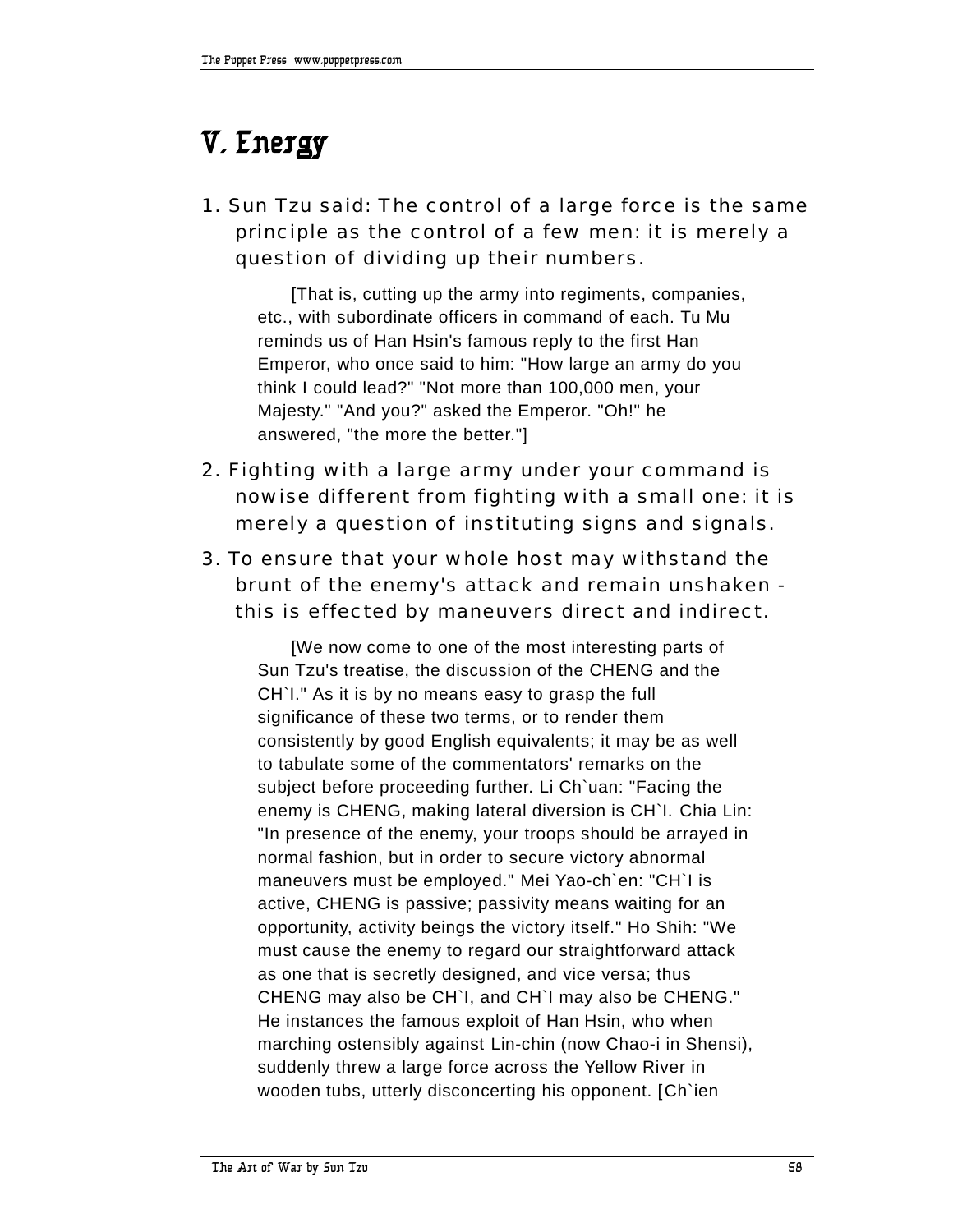Han Shu, ch. 3.] Here, we are told, the march on Lin-chin was CHENG, and the surprise maneuver was CH`I." Chang Yu gives the following summary of opinions on the words: "Military writers do not agree with regard to the meaning of CH`I and CHENG. Wei Liao Tzu [4th cent. B.C.] says: 'Direct warfare favors frontal attacks, indirect warfare attacks from the rear.' Ts`ao Kung says: 'Going straight out to join battle is a direct operation; appearing on the enemy's rear is an indirect maneuver.' Li Wei-kung [6th and 7th cent. A.D.] says: 'In war, to march straight ahead is CHENG; turning movements, on the other hand, are CH`I.' These writers simply regard CHENG as CHENG, and CH`I as CH`I; they do not note that the two are mutually interchangeable and run into each other like the two sides of a circle [see infra, ss. 11]. A comment on the T`ang Emperor T`ai Tsung goes to the root of the matter: 'A CH`I maneuver may be CHENG, if we make the enemy look upon it as CHENG; then our real attack will be CH`I, and vice versa. The whole secret lies in confusing the enemy, so that he cannot fathom our real intent.'" To put it perhaps a little more clearly: any attack or other operation is CHENG, on which the enemy has had his attention fixed; whereas that is CH`I," which takes him by surprise or comes from an unexpected quarter. If the enemy perceives a movement which is meant to be CH`I," it immediately becomes CHENG."]

- 4. That the impact of your army may be like a grindstone dashed against an egg - this is effected by the science of weak points and strong.
- 5. In all fighting, the direct method may be used for joining battle, but indirect methods will be needed in order to secure victory.

[Chang Yu says: "Steadily develop indirect tactics, either by pounding the enemy's flanks or falling on his rear." A brilliant example of "indirect tactics" which decided the fortunes of a campaign was Lord Roberts' night march round the Peiwar Kotal in the second Afghan war. [1]

6. Indirect tactics, efficiently applied, are inexhaustible as Heaven and Earth, unending as the flow of rivers and streams; like the sun and moon, they end but to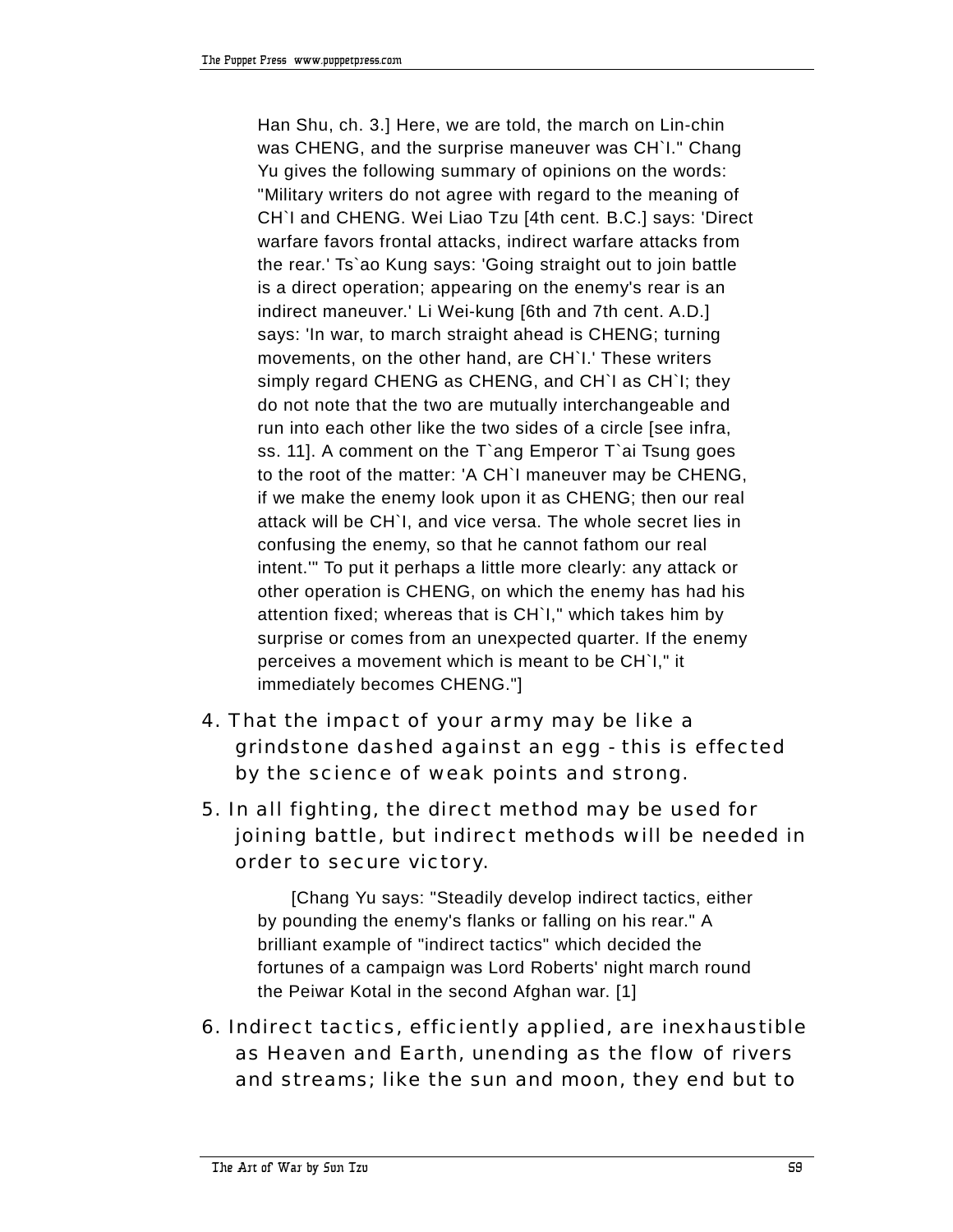### begin anew; like the four seasons, they pass away to return once more.

[Tu Yu and Chang Yu understand this of the permutations of CH`I and CHENG." But at present Sun Tzu is not speaking of CHENG at all, unless, indeed, we suppose with Cheng Yu-hsien that a clause relating to it has fallen out of the text. Of course, as has already been pointed out, the two are so inextricably interwoven in all military operations, that they cannot really be considered apart. Here we simply have an expression, in figurative language, of the almost infinite resource of a great leader.]

- 7. There are not more than five musical notes, yet the combinations of these five give rise to more melodies than can ever be heard.
- 8. There are not more than five primary colors (blue, yellow, red, white, and black), yet in combination they produce more hues than can ever been seen.
- 9 There are not more than five cardinal tastes (sour, acrid, salt, sweet, bitter), yet combinations of them yield more flavors than can ever be tasted.
- 10. In battle, there are not more than two methods of attack - the direct and the indirect; yet these two in combination give rise to an endless series of maneuvers.
- 11. The direct and the indirect lead on to each other in turn. It is like moving in a circle - you never come to an end. Who can exhaust the possibilities of their combination?
- 12. The onset of troops is like the rush of a torrent which will even roll stones along in its course.
- 13. The quality of decision is like the well-timed swoop of a falcon which enables it to strike and destroy its victim.

[The Chinese here is tricky and a certain key word in the context it is used defies the best efforts of the translator. Tu Mu defines this word as "the measurement or estimation of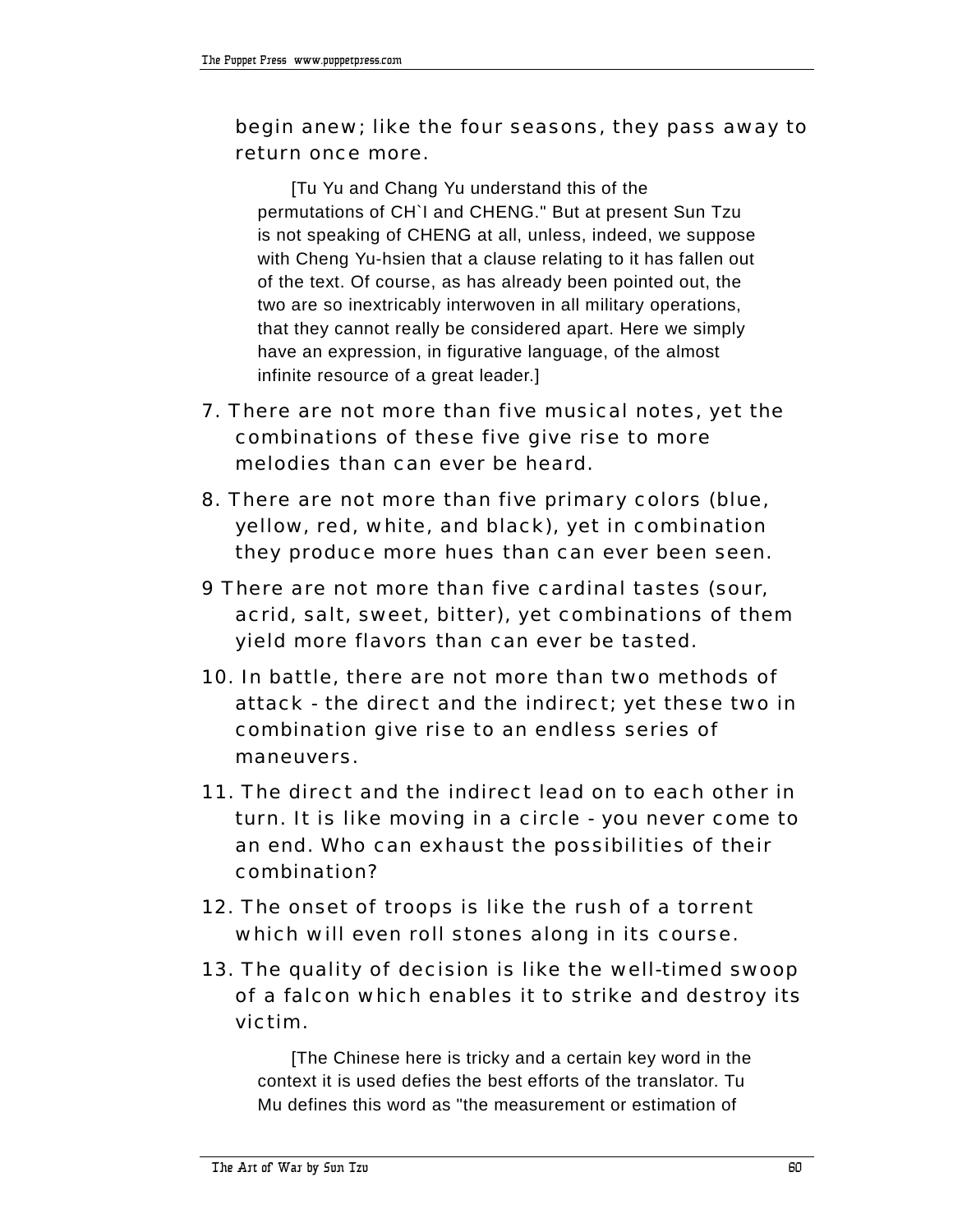distance." But this meaning does not quite fit the illustrative simile in ss. 15. Applying this definition to the falcon, it seems to me to denote that instinct of SELF RESTRAINT which keeps the bird from swooping on its quarry until the right moment, together with the power of judging when the right moment has arrived. The analogous quality in soldiers is the highly important one of being able to reserve their fire until the very instant at which it will be most effective. When the "Victory" went into action at Trafalgar at hardly more than drifting pace, she was for several minutes exposed to a storm of shot and shell before replying with a single gun. Nelson coolly waited until he was within close range, when the broadside he brought to bear worked fearful havoc on the enemy's nearest ships.]

# 14. Therefore the good fighter will be terrible in his onset, and prompt in his decision.

[The word "decision" would have reference to the measurement of distance mentioned above, letting the enemy get near before striking. But I cannot help thinking that Sun Tzu meant to use the word in a figurative sense comparable to our own idiom "short and sharp." Cf. Wang Hsi's note, which after describing the falcon's mode of attack, proceeds: "This is just how the 'psychological moment' should be seized in war."]

# 15. Energy may be likened to the bending of a crossbow; decision, to the releasing of a trigger.

[None of the commentators seem to grasp the real point of the simile of energy and the force stored up in the bent cross-bow until released by the finger on the trigger.]

16. Amid the turmoil and tumult of battle, there may be seeming disorder and yet no real disorder at all; amid confusion and chaos, your array may be without head or tail, yet it will be proof against defeat.

[Mei Yao-ch`en says: "The subdivisions of the army having been previously fixed, and the various signals agreed upon, the separating and joining, the dispersing and collecting which will take place in the course of a battle, may give the appearance of disorder when no real disorder is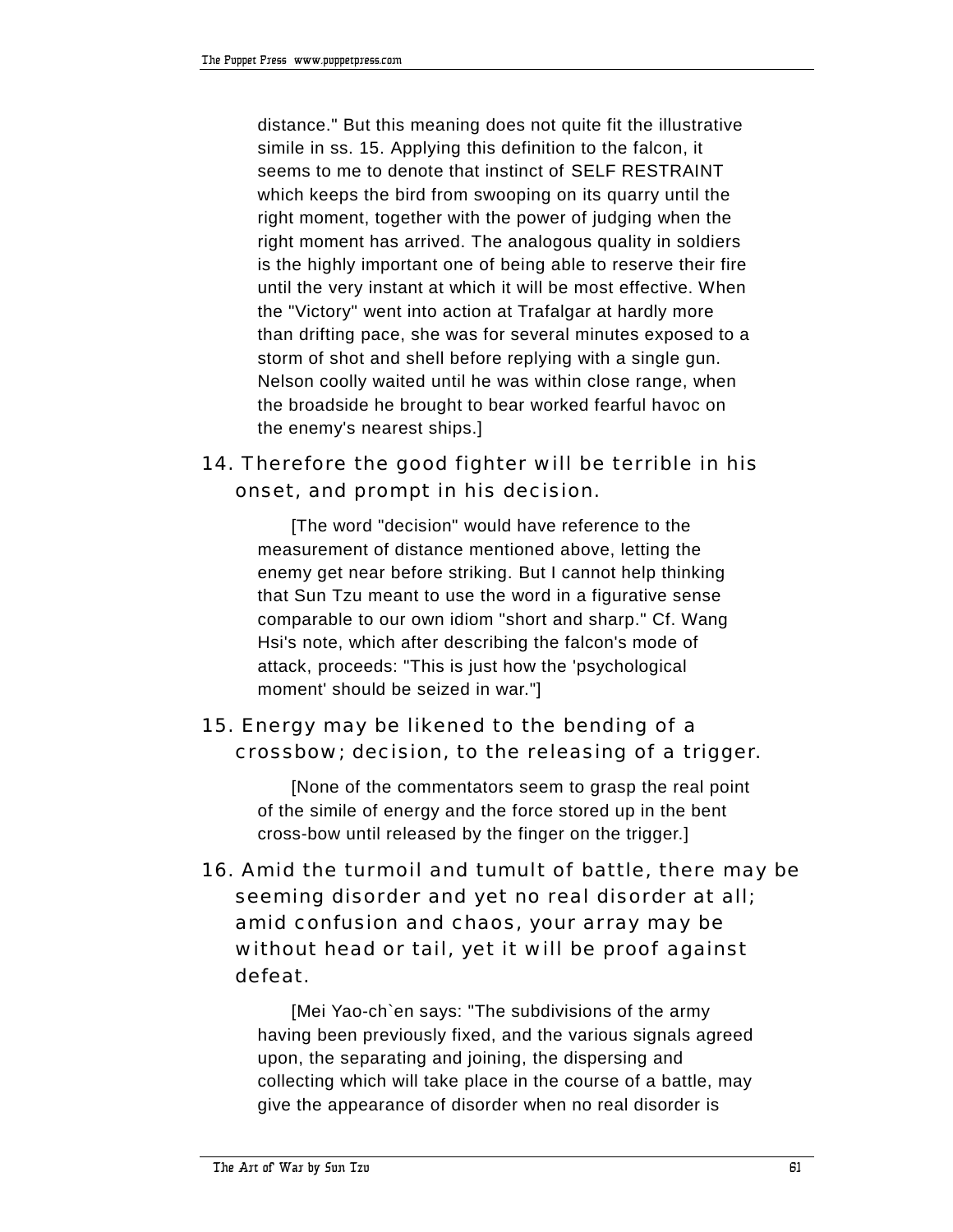possible. Your formation may be without head or tail, your dispositions all topsy-turvy, and yet a rout of your forces quite out of the question."]

# 17. Simulated disorder postulates perfect discipline, simulated fear postulates courage; simulated weakness postulates strength.

[In order to make the translation intelligible, it is necessary to tone down the sharply paradoxical form of the original. Ts`ao Kung throws out a hint of the meaning in his brief note: "These things all serve to destroy formation and conceal one's condition." But Tu Mu is the first to put it quite plainly: "If you wish to feign confusion in order to lure the enemy on, you must first have perfect discipline; if you wish to display timidity in order to entrap the enemy, you must have extreme courage; if you wish to parade your weakness in order to make the enemy over-confident, you must have exceeding strength."]

# 18. Hiding order beneath the cloak of disorder is simply a question of subdivision;

[See supra, ss. 1.]

# concealing courage under a show of timidity presupposes a fund of latent energy;

[The commentators strongly understand a certain Chinese word here differently than anywhere else in this chapter. Thus Tu Mu says: "seeing that we are favorably circumstanced and yet make no move, the enemy will believe that we are really afraid."]

# masking strength with weakness is to be effected by tactical dispositions.

[Chang Yu relates the following anecdote of Kao Tsu, the first Han Emperor: "Wishing to crush the Hsiung-nu, he sent out spies to report on their condition. But the Hsiungnu, forewarned, carefully concealed all their able-bodied men and well-fed horses, and only allowed infirm soldiers and emaciated cattle to be seen. The result was that spies one and all recommended the Emperor to deliver his attack. Lou Ching alone opposed them, saying: "When two countries go to war, they are naturally inclined to make an ostentatious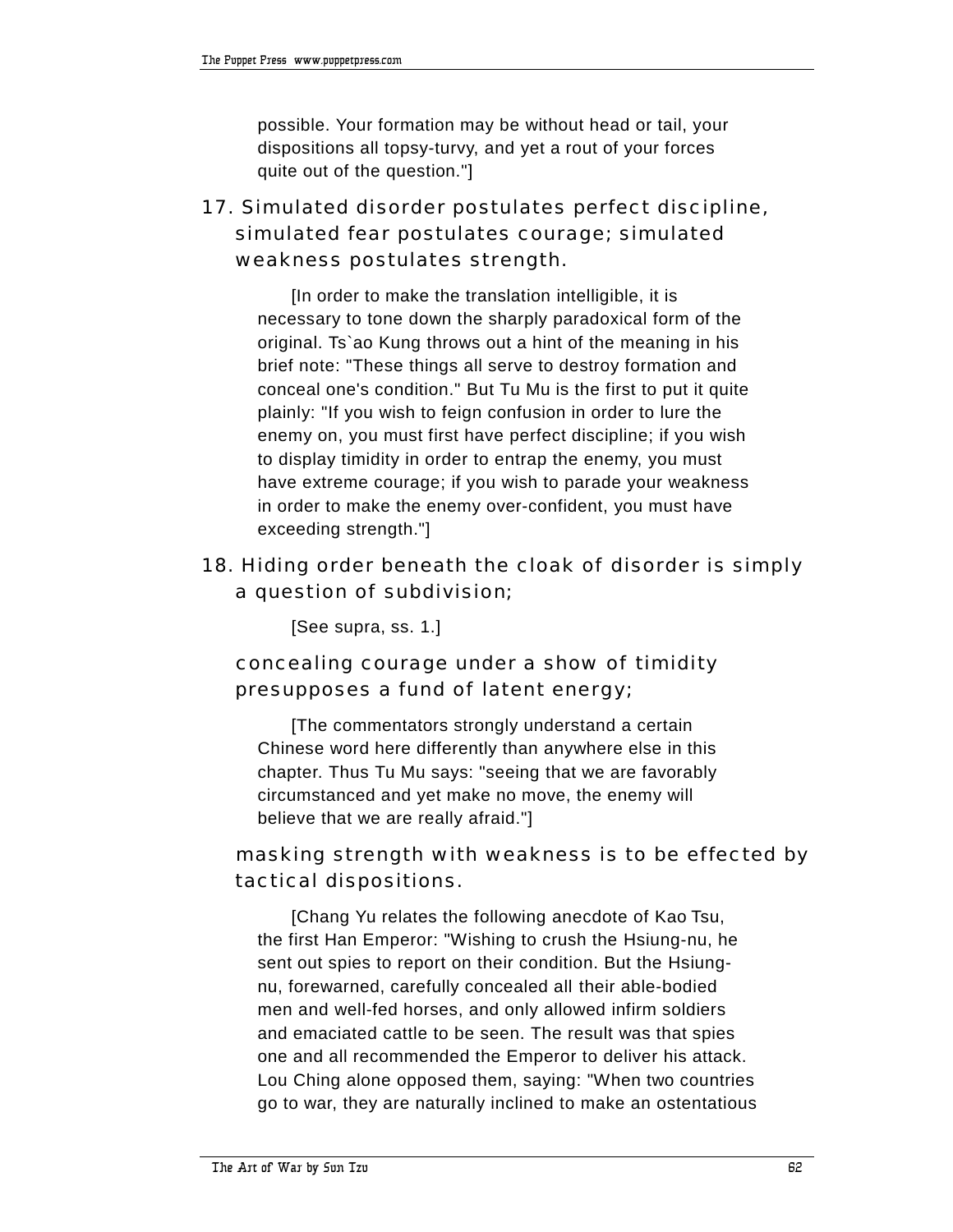display of their strength. Yet our spies have seen nothing but old age and infirmity. This is surely some ruse on the part of the enemy, and it would be unwise for us to attack." The Emperor, however, disregarding this advice, fell into the trap and found himself surrounded at Po-teng."]

# 19. Thus one who is skillful at keeping the enemy on the move maintains deceitful appearances, according to which the enemy will act.

[Ts`ao Kung's note is "Make a display of weakness and want." Tu Mu says: "If our force happens to be superior to the enemy's, weakness may be simulated in order to lure him on; but if inferior, he must be led to believe that we are strong, in order that he may keep off. In fact, all the enemy's movements should be determined by the signs that we choose to give him." Note the following anecdote of Sun Pin, a descendent of Sun Wu: In 341 B.C., the Ch`i State being at war with Wei, sent T`ien Chi and Sun Pin against the general P`ang Chuan, who happened to be a deadly personal enemy of the later. Sun Pin said: "The Ch`i State has a reputation for cowardice, and therefore our adversary despises us. Let us turn this circumstance to account." Accordingly, when the army had crossed the border into Wei territory, he gave orders to show 100,000 fires on the first night, 50,000 on the next, and the night after only 20,000. P`ang Chuan pursued them hotly, saying to himself: "I knew these men of Ch`i were cowards: their numbers have already fallen away by more than half." In his retreat, Sun Pin came to a narrow defile, with he calculated that his pursuers would reach after dark. Here he had a tree stripped of its bark, and inscribed upon it the words: "Under this tree shall P`ang Chuan die." Then, as night began to fall, he placed a strong body of archers in ambush near by, with orders to shoot directly they saw a light. Later on, P`ang Chuan arrived at the spot, and noticing the tree, struck a light in order to read what was written on it. His body was immediately riddled by a volley of arrows, and his whole army thrown into confusion. [The above is Tu Mu's version of the story; the SHIH CHI, less dramatically but probably with more historical truth, makes P`ang Chuan cut his own throat with an exclamation of despair, after the rout of his army.]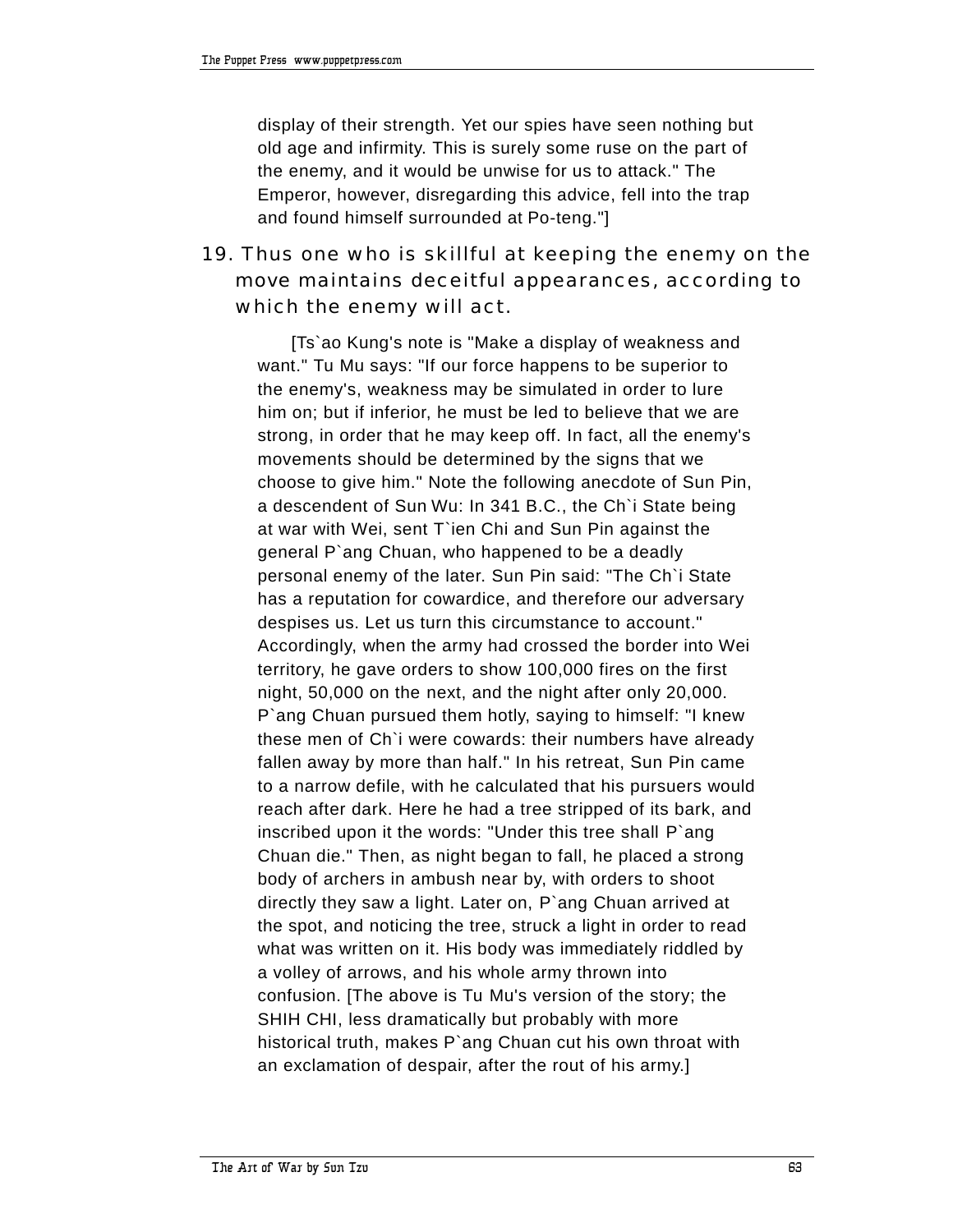He sacrifices something, that the enemy may snatch at it.

20. By holding out baits, he keeps him on the march; then with a body of picked men he lies in wait for him.

[With an emendation suggested by Li Ching, this then reads, "He lies in wait with the main body of his troops."]

# 21. The clever combatant looks to the effect of combined energy, and does not require too much from individuals.

[Tu Mu says: "He first of all considers the power of his army in the bulk; afterwards he takes individual talent into account, and uses each men according to his capabilities. He does not demand perfection from the untalented."]

 Hence his ability to pick out the right men and utilize combined energy.

22. When he utilizes combined energy, his fighting men become as it were like unto rolling logs or stones. For it is the nature of a log or stone to remain motionless on level ground, and to move when on a slope; if four-cornered, to come to a standstill, but if round-shaped, to go rolling down.

[Ts`au Kung calls this "the use of natural or inherent power."]

23. Thus the energy developed by good fighting men is as the momentum of a round stone rolled down a mountain thousands of feet in height. So much on the subject of energy.

[The chief lesson of this chapter, in Tu Mu's opinion, is the paramount importance in war of rapid evolutions and sudden rushes. "Great results," he adds, "can thus be achieved with small forces."]

[1] "Forty-one Years in India," chapter 46.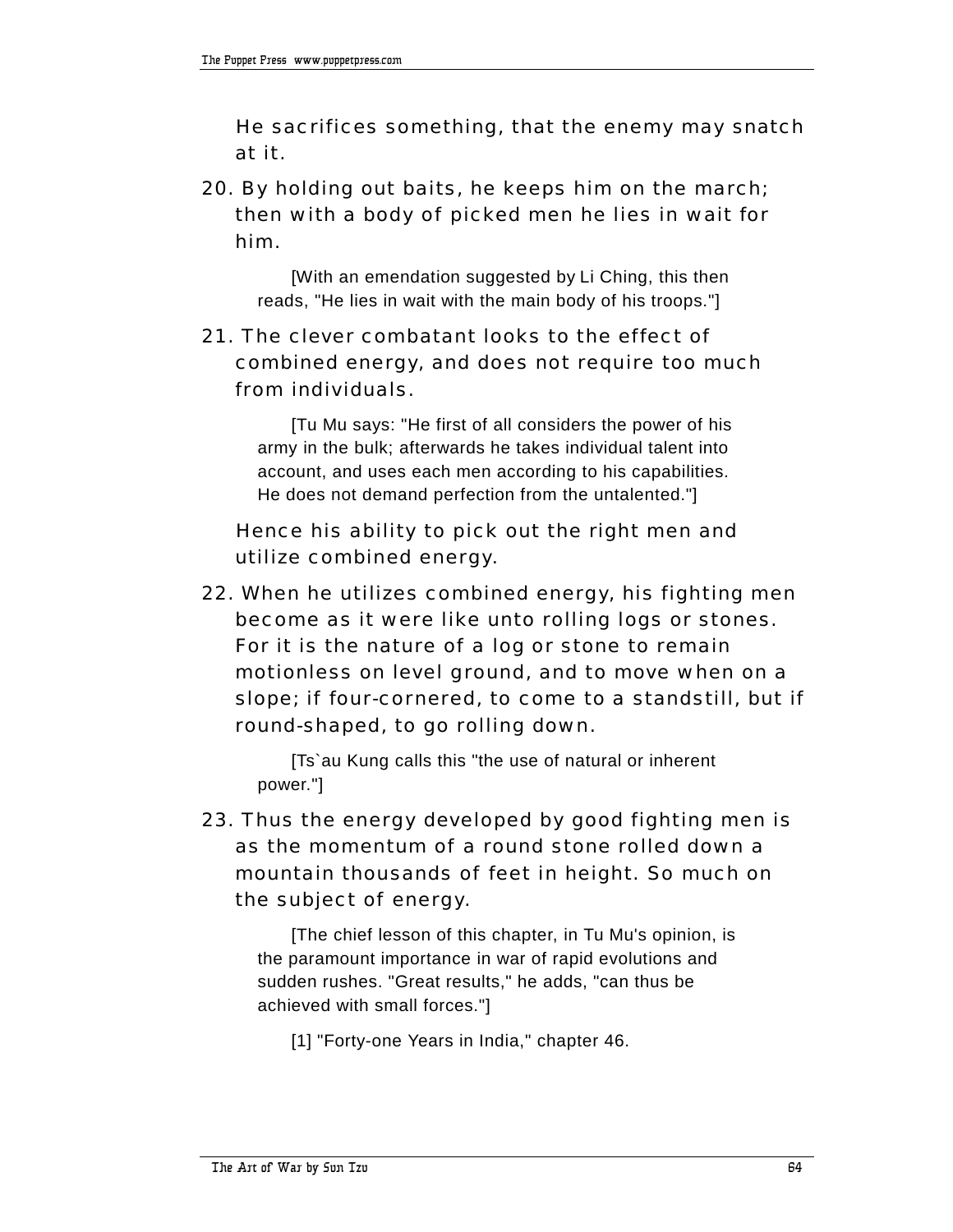# **VI. Weak Points and Strong**

[Chang Yu attempts to explain the sequence of chapters as follows: "Chapter IV, on Tactical Dispositions, treated of the offensive and the defensive; chapter V, on Energy, dealt with direct and indirect methods. The good general acquaints himself first with the theory of attack and defense, and then turns his attention to direct and indirect methods. He studies the art of varying and combining these two methods before proceeding to the subject of weak and strong points. For the use of direct or indirect methods arises out of attack and defense, and the perception of weak and strong points depends again on the above methods. Hence the present chapter comes immediately after the chapter on Energy."]

- 1. Sun Tzu said: Whoever is first in the field and awaits the coming of the enemy, will be fresh for the fight; whoever is second in the field and has to hasten to battle will arrive exhausted.
- 2. Therefore the clever combatant imposes his will on the enemy, but does not allow the enemy's will to be imposed on him.

[One mark of a great soldier is that he fight on his own terms or fights not at all. [1] ]

3. By holding out advantages to him, he can cause the enemy to approach of his own accord; or, by inflicting damage, he can make it impossible for the enemy to draw near.

[In the first case, he will entice him with a bait; in the second, he will strike at some important point which the enemy will have to defend.]

#### 4. If the enemy is taking his ease, he can harass him;

[This passage may be cited as evidence against Mei Yao-Ch'en's interpretation of I. ss. 23.]

 if well supplied with food, he can starve him out; if quietly encamped, he can force him to move.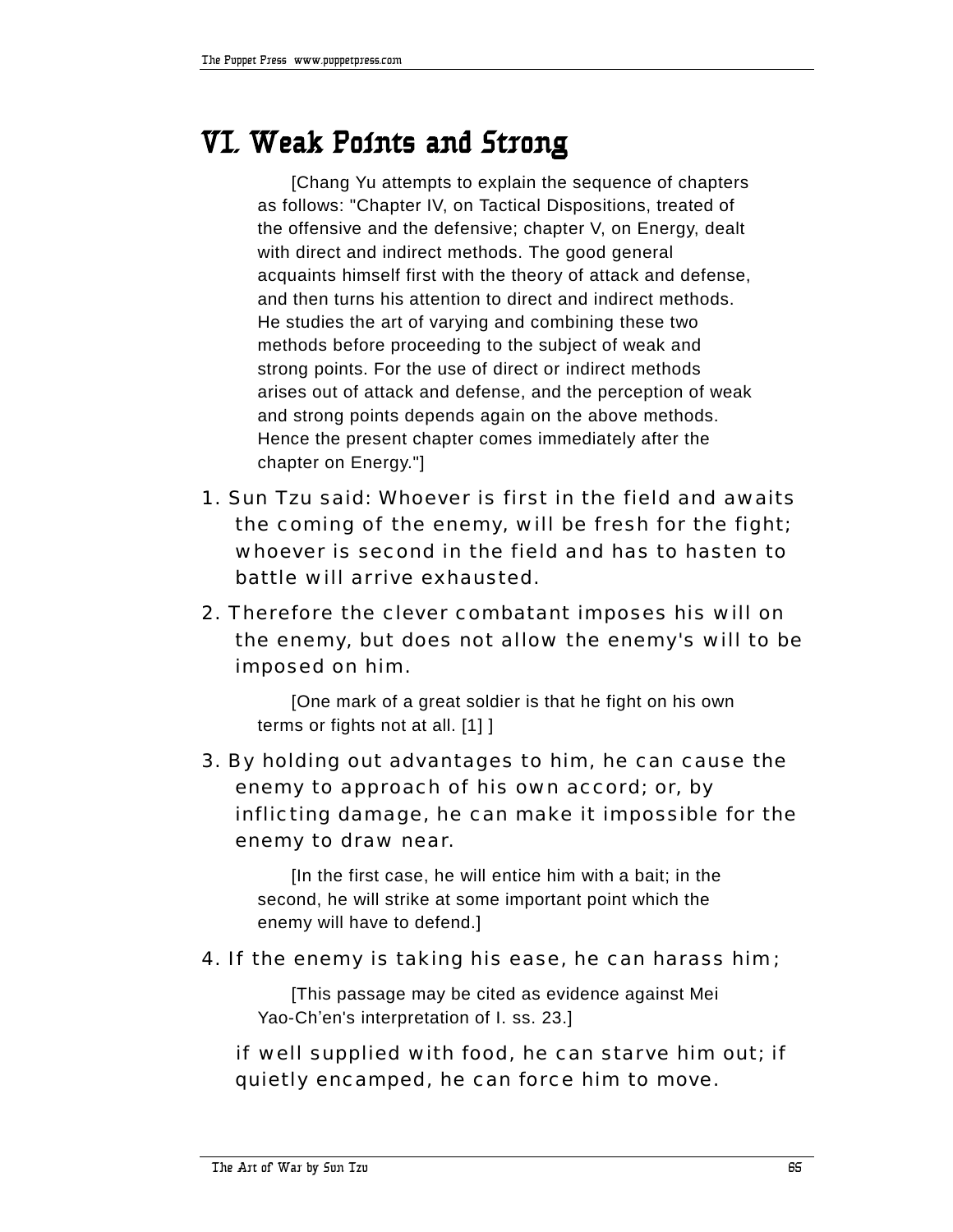- 5. Appear at points which the enemy must hasten to defend; march swiftly to places where you are not expected.
- 6. An army may march great distances without distress, if it marches through country where the enemy is not.

[Ts`ao Kung sums up very well: "Emerge from the void [q.d. like "a bolt from the blue"], strike at vulnerable points, shun places that are defended, attack in unexpected quarters."]

#### 7. You can be sure of succeeding in your attacks if you only attack places which are undefended.

[Wang Hsi explains "undefended places" as "weak points; that is to say, where the general is lacking in capacity, or the soldiers in spirit; where the walls are not strong enough, or the precautions not strict enough; where relief comes too late, or provisions are too scanty, or the defenders are variance amongst themselves."]

#### You can ensure the safety of your defense if you only hold positions that cannot be attacked.

[I.e., where there are none of the weak points mentioned above. There is rather a nice point involved in the interpretation of this later clause. Tu Mu, Ch`en Hao, and Mei Yao-ch`en assume the meaning to be: "In order to make your defense quite safe, you must defend EVEN those places that are not likely to be attacked;" and Tu Mu adds: "How much more, then, those that will be attacked." Taken thus, however, the clause balances less well with the preceding—always a consideration in the highly antithetical style which is natural to the Chinese. Chang Yu, therefore, seems to come nearer the mark in saying: "He who is skilled in attack flashes forth from the topmost heights of heaven [see IV. ss. 7], making it impossible for the enemy to guard against him. This being so, the places that I shall attack are precisely those that the enemy cannot defend He who is skilled in defense hides in the most secret recesses of the earth, making it impossible for the enemy to estimate his whereabouts. This being so, the places that I shall hold are precisely those that the enemy cannot attack."]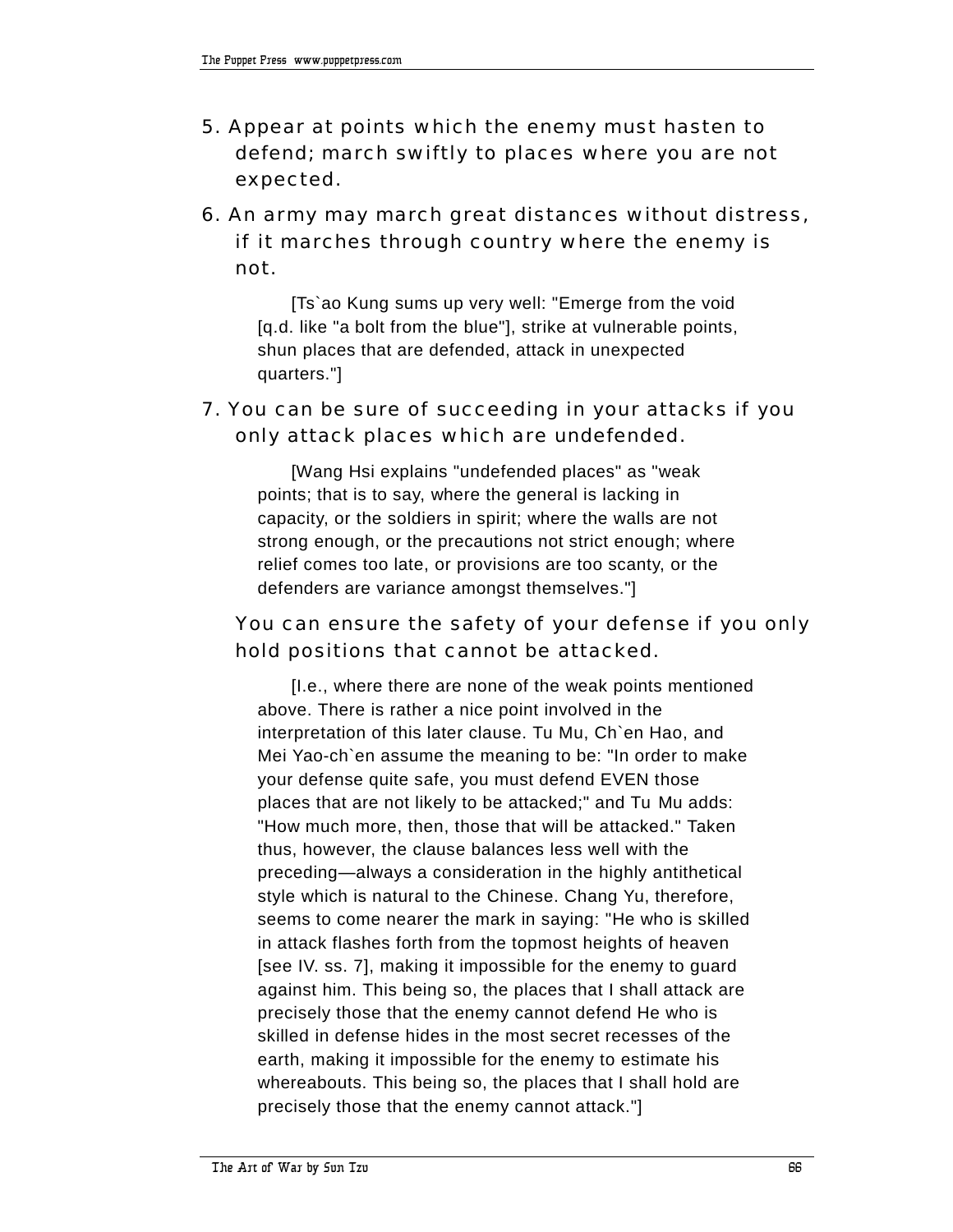8. Hence that general is skillful in attack whose opponent does not know what to defend; and he is skillful in defense whose opponent does not know what to attack.

[An aphorism which puts the whole art of war in a nutshell.]

9. O divine art of subtlety and secrecy! Through you we learn to be invisible, through you inaudible;

[Literally, "without form or sound," but it is said of course with reference to the enemy.]

 and hence we can hold the enemy's fate in our hands.

- 10. You may advance and be absolutely irresistible, if you make for the enemy's weak points; you may retire and be safe from pursuit if your movements are more rapid than those of the enemy.
- 11. If we wish to fight, the enemy can be forced to an engagement even though he be sheltered behind a high rampart and a deep ditch. All we need do is attack some other place that he will be obliged to relieve.

[Tu Mu says: "If the enemy is the invading party, we can cut his line of communications and occupy the roads by which he will have to return; if we are the invaders, we may direct our attack against the sovereign himself." It is clear that Sun Tzu, unlike certain generals in the late Boer war, was no believer in frontal attacks.]

12. If we do not wish to fight, we can prevent the enemy from engaging us even though the lines of our encampment be merely traced out on the ground. All we need do is to throw something odd and unaccountable in his way.

[This extremely concise expression is intelligibly paraphrased by Chia Lin: "even though we have constructed neither wall nor ditch." Li Ch`uan says: "we puzzle him by strange and unusual dispositions;" and Tu Mu finally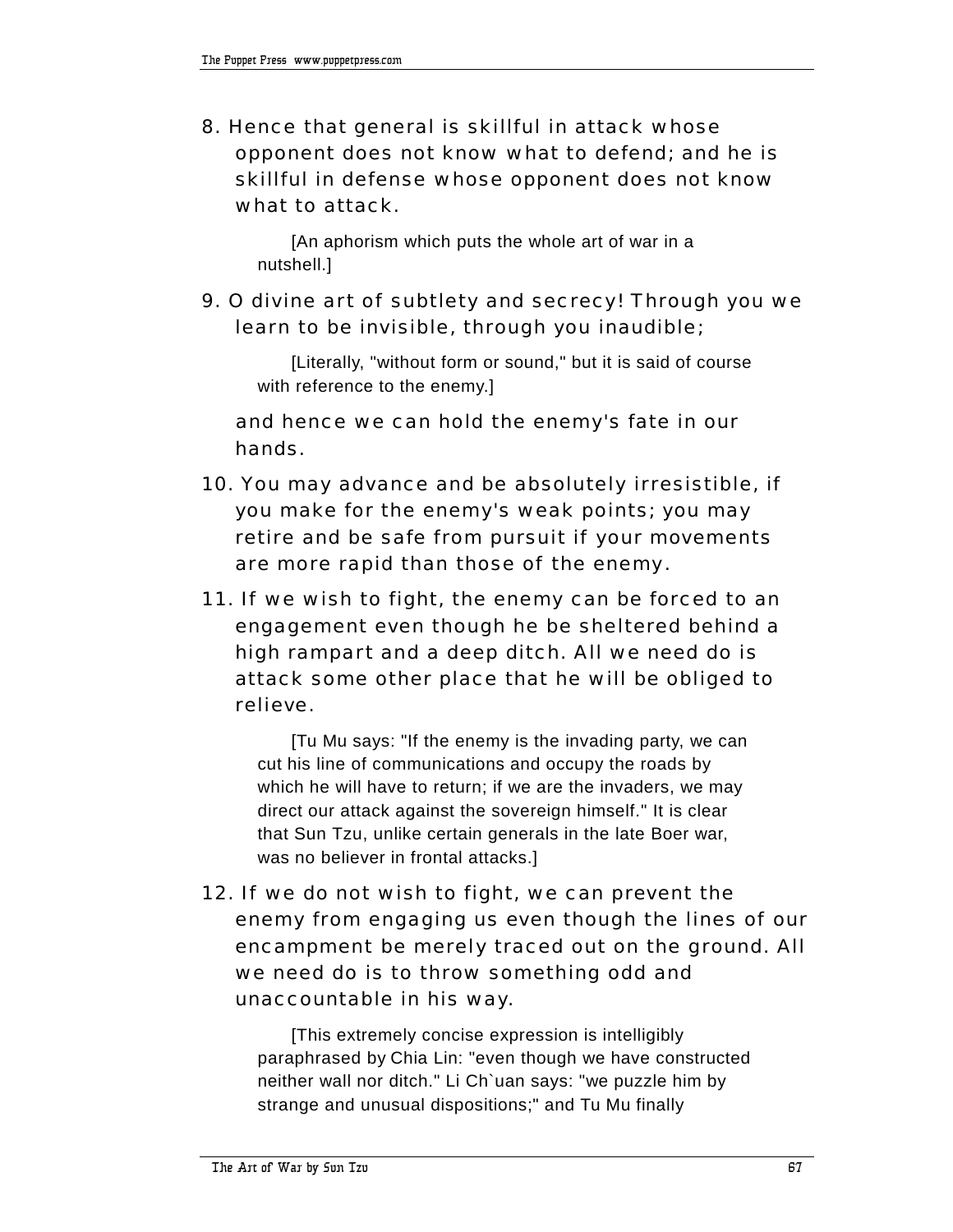clinches the meaning by three illustrative anecdotes—one of Chu-ko Liang, who when occupying Yang-p`ing and about to be attacked by Ssu-ma I, suddenly struck his colors, stopped the beating of the drums, and flung open the city gates, showing only a few men engaged in sweeping and sprinkling the ground. This unexpected proceeding had the intended effect; for Ssu-ma I, suspecting an ambush, actually drew off his army and retreated. What Sun Tzu is advocating here, therefore, is nothing more nor less than the timely use of "bluff."]

13. By discovering the enemy's dispositions and remaining invisible ourselves, we can keep our forces concentrated, while the enemy's must be divided.

[The conclusion is perhaps not very obvious, but Chang Yu (after Mei Yao-ch`en) rightly explains it thus: "If the enemy's dispositions are visible, we can make for him in one body; whereas, our own dispositions being kept secret, the enemy will be obliged to divide his forces in order to guard against attack from every quarter."]

- 14. We can form a single united body, while the enemy must split up into fractions. Hence there will be a whole pitted against separate parts of a whole, which means that we shall be many to the enemy's few.
- 15. And if we are able thus to attack an inferior force with a superior one, our opponents will be in dire straits.
- 16. The spot where we intend to fight must not be made known; for then the enemy will have to prepare against a possible attack at several different points;

[Sheridan once explained the reason of General Grant's victories by saying that "while his opponents were kept fully employed wondering what he was going to do, HE was thinking most of what he was going to do himself."]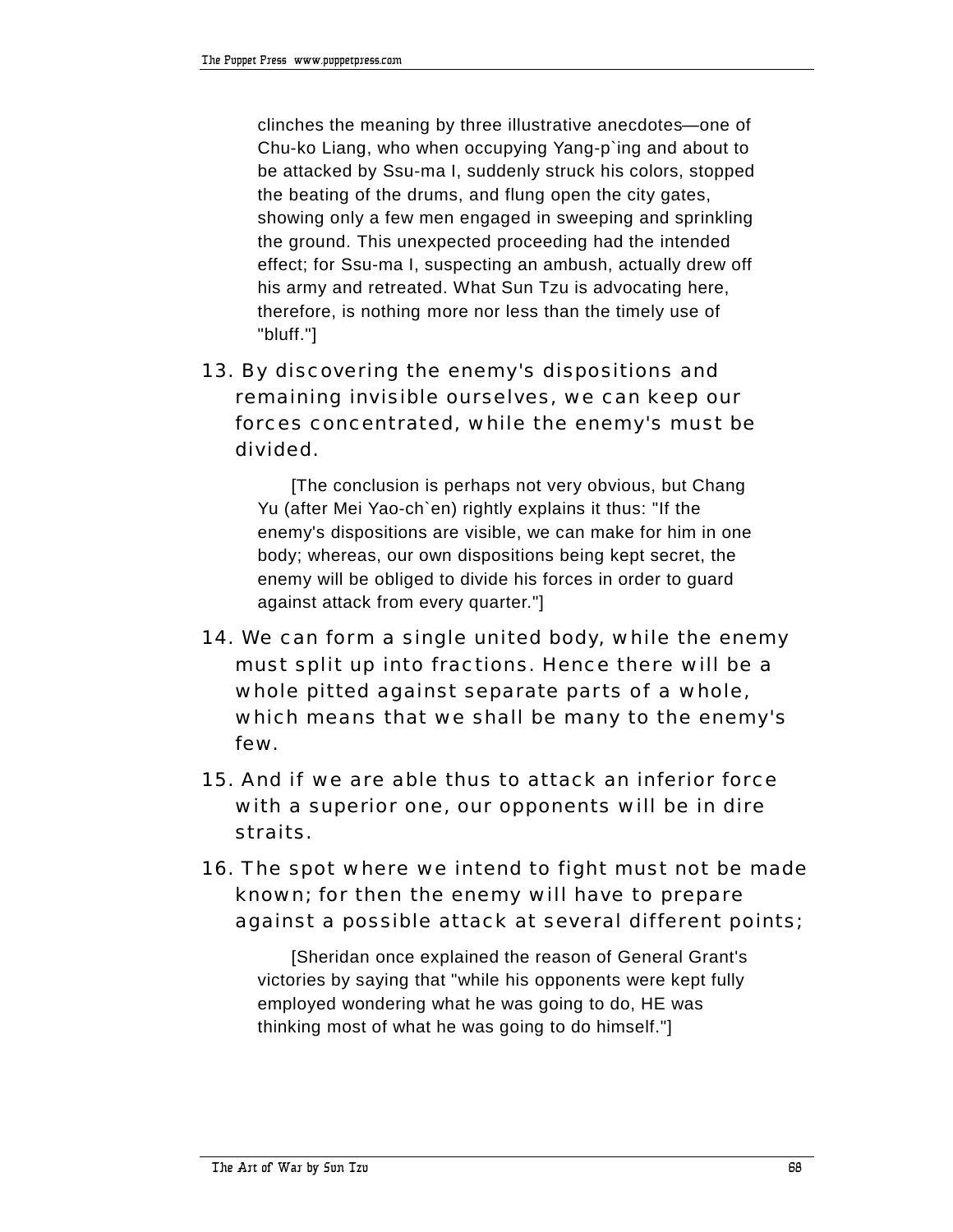and his forces being thus distributed in many directions, the numbers we shall have to face at any given point will be proportionately few.

17. For should the enemy strengthen his van, he will weaken his rear; should he strengthen his rear, he will weaken his van; should he strengthen his left, he will weaken his right; should he strengthen his right, he will weaken his left. If he sends reinforcements everywhere, he will everywhere be weak.

[In Frederick the Great's INSTRUCTIONS TO HIS GENERALS we read: "A defensive war is apt to betray us into too frequent detachment. Those generals who have had but little experience attempt to protect every point, while those who are better acquainted with their profession, having only the capital object in view, guard against a decisive blow, and acquiesce in small misfortunes to avoid greater."]

18. Numerical weakness comes from having to prepare against possible attacks; numerical strength, from compelling our adversary to make these preparations against us.

[The highest generalship, in Col. Henderson's words, is "to compel the enemy to disperse his army, and then to concentrate superior force against each fraction in turn."]

# 19. Knowing the place and the time of the coming battle, we may concentrate from the greatest distances in order to fight.

[What Sun Tzu evidently has in mind is that nice calculation of distances and that masterly employment of strategy which enable a general to divide his army for the purpose of a long and rapid march, and afterwards to effect a junction at precisely the right spot and the right hour in order to confront the enemy in overwhelming strength. Among many such successful junctions which military history records, one of the most dramatic and decisive was the appearance of Blucher just at the critical moment on the field of Waterloo.]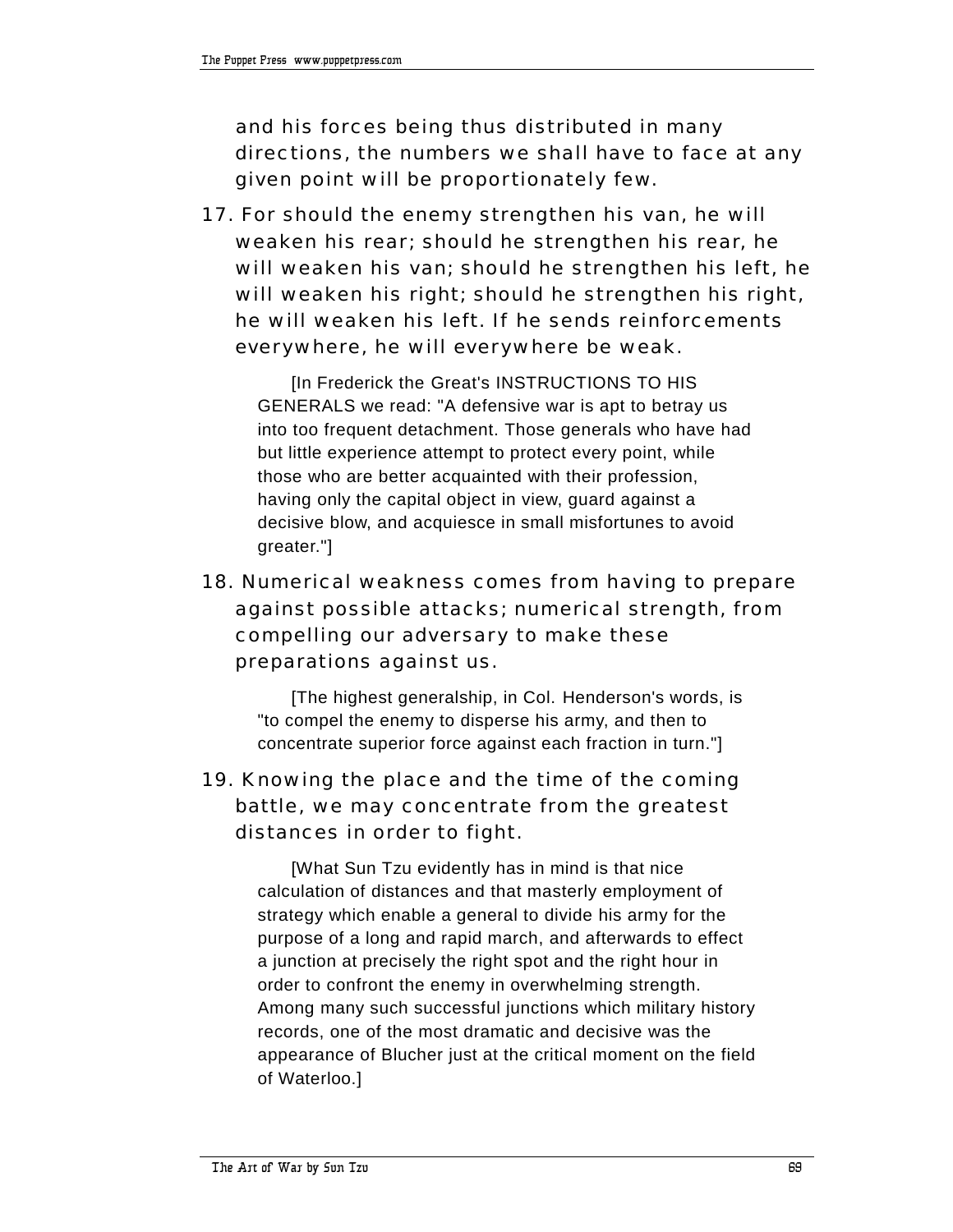20. But if neither time nor place be known, then the left wing will be impotent to succor the right, the right equally impotent to succor the left, the van unable to relieve the rear, or the rear to support the van. How much more so if the furthest portions of the army are anything under a hundred LI apart, and even the nearest are separated by several LI!

[The Chinese of this last sentence is a little lacking in precision, but the mental picture we are required to draw is probably that of an army advancing towards a given rendezvous in separate columns, each of which has orders to be there on a fixed date. If the general allows the various detachments to proceed at haphazard, without precise instructions as to the time and place of meeting, the enemy will be able to annihilate the army in detail. Chang Yu's note may be worth quoting here: "If we do not know the place where our opponents mean to concentrate or the day on which they will join battle, our unity will be forfeited through our preparations for defense, and the positions we hold will be insecure. Suddenly happening upon a powerful foe, we shall be brought to battle in a flurried condition, and no mutual support will be possible between wings, vanguard or rear, especially if there is any great distance between the foremost and hindmost divisions of the army."]

# 21. Though according to my estimate the soldiers of Yueh exceed our own in number, that shall advantage them nothing in the matter of victory. I say then that victory can be achieved.

[Alas for these brave words! The long feud between the two states ended in 473 B.C. with the total defeat of Wu by Kou Chien and its incorporation in Yueh. This was doubtless long after Sun Tzu's death. With his present assertion compare IV. ss. 4. Chang Yu is the only one to point out the seeming discrepancy, which he thus goes on to explain: "In the chapter on Tactical Dispositions it is said, 'One may KNOW how to conquer without being able to DO it,' whereas here we have the statement that 'victory' can be achieved.' The explanation is, that in the former chapter, where the offensive and defensive are under discussion, it is said that if the enemy is fully prepared, one cannot make certain of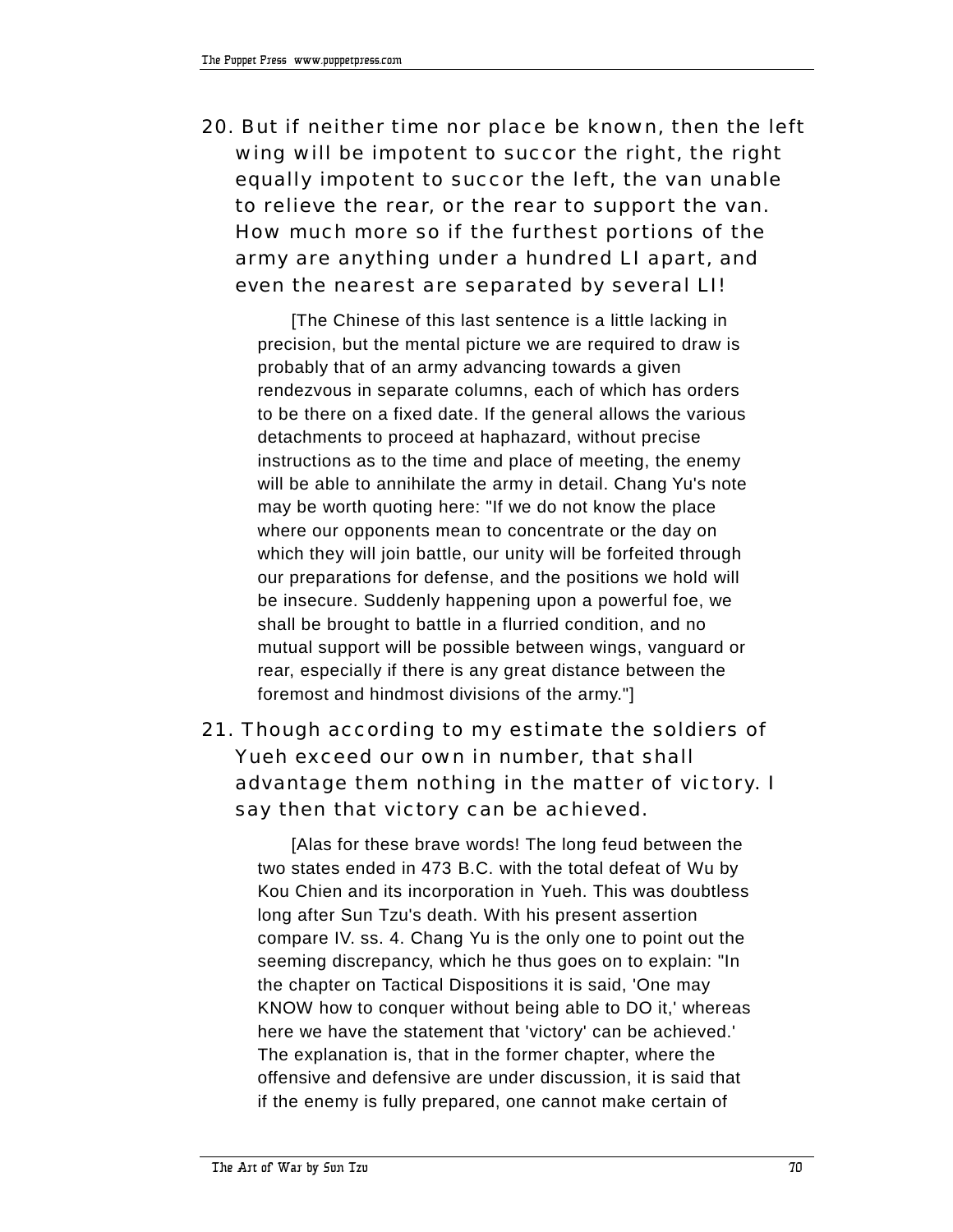beating him. But the present passage refers particularly to the soldiers of Yueh who, according to Sun Tzu's calculations, will be kept in ignorance of the time and place of the impending struggle. That is why he says here that victory can be achieved."]

22. Though the enemy be stronger in numbers, we may prevent him from fighting. Scheme so as to discover his plans and the likelihood of their success.

[An alternative reading offered by Chia Lin is: "Know beforehand all plans conducive to our success and to the enemy's failure."

23. Rouse him, and learn the principle of his activity or inactivity.

[Chang Yu tells us that by noting the joy or anger shown by the enemy on being thus disturbed, we shall be able to conclude whether his policy is to lie low or the reverse. He instances the action of Cho-ku Liang, who sent the scornful present of a woman's head-dress to Ssu-ma I, in order to goad him out of his Fabian tactics.]

 Force him to reveal himself, so as to find out his vulnerable spots.

24. Carefully compare the opposing army with your own, so that you may know where strength is superabundant and where it is deficient.

[Cf. IV. ss. 6.]

25. In making tactical dispositions, the highest pitch you can attain is to conceal them;

[The piquancy of the paradox evaporates in translation. Concealment is perhaps not so much actual invisibility (see supra ss. 9) as "showing no sign" of what you mean to do, of the plans that are formed in your brain.]

 conceal your dispositions, and you will be safe from the prying of the subtlest spies, from the machinations of the wisest brains.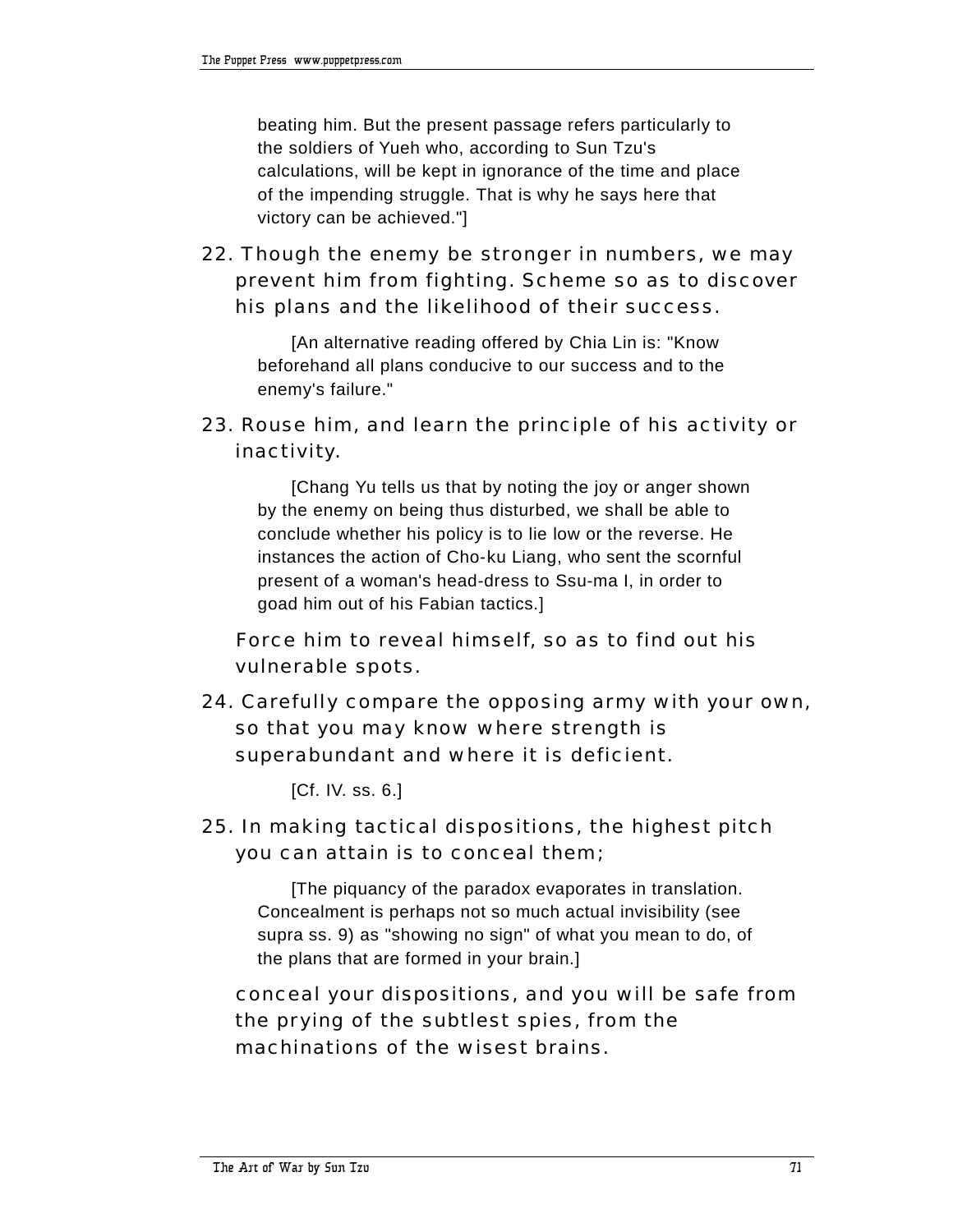[Tu Mu explains: "Though the enemy may have clever and capable officers, they will not be able to lay any plans against us."]

- 26. How victory may be produced for them out of the enemy's own tactics-that is what the multitude cannot comprehend.
- 27. All men can see the tactics whereby I conquer, but what none can see is the strategy out of which victory is evolved.

[I.e., everybody can see superficially how a battle is won; what they cannot see is the long series of plans and combinations which has preceded the battle.]

28. Do not repeat the tactics which have gained you one victory, but let your methods be regulated by the infinite variety of circumstances.

[As Wang Hsi sagely remarks: "There is but one rootprinciple underlying victory, but the tactics which lead up to it are infinite in number." With this compare Col. Henderson: "The rules of strategy are few and simple. They may be learned in a week. They may be taught by familiar illustrations or a dozen diagrams. But such knowledge will no more teach a man to lead an army like Napoleon than a knowledge of grammar will teach him to write like Gibbon."]

- 29. Military tactics are like unto water; for water in its natural course runs away from high places and hastens downwards.
- 30. So in war, the way is to avoid what is strong and to strike at what is weak.

[Like water, taking the line of least resistance.]

- 31. Water shapes its course according to the nature of the ground over which it flows; the soldier works out his victory in relation to the foe whom he is facing.
- 32. Therefore, just as water retains no constant shape, so in warfare there are no constant conditions.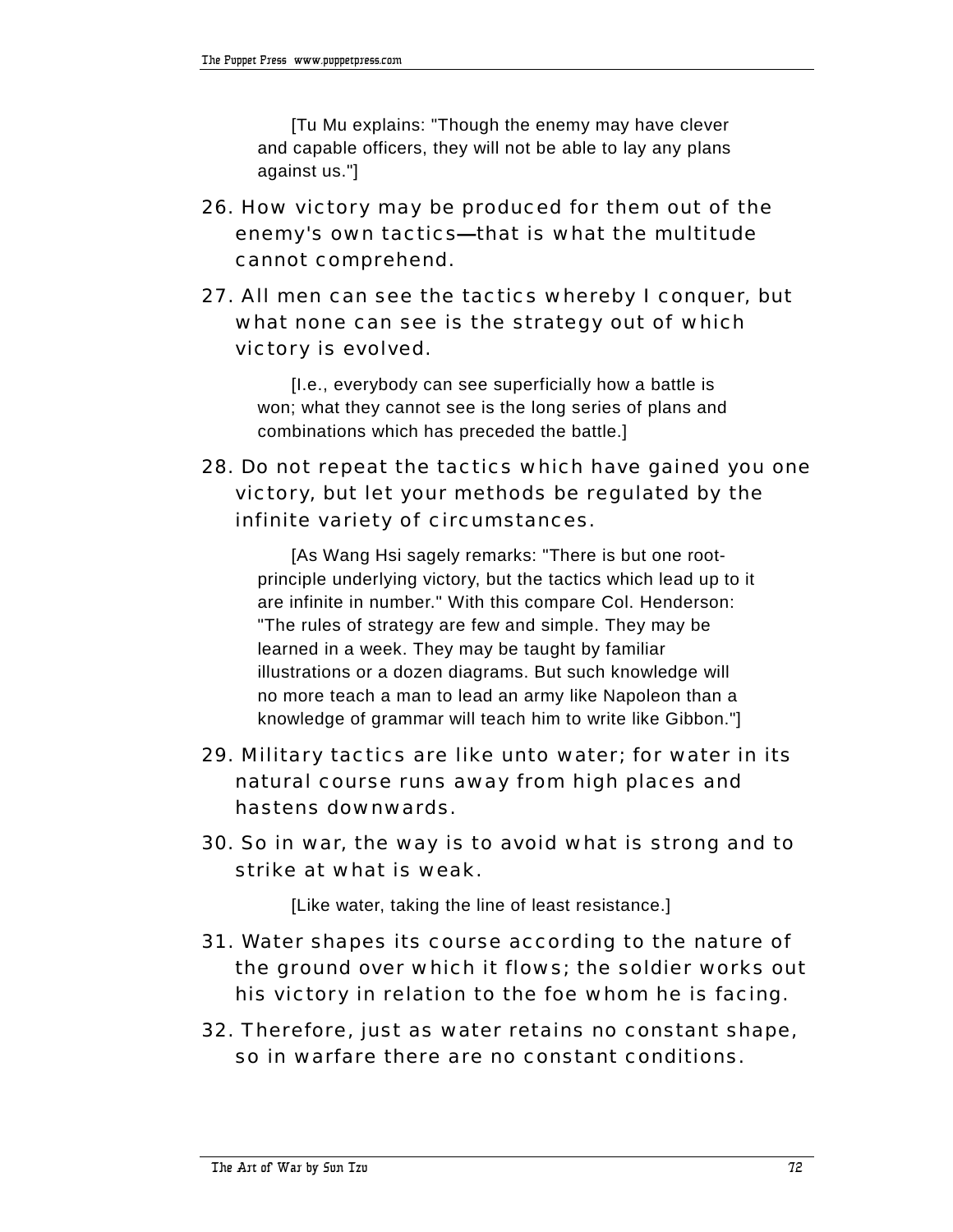- 33. He who can modify his tactics in relation to his opponent and thereby succeed in winning, may be called a heaven-born captain.
- 34. The five elements (water, fire, wood, metal, earth) are not always equally predominant;

[That is, as Wang Hsi says: "they predominate alternately."]

#### the four seasons make way for each other in turn.

[Literally, "have no invariable seat."]

## There are short days and long; the moon has its periods of waning and waxing.

[Cf. V. ss. 6. The purport of the passage is simply to illustrate the want of fixity in war by the changes constantly taking place in Nature. The comparison is not very happy, however, because the regularity of the phenomena which Sun Tzu mentions is by no means paralleled in war.]

[1] See Col. Henderson's biography of Stonewall Jackson, 1902 ed., vol. II, p. 490.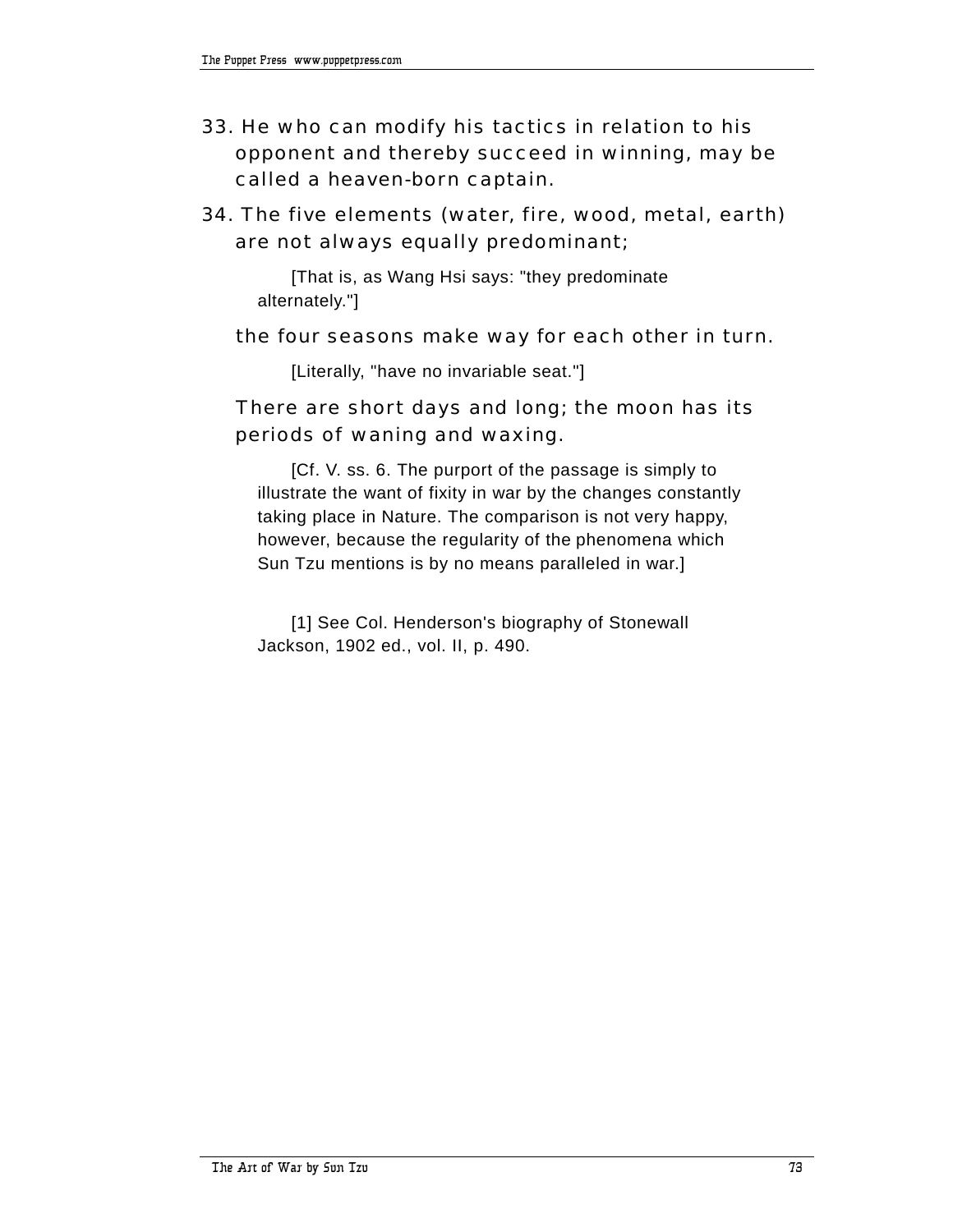# **VII. Maneuvering**

- 1. Sun Tzu said: In war, the general receives his commands from the sovereign.
- 2. Having collected an army and concentrated his forces, he must blend and harmonize the different elements thereof before pitching his camp.

["Chang Yu says: "the establishment of harmony and confidence between the higher and lower ranks before venturing into the field;" and he quotes a saying of Wu Tzu (chap. 1 ad init.): "Without harmony in the State, no military expedition can be undertaken; without harmony in the army, no battle array can be formed." In an historical romance Sun Tzu is represented as saying to Wu Yuan: "As a general rule, those who are waging war should get rid of all the domestic troubles before proceeding to attack the external foe."]

# 3. After that, comes tactical maneuvering, than which there is nothing more difficult.

[I have departed slightly from the traditional interpretation of Ts`ao Kung, who says: "From the time of receiving the sovereign's instructions until our encampment over against the enemy, the tactics to be pursued are most difficult." It seems to me that the tactics or maneuvers can hardly be said to begin until the army has sallied forth and encamped, and Ch`ien Hao's note gives color to this view: "For levying, concentrating, harmonizing and entrenching an army, there are plenty of old rules which will serve. The real difficulty comes when we engage in tactical operations." Tu Yu also observes that "the great difficulty is to be beforehand with the enemy in seizing favorable position."]

# The difficulty of tactical maneuvering consists in turning the devious into the direct, and misfortune into gain.

[This sentence contains one of those highly condensed and somewhat enigmatical expressions of which Sun Tzu is so fond. This is how it is explained by Ts`ao Kung: "Make it appear that you are a long way off, then cover the distance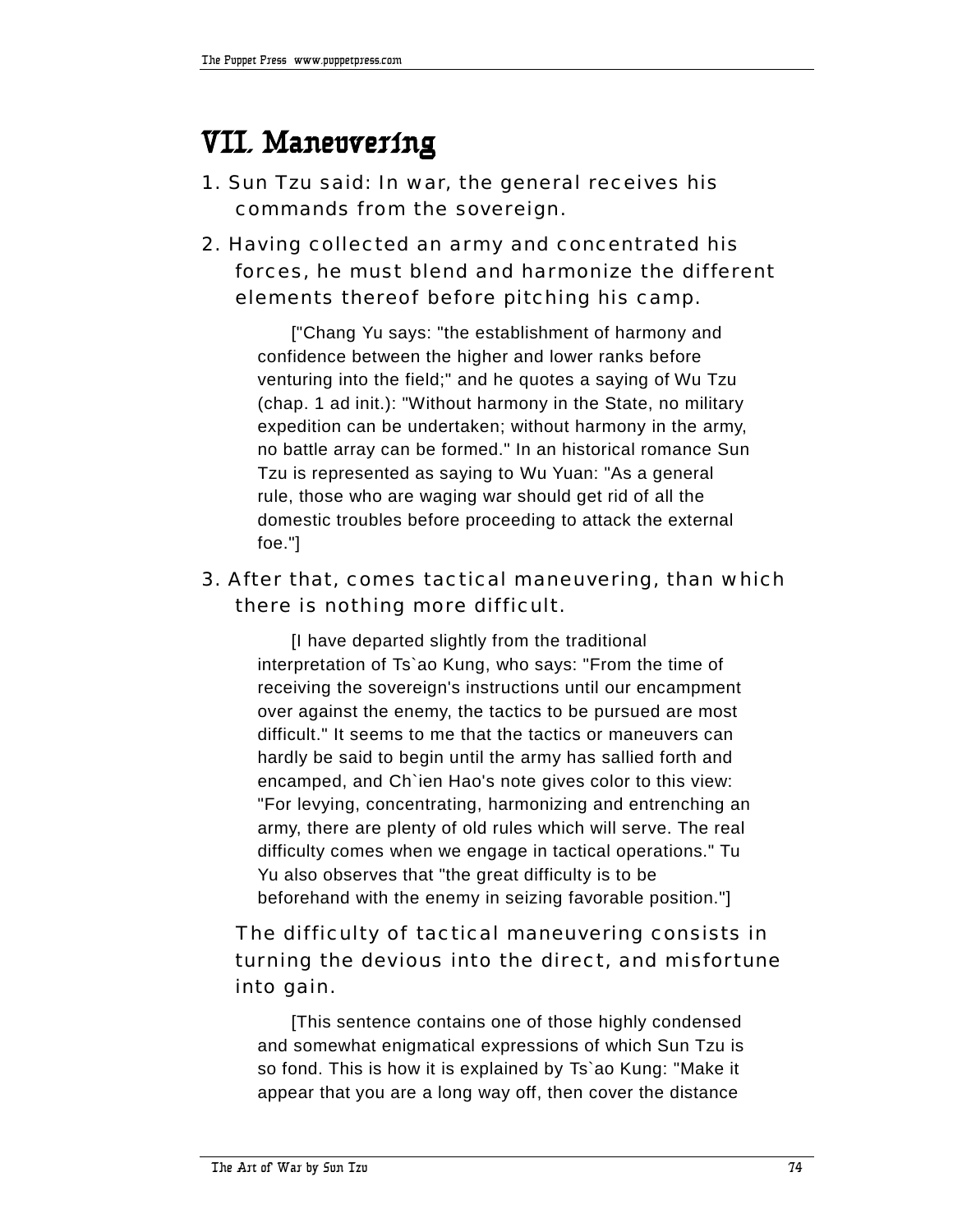rapidly and arrive on the scene before your opponent." Tu Mu says: "Hoodwink the enemy, so that he may be remiss and leisurely while you are dashing along with utmost speed." Ho Shih gives a slightly different turn: "Although you may have difficult ground to traverse and natural obstacles to encounter this is a drawback which can be turned into actual advantage by celerity of movement." Signal examples of this saying are afforded by the two famous passages across the Alps- that of Hannibal, which laid Italy at his mercy, and that of Napoleon two thousand years later, which resulted in the great victory of Marengo.]

4. Thus, to take a long and circuitous route, after enticing the enemy out of the way, and though starting after him, to contrive to reach the goal before him, shows knowledge of the artifice of DEVIATION.

[Tu Mu cites the famous march of Chao She in 270 B.C. to relieve the town of O-yu, which was closely invested by a Ch`in army. The King of Chao first consulted Lien P`o on the advisability of attempting a relief, but the latter thought the distance too great, and the intervening country too rugged and difficult. His Majesty then turned to Chao She, who fully admitted the hazardous nature of the march, but finally said: "We shall be like two rats fighting in a whole—and the pluckier one will win!" So he left the capital with his army, but had only gone a distance of 30 LI when he stopped and began throwing up entrenchments. For 28 days he continued strengthening his fortifications, and took care that spies should carry the intelligence to the enemy. The Ch`in general was overjoyed, and attributed his adversary's tardiness to the fact that the beleaguered city was in the Han State, and thus not actually part of Chao territory. But the spies had no sooner departed than Chao She began a forced march lasting for two days and one night, and arrive on the scene of action with such astonishing rapidity that he was able to occupy a commanding position on the "North hill" before the enemy had got wind of his movements. A crushing defeat followed for the Ch`in forces, who were obliged to raise the siege of O-yu in all haste and retreat across the border.]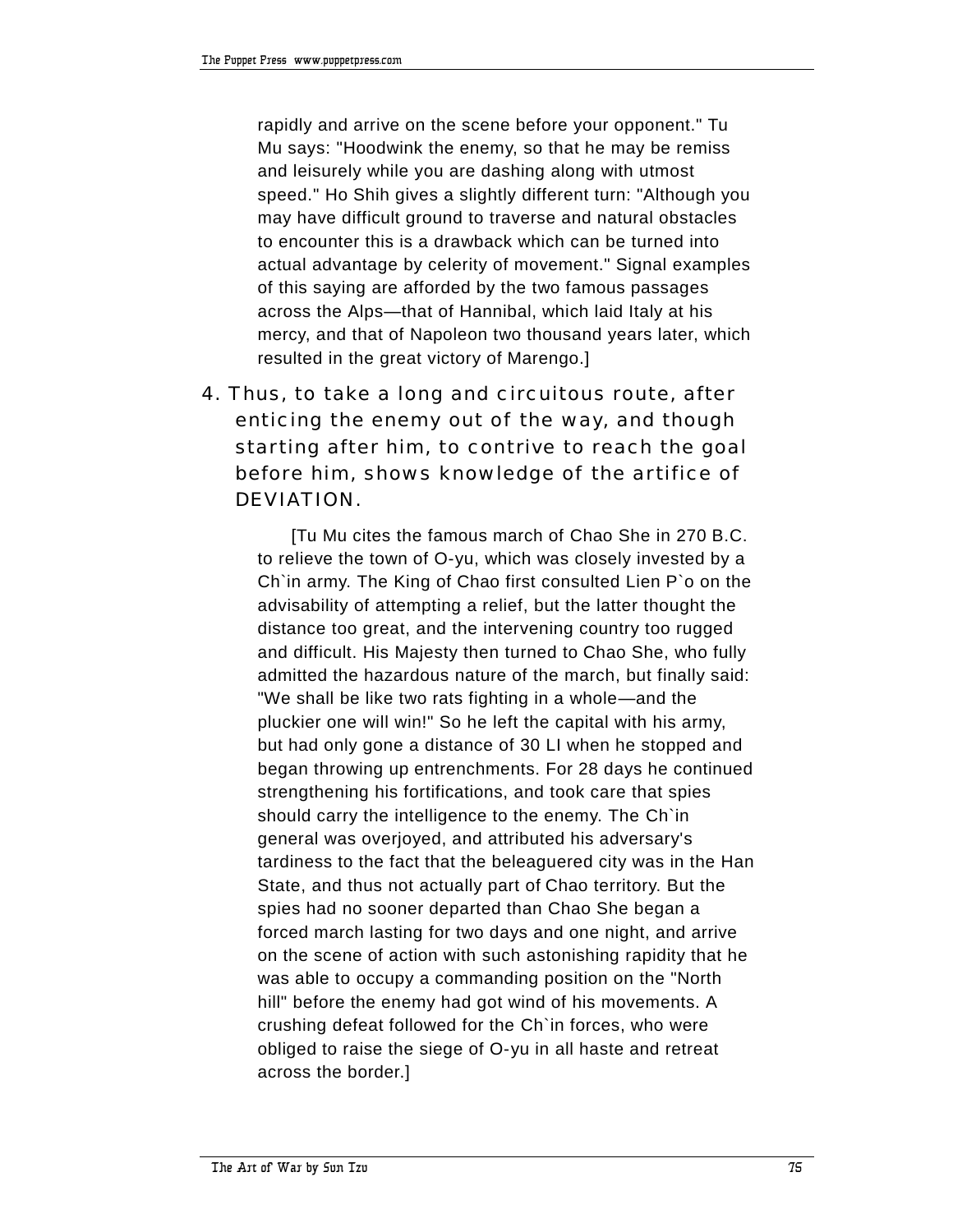# 5. Maneuvering with an army is advantageous; with an undisciplined multitude, most dangerous.

[I adopt the reading of the T`UNG TIEN, Cheng Yu-hsien and the T`U SHU, since they appear to apply the exact nuance required in order to make sense. The commentators using the standard text take this line to mean that maneuvers may be profitable, or they may be dangerous: it all depends on the ability of the general.]

6. If you set a fully equipped army in march in order to snatch an advantage, the chances are that you will be too late. On the other hand, to detach a flying column for the purpose involves the sacrifice of its baggage and stores.

[Some of the Chinese text is unintelligible to the Chinese commentators, who paraphrase the sentence. I submit my own rendering without much enthusiasm, being convinced that there is some deep-seated corruption in the text. On the whole, it is clear that Sun Tzu does not approve of a lengthy march being undertaken without supplies. Cf. infra, ss. 11.]

7. Thus, if you order your men to roll up their buff-coats, and make forced marches without halting day or night, covering double the usual distance at a stretch,

[The ordinary day's march, according to Tu Mu, was 30 LI; but on one occasion, when pursuing Liu Pei, Ts`ao Ts`ao is said to have covered the incredible distance of 300 li within twenty-four hours.]

 doing a hundred LI in order to wrest an advantage, the leaders of all your three divisions will fall into the hands of the enemy.

8. The stronger men will be in front, the jaded ones will fall behind, and on this plan only one-tenth of your army will reach its destination.

[The moral is, as Ts`ao Kung and others point out: Don't march a hundred LI to gain a tactical advantage, either with or without impedimenta. Maneuvers of this description should be confined to short distances. Stonewall Jackson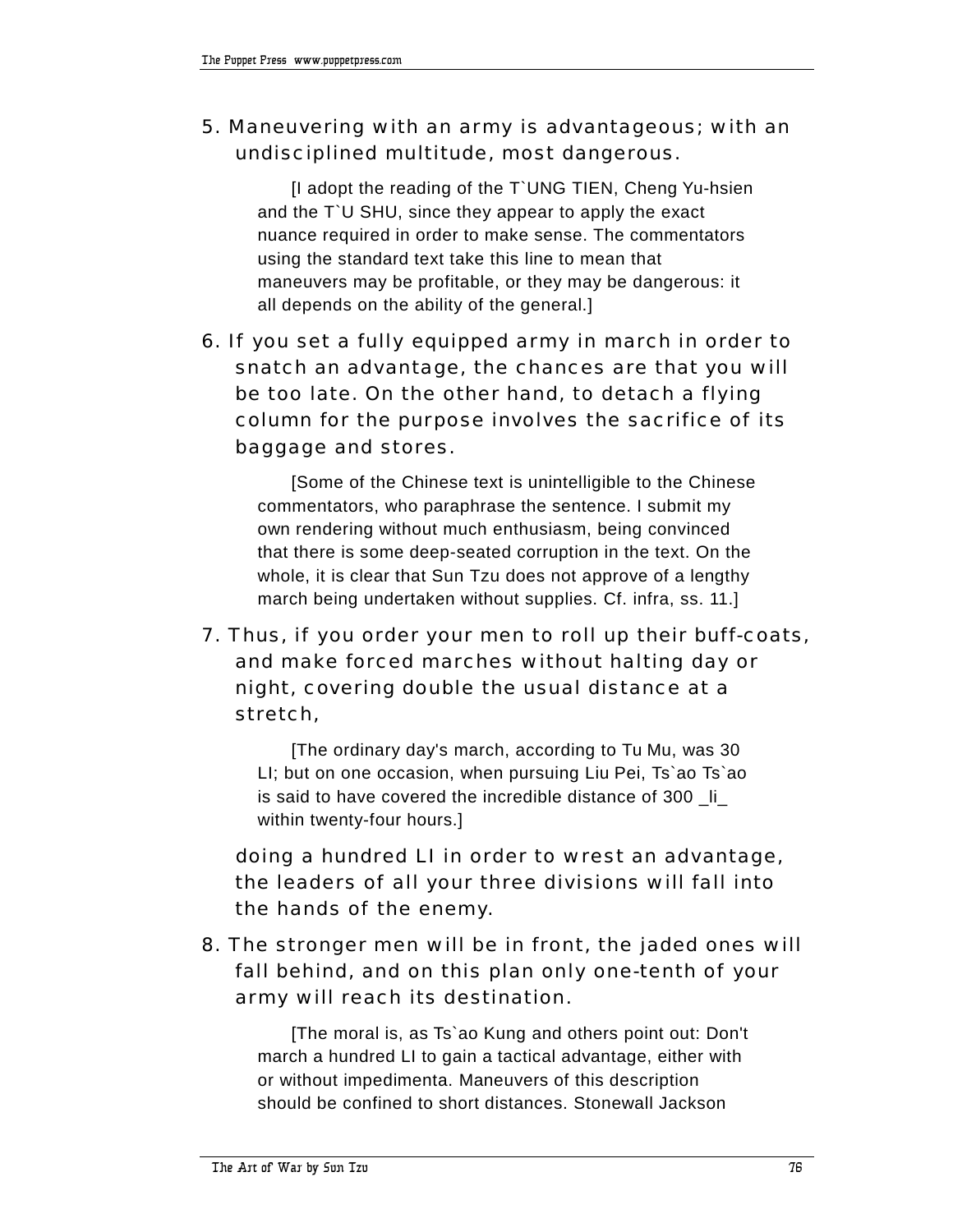said: "The hardships of forced marches are often more painful than the dangers of battle." He did not often call upon his troops for extraordinary exertions. It was only when he intended a surprise, or when a rapid retreat was imperative, that he sacrificed everything for speed. [1] ]

9. If you march fifty LI in order to outmaneuver the enemy, you will lose the leader of your first division, and only half your force will reach the goal.

[Literally, "the leader of the first division will be TORN AWAY."]

10. If you march thirty LI with the same object, twothirds of your army will arrive.

[In the T`UNG TIEN is added: "From this we may know the difficulty of maneuvering."]

# 11. We may take it then that an army without its baggage-train is lost; without provisions it is lost; without bases of supply it is lost.

[I think Sun Tzu meant "stores accumulated in depots." But Tu Yu says "fodder and the like," Chang Yu says "Goods in general," and Wang Hsi says "fuel, salt, foodstuffs, etc."]

- 12. We cannot enter into alliances until we are acquainted with the designs of our neighbors.
- 13. We are not fit to lead an army on the march unless we are familiar with the face of the country-its mountains and forests, its pitfalls and precipices, its marshes and swamps.
- 14. We shall be unable to turn natural advantage to account unless we make use of local guides.

[ss. 12-14 are repeated in chap. XI. ss. 52.]

15. In war, practice dissimulation, and you will succeed.

[In the tactics of Turenne, deception of the enemy, especially as to the numerical strength of his troops, took a very prominent position. [2] ]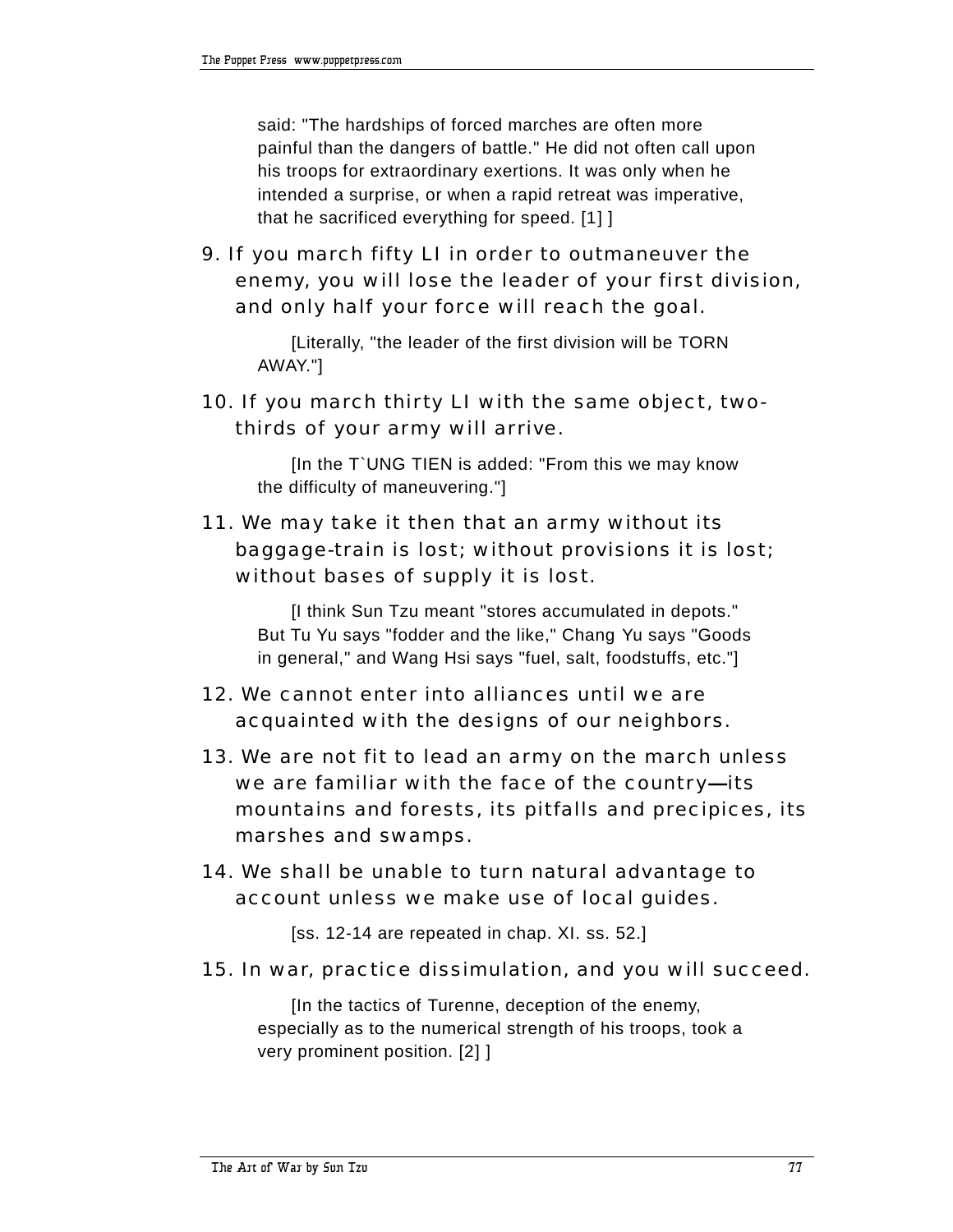# 16. Whether to concentrate or to divide your troops, must be decided by circumstances.

## 17. Let your rapidity be that of the wind,

[The simile is doubly appropriate, because the wind is not only swift but, as Mei Yao-ch`en points out, "invisible and leaves no tracks."]

## your compactness that of the forest.

[Meng Shih comes nearer to the mark in his note: "When slowly marching, order and ranks must be preserved"-so as to guard against surprise attacks. But natural forest do not grow in rows, whereas they do generally possess the quality of density or compactness.]

## 18. In raiding and plundering be like fire,

[Cf. SHIH CHING, IV. 3. iv. 6: "Fierce as a blazing fire which no man can check."]

## is immovability like a mountain.

[That is, when holding a position from which the enemy is trying to dislodge you, or perhaps, as Tu Yu says, when he is trying to entice you into a trap.]

# 19. Let your plans be dark and impenetrable as night, and when you move, fall like a thunderbolt.

[Tu Yu quotes a saying of T`ai Kung which has passed into a proverb: "You cannot shut your ears to the thunder or your eyes to the lighting-so rapid are they." Likewise, an attack should be made so quickly that it cannot be parried.]

## 20. When you plunder a countryside, let the spoil be divided amongst your men;

[Sun Tzu wishes to lessen the abuses of indiscriminate plundering by insisting that all booty shall be thrown into a common stock, which may afterwards be fairly divided amongst all.]

## when you capture new territory, cut it up into allotments for the benefit of the soldiery.

[Ch`en Hao says "quarter your soldiers on the land, and let them sow and plant it." It is by acting on this principle,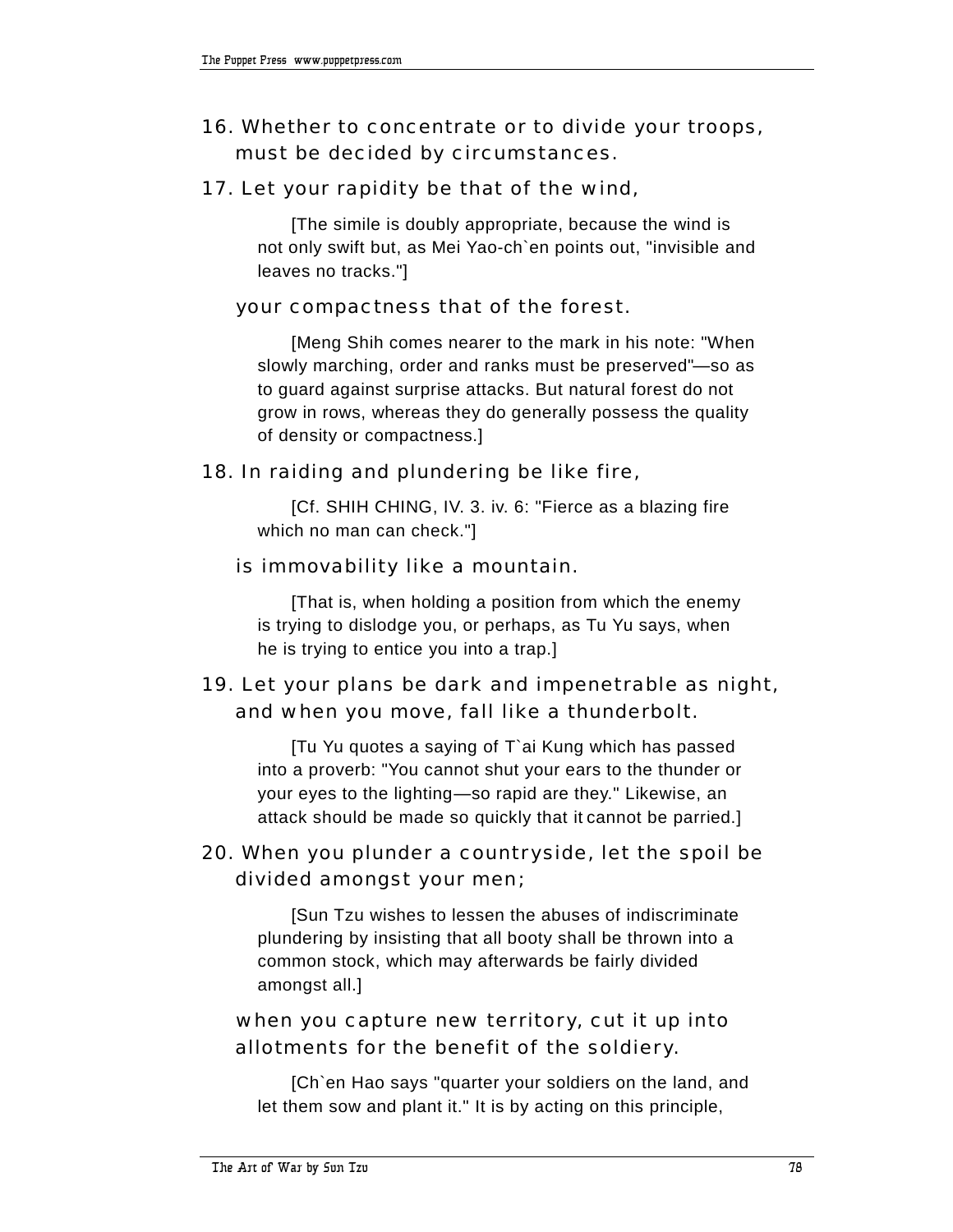and harvesting the lands they invaded, that the Chinese have succeeded in carrying out some of their most memorable and triumphant expeditions, such as that of Pan Ch`ao who penetrated to the Caspian, and in more recent years, those of Fu-k`ang-an and Tso Tsung-t`ang.]

### 21. Ponder and deliberate before you make a move.

[Chang Yu quotes Wei Liao Tzu as saying that we must not break camp until we have gained the resisting power of the enemy and the cleverness of the opposing general. Cf. the "seven comparisons" in I. ss. 13.]

## 22. He will conquer who has learnt the artifice of deviation.

[See supra, SS. 3, 4.]

### Such is the art of maneuvering.

[With these words, the chapter would naturally come to an end. But there now follows a long appendix in the shape of an extract from an earlier book on War, now lost, but apparently extant at the time when Sun Tzu wrote. The style of this fragment is not noticeable different from that of Sun Tzu himself, but no commentator raises a doubt as to its genuineness.]

#### 23. The Book of Army Management says:

[It is perhaps significant that none of the earlier commentators give us any information about this work. Mei Yao-Ch`en calls it "an ancient military classic," and Wang Hsi, "an old book on war." Considering the enormous amount of fighting that had gone on for centuries before Sun Tzu's time between the various kingdoms and principalities of China, it is not in itself improbable that a collection of military maxims should have been made and written down at some earlier period.]

#### On the field of battle,

[Implied, though not actually in the Chinese.]

## the spoken word does not carry far enough: hence the institution of gongs and drums. Nor can ordinary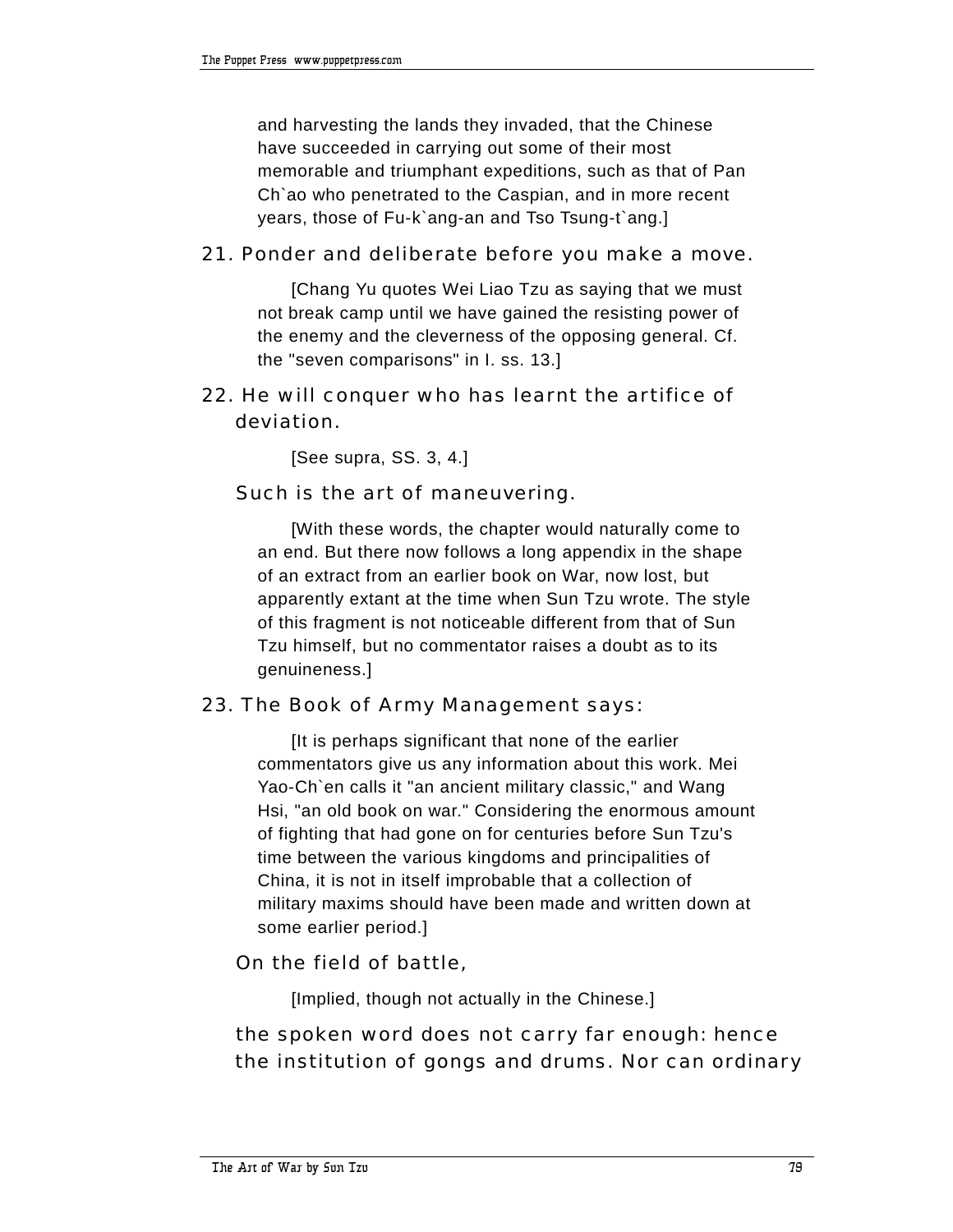objects be seen clearly enough: hence the institution of banners and flags.

# 24. Gongs and drums, banners and flags, are means whereby the ears and eyes of the host may be focused on one particular point.

[Chang Yu says: "If sight and hearing converge simultaneously on the same object, the evolutions of as many as a million soldiers will be like those of a single man."!]

# 25. The host thus forming a single united body, is it impossible either for the brave to advance alone, or for the cowardly to retreat alone.

[Chuang Yu quotes a saying: "Equally guilty are those who advance against orders and those who retreat against orders." Tu Mu tells a story in this connection of Wu Ch`i, when he was fighting against the Ch`in State. Before the battle had begun, one of his soldiers, a man of matchless daring, sallied forth by himself, captured two heads from the enemy, and returned to camp. Wu Ch`i had the man instantly executed, whereupon an officer ventured to remonstrate, saying: "This man was a good soldier, and ought not to have been beheaded." Wu Ch`i replied: "I fully believe he was a good soldier, but I had him beheaded because he acted without orders."]

This is the art of handling large masses of men.

26. In night-fighting, then, make much use of signalfires and drums, and in fighting by day, of flags and banners, as a means of influencing the ears and eyes of your army.

[Ch`en Hao alludes to Li Kuang-pi's night ride to Hoyang at the head of 500 mounted men; they made such an imposing display with torches, that though the rebel leader Shih Ssu-ming had a large army, he did not dare to dispute their passage.]

## 27. A whole army may be robbed of its spirit;

["In war," says Chang Yu, "if a spirit of anger can be made to pervade all ranks of an army at one and the same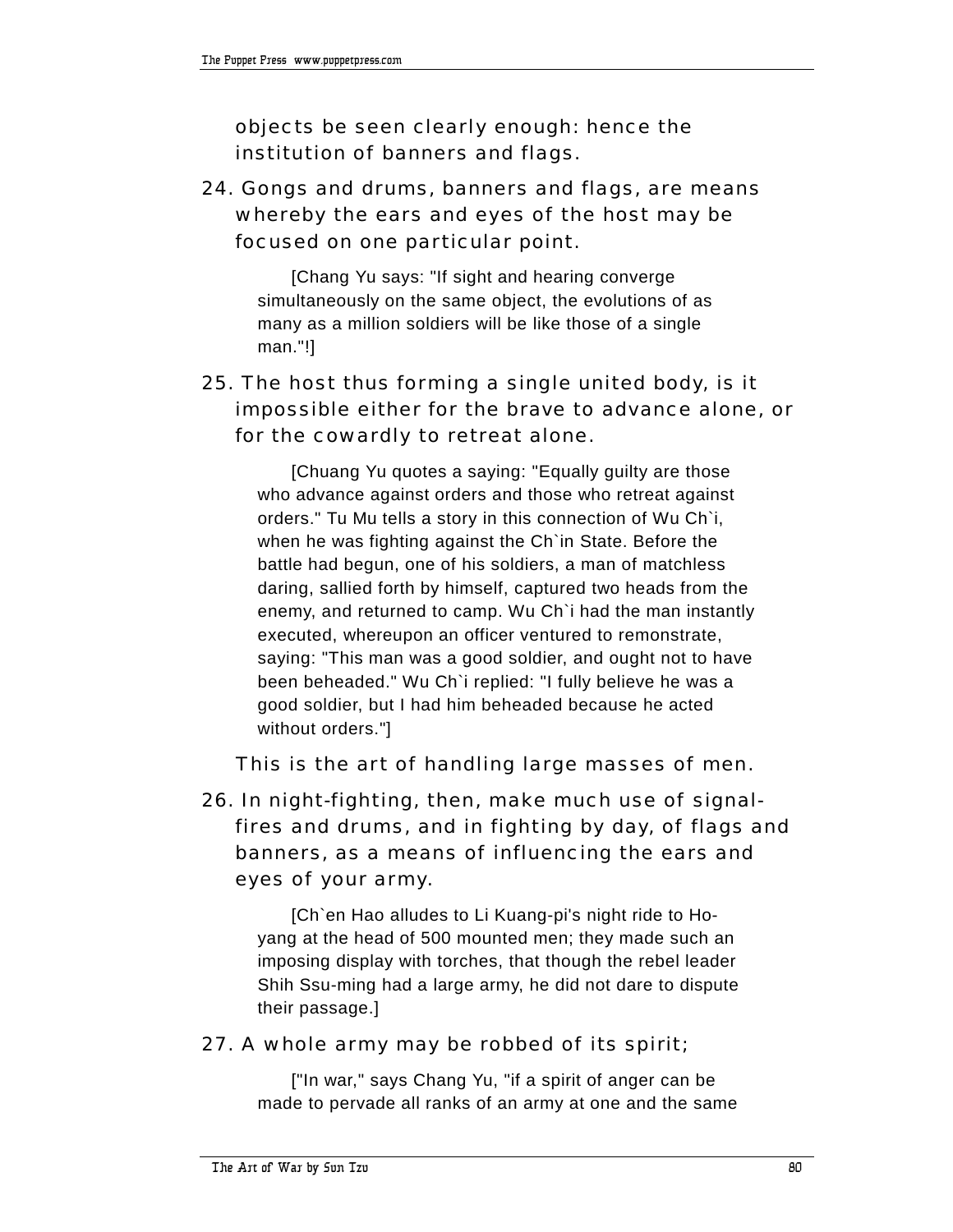time, its onset will be irresistible. Now the spirit of the enemy's soldiers will be keenest when they have newly arrived on the scene, and it is therefore our cue not to fight at once, but to wait until their ardor and enthusiasm have worn off, and then strike. It is in this way that they may be robbed of their keen spirit." Li Ch`uan and others tell an anecdote (to be found in the TSO CHUAN, year 10, ss. 1) of Ts`ao Kuei, a protege of Duke Chuang of Lu. The latter State was attacked by Ch`i, and the duke was about to join battle at Ch`ang-cho, after the first roll of the enemy's drums, when Ts`ao said: "Not just yet." Only after their drums had beaten for the third time, did he give the word for attack . Then they fought, and the men of Ch`i were utterly defeated. Questioned afterwards by the Duke as to the meaning of his delay, Ts`ao Kuei replied: "In battle, a courageous spirit is everything. Now the first roll of the drum tends to create this spirit, but with the second it is already on the wane, and after the third it is gone altogether. I attacked when their spirit was gone and ours was at its height. Hence our victory." Wu Tzu (chap. 4) puts "spirit" first among the "four important influences" in war, and continues: "The value of a whole army-a mighty host of a million men- is dependent on one man alone: such is the influence of spirit!"]

# a commander-in-chief may be robbed of his presence of mind.

[Chang Yu says: "Presence of mind is the general's most important asset. It is the quality which enables him to discipline disorder and to inspire courage into the panicstricken." The great general Li Ching (A.D. 571-649) has a saying: "Attacking does not merely consist in assaulting walled cities or striking at an army in battle array; it must include the art of assailing the enemy's mental equilibrium."]

## 28. Now a solider's spirit is keenest in the morning;

[Always provided, I suppose, that he has had breakfast. At the battle of the Trebia, the Romans were foolishly allowed to fight fasting, whereas Hannibal's men had breakfasted at their leisure. See Livy, XXI, liv. 8, lv. 1 and 8.]

 by noonday it has begun to flag; and in the evening, his mind is bent only on returning to camp.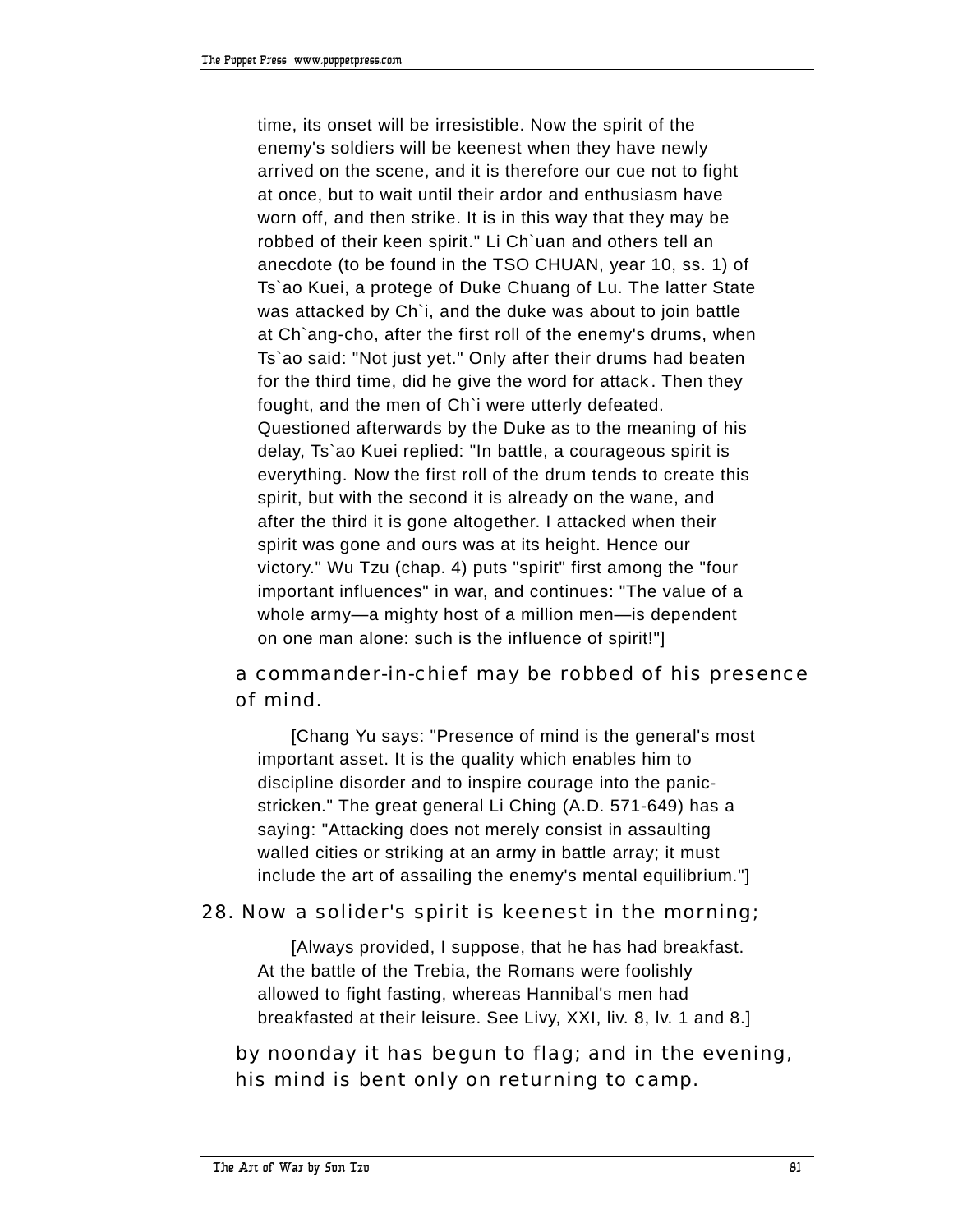- 29. A clever general, therefore, avoids an army when its spirit is keen, but attacks it when it is sluggish and inclined to return. This is the art of studying moods.
- 30. Disciplined and calm, to await the appearance of disorder and hubbub amongst the enemy:- this is the art of retaining self-possession.
- 31. To be near the goal while the enemy is still far from it, to wait at ease while the enemy is toiling and struggling, to be well-fed while the enemy is famished:—this is the art of husbanding one's strength.
- 32. To refrain from intercepting an enemy whose banners are in perfect order, to refrain from attacking an army drawn up in calm and confident array: this is the art of studying circumstances.
- 33. It is a military axiom not to advance uphill against the enemy, nor to oppose him when he comes downhill.
- 34. Do not pursue an enemy who simulates flight; do not attack soldiers whose temper is keen.
- 35. Do not swallow bait offered by the enemy.

[Li Ch`uan and Tu Mu, with extraordinary inability to see a metaphor, take these words quite literally of food and drink that have been poisoned by the enemy. Ch`en Hao and Chang Yu carefully point out that the saying has a wider application.]

## Do not interfere with an army that is returning home.

[The commentators explain this rather singular piece of advice by saying that a man whose heart is set on returning home will fight to the death against any attempt to bar his way, and is therefore too dangerous an opponent to be tackled. Chang Yu quotes the words of Han Hsin: "Invincible is the soldier who hath his desire and returneth homewards." A marvelous tale is told of Ts`ao Ts`ao's courage and resource in ch. 1 of the SAN KUO CHI: In 198 A.D., he was besieging Chang Hsiu in Jang, when Liu Piao sent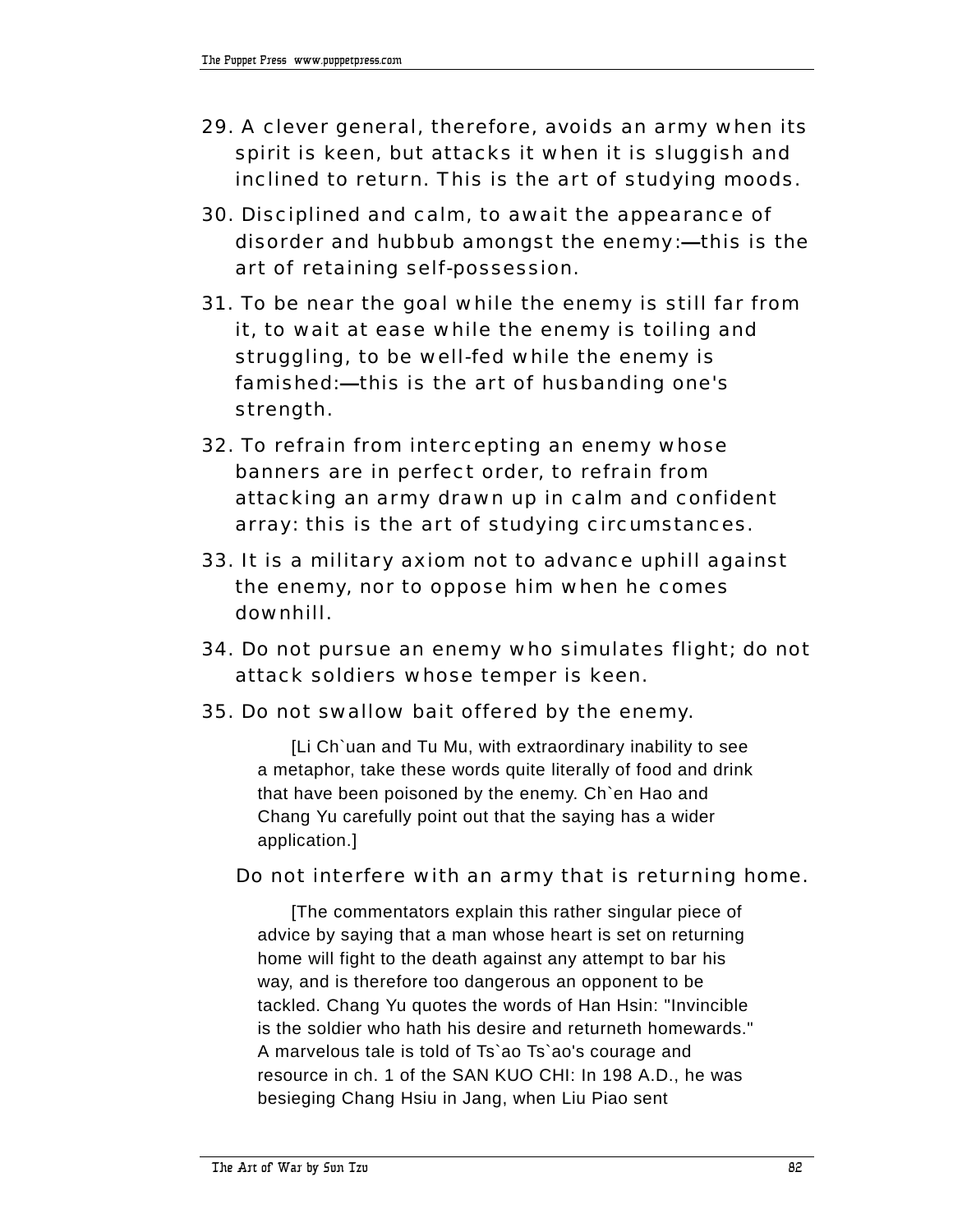reinforcements with a view to cutting off Ts`ao's retreat. The latter was obligbed to draw off his troops, only to find himself hemmed in between two enemies, who were guarding each outlet of a narrow pass in which he had engaged himself. In this desperate plight Ts`ao waited until nightfall, when he bored a tunnel into the mountain side and laid an ambush in it. As soon as the whole army had passed by, the hidden troops fell on his rear, while Ts`ao himself turned and met his pursuers in front, so that they were thrown into confusion and annihilated. Ts`ao Ts`ao said afterwards: "The brigands tried to check my army in its retreat and brought me to battle in a desperate position: hence I knew how to overcome them."]

#### 36. When you surround an army, leave an outlet free.

[This does not mean that the enemy is to be allowed to escape. The object, as Tu Mu puts it, is "to make him believe that there is a road to safety, and thus prevent his fighting with the courage of despair." Tu Mu adds pleasantly: "After that, you may crush him."]

#### Do not press a desperate foe too hard.

[Ch`en Hao quotes the saying: "Birds and beasts when brought to bay will use their claws and teeth." Chang Yu says: "If your adversary has burned his boats and destroyed his cooking-pots, and is ready to stake all on the issue of a battle, he must not be pushed to extremities." Ho Shih illustrates the meaning by a story taken from the life of Yench`ing. That general, together with his colleague Tu Chungwei was surrounded by a vastly superior army of Khitans in the year 945 A.D. The country was bare and desert-like, and the little Chinese force was soon in dire straits for want of water. The wells they bored ran dry, and the men were reduced to squeezing lumps of mud and sucking out the moisture. Their ranks thinned rapidly, until at last Fu Yench`ing exclaimed: "We are desperate men. Far better to die for our country than to go with fettered hands into captivity!" A strong gale happened to be blowing from the northeast and darkening the air with dense clouds of sandy dust. To Chung-wei was for waiting until this had abated before deciding on a final attack; but luckily another officer, Li Shou-cheng by name, was quicker to see an opportunity, and said: "They are many and we are few, but in the midst of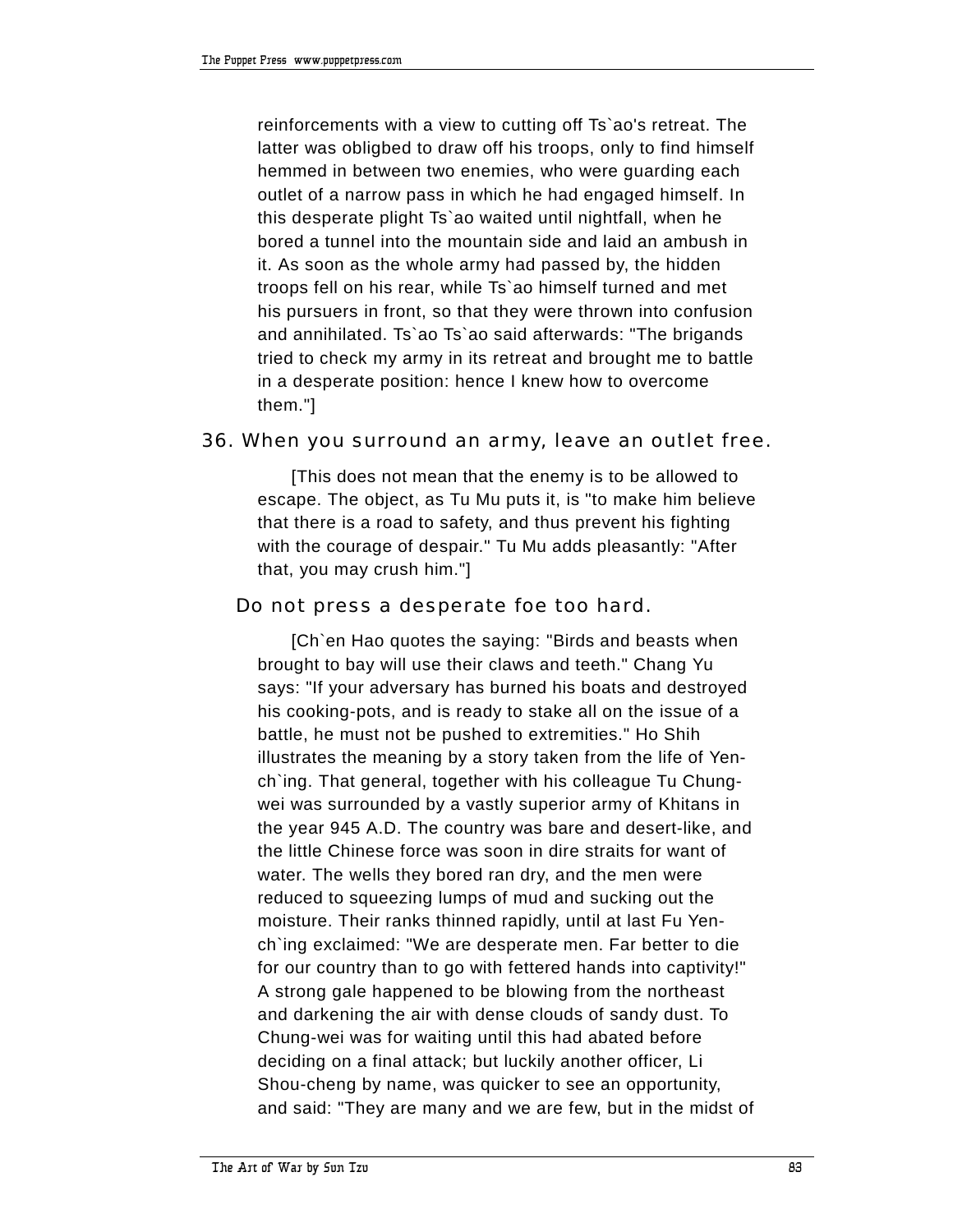this sandstorm our numbers will not be discernible; victory will go to the strenuous fighter, and the wind will be our best ally." Accordingly, Fu Yen-ch`ing made a sudden and wholly unexpected onslaught with his cavalry, routed the barbarians and succeeded in breaking through to safety.]

#### 37. Such is the art of warfare.

[1] See Col. Henderson, op. cit. vol. I. p. 426.

[2] For a number of maxims on this head, see "Marshal Turenne" (Longmans, 1907), p. 29.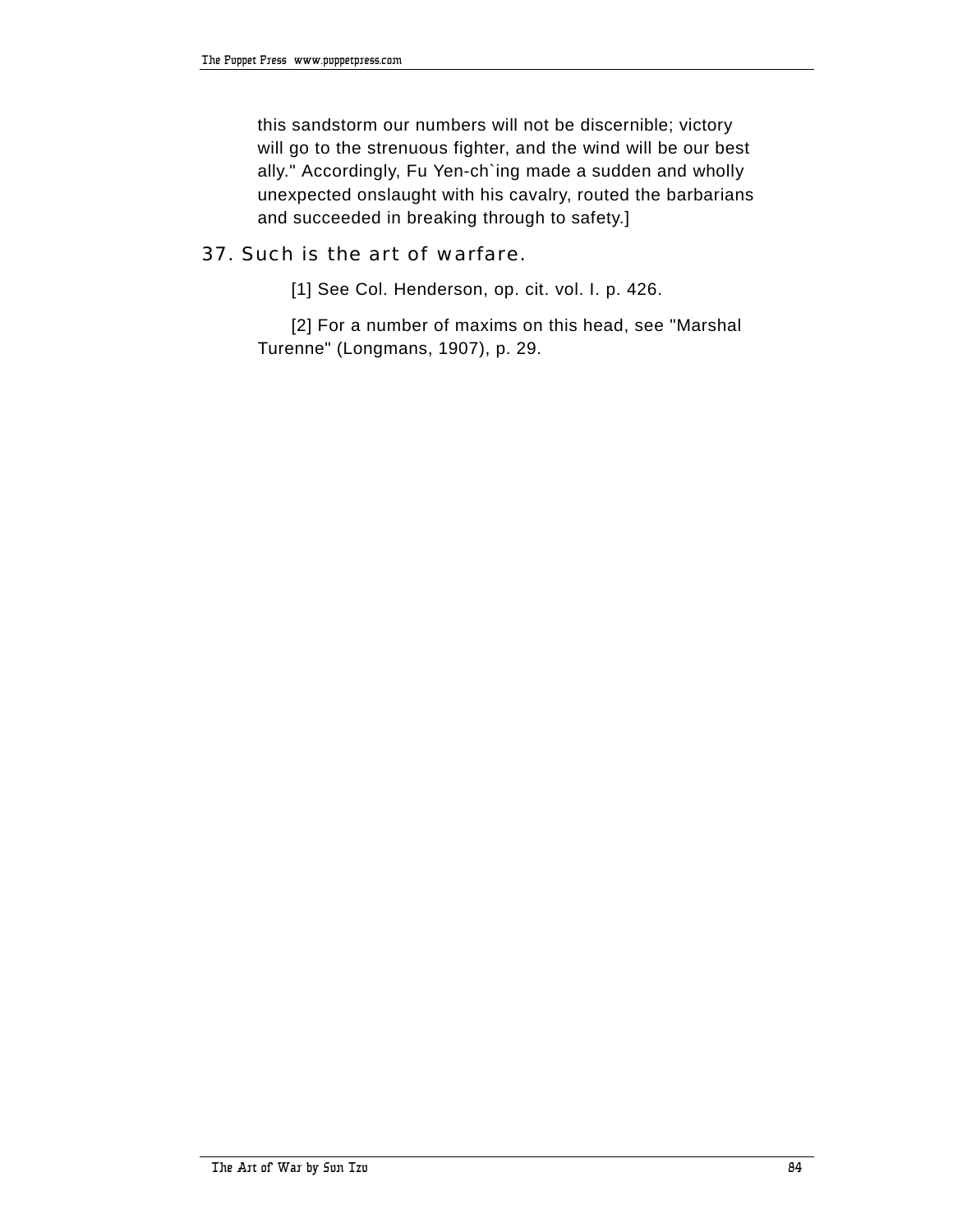# **VIII. Variations in Tactics**

[The heading means literally "The Nine Variations," but as Sun Tzu does not appear to enumerate these, and as, indeed, he has already told us (V SS. 6-11) that such deflections from the ordinary course are practically innumerable, we have little option but to follow Wang Hsi, who says that "Nine" stands for an indefinitely large number. "All it means is that in warfare we ought to very our tactics to the utmost degreeI do not know what Ts`ao Kung makes these Nine Variations out to be, but it has been suggested that they are connected with the Nine Situations" - of chapt. XI. This is the view adopted by Chang Yu. The only other alternative is to suppose that something has been lost-a supposition to which the unusual shortness of the chapter lends some weight.]

1. Sun Tzu said: In war, the general receives his commands from the sovereign, collects his army and concentrates his forces.

[Repeated from VII. ss. 1, where it is certainly more in place. It may have been interpolated here merely in order to supply a beginning to the chapter.]

2. When in difficult country, do not encamp. In country where high roads intersect, join hands with your allies. Do not linger in dangerously isolated positions.

[The last situation is not one of the Nine Situations as given in the beginning of chap. XI, but occurs later on (ibid. ss. 43. q.v.). Chang Yu defines this situation as being situated across the frontier, in hostile territory. Li Ch`uan says it is "country in which there are no springs or wells, flocks or herds, vegetables or firewood;" Chia Lin, "one of gorges, chasms and precipices, without a road by which to advance."]

 In hemmed-in situations, you must resort to stratagem. In desperate position, you must fight.

3. There are roads which must not be followed,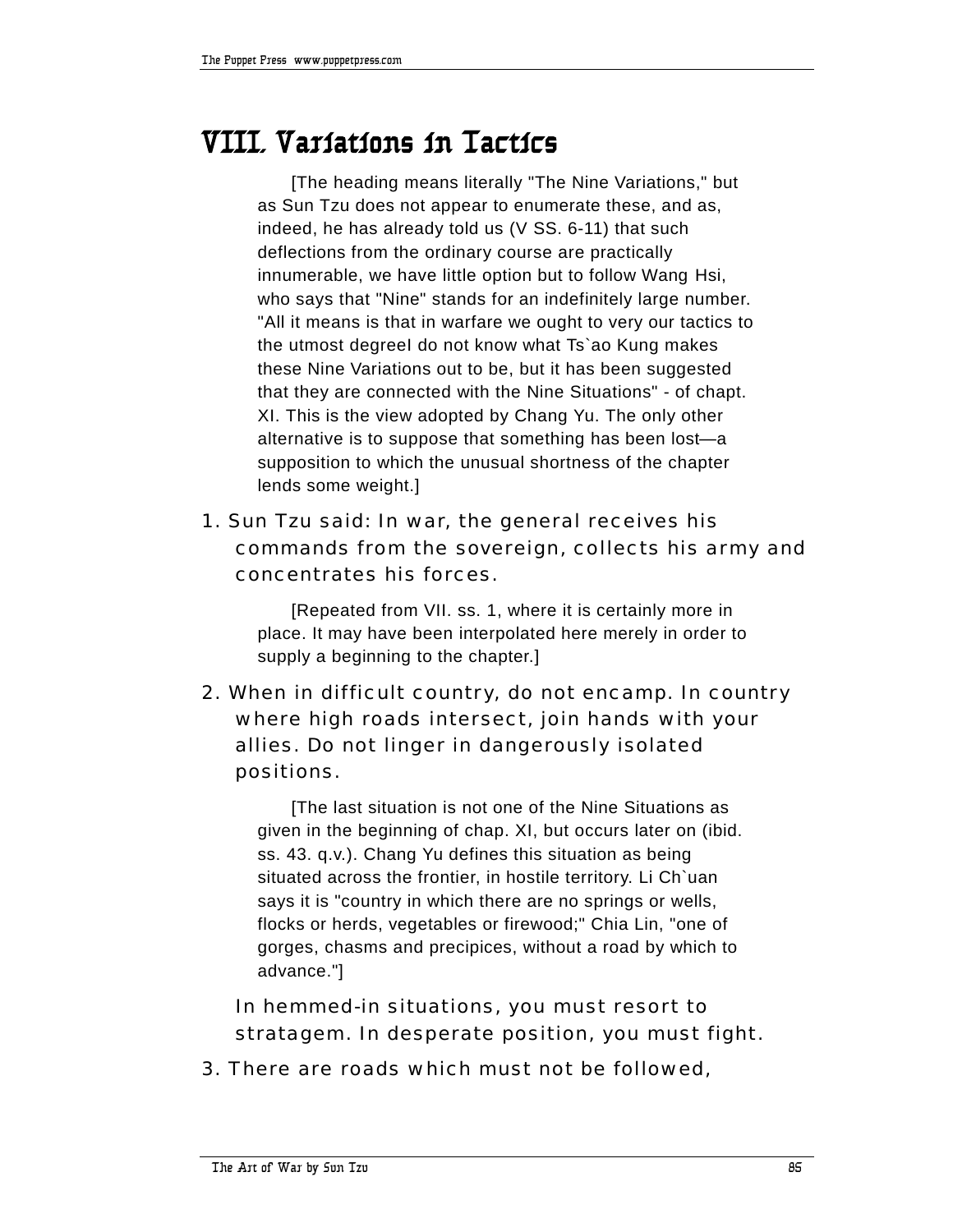["Especially those leading through narrow defiles," says Li Ch`uan, "where an ambush is to be feared."]

### armies which must be not attacked,

[More correctly, perhaps, "there are times when an army must not be attacked." Ch`en Hao says: "When you see your way to obtain a rival advantage, but are powerless to inflict a real defeat, refrain from attacking, for fear of overtaxing your men's strength."]

### towns which must not be besieged,

[Cf. III. ss. 4 Ts`ao Kung gives an interesting illustration from his own experience. When invading the territory of Hsuchou, he ignored the city of Hua-pi, which lay directly in his path, and pressed on into the heart of the country. This excellent strategy was rewarded by the subsequent capture of no fewer than fourteen important district cities. Chang Yu says: "No town should be attacked which, if taken, cannot be held, or if left alone, will not cause any trouble."

 Hsun Ying, when urged to attack Pi-yang, replied: "The city is small and well-fortified; even if I succeed intaking it, it will be no great feat of arms; whereas if I fail, I shall make myself a laughing-stock." In the seventeenth century, sieges still formed a large proportion of war. It was Turenne who directed attention to the importance of marches, countermarches and maneuvers. He said: "It is a great mistake to waste men in taking a town when the same expenditure of soldiers will gain a province." [1] ]

## positions which must not be contested, commands of the sovereign which must not be obeyed.

[This is a hard saying for the Chinese, with their reverence for authority, and Wei Liao Tzu (quoted by Tu Mu) is moved to exclaim: "Weapons are baleful instruments, strife is antagonistic to virtue, a military commander is the negation of civil order!" The unpalatable fact remains, however, that even Imperial wishes must be subordinated to military necessity.]

4. The general who thoroughly understands the advantages that accompany variation of tactics knows how to handle his troops.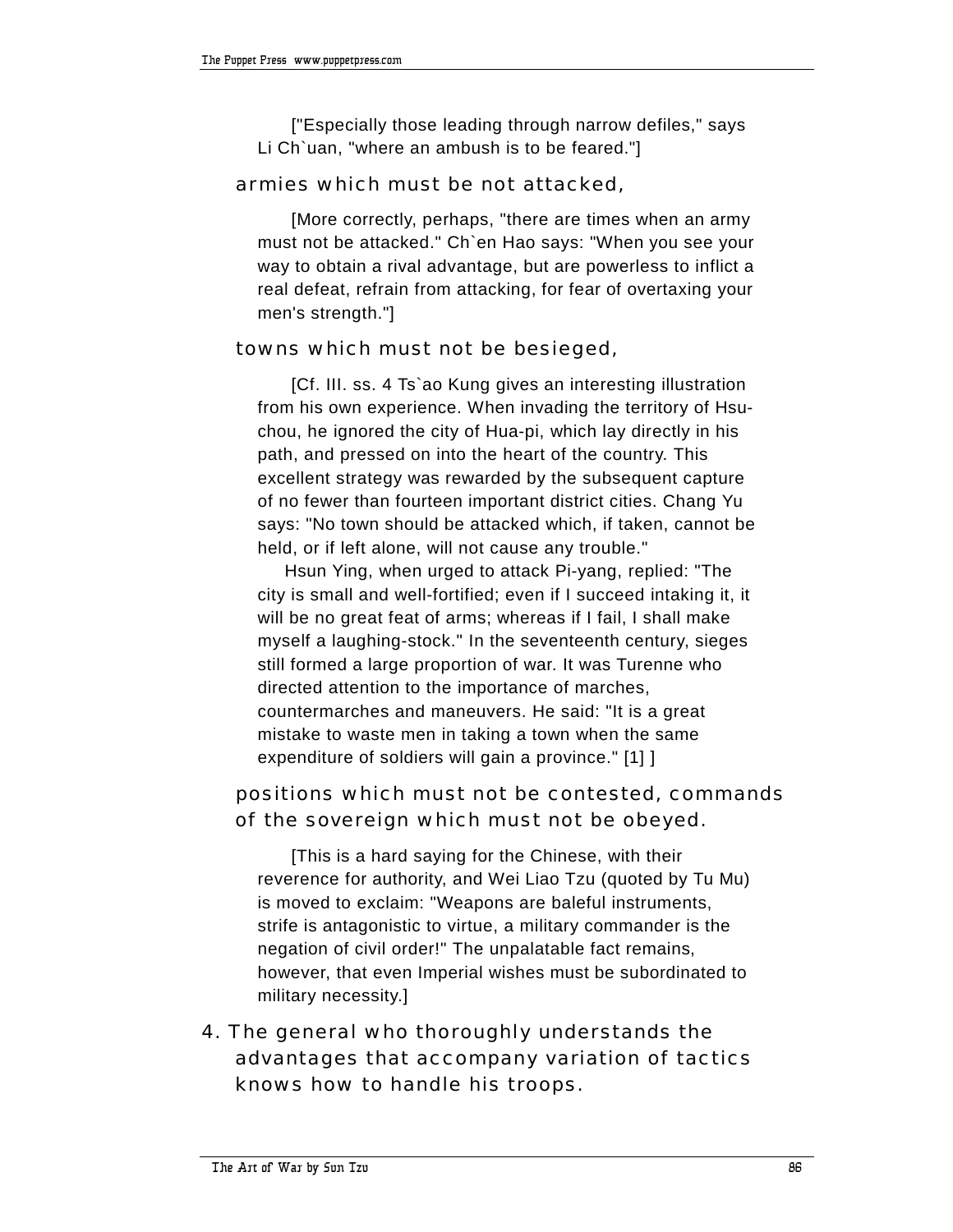5. The general who does not understand these, may be well acquainted with the configuration of the country, yet he will not be able to turn his knowledge to practical account.

[Literally, "get the advantage of the ground," which means not only securing good positions, but availing oneself of natural advantages in every possible way. Chang Yu says: "Every kind of ground is characterized by certain natural features, and also gives scope for a certain variability of plan. How it is possible to turn these natural features to account unless topographical knowledge is supplemented by versatility of mind?"]

6. So, the student of war who is unversed in the art of war of varying his plans, even though he be acquainted with the Five Advantages, will fail to make the best use of his men.

[Chia Lin tells us that these imply five obvious and generally advantageous lines of action, namely: "if a certain road is short, it must be followed; if an army is isolated, it must be attacked; if a town is in a parlous condition, it must be besieged; if a position can be stormed, it must be attempted; and if consistent with military operations, the ruler's commands must be obeyed." But there are circumstances which sometimes forbid a general to use these advantages. For instance, "a certain road may be the shortest way for him, but if he knows that it abounds in natural obstacles, or that the enemy has laid an ambush on it, he will not follow that road. A hostile force may be open to attack, but if he knows that it is hard-pressed and likely to fight with desperation, he will refrain from striking," and so on.]

# 7. Hence in the wise leader's plans, considerations of advantage and of disadvantage will be blended together.

["Whether in an advantageous position or a disadvantageous one," says Ts`ao Kung, "the opposite state should be always present to your mind."]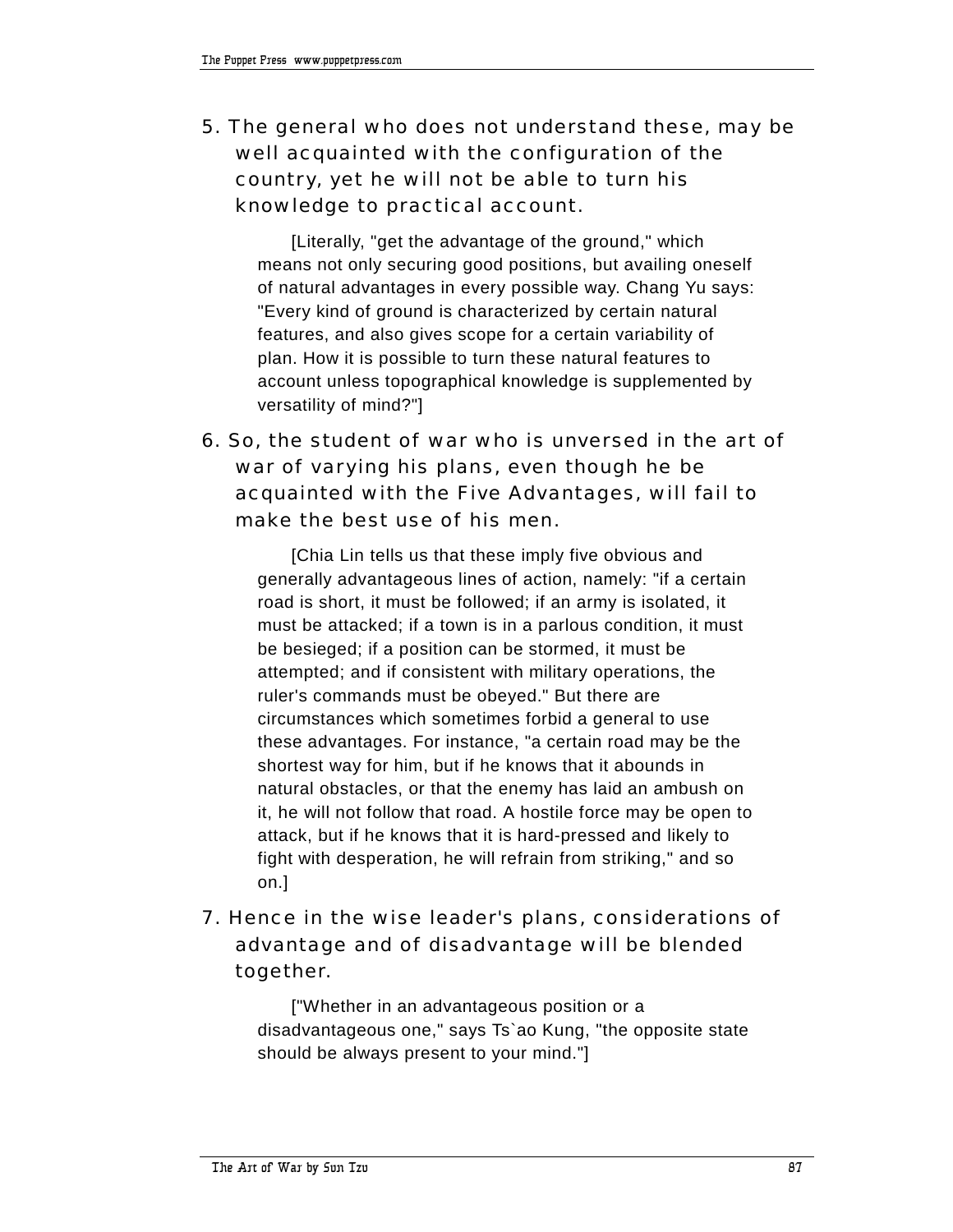# 8. If our expectation of advantage be tempered in this way, we may succeed in accomplishing the essential part of our schemes.

[Tu Mu says: "If we wish to wrest an advantage from the enemy, we must not fix our minds on that alone, but allow for the possibility of the enemy also doing some harm to us, and let this enter as a factor into our calculations."]

# 9. If, on the other hand, in the midst of difficulties we are always ready to seize an advantage, we may extricate ourselves from misfortune.

[Tu Mu says: "If I wish to extricate myself from a dangerous position, I must consider not only the enemy's ability to injure me, but also my own ability to gain an advantage over the enemy. If in my counsels these two considerations are properly blended, I shall succeed in liberating myselfFor instance; if I am surrounded by the enemy and only think of effecting an escape, the nervelessness of my policy will incite my adversary to pursue and crush me; it would be far better to encourage my men to deliver a bold counter-attack, and use the advantage thus gained to free myself from the enemy's toils." See the story of Ts`ao Ts`ao, VII. ss. 35, note.]

# 10. Reduce the hostile chiefs by inflicting damage on them;

[Chia Lin enumerates several ways of inflicting this injury, some of which would only occur to the Oriental mind:—"Entice away the enemy's best and wisest men, so that he may be left without counselors. Introduce traitors into his country, that the government policy may be rendered futile. Foment intrigue and deceit, and thus sow dissension between the ruler and his ministers. By means of every artful contrivance, cause deterioration amongst his men and waste of his treasure. Corrupt his morals by insidious gifts leading him into excess. Disturb and unsettle his mind by presenting him with lovely women." Chang Yu (after Wang Hsi) makes a different interpretation of Sun Tzu here: "Get the enemy into a position where he must suffer injury, and he will submit of his own accord."]

and make trouble for them,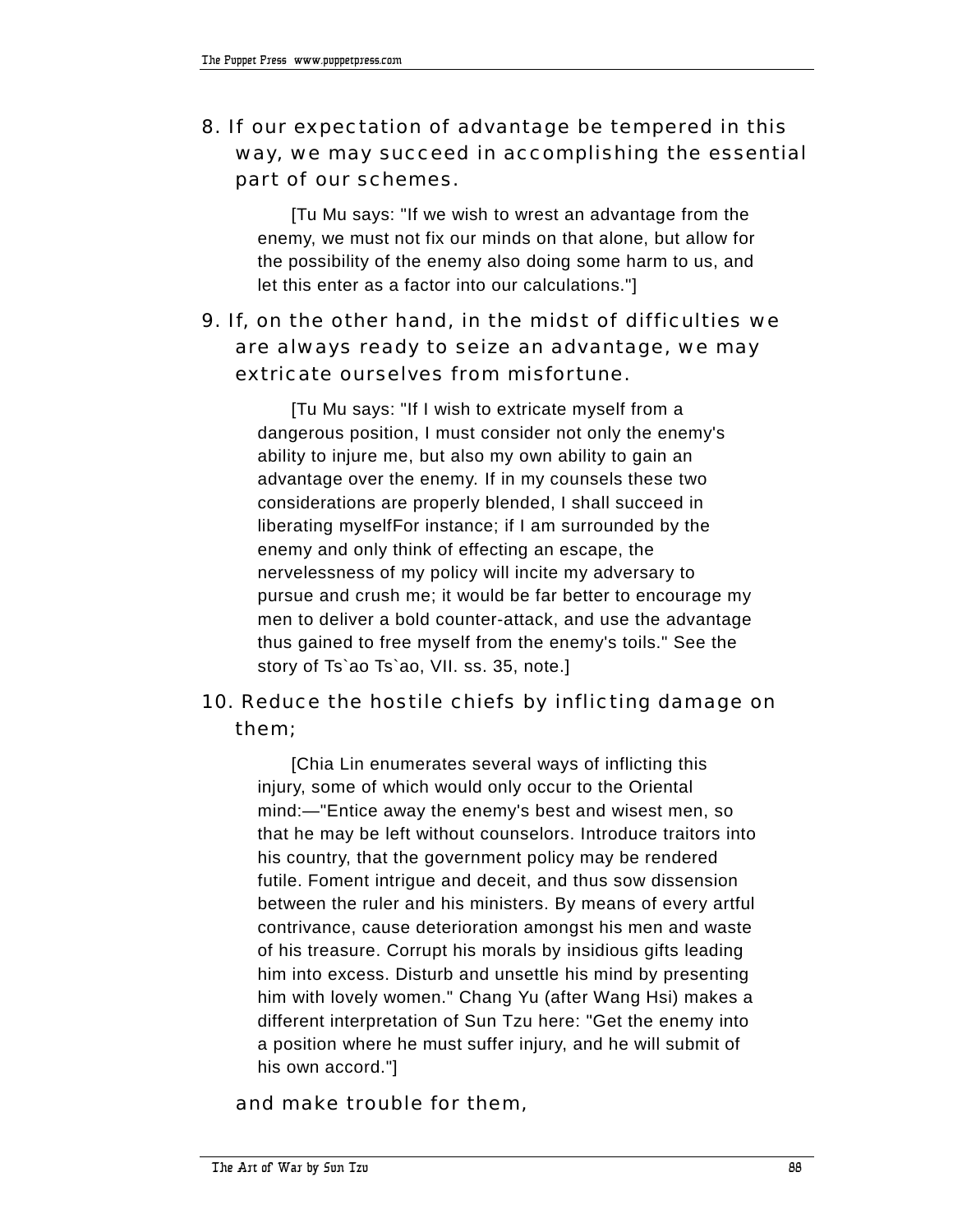[Tu Mu, in this phrase, in his interpretation indicates that trouble should be make for the enemy affecting their "possessions," or, as we might say, "assets," which he considers to be "a large army, a rich exchequer, harmony amongst the soldiers, punctual fulfillment of commands." These give us a whip-hand over the enemy.]

### and keep them constantly engaged;

[Literally, "make servants of them." Tu Yu says "prevent the from having any rest."]

## hold out specious allurements, and make them rush to any given point.

[Meng Shih's note contains an excellent example of the idiomatic use of: "cause them to forget PIEN (the reasons for acting otherwise than on their first impulse), and hasten in our direction."]

- 11. The art of war teaches us to rely not on the likelihood of the enemy's not coming, but on our own readiness to receive him; not on the chance of his not attacking, but rather on the fact that we have made our position unassailable.
- 12. There are five dangerous faults which may affect a general: (1) Recklessness, which leads to destruction;

["Bravery without forethought," as Ts`ao Kung analyzes it, which causes a man to fight blindly and desperately like a mad bull. Such an opponent, says Chang Yu, "must not be encountered with brute force, but may be lured into an ambush and slain." Cf. Wu Tzu, chap. IV. ad init.: "In estimating the character of a general, men are wont to pay exclusive attention to his courage, forgetting that courage is only one out of many qualities which a general should possess. The merely brave man is prone to fight recklessly; and he who fights recklessly, without any perception of what is expedient, must be condemned." Ssu-ma Fa, too, make the incisive remark: "Simply going to one's death does not bring about victory."]

(2) cowardice, which leads to capture;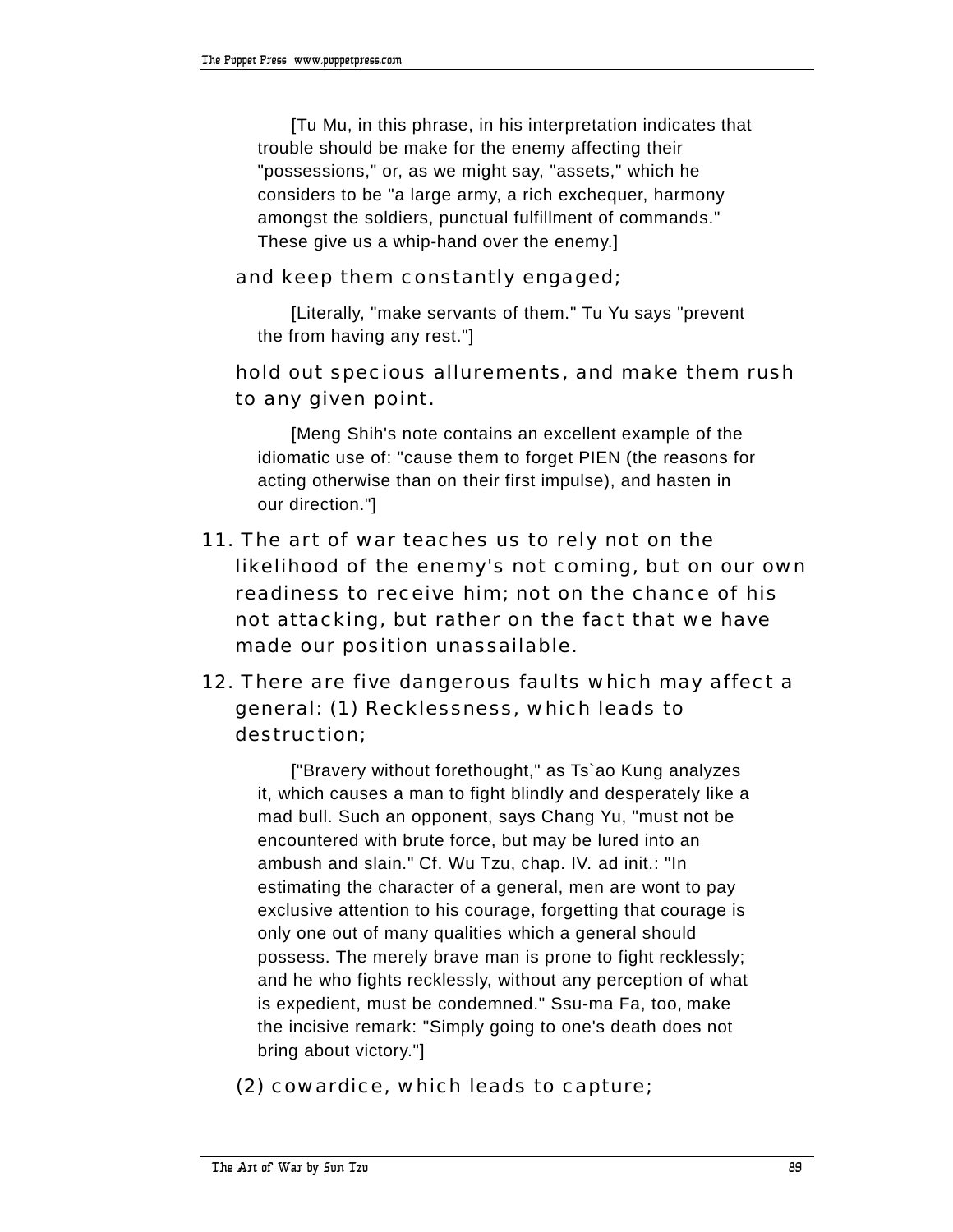[Ts`ao Kung defines the Chinese word translated here as "cowardice" as being of the man "whom timidity prevents from advancing to seize an advantage," and Wang Hsi adds "who is quick to flee at the sight of danger." Meng Shih gives the closer paraphrase "he who is bent on returning alive," this is, the man who will never take a risk. But, as Sun Tzu knew, nothing is to be achieved in war unless you are willing to take risks. T`ai Kung said: "He who lets an advantage slip will subsequently bring upon himself real disaster." In 404 A.D., Liu Yu pursued the rebel Huan Hsuan up the Yangtsze and fought a naval battle with him at the island of Ch`enghung. The loyal troops numbered only a few thousands, while their opponents were in great force. But Huan Hsuan, fearing the fate which was in store for him should be be overcome, had a light boat made fast to the side of his warjunk, so that he might escape, if necessary, at a moment's notice. The natural result was that the fighting spirit of his soldiers was utterly quenched, and when the loyalists made an attack from windward with fireships, all striving with the utmost ardor to be first in the fray, Huan Hsuan's forces were routed, had to burn all their baggage and fled for two days and nights without stopping. Chang Yu tells a somewhat similar story of Chao Ying-ch`i, a general of the Chin State who during a battle with the army of Ch`u in 597 B.C. had a boat kept in readiness for him on the river, wishing in case of defeat to be the first to get across.]

# (3) a hasty temper, which can be provoked by insults;

[Tu Mu tells us that Yao Hsing, when opposed in 357 A.D. by Huang Mei, Teng Ch`iang and others shut himself up behind his walls and refused to fight. Teng Ch`iang said: "Our adversary is of a choleric temper and easily provoked; let us make constant sallies and break down his walls, then he will grow angry and come out. Once we can bring his force to battle, it is doomed to be our prey." This plan was acted upon, Yao Hsiang came out to fight, was lured as far as San-yuan by the enemy's pretended flight, and finally attacked and slain.]

(4) a delicacy of honor which is sensitive to shame;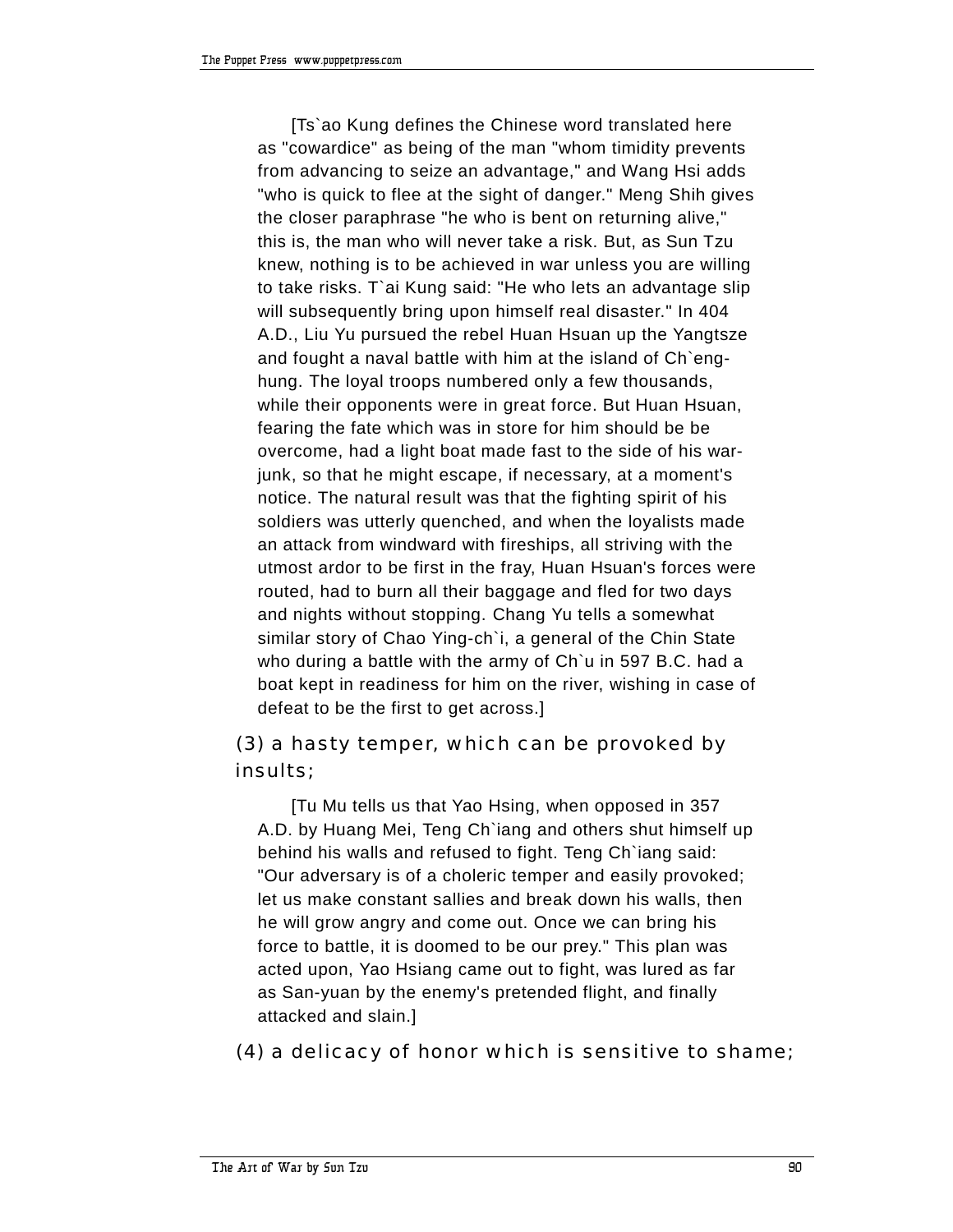[This need not be taken to mean that a sense of honor is really a defect in a general. What Sun Tzu condemns is rather an exaggerated sensitiveness to slanderous reports, the thin-skinned man who is stung by opprobrium, however undeserved. Mei Yao-ch`en truly observes, though somewhat paradoxically: "The seek after glory should be careless of public opinion."]

# (5) over-solicitude for his men, which exposes him to worry and trouble.

[Here again, Sun Tzu does not mean that the general is to be careless of the welfare of his troops. All he wishes to emphasize is the danger of sacrificing any important military advantage to the immediate comfort of his men. This is a shortsighted policy, because in the long run the troops will suffer more from the defeat, or, at best, the prolongation of the war, which will be the consequence. A mistaken feeling of pity will often induce a general to relieve a beleaguered city, or to reinforce a hard-pressed detachment, contrary to his military instincts. It is now generally admitted that our repeated efforts to relieve Ladysmith in the South African War were so many strategical blunders which defeated their own purpose. And in the end, relief came through the very man who started out with the distinct resolve no longer to subordinate the interests of the whole to sentiment in favor of a part. An old soldier of one of our generals who failed most conspicuously in this war, tried once, I remember, to defend him to me on the ground that he was always "so good to his men." By this plea, had he but known it, he was only condemning him out of Sun Tzu's mouth.]

- 13. These are the five besetting sins of a general, ruinous to the conduct of war.
- 14. When an army is overthrown and its leader slain, the cause will surely be found among these five dangerous faults. Let them be a subject of meditation.

[1] "Marshal Turenne," p. 50.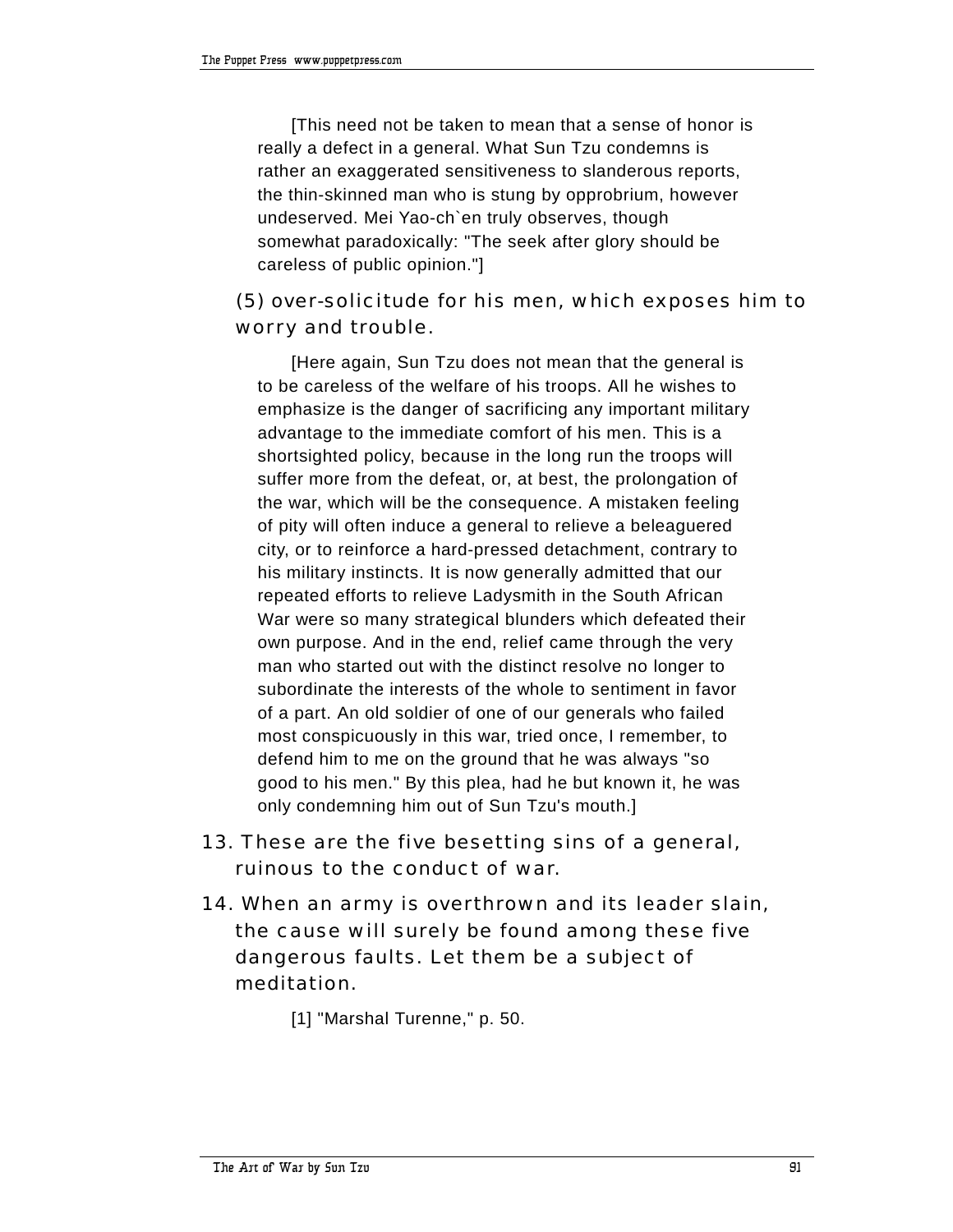# **IX. The Army on the March**

[The contents of this interesting chapter are better indicated in ss. 1 than by this heading.]

1. Sun Tzu said: We come now to the question of encamping the army, and observing signs of the enemy. Pass quickly over mountains, and keep in the neighborhood of valleys.

[The idea is, not to linger among barren uplands, but to keep close to supplies of water and grass. Cf. Wu Tzu, ch. 3: "Abide not in natural ovens," i.e. "the openings of valleys." Chang Yu tells the following anecdote: Wu-tu Ch`iang was a robber captain in the time of the Later Han, and Ma Yuan was sent to exterminate his gang. Ch`iang having found a refuge in the hills, Ma Yuan made no attempt to force a battle, but seized all the favorable positions commanding supplies of water and forage. Ch`iang was soon in such a desperate plight for want of provisions that he was forced to make a total surrender. He did not know the advantage of keeping in the neighborhood of valleys."]

## 2. Camp in high places,

[Not on high hills, but on knolls or hillocks elevated above the surrounding country.]

## facing the sun.

[Tu Mu takes this to mean "facing south," and Ch`en Hao "facing east." Cf. infra, SS. 11, 13.]

## Do not climb heights in order to fight. So much for mountain warfare.

# 3. After crossing a river, you should get far away from it.

["In order to tempt the enemy to cross after you," according to Ts`ao Kung, and also, says Chang Yu, "in order not to be impeded in your evolutions." The T`UNG TIEN reads, "If THE ENEMY crosses a river," etc. But in view of the next sentence, this is almost certainly an interpolation.]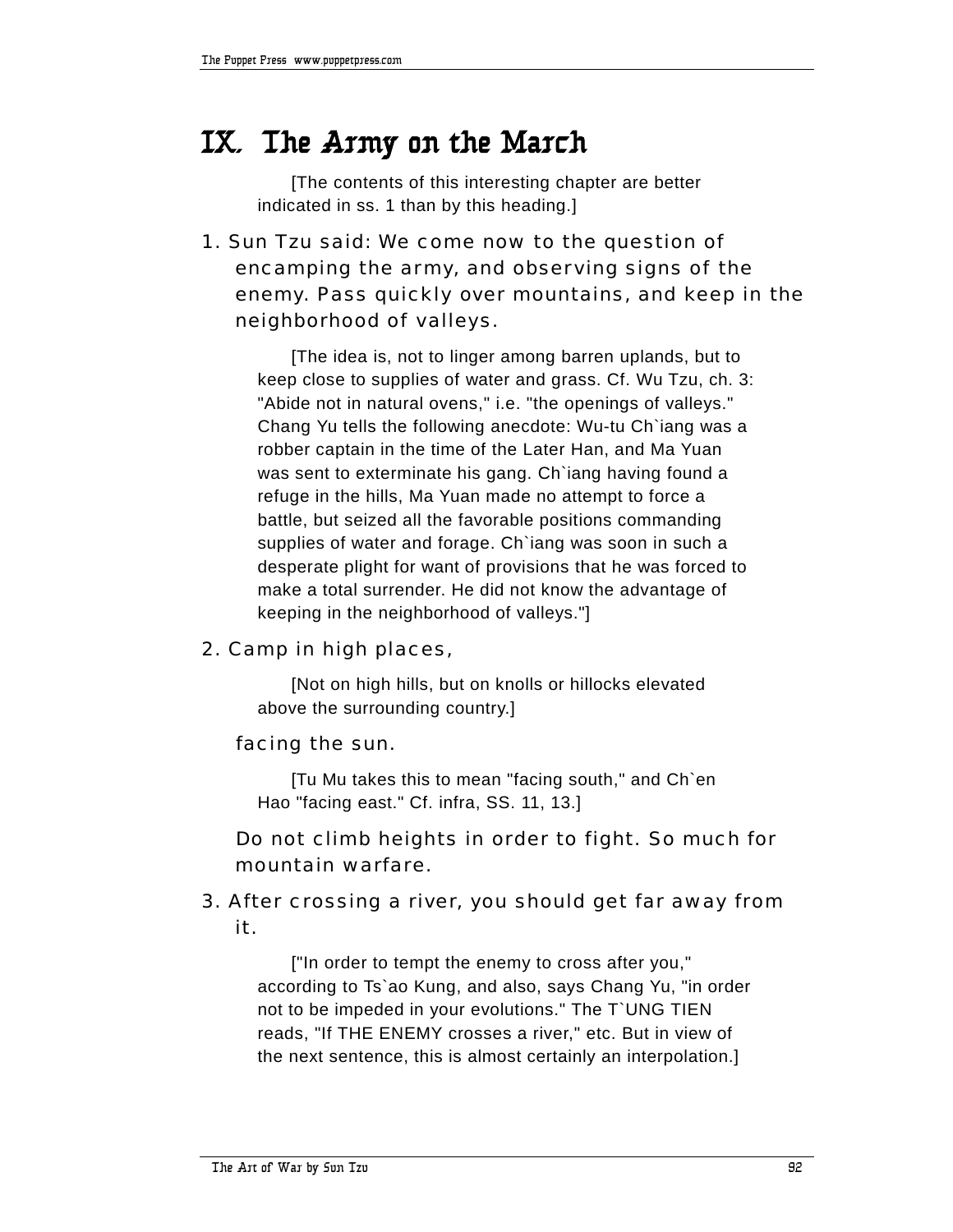4. When an invading force crosses a river in its onward march, do not advance to meet it in mid-stream. It will be best to let half the army get across, and then deliver your attack.

[Li Ch`uan alludes to the great victory won by Han Hsin over Lung Chu at the Wei River. Turning to the CH`IEN HAN SHU, ch. 34, fol. 6 verso, we find the battle described as follows: "The two armies were drawn up on opposite sides of the river. In the night, Han Hsin ordered his men to take some ten thousand sacks filled with sand and construct a dam higher up. Then, leading half his army across, he attacked Lung Chu; but after a time, pretending to have failed in his attempt, he hastily withdrew to the other bank. Lung Chu was much elated by this unlooked-for success, and exclaiming: "I felt sure that Han Hsin was really a coward!" he pursued him and began crossing the river in his turn. Han Hsin now sent a party to cut open the sandbags, thus releasing a great volume of water, which swept down and prevented the greater portion of Lung Chu's army from getting across. He then turned upon the force which had been cut off, and annihilated it, Lung Chu himself being amongst the slain. The rest of the army, on the further bank, also scattered and fled in all directions.]

5. If you are anxious to fight, you should not go to meet the invader near a river which he has to cross.

[For fear of preventing his crossing.]

6. Moor your craft higher up than the enemy, and facing the sun.

[See supra, ss. 2. The repetition of these words in connection with water is very awkward. Chang Yu has the note: "Said either of troops marshaled on the river-bank, or of boats anchored in the stream itself; in either case it is essential to be higher than the enemy and facing the sun." The other commentators are not at all explicit.]

## Do not move up-stream to meet the enemy.

[Tu Mu says: "As water flows downwards, we must not pitch our camp on the lower reaches of a river, for fear the enemy should open the sluices and sweep us away in a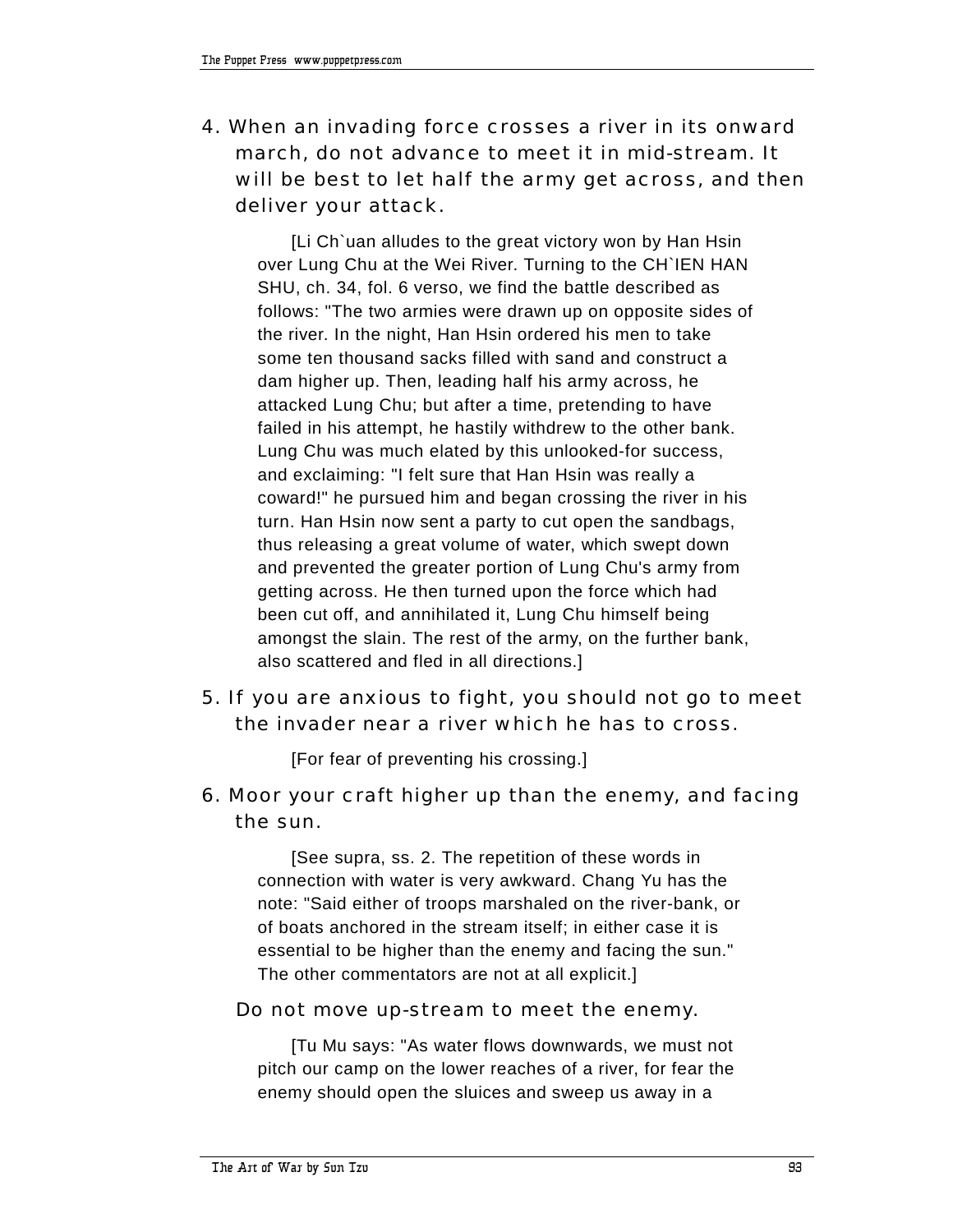flood. Chu-ko Wu-hou has remarked that 'in river warfare we must not advance against the stream,' which is as much as to say that our fleet must not be anchored below that of the enemy, for then they would be able to take advantage of the current and make short work of us." There is also the danger, noted by other commentators, that the enemy may throw poison on the water to be carried down to us.]

So much for river warfare.

7. In crossing salt-marshes, your sole concern should be to get over them quickly, without any delay.

[Because of the lack of fresh water, the poor quality of the herbage, and last but not least, because they are low, flat, and exposed to attack.]

# 8. If forced to fight in a salt-marsh, you should have water and grass near you, and get your back to a clump of trees.

[Li Ch`uan remarks that the ground is less likely to be treacherous where there are trees, while Tu Mu says that they will serve to protect the rear.]

So much for operations in salt-marches.

9. In dry, level country, take up an easily accessible position with rising ground to your right and on your rear,

[Tu Mu quotes T`ai Kung as saying: "An army should have a stream or a marsh on its left, and a hill or tumulus on its right."]

 so that the danger may be in front, and safety lie behind. So much for campaigning in flat country.

# 10. These are the four useful branches of military knowledge

[Those, namely, concerned with (1) mountains, (2) rivers, (3) marshes, and (4) plains. Compare Napoleon's "Military Maxims," no. 1.]

 which enabled the Yellow Emperor to vanquish four several sovereigns.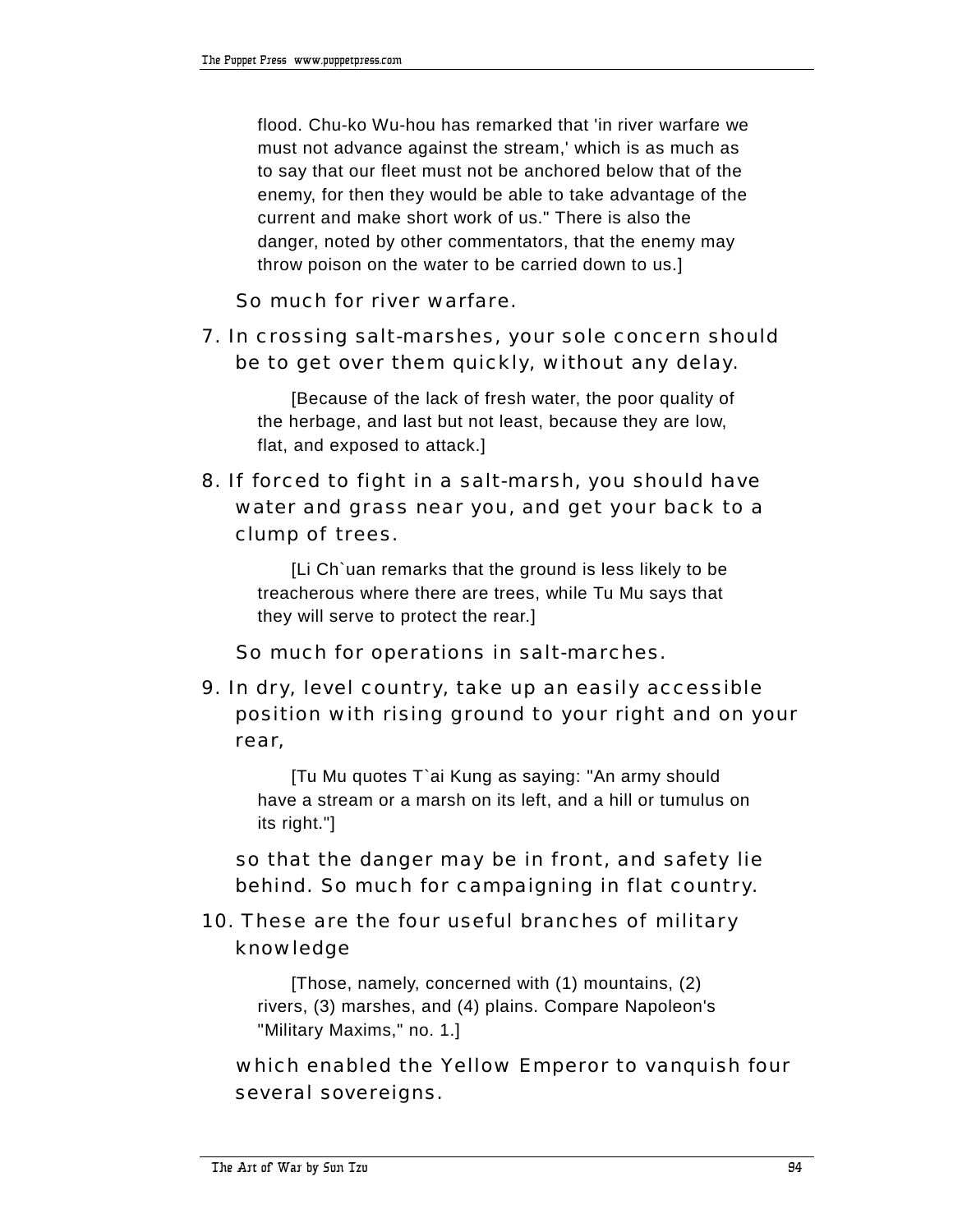[Regarding the "Yellow Emperor": Mei Yao-ch`en asks, with some plausibility, whether there is an error in the text as nothing is known of Huang Ti having conquered four other Emperors. The SHIH CHI (ch. 1 ad init.) speaks only of his victories over Yen Ti and Ch`ih Yu. In the LIU T`AO it is mentioned that he "fought seventy battles and pacified the Empire." Ts`ao Kung's explanation is, that the Yellow Emperor was the first to institute the feudal system of vassals princes, each of whom (to the number of four) originally bore the title of Emperor. Li Ch`uan tells us that the art of war originated under Huang Ti, who received it from his Minister Feng Hou.]

## 11. All armies prefer high ground to low.

["High Ground," says Mei Yao-ch`en, "is not only more agreement and salubrious, but more convenient from a military point of view; low ground is not only damp and unhealthy, but also disadvantageous for fighting."]

### and sunny places to dark.

12. If you are careful of your men,

[Ts`ao Kung says: "Make for fresh water and pasture, where you can turn out your animals to graze."]

## and camp on hard ground, the army will be free from disease of every kind,

[Chang Yu says: "The dryness of the climate will prevent the outbreak of illness."]

and this will spell victory.

- 13. When you come to a hill or a bank, occupy the sunny side, with the slope on your right rear. Thus you will at once act for the benefit of your soldiers and utilize the natural advantages of the ground.
- 14. When, in consequence of heavy rains up-country, a river which you wish to ford is swollen and flecked with foam, you must wait until it subsides.
- 15. Country in which there are precipitous cliffs with torrents running between, deep natural hollows,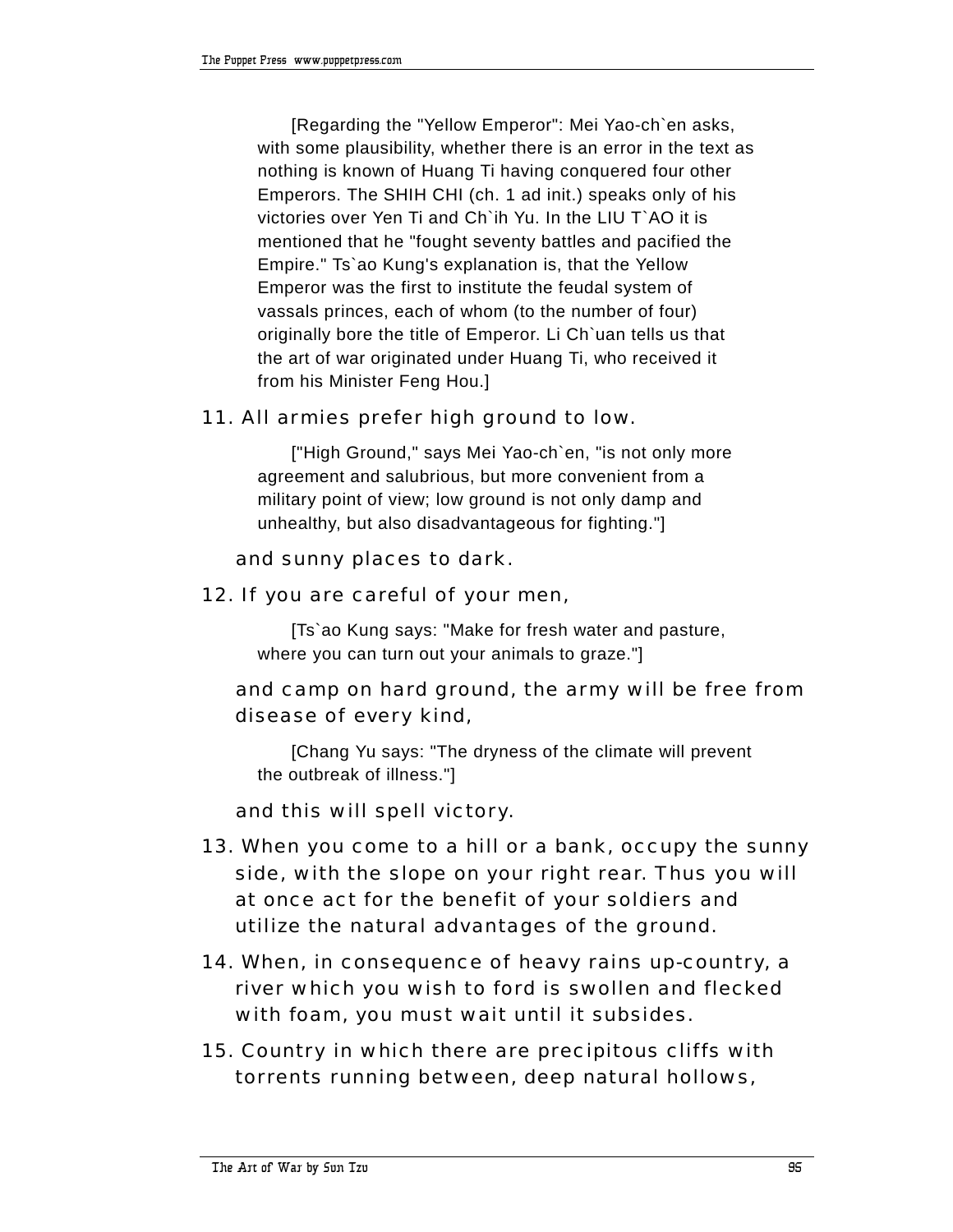[The latter defined as "places enclosed on every side by steep banks, with pools of water at the bottom.]

### confined places,

[Defined as "natural pens or prisons" or "places surrounded by precipices on three sides—easy to get into, but hard to get out of."]

### tangled thickets,

[Defined as "places covered with such dense undergrowth that spears cannot be used."]

#### quagmires

[Defined as "low-lying places, so heavy with mud as to be impassable for chariots and horsemen."]

#### and crevasses,

[Defined by Mei Yao-ch`en as "a narrow difficult way between beetling cliffs." Tu Mu's note is "ground covered with trees and rocks, and intersected by numerous ravines and pitfalls." This is very vague, but Chia Lin explains it clearly enough as a defile or narrow pass, and Chang Yu takes much the same view. On the whole, the weight of the commentators certainly inclines to the rendering "defile." But the ordinary meaning of the Chinese in one place is "a crack or fissure" and the fact that the meaning of the Chinese elsewhere in the sentence indicates something in the nature of a defile, make me think that Sun Tzu is here speaking of crevasses.]

 should be left with all possible speed and not approached.

- 16. While we keep away from such places, we should get the enemy to approach them; while we face them, we should let the enemy have them on his rear.
- 17. If in the neighborhood of your camp there should be any hilly country, ponds surrounded by aquatic grass, hollow basins filled with reeds, or woods with thick undergrowth, they must be carefully routed out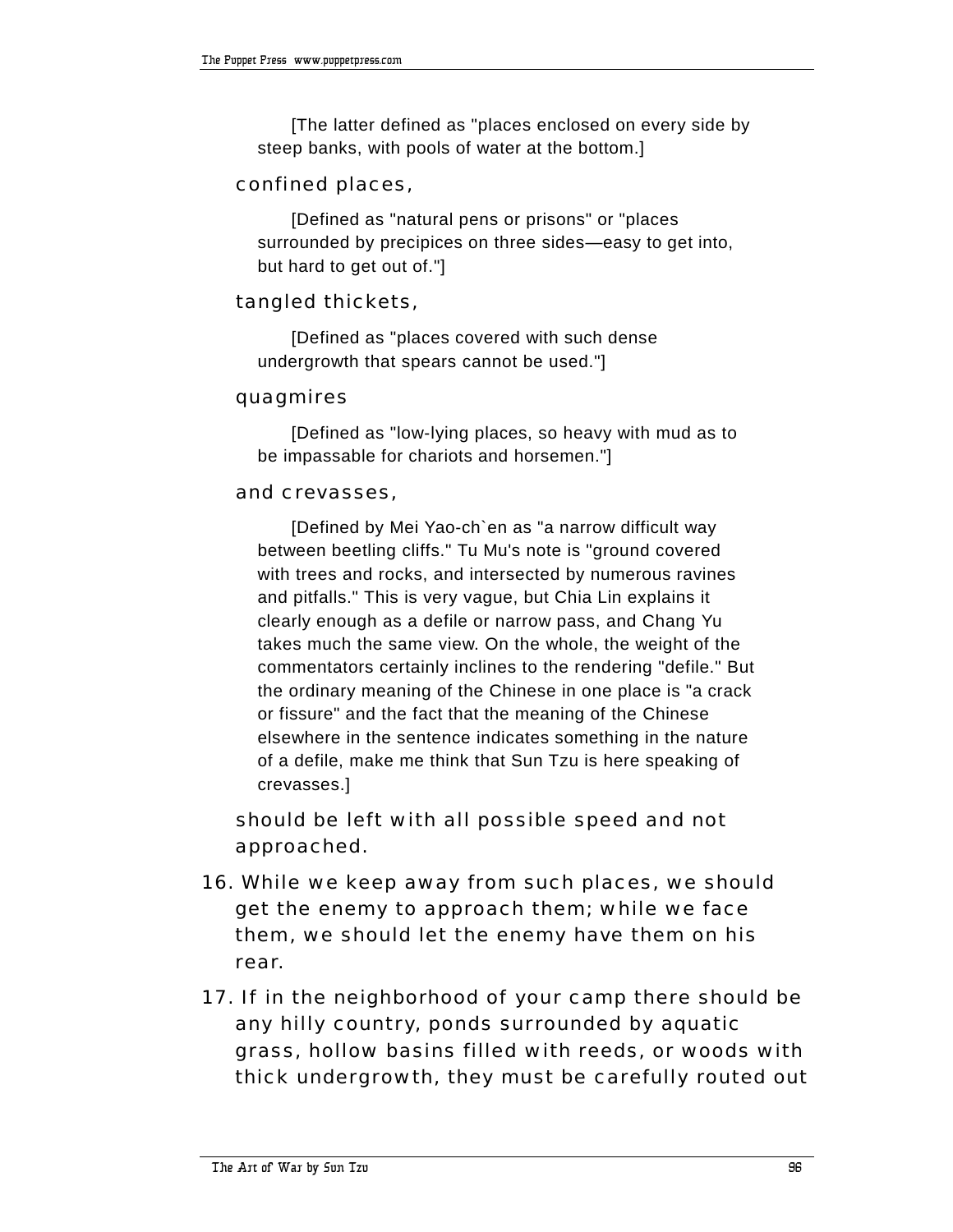# and searched; for these are places where men in ambush or insidious spies are likely to be lurking.

[Chang Yu has the note: "We must also be on our guard against traitors who may lie in close covert, secretly spying out our weaknesses and overhearing our instructions."]

# 18. When the enemy is close at hand and remains quiet, he is relying on the natural strength of his position.

[Here begin Sun Tzu's remarks on the reading of signs, much of which is so good that it could almost be included in a modern manual like Gen. Baden-Powell's "Aids to Scouting."]

# 19. When he keeps aloof and tries to provoke a battle, he is anxious for the other side to advance.

[Probably because we are in a strong position from which he wishes to dislodge us. "If he came close up to us, says Tu Mu, "and tried to force a battle, he would seem to despise us, and there would be less probability of our responding to the challenge."]

# 20. If his place of encampment is easy of access, he is tendering a bait.

# 21. Movement amongst the trees of a forest shows that the enemy is advancing.

[Ts`ao Kung explains this as "felling trees to clear a passage," and Chang Yu says: "Every man sends out scouts to climb high places and observe the enemy. If a scout sees that the trees of a forest are moving and shaking, he may know that they are being cut down to clear a passage for the enemy's march."]

# The appearance of a number of screens in the midst of thick grass means that the enemy wants to make us suspicious.

[Tu Yu's explanation, borrowed from Ts`ao Kung's, is as follows: "The presence of a number of screens or sheds in the midst of thick vegetation is a sure sign that the enemy has fled and, fearing pursuit, has constructed these hidingplaces in order to make us suspect an ambush." It appears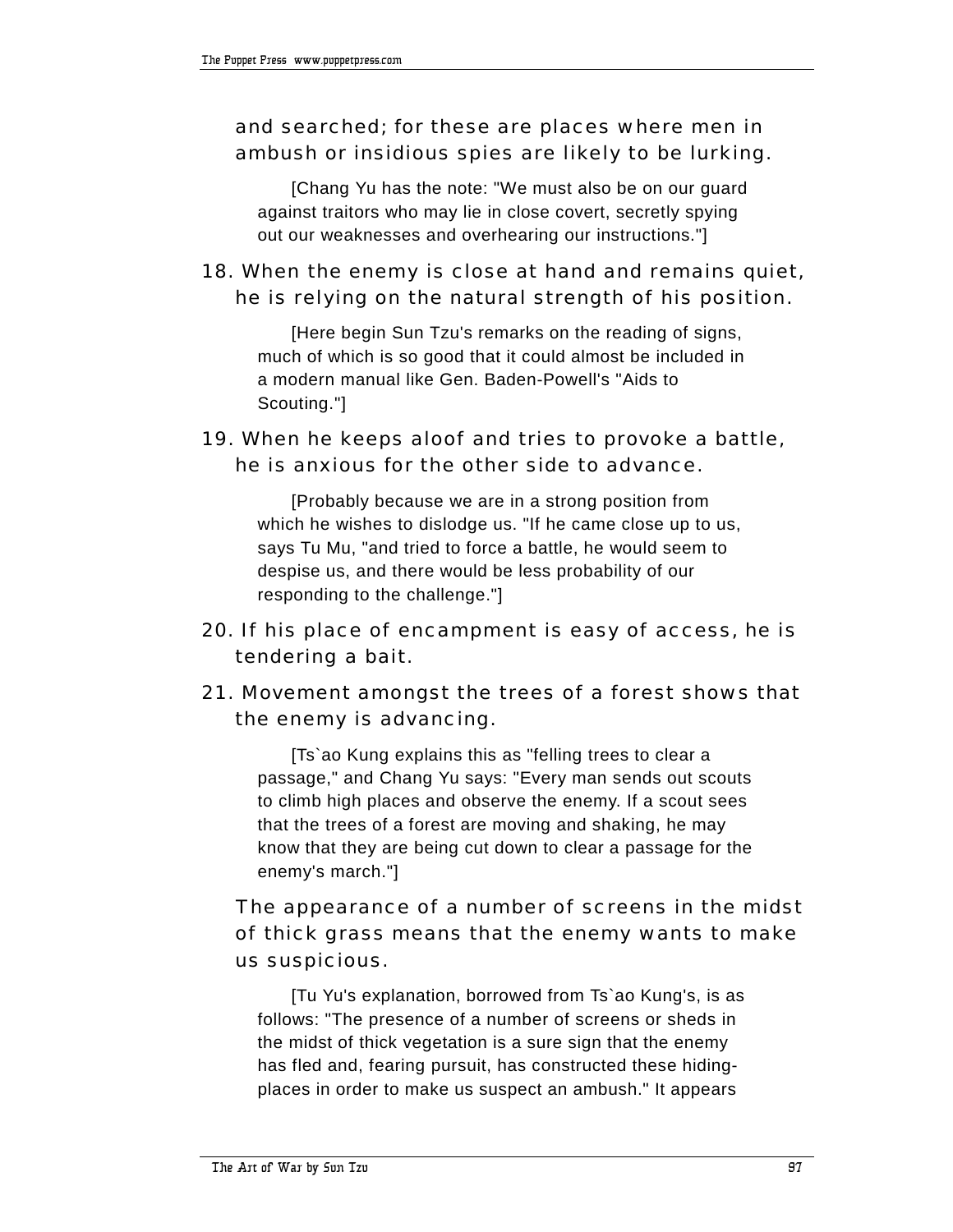that these "screens" were hastily knotted together out of any long grass which the retreating enemy happened to come across.]

## 22. The rising of birds in their flight is the sign of an ambuscade.

[Chang Yu's explanation is doubtless right: "When birds that are flying along in a straight line suddenly shoot upwards, it means that soldiers are in ambush at the spot beneath."]

 Startled beasts indicate that a sudden attack is coming.

23. When there is dust rising in a high column, it is the sign of chariots advancing; when the dust is low, but spread over a wide area, it betokens the approach of infantry.

["High and sharp," or rising to a peak, is of course somewhat exaggerated as applied to dust. The commentators explain the phenomenon by saying that horses and chariots, being heavier than men, raise more dust, and also follow one another in the same wheel-track, whereas foot-soldiers would be marching in ranks, many abreast. According to Chang Yu, "every army on the march must have scouts some way in advance, who on sighting dust raised by the enemy, will gallop back and report it to the commander-in-chief." Cf. Gen. Baden-Powell: "As you move along, say, in a hostile country, your eyes should be looking afar for the enemy or any signs of him: figures, dust rising, birds getting up, glitter of arms, etc." [1] ]

# When it branches out in different directions, it shows that parties have been sent to collect firewood. A few clouds of dust moving to and fro signify that the army is encamping.

[Chang Yu says: "In apportioning the defenses for a cantonment, light horse will be sent out to survey the position and ascertain the weak and strong points all along its circumference. Hence the small quantity of dust and its motion."]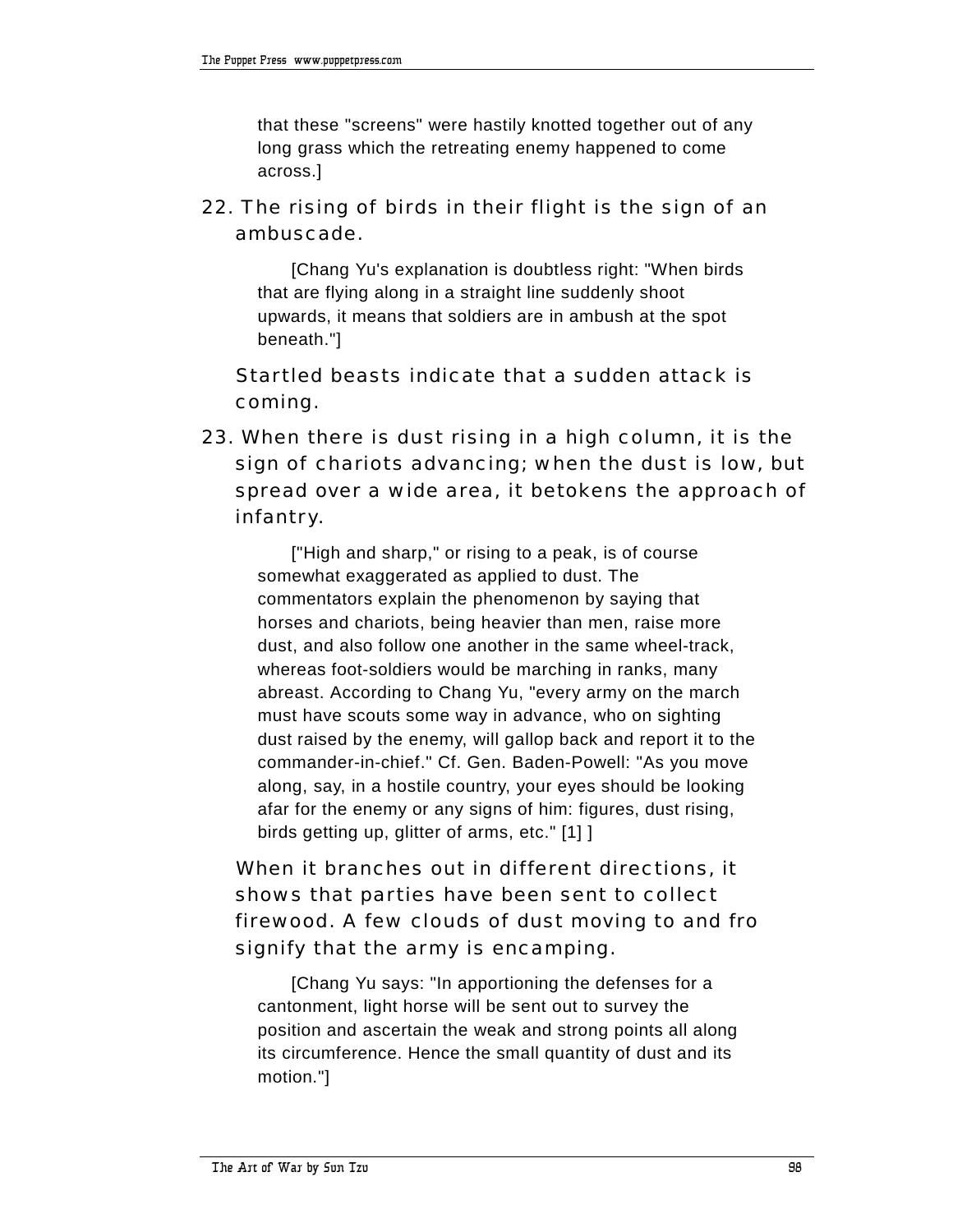# 24. Humble words and increased preparations are signs that the enemy is about to advance.

["As though they stood in great fear of us," says Tu Mu. "Their object is to make us contemptuous and careless, after which they will attack us." Chang Yu alludes to the story of T`ien Tan of the Ch`i-mo against the Yen forces, led by Ch`i Chieh. In ch. 82 of the SHIH CHI we read: "T`ien Tan openly said: 'My only fear is that the Yen army may cut off the noses of their Ch`i prisoners and place them in the front rank to fight against us; that would be the undoing of our city.' The other side being informed of this speech, at once acted on the suggestion; but those within the city were enraged at seeing their fellow-countrymen thus mutilated, and fearing only lest they should fall into the enemy's hands, were nerved to defend themselves more obstinately than ever. Once again T`ien Tan sent back converted spies who reported these words to the enemy: "What I dread most is that the men of Yen may dig up the ancestral tombs outside the town, and by inflicting this indignity on our forefathers cause us to become faint-hearted.' Forthwith the besiegers dug up all the graves and burned the corpses lying in them. And the inhabitants of Chi-mo, witnessing the outrage from the city-walls, wept passionately and were all impatient to go out and fight, their fury being increased tenfold. T`ien Tan knew then that his soldiers were ready for any enterprise. But instead of a sword, he himself too a mattock in his hands, and ordered others to be distributed amongst his best warriors, while the ranks were filled up with their wives and concubines. He then served out all the remaining rations and bade his men eat their fill. The regular soldiers were told to keep out of sight, and the walls were manned with the old and weaker men and with women. This done, envoys were dispatched to the enemy's camp to arrange terms of surrender, whereupon the Yen army began shouting for joy. T`ien Tan also collected 20,000 ounces of silver from the people, and got the wealthy citizens of Chi-mo to send it to the Yen general with the prayer that, when the town capitulated, he would allow their homes to be plundered or their women to be maltreated. Ch`i Chieh, in high good humor, granted their prayer; but his army now became increasingly slack and careless. Meanwhile, T`ien Tan got together a thousand oxen, decked them with pieces of red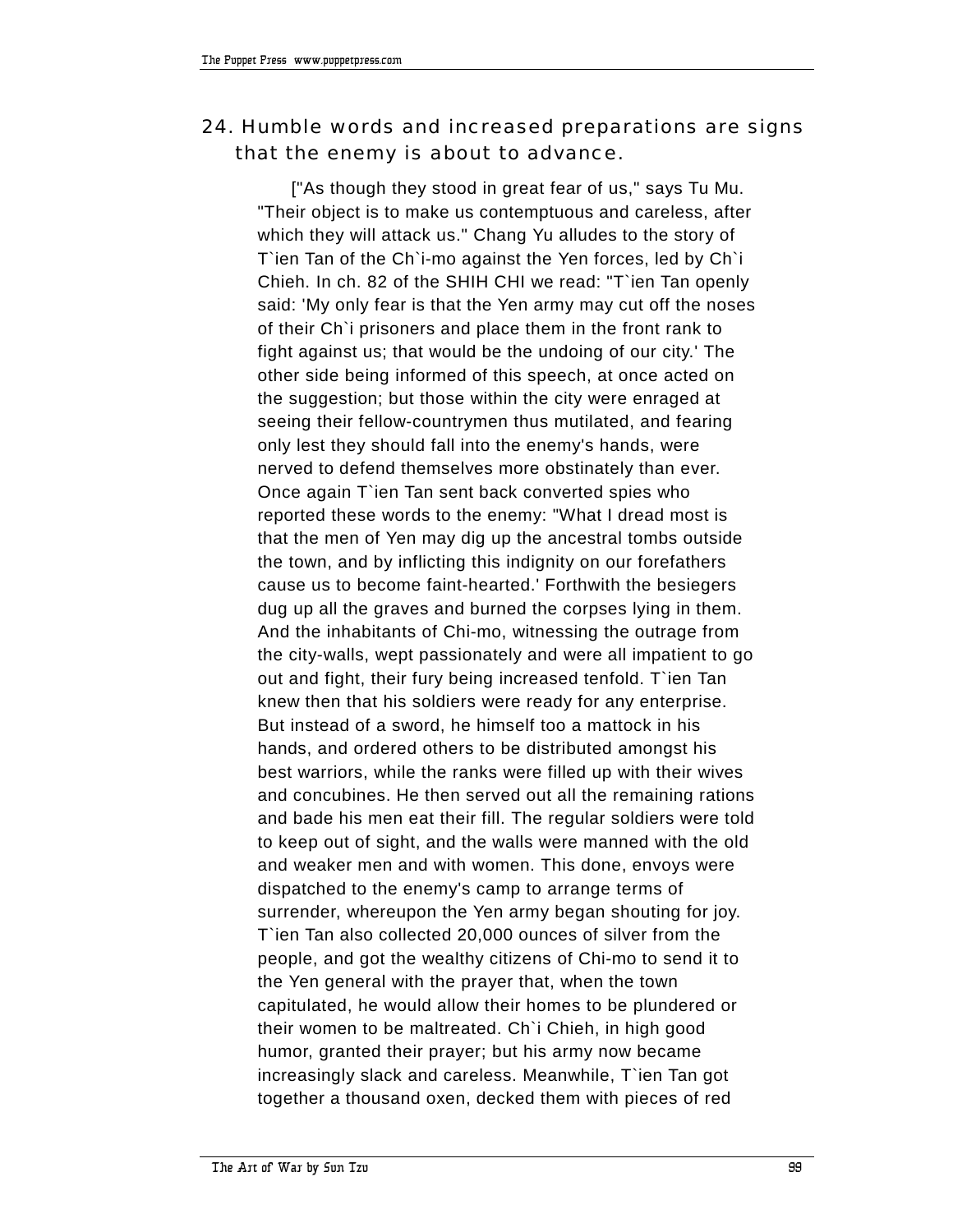silk, painted their bodies, dragon-like, with colored stripes, and fastened sharp blades on their horns and well-greased rushes on their tails. When night came on, he lighted the ends of the rushes, and drove the oxen through a number of holes which he had pierced in the walls, backing them up with a force of 5000 picked warriors. The animals, maddened with pain, dashed furiously into the enemy's camp where they caused the utmost confusion and dismay; for their tails acted as torches, showing up the hideous pattern on their bodies, and the weapons on their horns killed or wounded any with whom they came into contact. In the meantime, the band of 5000 had crept up with gags in their mouths, and now threw themselves on the enemy. At the same moment a frightful din arose in the city itself, all those that remained behind making as much noise as possible by banging drums and hammering on bronze vessels, until heaven and earth were convulsed by the uproar. Terror-stricken, the Yen army fled in disorder, hotly pursued by the men of Ch`i, who succeeded in slaying their general Ch`i ChienThe result of the battle was the ultimate recovery of some seventy cities which had belonged to the Ch`i State."]

 Violent language and driving forward as if to the attack are signs that he will retreat.

- 25. When the light chariots come out first and take up a position on the wings, it is a sign that the enemy is forming for battle.
- 26. Peace proposals unaccompanied by a sworn covenant indicate a plot.

[The reading here is uncertain. Li Ch`uan indicates "a treaty confirmed by oaths and hostages." Wang Hsi and Chang Yu, on the other hand, simply say "without reason," "on a frivolous pretext."]

## 27. When there is much running about

[Every man hastening to his proper place under his own regimental banner.]

 and the soldiers fall into rank, it means that the critical moment has come.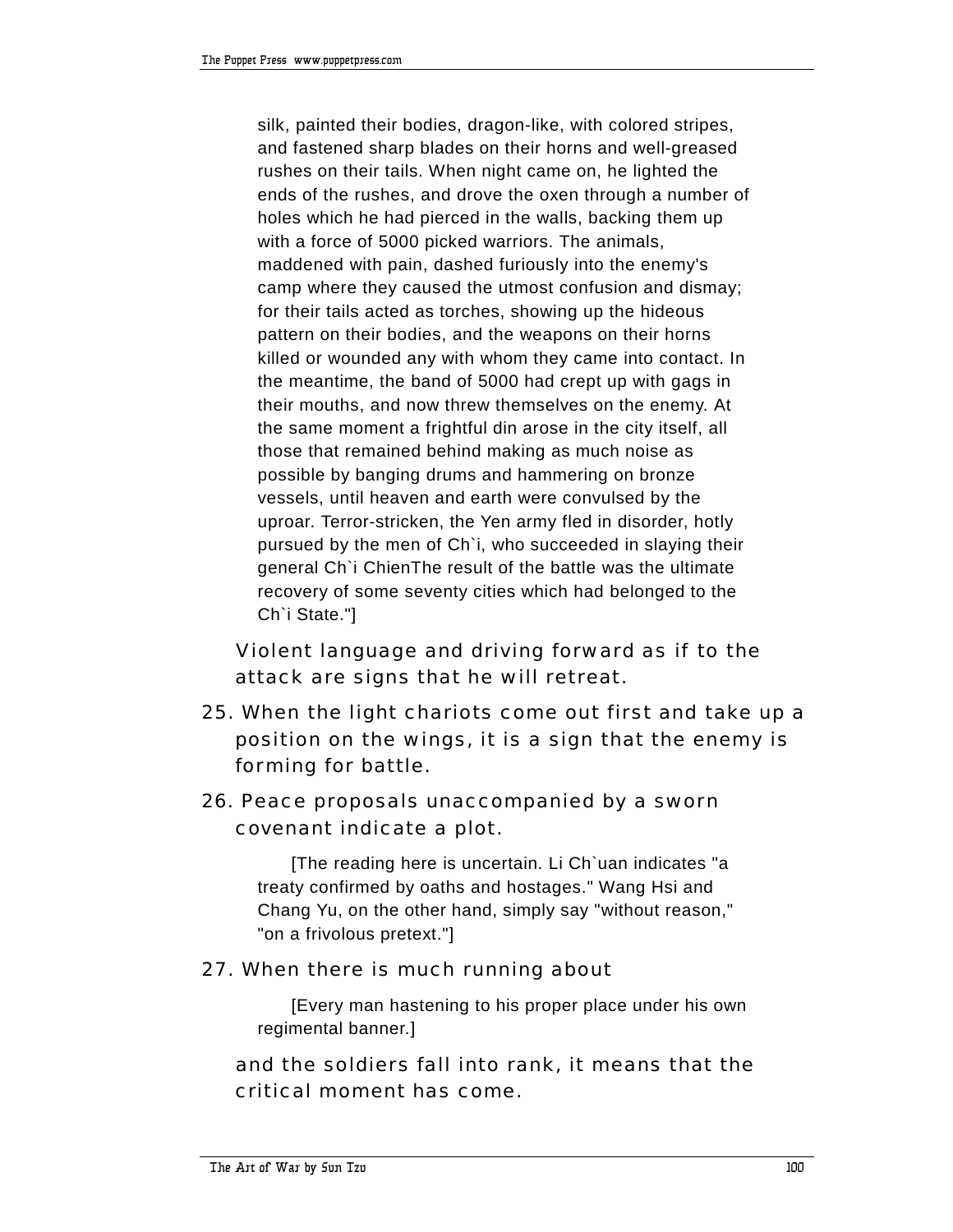- 28. When some are seen advancing and some retreating, it is a lure.
- 29. When the soldiers stand leaning on their spears, they are faint from want of food.
- 30. If those who are sent to draw water begin by drinking themselves, the army is suffering from thirst.

[As Tu Mu remarks: "One may know the condition of a whole army from the behavior of a single man."]

- 31. If the enemy sees an advantage to be gained and makes no effort to secure it, the soldiers are exhausted.
- 32. If birds gather on any spot, it is unoccupied.

[A useful fact to bear in mind when, for instance, as Ch`en Hao says, the enemy has secretly abandoned his camp.]

Clamor by night betokens nervousness.

33. If there is disturbance in the camp, the general's authority is weak. If the banners and flags are shifted about, sedition is afoot. If the officers are angry, it means that the men are weary.

[Tu Mu understands the sentence differently: "If all the officers of an army are angry with their general, it means that they are broken with fatigue" owing to the exertions which he has demanded from them.]

## 34. When an army feeds its horses with grain and kills its cattle for food,

[In the ordinary course of things, the men would be fed on grain and the horses chiefly on grass.]

 and when the men do not hang their cooking-pots over the camp-fires, showing that they will not return to their tents, you may know that they are determined to fight to the death.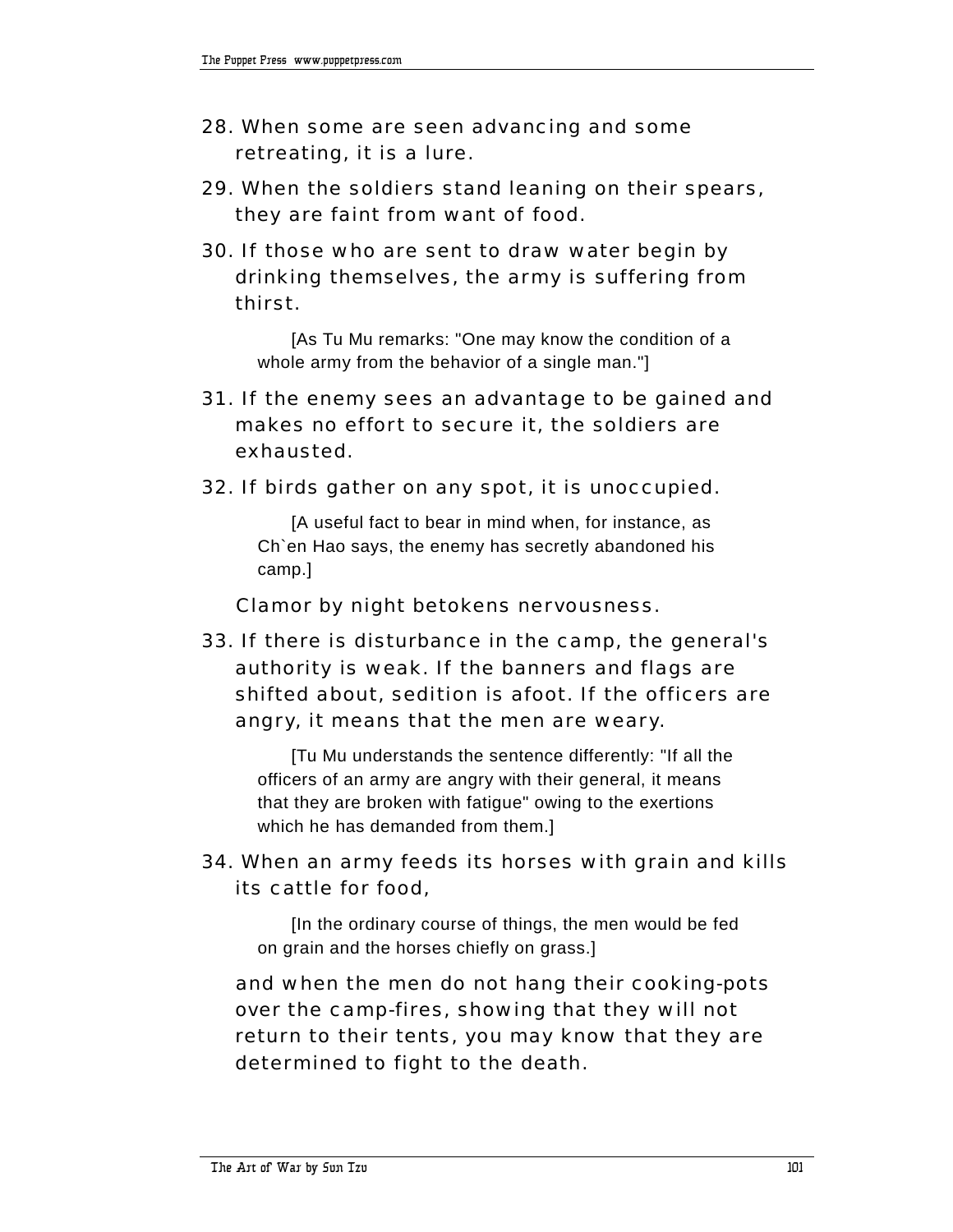[I may quote here the illustrative passage from the HOU HAN SHU, ch. 71, given in abbreviated form by the P`EI WEN YUN FU: "The rebel Wang Kuo of Liang was besieging the town of Ch`en-ts`ang, and Huang-fu Sung, who was in supreme command, and Tung Cho were sent out against him. The latter pressed for hasty measures, but Sung turned a deaf ear to his counsel. At last the rebels were utterly worn out, and began to throw down their weapons of their own accord. Sung was not advancing to the attack, but Cho said: 'It is a principle of war not to pursue desperate men and not to press a retreating host.' Sung answered: 'That does not apply here. What I am about to attack is a jaded army, not a retreating host; with disciplined troops I am falling on a disorganized multitude, not a band of desperate men.' Thereupon he advances to the attack unsupported by his colleague, and routed the enemy, Wang Kuo being slain."]

- 35. The sight of men whispering together in small knots or speaking in subdued tones points to disaffection amongst the rank and file.
- 36. Too frequent rewards signify that the enemy is at the end of his resources;

[Because, when an army is hard pressed, as Tu Mu says, there is always a fear of mutiny, and lavish rewards are given to keep the men in good temper.]

# too many punishments betray a condition of dire distress.

[Because in such case discipline becomes relaxed, and unwonted severity is necessary to keep the men to their duty.]

# 37. To begin by bluster, but afterwards to take fright at the enemy's numbers, shows a supreme lack of intelligence.

[I follow the interpretation of Ts`ao Kung, also adopted by Li Ch`uan, Tu Mu, and Chang Yu. Another possible meaning set forth by Tu Yu, Chia Lin, Mei Tao-ch`en and Wang Hsi, is: "The general who is first tyrannical towards his men, and then in terror lest they should mutiny, etc." This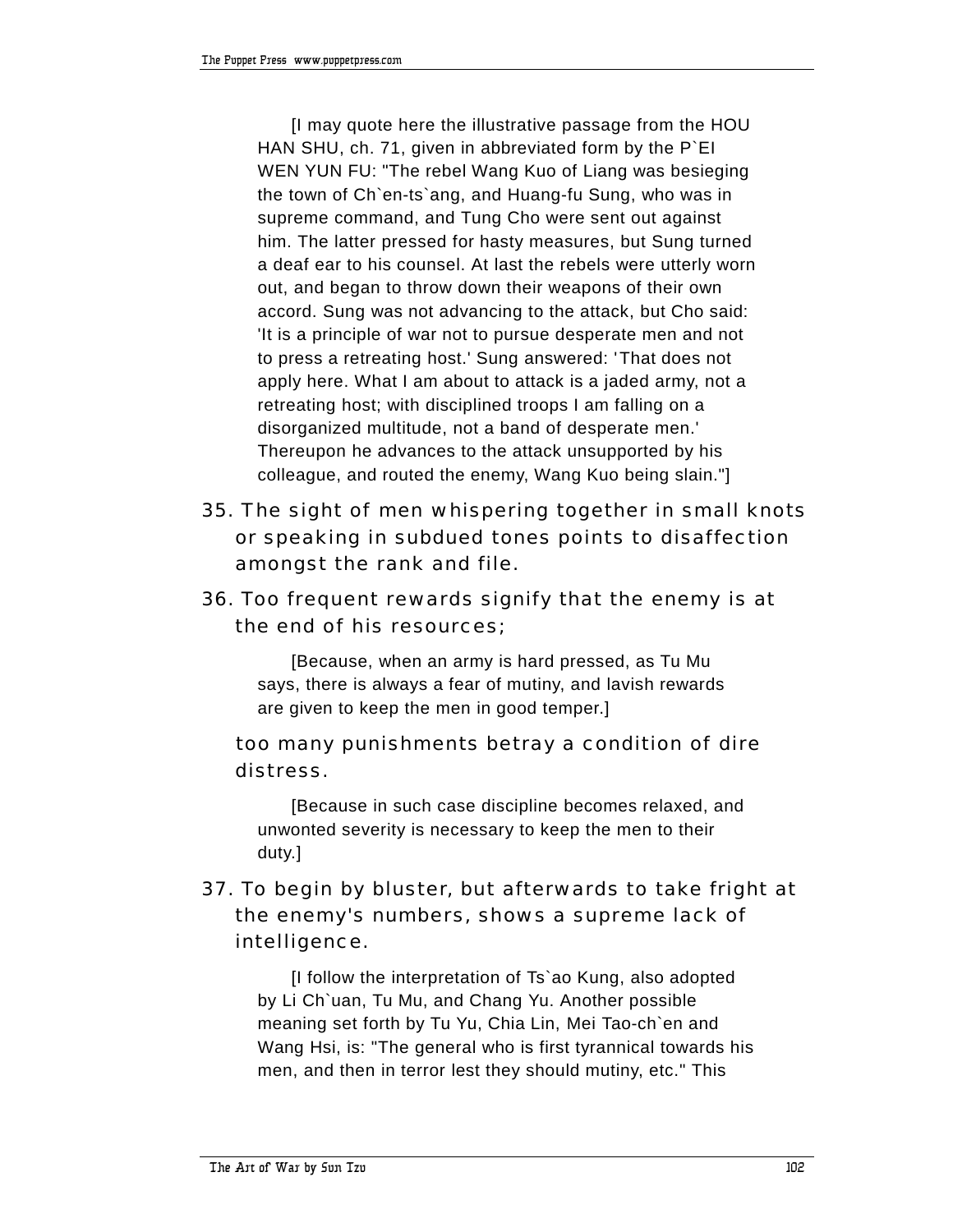would connect the sentence with what went before about rewards and punishments.]

38. When envoys are sent with compliments in their mouths, it is a sign that the enemy wishes for a truce.

[Tu Mu says: "If the enemy open friendly relations be sending hostages, it is a sign that they are anxious for an armistice, either because their strength is exhausted or for some other reason." But it hardly needs a Sun Tzu to draw such an obvious inference.]

39. If the enemy's troops march up angrily and remain facing ours for a long time without either joining battle or taking themselves off again, the situation is one that demands great vigilance and circumspection.

[Ts`ao Kung says a maneuver of this sort may be only a ruse to gain time for an unexpected flank attack or the laying of an ambush.]

# 40. If our troops are no more in number than the enemy, that is amply sufficient; it only means that no direct attack can be made.

[Literally, "no martial advance." That is to say, CHENG tactics and frontal attacks must be eschewed, and stratagem resorted to instead.]

# What we can do is simply to concentrate all our available strength, keep a close watch on the enemy, and obtain reinforcements.

[This is an obscure sentence, and none of the commentators succeed in squeezing very good sense out of it. I follow Li Ch`uan, who appears to offer the simplest explanation: "Only the side that gets more men will win." Fortunately we have Chang Yu to expound its meaning to us in language which is lucidity itself: "When the numbers are even, and no favorable opening presents itself, although we may not be strong enough to deliver a sustained attack, we can find additional recruits amongst our sutlers and campfollowers, and then, concentrating our forces and keeping a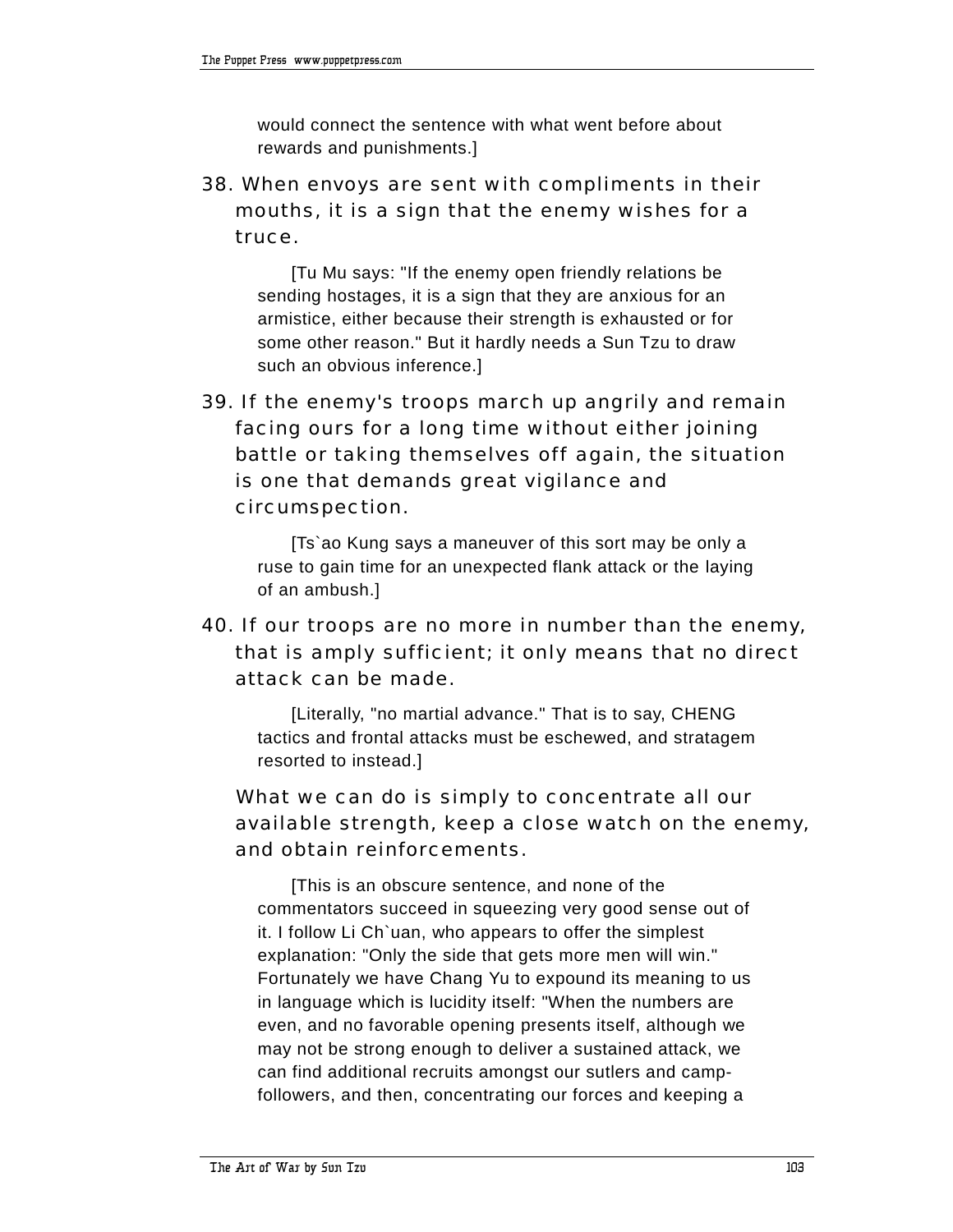close watch on the enemy, contrive to snatch the victory. But we must avoid borrowing foreign soldiers to help us." He then quotes from Wei Liao Tzu, ch. 3: "The nominal strength of mercenary troops may be 100,000, but their real value will be not more than half that figure."]

# 41. He who exercises no forethought but makes light of his opponents is sure to be captured by them.

[Ch`en Hao, quoting from the TSO CHUAN, says: "If bees and scorpions carry poison, how much more will a hostile state! Even a puny opponent, then, should not be treated with contempt."]

- 42. If soldiers are punished before they have grown attached to you, they will not prove submissive; and, unless submissive, then will be practically useless. If, when the soldiers have become attached to you, punishments are not enforced, they will still be unless.
- 43. Therefore soldiers must be treated in the first instance with humanity, but kept under control by means of iron discipline.

[Yen Tzu [B.C. 493] said of Ssu-ma Jang-chu: "His civil virtues endeared him to the people; his martial prowess kept his enemies in awe." Cf. Wu Tzu, ch. 4 init.: "The ideal commander unites culture with a warlike temper; the profession of arms requires a combination of hardness and tenderness."]

This is a certain road to victory.

- 44. If in training soldiers commands are habitually enforced, the army will be well-disciplined; if not, its discipline will be bad.
- 45. If a general shows confidence in his men but always insists on his orders being obeyed,

[Tu Mu says: "A general ought in time of peace to show kindly confidence in his men and also make his authority respected, so that when they come to face the enemy, orders may be executed and discipline maintained, because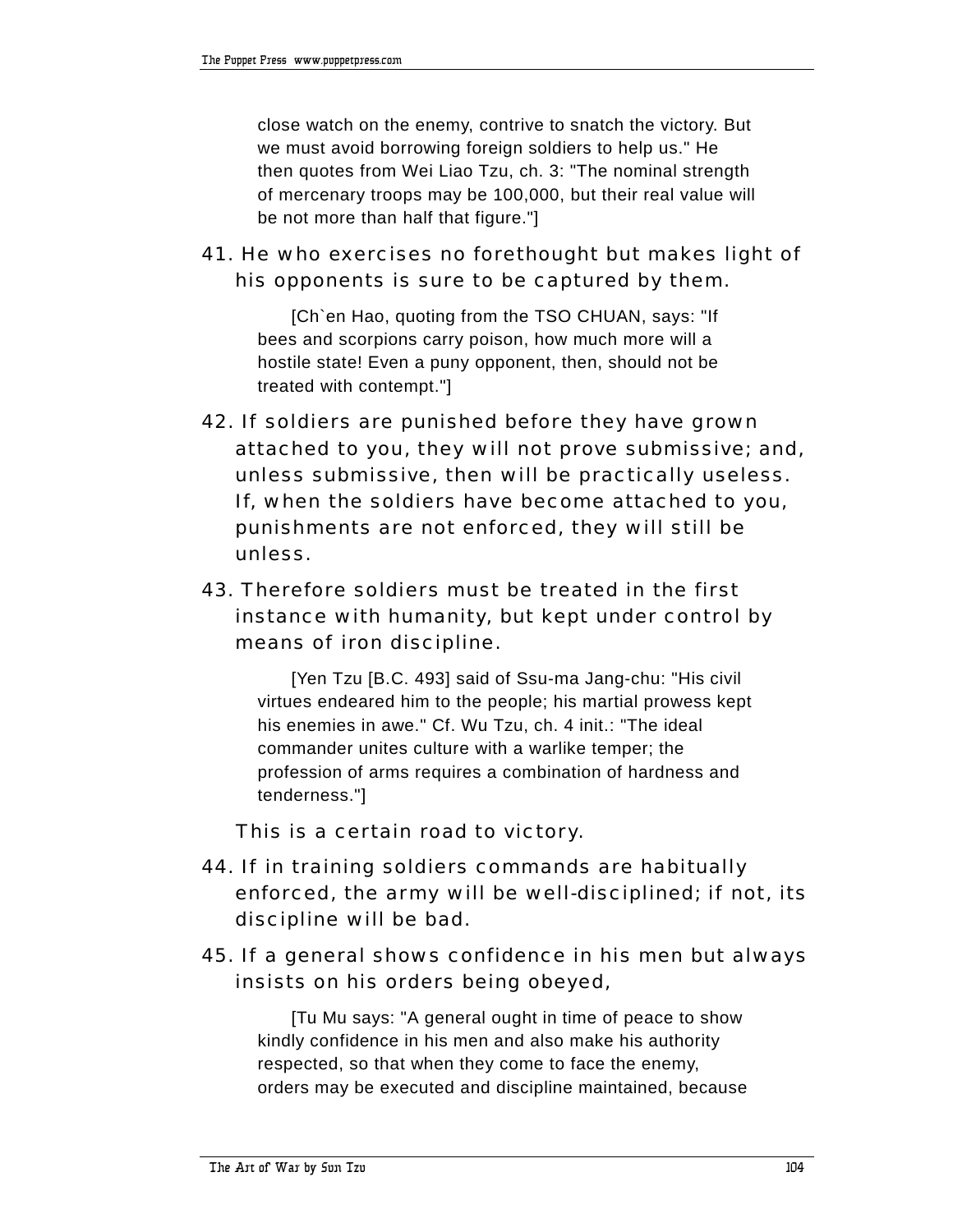they all trust and look up to him." What Sun Tzu has said in ss. 44, however, would lead one rather to expect something like this: "If a general is always confident that his orders will be carried out," etc."]

### the gain will be mutual.

[Chang Yu says: "The general has confidence in the men under his command, and the men are docile, having confidence in him. Thus the gain is mutual" He quotes a pregnant sentence from Wei Liao Tzu, ch. 4: "The art of giving orders is not to try to rectify minor blunders and not to be swayed by petty doubts." Vacillation and fussiness are the surest means of sapping the confidence of an army.]

[1] "Aids to Scouting," p. 26.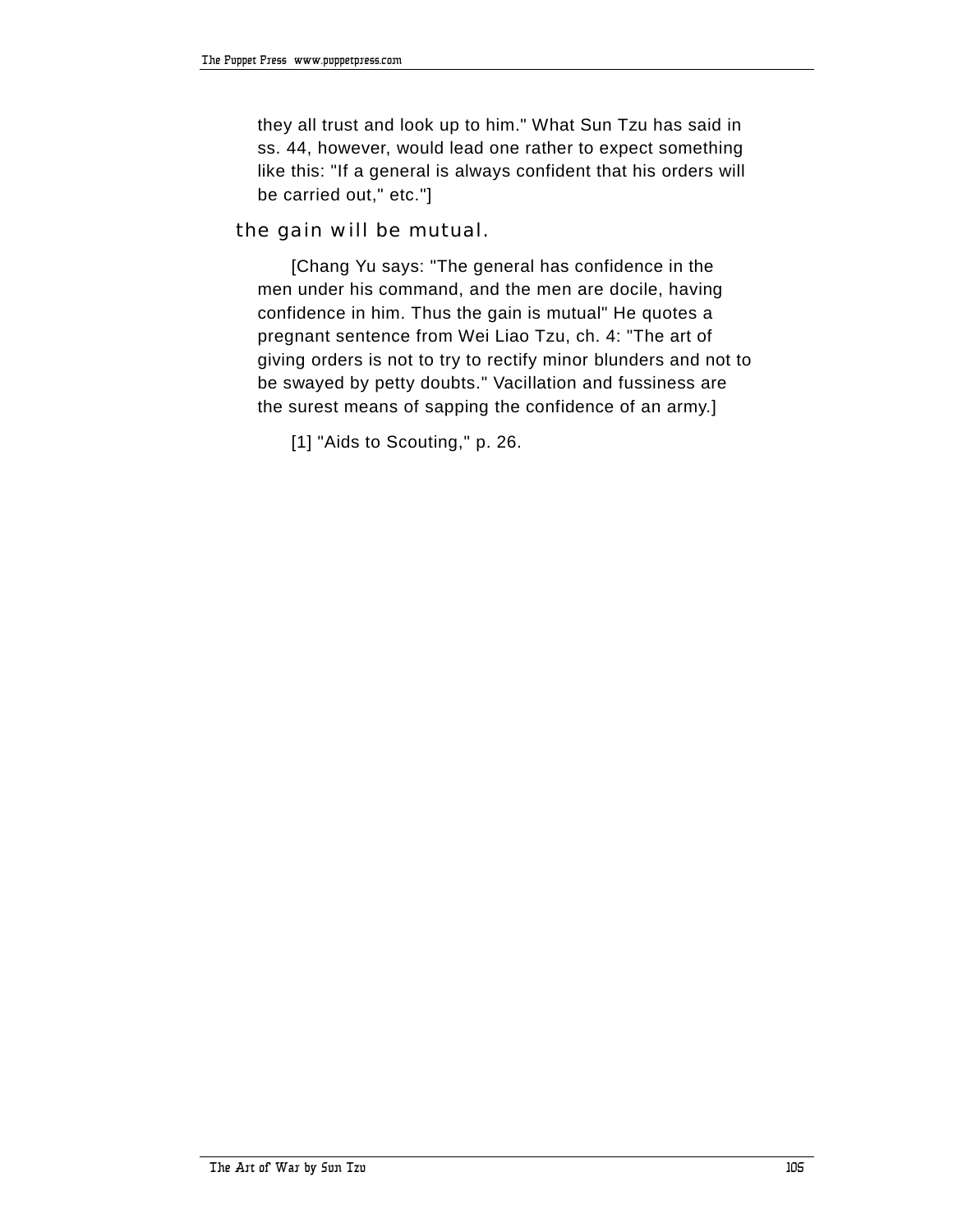# **X. Terrain**

[Only about a third of the chapter, comprising ss. ss. 1- 13, deals with "terrain," the subject being more fully treated in ch. XI. The "six calamities" are discussed in SS. 14-20, and the rest of the chapter is again a mere string of desultory remarks, though not less interesting, perhaps, on that account.]

# 1. Sun Tzu said: We may distinguish six kinds of terrain, to wit: (1) Accessible ground;

[Mei Yao-ch`en says: "plentifully provided with roads and means of communications."]

## (2) entangling ground;

[The same commentator says: "Net-like country, venturing into which you become entangled."]

## (3) temporizing ground;

[Ground which allows you to "stave off" or "delay."]

# (4) narrow passes; (5) precipitous heights; (6) positions at a great distance from the enemy.

[It is hardly necessary to point out the faultiness of this classification. A strange lack of logical perception is shown in the Chinaman's unquestioning acceptance of glaring cross-divisions such as the above.]

# 2. Ground which can be freely traversed by both sides is called ACCESSIBLE.

# 3. With regard to ground of this nature, be before the enemy in occupying the raised and sunny spots, and carefully guard your line of supplies.

[The general meaning of the last phrase is doubtlessly, as Tu Yu says, "not to allow the enemy to cut your communications." In view of Napoleon's dictum, "the secret of war lies in the communications," [1] we could wish that Sun Tzu had done more than skirt the edge of this important subject here and in I. ss. 10, VII. ss. 11. Col. Henderson says: "The line of supply may be said to be as vital to the existence of an army as the heart to the life of a human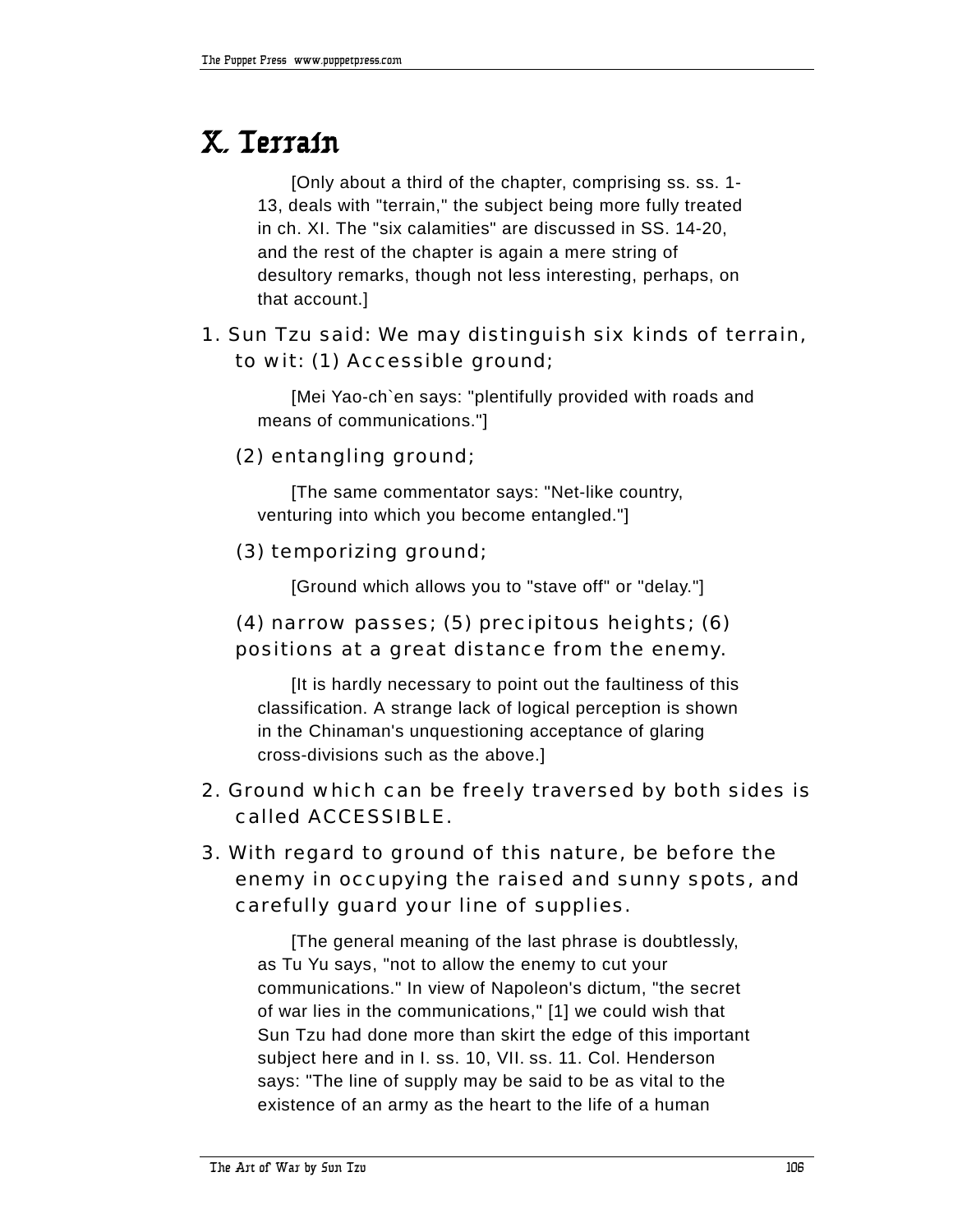being. Just as the duelist who finds his adversary's point menacing him with certain death, and his own guard astray, is compelled to conform to his adversary's movements, and to content himself with warding off his thrusts, so the commander whose communications are suddenly threatened finds himself in a false position, and he will be fortunate if he has not to change all his plans, to split up his force into more or less isolated detachments, and to fight with inferior numbers on ground which he has not had time to prepare, and where defeat will not be an ordinary failure, but will entail the ruin or surrender of his whole army." [2]

Then you will be able to fight with advantage.

- 4. Ground which can be abandoned but is hard to reoccupy is called ENTANGLING.
- 5. From a position of this sort, if the enemy is unprepared, you may sally forth and defeat him. But if the enemy is prepared for your coming, and you fail to defeat him, then, return being impossible, disaster will ensue.
- 6. When the position is such that neither side will gain by making the first move, it is called TEMPORIZING ground.

[Tu Mu says: "Each side finds it inconvenient to move, and the situation remains at a deadlock."]

# 7. In a position of this sort, even though the enemy should offer us an attractive bait,

[Tu Yu says, "turning their backs on us and pretending to flee." But this is only one of the lures which might induce us to quit our position.]

 it will be advisable not to stir forth, but rather to retreat, thus enticing the enemy in his turn; then, when part of his army has come out, we may deliver our attack with advantage.

8. With regard to NARROW PASSES, if you can occupy them first, let them be strongly garrisoned and await the advent of the enemy.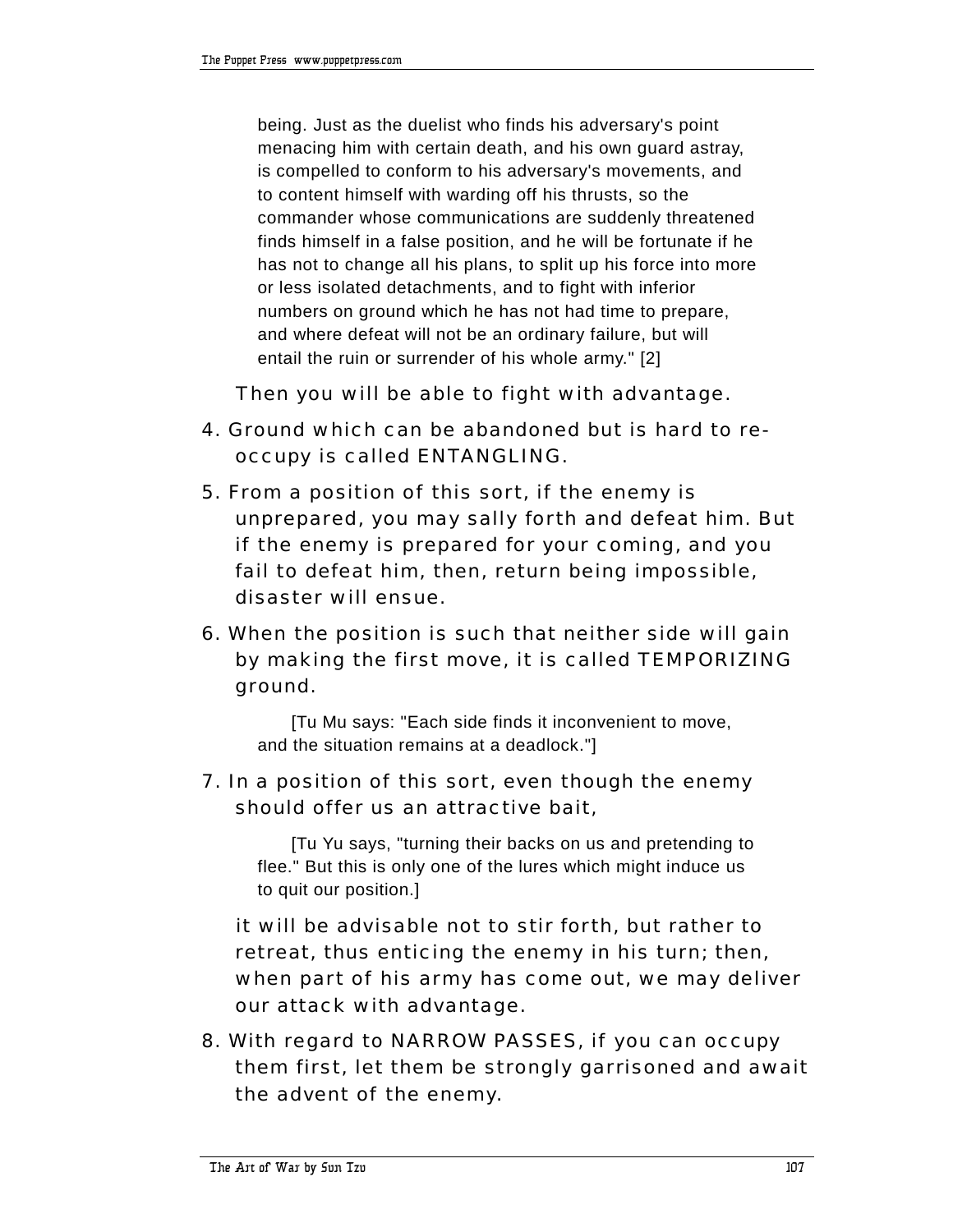[Because then, as Tu Yu observes, "the initiative will lie with us, and by making sudden and unexpected attacks we shall have the enemy at our mercy."]

- 9. Should the army forestall you in occupying a pass, do not go after him if the pass is fully garrisoned, but only if it is weakly garrisoned.
- 10. With regard to PRECIPITOUS HEIGHTS, if you are beforehand with your adversary, you should occupy the raised and sunny spots, and there wait for him to come up.

[Ts`ao Kung says: "The particular advantage of securing heights and defiles is that your actions cannot then be dictated by the enemy." [For the enunciation of the grand principle alluded to, see VI. ss. 2]. Chang Yu tells the following anecdote of P`ei Hsing-chien (A.D. 619-682), who was sent on a punitive expedition against the Turkic tribes. "At night he pitched his camp as usual, and it had already been completely fortified by wall and ditch, when suddenly he gave orders that the army should shift its quarters to a hill near by. This was highly displeasing to his officers, who protested loudly against the extra fatigue which it would entail on the men. P`ei Hsing-chien, however, paid no heed to their remonstrances and had the camp moved as quickly as possible. The same night, a terrific storm came on, which flooded their former place of encampment to the depth of over twelve feet. The recalcitrant officers were amazed at the sight, and owned that they had been in the wrong. 'How did you know what was going to happen?' they asked. P`ei Hsing-chien replied: 'From this time forward be content to obey orders without asking unnecessary questions.' From this it may be seen," Chang Yu continues, "that high and sunny places are advantageous not only for fighting, but also because they are immune from disastrous floods."]

## 11. If the enemy has occupied them before you, do not follow him, but retreat and try to entice him away.

[The turning point of Li Shih-min's campaign in 621 A.D. against the two rebels, Tou Chien-te, King of Hsia, and Wang Shih-ch`ung, Prince of Cheng, was his seizure of the heights of Wu-lao, in spike of which Tou Chien-te persisted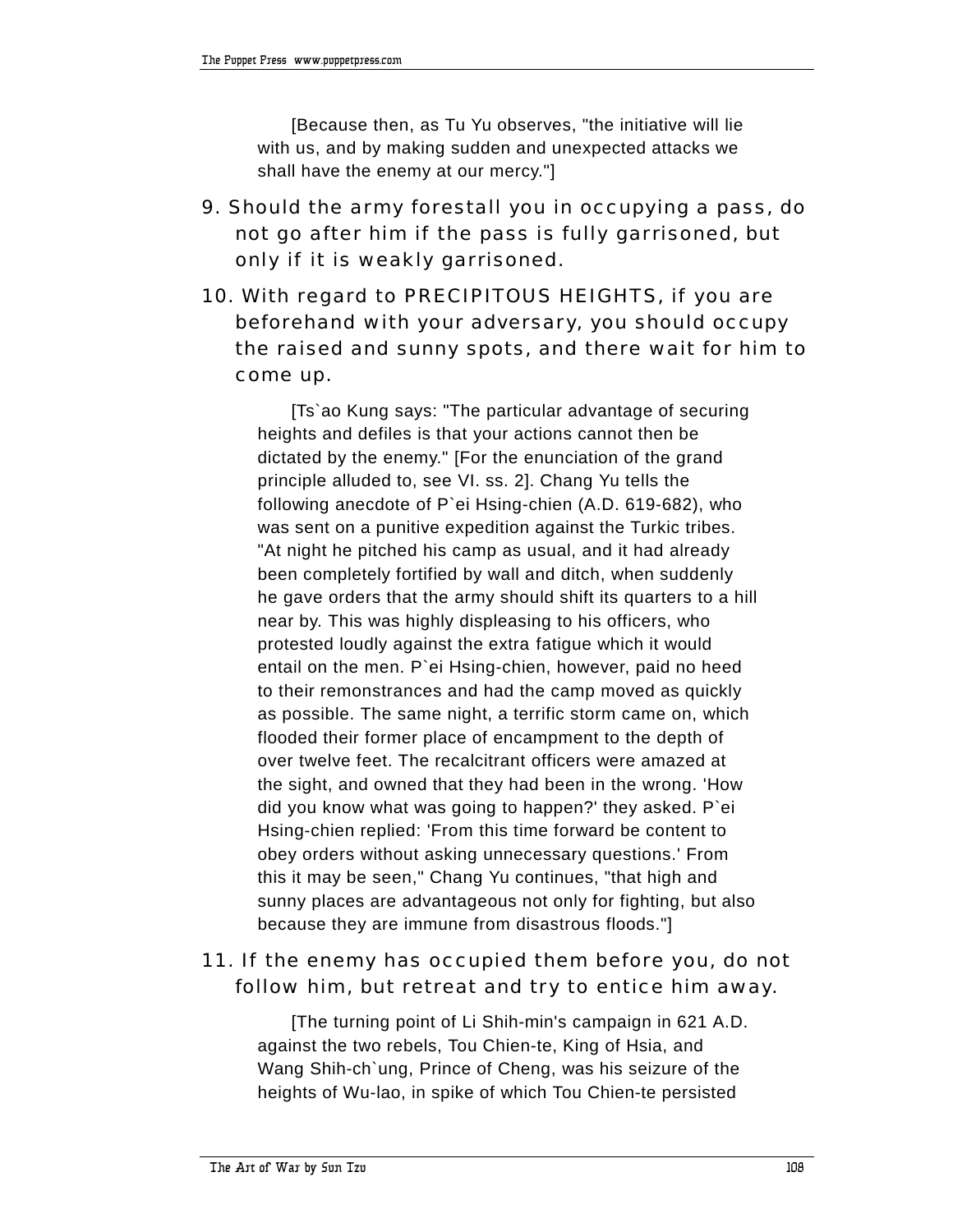in his attempt to relieve his ally in Lo-yang, was defeated and taken prisoner. See CHIU T`ANG, ch. 2, fol. 5 verso, and also ch. 54.]

12. If you are situated at a great distance from the enemy, and the strength of the two armies is equal, it is not easy to provoke a battle,

[The point is that we must not think of undertaking a long and wearisome march, at the end of which, as Tu Yu says, "we should be exhausted and our adversary fresh and keen."]

and fighting will be to your disadvantage.

13. These six are the principles connected with Earth.

[Or perhaps, "the principles relating to ground." See, however, I. ss. 8.]

 The general who has attained a responsible post must be careful to study them.

- 14. Now an army is exposed to six several calamities, not arising from natural causes, but from faults for which the general is responsible. These are: (1) Flight; (2) insubordination; (3) collapse; (4) ruin; (5) disorganization; (6) rout.
- 15. Other conditions being equal, if one force is hurled against another ten times its size, the result will be the FLIGHT of the former.
- 16. When the common soldiers are too strong and their officers too weak, the result is INSUBORDINATION.

[Tu Mu cites the unhappy case of T`ien Pu [HSIN T`ANG SHU, ch. 148], who was sent to Wei in 821 A.D. with orders to lead an army against Wang T`ing-ts`ou. But the whole time he was in command, his soldiers treated him with the utmost contempt, and openly flouted his authority by riding about the camp on donkeys, several thousands at a time. T`ien Pu was powerless to put a stop to this conduct, and when, after some months had passed, he made an attempt to engage the enemy, his troops turned tail and dispersed in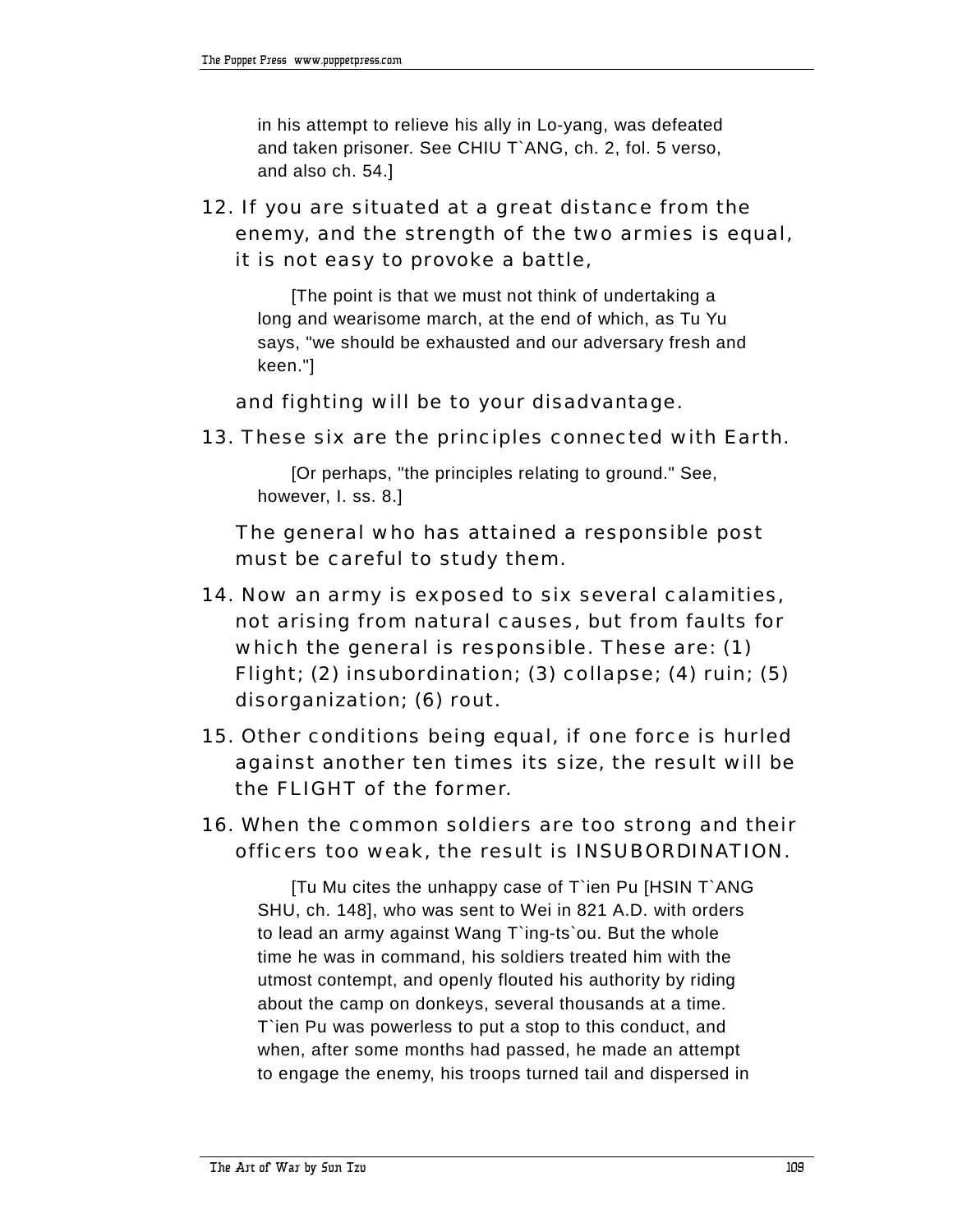every direction. After that, the unfortunate man committed suicide by cutting his throat.]

## When the officers are too strong and the common soldiers too weak, the result is COLLAPSE.

[Ts`ao Kung says: "The officers are energetic and want to press on, the common soldiers are feeble and suddenly collapse."]

# 17. When the higher officers are angry and insubordinate, and on meeting the enemy give battle on their own account from a feeling of resentment, before the commander-in-chief can tell whether or no he is in a position to fight, the result is RUIN.

[Wang Hsi`s note is: "This means, the general is angry without cause, and at the same time does not appreciate the ability of his subordinate officers; thus he arouses fierce resentment and brings an avalanche of ruin upon his head."]

# 18. When the general is weak and without authority; when his orders are not clear and distinct;

[Wei Liao Tzu (ch. 4) says: "If the commander gives his orders with decision, the soldiers will not wait to hear them twice; if his moves are made without vacillation, the soldiers will not be in two minds about doing their duty." General Baden-Powell says, italicizing the words: "The secret of getting successful work out of your trained men lies in one nutshell-in the clearness of the instructions they receive." [3] Cf. also Wu Tzu ch. 3: "the most fatal defect in a military leader is difference; the worst calamities that befall an army arise from hesitation."]

# when there are no fixed duties assigned to officers and men,

[Tu Mu says: "Neither officers nor men have any regular routine."]

 and the ranks are formed in a slovenly haphazard manner, the result is utter DISORGANIZATION.

19. When a general, unable to estimate the enemy's strength, allows an inferior force to engage a larger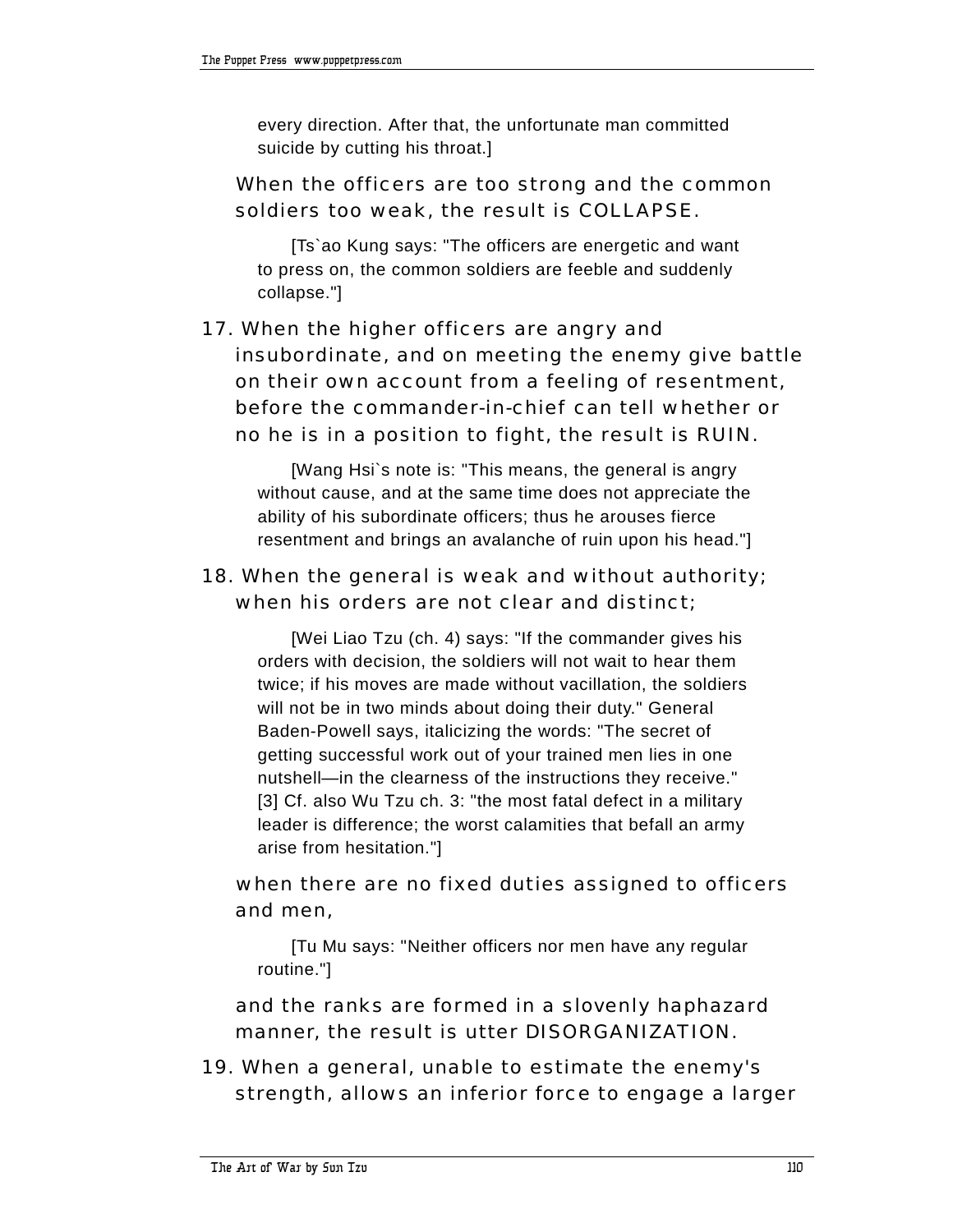# one, or hurls a weak detachment against a powerful one, and neglects to place picked soldiers in the front rank, the result must be ROUT.

[Chang Yu paraphrases the latter part of the sentence and continues: "Whenever there is fighting to be done, the keenest spirits should be appointed to serve in the front ranks, both in order to strengthen the resolution of our own men and to demoralize the enemy." Cf. the primi ordines of Caesar ("De Bello Gallico," V. 28, 44, et al.).]

## 20. These are six ways of courting defeat, which must be carefully noted by the general who has attained a responsible post.

[See supra, ss. 13.]

21. The natural formation of the country is the soldier's best ally;

[Ch`en Hao says: "The advantages of weather and season are not equal to those connected with ground."]

 but a power of estimating the adversary, of controlling the forces of victory, and of shrewdly calculating difficulties, dangers and distances, constitutes the test of a great general.

- 22. He who knows these things, and in fighting puts his knowledge into practice, will win his battles. He who knows them not, nor practices them, will surely be defeated.
- 23. If fighting is sure to result in victory, then you must fight, even though the ruler forbid it; if fighting will not result in victory, then you must not fight even at the ruler's bidding.

[Cf. VIII. ss. 3 fin. Huang Shih-kung of the Ch`in dynasty, who is said to have been the patron of Chang Liang and to have written the SAN LUEH, has these words attributed to him: "The responsibility of setting an army in motion must devolve on the general alone; if advance and retreat are controlled from the Palace, brilliant results will hardly be achieved. Hence the god-like ruler and the enlightened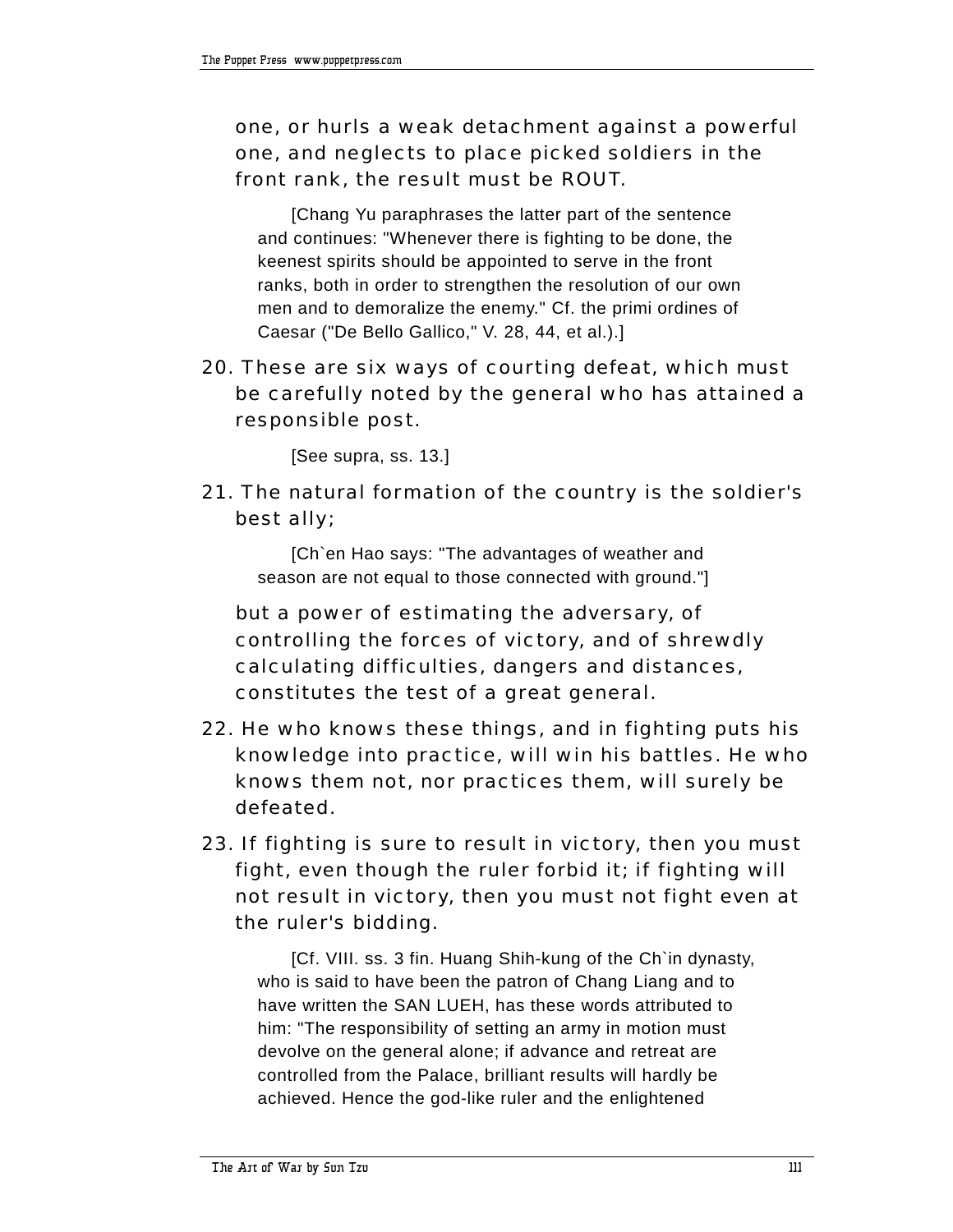monarch are content to play a humble part in furthering their country's cause [lit., kneel down to push the chariot wheel]." This means that "in matters lying outside the zenana, the decision of the military commander must be absolute." Chang Yu also quote the saying: "Decrees from the Son of Heaven do not penetrate the walls of a camp."]

# 24. The general who advances without coveting fame and retreats without fearing disgrace,

[It was Wellington, I think, who said that the hardest thing of all for a soldier is to retreat.]

# whose only thought is to protect his country and do good service for his sovereign, is the jewel of the kingdom.

[A noble presentiment, in few words, of the Chinese "happy warrior." Such a man, says Ho Shih, "even if he had to suffer punishment, would not regret his conduct."]

# 25. Regard your soldiers as your children, and they will follow you into the deepest valleys; look upon them as your own beloved sons, and they will stand by you even unto death.

[Cf. I. ss. 6. In this connection, Tu Mu draws for us an engaging picture of the famous general Wu Ch`i, from whose treatise on war I have frequently had occasion to quote: "He wore the same clothes and ate the same food as the meanest of his soldiers, refused to have either a horse to ride or a mat to sleep on, carried his own surplus rations wrapped in a parcel, and shared every hardship with his men. One of his soldiers was suffering from an abscess, and Wu Ch`i himself sucked out the virus. The soldier's mother, hearing this, began wailing and lamenting. Somebody asked her, saying: 'Why do you cry? Your son is only a common soldier, and yet the commander-in-chief himself has sucked the poison from his sore.' The woman replied, 'Many years ago, Lord Wu performed a similar service for my husband, who never left him afterwards, and finally met his death at the hands of the enemy. And now that he has done the same for my son, he too will fall fighting I know not where.'" Li Ch`uan mentions the Viscount of Ch`u, who invaded the small state of Hsiao during the winter. The Duke of Shen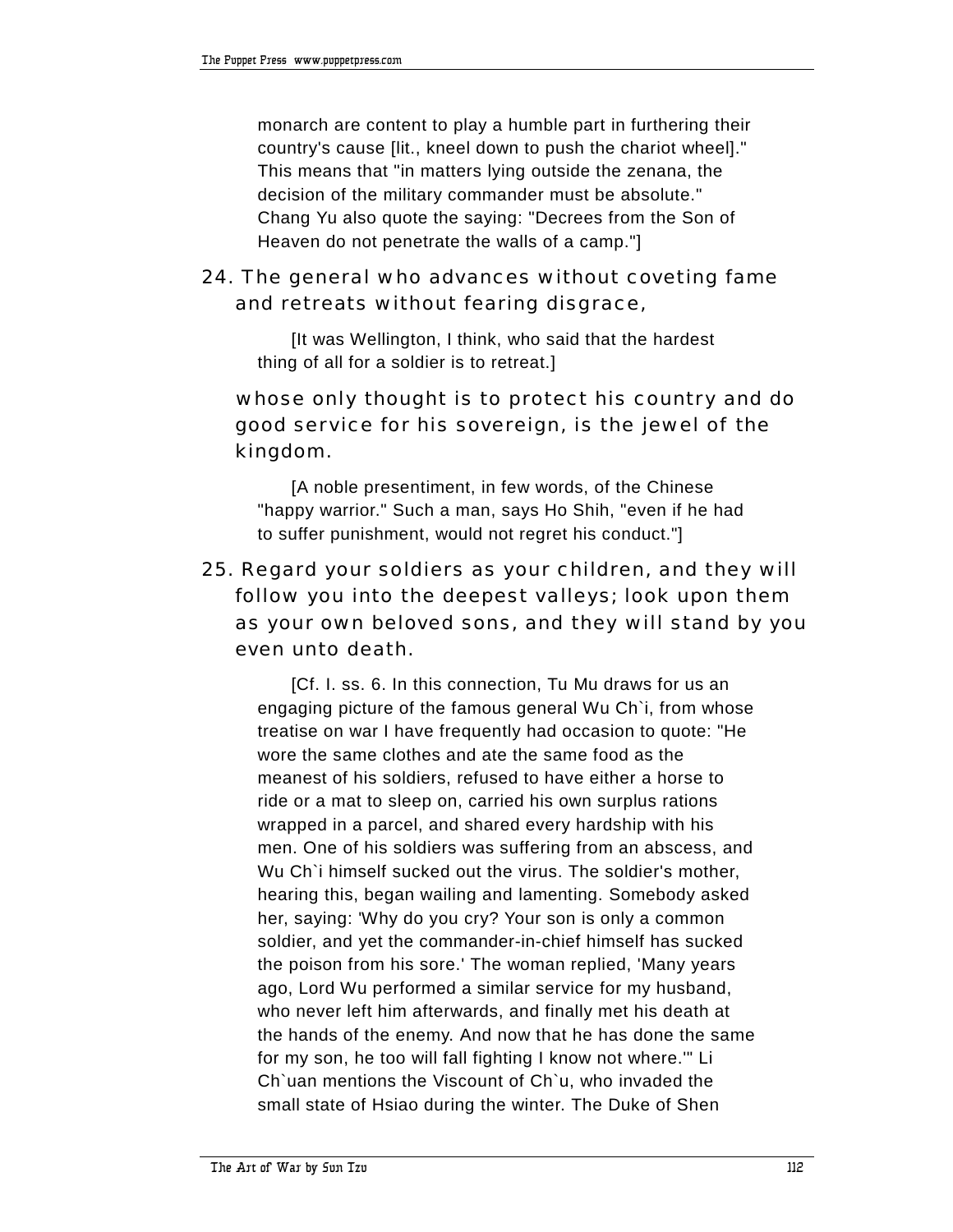said to him: "Many of the soldiers are suffering severely from the cold." So he made a round of the whole army, comforting and encouraging the men; and straightway they felt as if they were clothed in garments lined with floss silk.]

26. If, however, you are indulgent, but unable to make your authority felt; kind-hearted, but unable to enforce your commands; and incapable, moreover, of quelling disorder: then your soldiers must be likened to spoilt children; they are useless for any practical purpose.

[Li Ching once said that if you could make your soldiers afraid of you, they would not be afraid of the enemy. Tu Mu recalls an instance of stern military discipline which occurred in 219 A.D., when Lu Meng was occupying the town of Chiang-ling. He had given stringent orders to his army not to molest the inhabitants nor take anything from them by force. Nevertheless, a certain officer serving under his banner, who happened to be a fellow-townsman, ventured to appropriate a bamboo hat belonging to one of the people, in order to wear it over his regulation helmet as a protection against the rain. Lu Meng considered that the fact of his being also a native of Ju-nan should not be allowed to palliate a clear breach of discipline, and accordingly he ordered his summary execution, the tears rolling down his face, however, as he did so. This act of severity filled the army with wholesome awe, and from that time forth even articles dropped in the highway were not picked up.]

27. If we know that our own men are in a condition to attack, but are unaware that the enemy is not open to attack, we have gone only halfway towards victory.

[That is, Ts`ao Kung says, "the issue in this case is uncertain."]

28. If we know that the enemy is open to attack, but are unaware that our own men are not in a condition to attack, we have gone only halfway towards victory.

[Cf. III. ss. 13 (1).]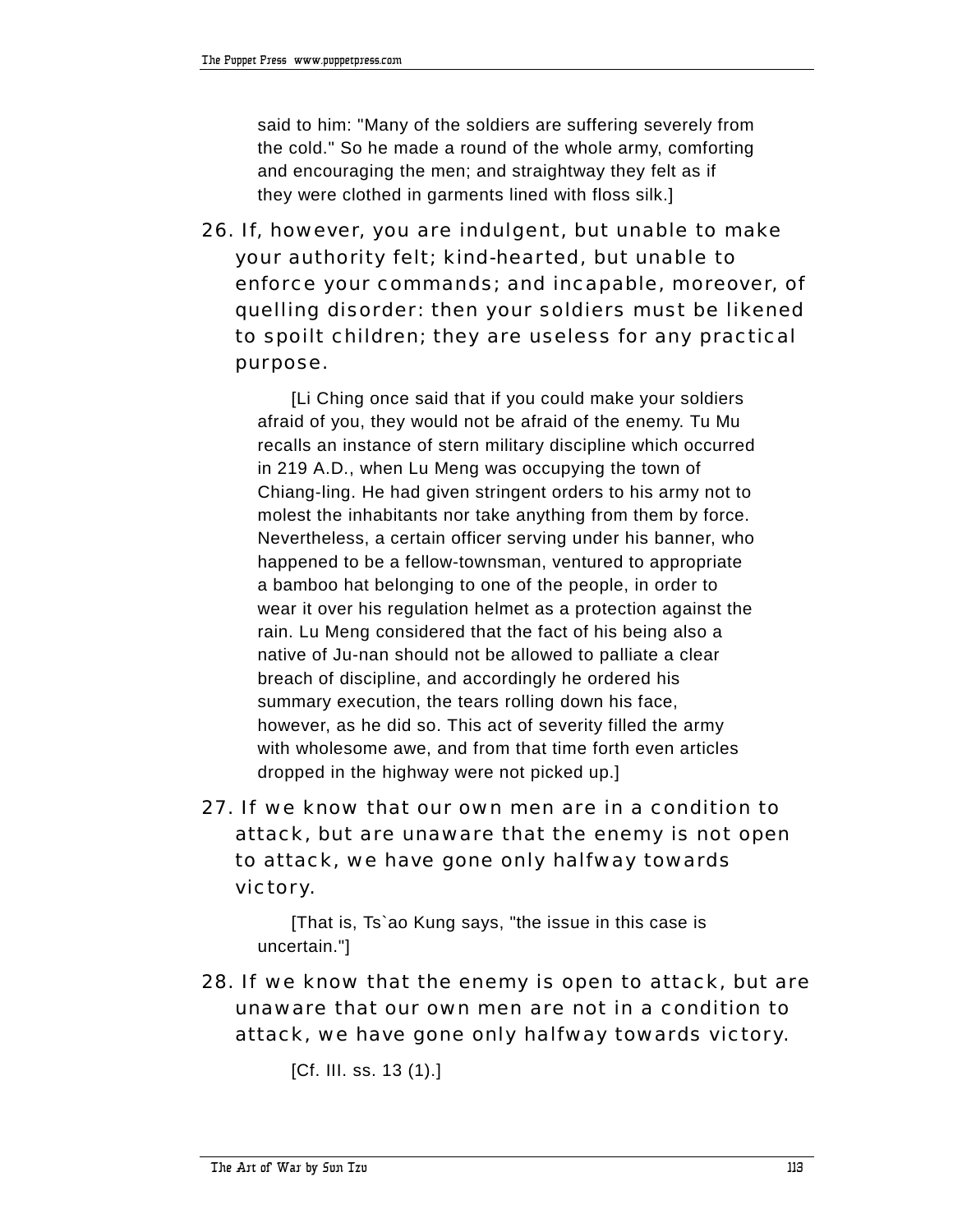- 29. If we know that the enemy is open to attack, and also know that our men are in a condition to attack, but are unaware that the nature of the ground makes fighting impracticable, we have still gone only halfway towards victory.
- 30. Hence the experienced soldier, once in motion, is never bewildered; once he has broken camp, he is never at a loss.

[The reason being, according to Tu Mu, that he has taken his measures so thoroughly as to ensure victory beforehand. "He does not move recklessly," says Chang Yu, "so that when he does move, he makes no mistakes."]

31. Hence the saying: If you know the enemy and know yourself, your victory will not stand in doubt; if you know Heaven and know Earth, you may make your victory complete.

[Li Ch`uan sums up as follows: "Given a knowledge of three things—the affairs of men, the seasons of heaven and the natural advantages of earth-, victory will invariably crown your battles."]

- [1] See "Pensees de Napoleon 1er," no. 47.
- [2] "The Science of War," chap. 2.
- [3] "Aids to Scouting," p. xii.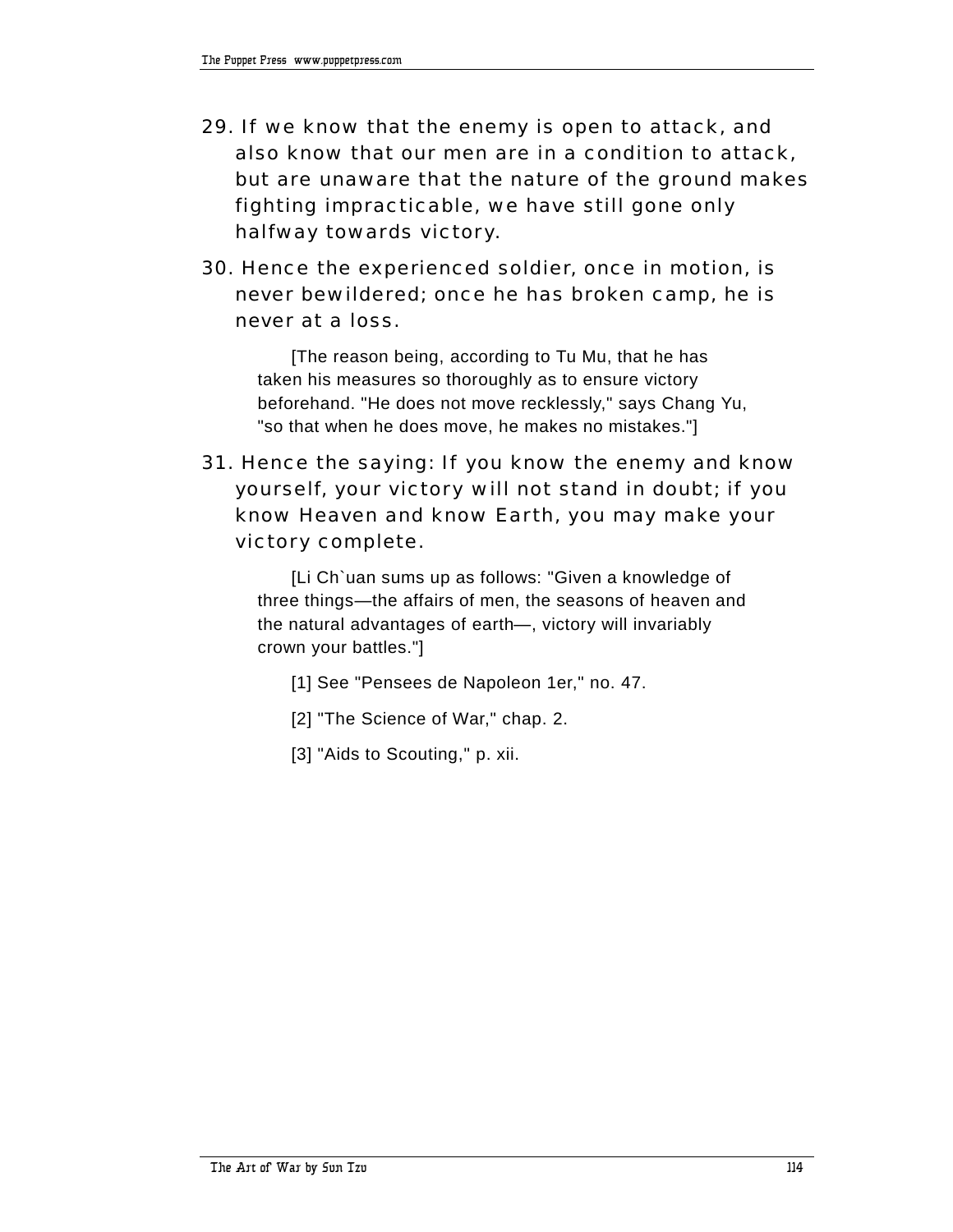# **XI. The Nine Situations**

- 1. Sun Tzu said: The art of war recognizes nine varieties of ground: (1) Dispersive ground; (2) facile ground; (3) contentious ground; (4) open ground; (5) ground of intersecting highways; (6) serious ground; (7) difficult ground; (8) hemmed-in ground; (9) desperate ground.
- 2. When a chieftain is fighting in his own territory, it is dispersive ground.

[So called because the soldiers, being near to their homes and anxious to see their wives and children, are likely to seize the opportunity afforded by a battle and scatter in every direction. "In their advance," observes Tu Mu, "they will lack the valor of desperation, and when they retreat, they will find harbors of refuge."]

# 3. When he has penetrated into hostile territory, but to no great distance, it is facile ground.

[Li Ch`uan and Ho Shih say "because of the facility for retreating," and the other commentators give similar explanations. Tu Mu remarks: "When your army has crossed the border, you should burn your boats and bridges, in order to make it clear to everybody that you have no hankering after home."]

# 4. Ground the possession of which imports great advantage to either side, is contentious ground.

[Tu Mu defines the ground as ground "to be contended for." Ts`ao Kung says: "ground on which the few and the weak can defeat the many and the strong," such as "the neck of a pass," instanced by Li Ch`uan. Thus, Thermopylae was of this classification because the possession of it, even for a few days only, meant holding the entire invading army in check and thus gaining invaluable time. Cf. Wu Tzu, ch. V. ad init.: "For those who have to fight in the ratio of one to ten, there is nothing better than a narrow pass." When Lu Kuang was returning from his triumphant expedition to Turkestan in 385 A.D., and had got as far as I-ho, laden with spoils, Liang Hsi, administrator of Liang-chou, taking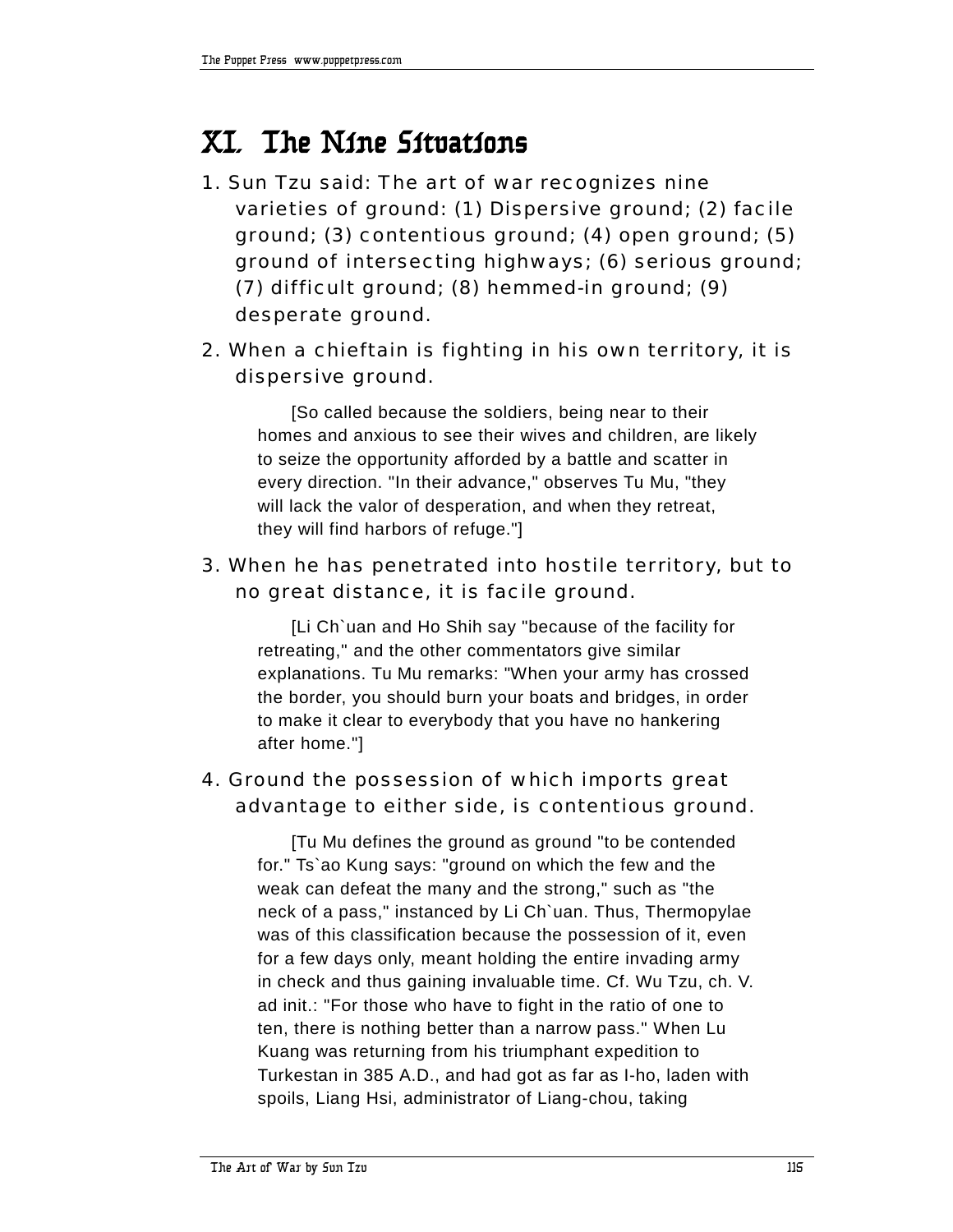advantage of the death of Fu Chien, King of Ch`in, plotted against him and was for barring his way into the province. Yang Han, governor of Kao-ch`ang, counseled him, saying: "Lu Kuang is fresh from his victories in the west, and his soldiers are vigorous and mettlesome. If we oppose him in the shifting sands of the desert, we shall be no match for him, and we must therefore try a different plan. Let us hasten to occupy the defile at the mouth of the Kao-wu pass, thus cutting him off from supplies of water, and when his troops are prostrated with thirst, we can dictate our own terms without moving. Or if you think that the pass I mention is too far off, we could make a stand against him at the I-wu pass, which is nearer. The cunning and resource of Tzu-fang himself would be expended in vain against the enormous strength of these two positions." Liang Hsi, refusing to act on this advice, was overwhelmed and swept away by the invader.]

## 5. Ground on which each side has liberty of movement is open ground.

[There are various interpretations of the Chinese adjective for this type of ground. Ts`ao Kung says it means "ground covered with a network of roads," like a chessboard. Ho Shih suggested: "ground on which intercommunication is easy."]

# 6. Ground which forms the key to three contiguous states,

[Ts`au Kung defines this as: "Our country adjoining the enemy's and a third country conterminous with both." Meng Shih instances the small principality of Cheng, which was bounded on the north-east by Ch`i, on the west by Chin, and on the south by Ch`u.]

# so that he who occupies it first has most of the Empire at his command,

[The belligerent who holds this dominating position can constrain most of them to become his allies.]

## is a ground of intersecting highways.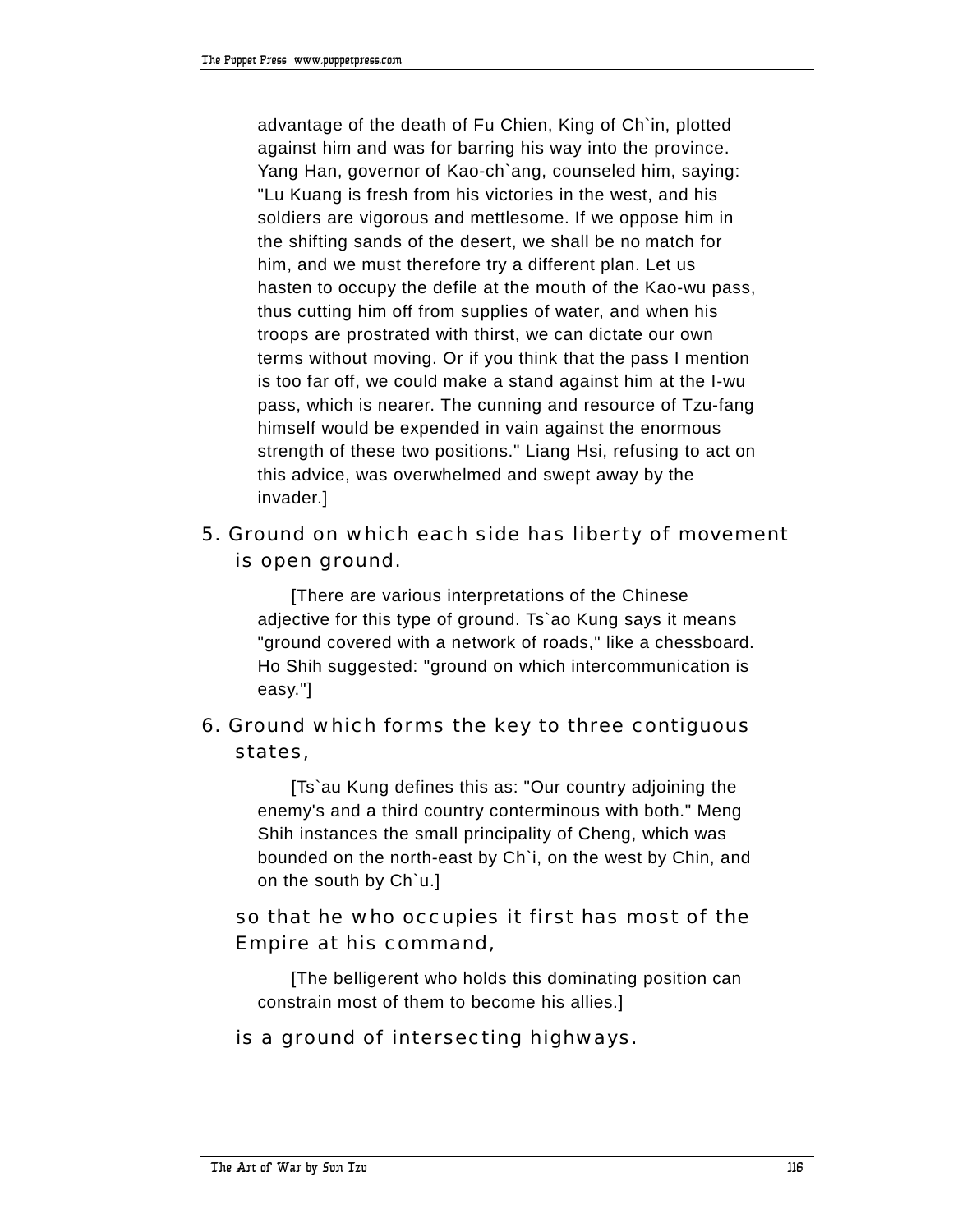7. When an army has penetrated into the heart of a hostile country, leaving a number of fortified cities in its rear, it is serious ground.

[Wang Hsi explains the name by saying that "when an army has reached such a point, its situation is serious."]

#### 8. Mountain forests,

[Or simply "forests."]

rugged steeps, marshes and fens—all country that is hard to traverse: this is difficult ground.

9. Ground which is reached through narrow gorges, and from which we can only retire by tortuous paths, so that a small number of the enemy would suffice to crush a large body of our men: this is hemmed in ground.

# 10. Ground on which we can only be saved from destruction by fighting without delay, is desperate ground.

[The situation, as pictured by Ts`ao Kung, is very similar to the "hemmed-in ground" except that here escape is no longer possible: "A lofty mountain in front, a large river behind, advance impossible, retreat blocked." Ch`en Hao says: "to be on 'desperate ground' is like sitting in a leaking boat or crouching in a burning house." Tu Mu quotes from Li Ching a vivid description of the plight of an army thus entrapped: "Suppose an army invading hostile territory without the aid of local guides:  $-$  it falls into a fatal snare and is at the enemy's mercy. A ravine on the left, a mountain on the right, a pathway so perilous that the horses have to be roped together and the chariots carried in slings, no passage open in front, retreat cut off behind, no choice but to proceed in single file. Then, before there is time to range our soldiers in order of battle, the enemy is overwhelming strength suddenly appears on the scene. Advancing, we can nowhere take a breathing-space; retreating, we have no haven of refuge. We seek a pitched battle, but in vain; yet standing on the defensive, none of us has a moment's respite. If we simply maintain our ground, whole days and months will crawl by; the moment we make a move, we have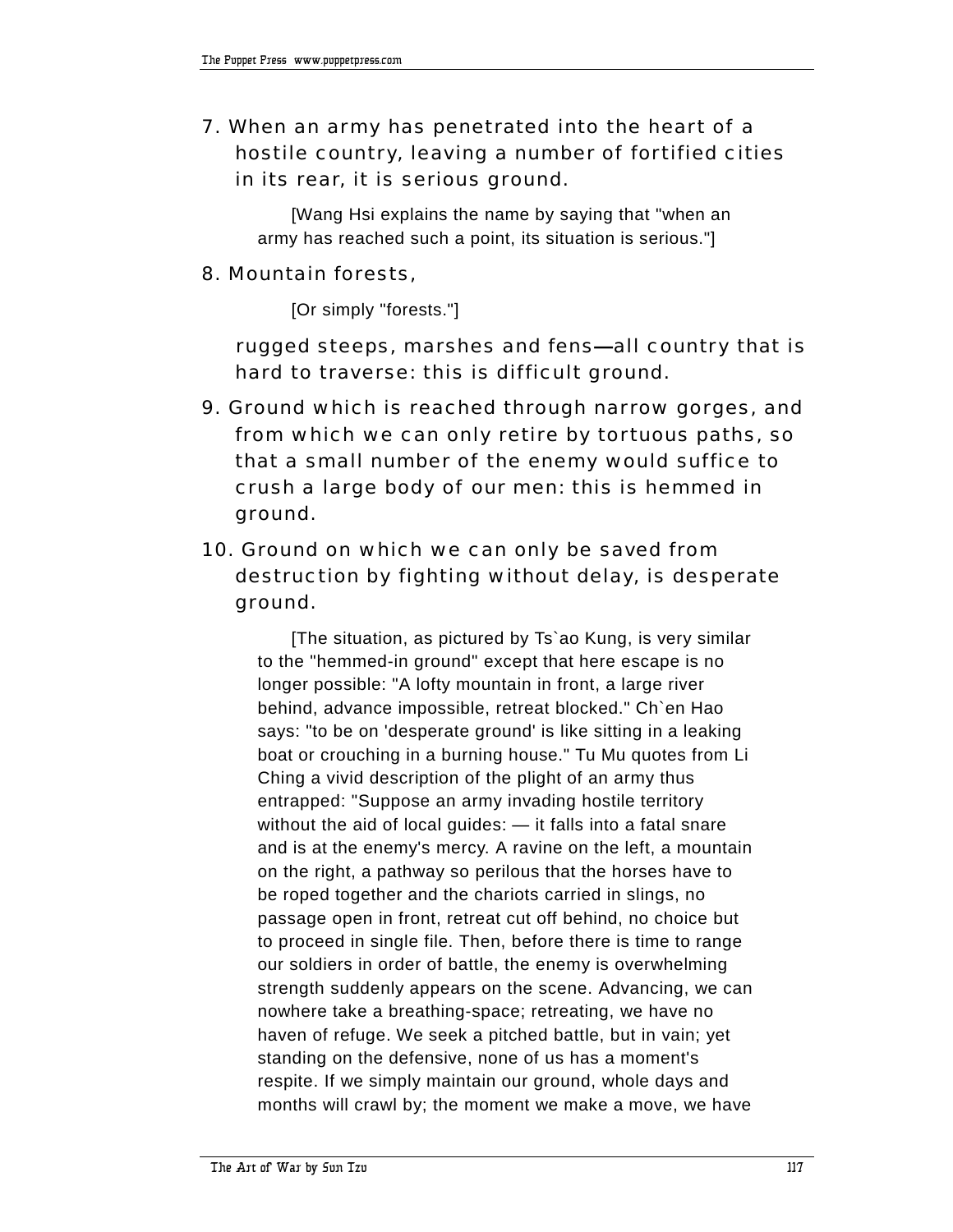to sustain the enemy's attacks on front and rear. The country is wild, destitute of water and plants; the army is lacking in the necessaries of life, the horses are jaded and the men worn-out, all the resources of strength and skill unavailing, the pass so narrow that a single man defending it can check the onset of ten thousand; all means of offense in the hands of the enemy, all points of vantage already forfeited by ourselves: in this terrible plight, even though we had the most valiant soldiers and the keenest of weapons, how could they be employed with the slightest effect?" Students of Greek history may be reminded of the awful close to the Sicilian expedition, and the agony of the Athenians under Nicias and Demonsthenes. [See Thucydides, VII. 78 sqq.].]

## 11. On dispersive ground, therefore, fight not. On facile ground, halt not. On contentious ground, attack not.

[But rather let all your energies be bent on occupying the advantageous position first. So Ts`ao Kung. Li Ch`uan and others, however, suppose the meaning to be that the enemy has already forestalled us, sot that it would be sheer madness to attack. In the SUN TZU HSU LU, when the King of Wu inquires what should be done in this case, Sun Tzu replies: "The rule with regard to contentious ground is that those in possession have the advantage over the other side. If a position of this kind is secured first by the enemy, beware of attacking him. Lure him away by pretending to flee-show your banners and sound your drums-make a dash for other places that he cannot afford to lose—trail brushwood and raise a dust-confound his ears and eyesdetach a body of your best troops, and place it secretly in ambuscade. Then your opponent will sally forth to the rescue."]

## 12. On open ground, do not try to block the enemy's way.

[Because the attempt would be futile, and would expose the blocking force itself to serious risks. There are two interpretations available here. I follow that of Chang Yu. The other is indicated in Ts`ao Kung's brief note: "Draw closer together"-i.e., see that a portion of your own army is not cut off.]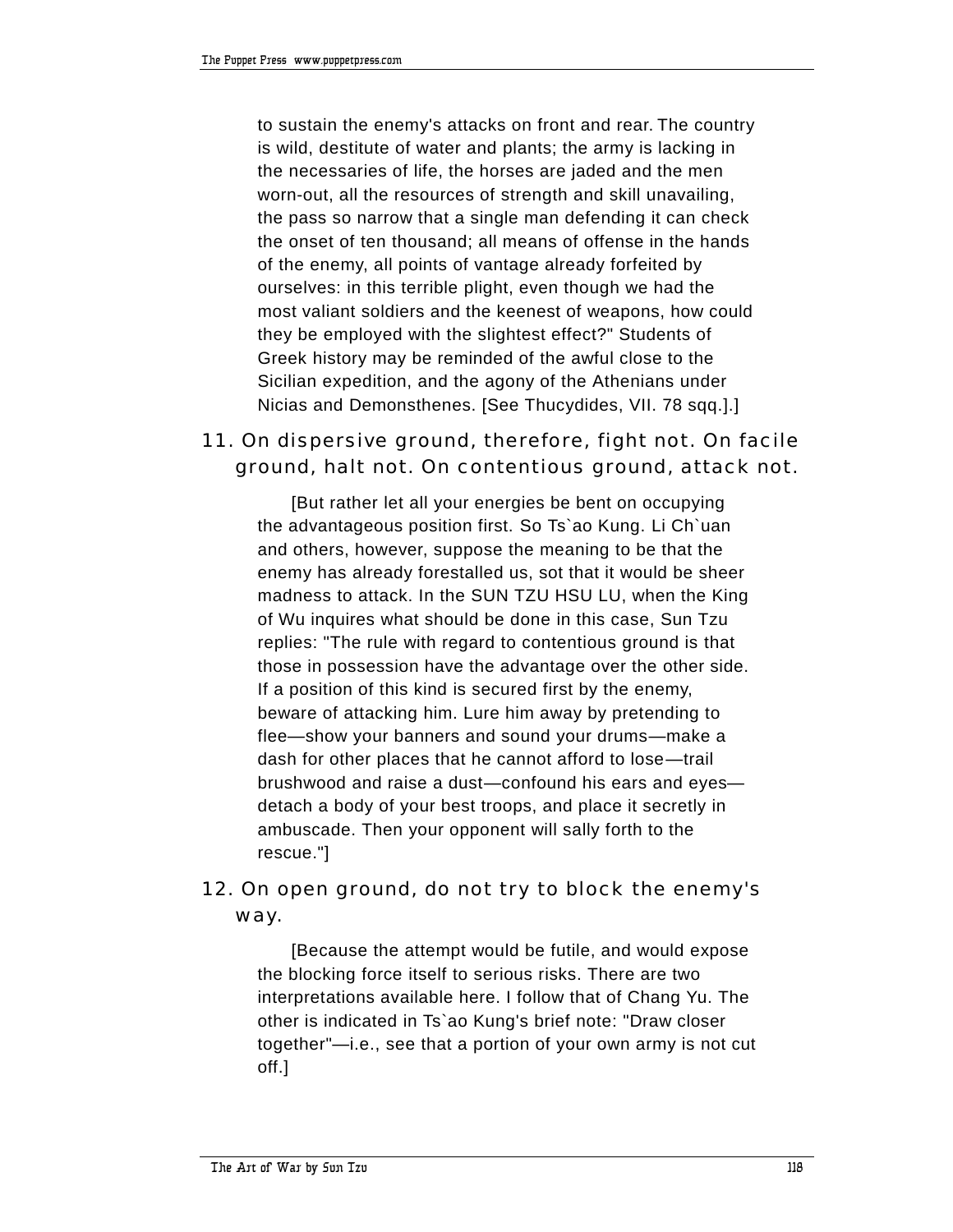# On the ground of intersecting highways, join hands with your allies.

[Or perhaps, "form alliances with neighboring states."]

#### 13. On serious ground, gather in plunder.

[On this, Li Ch`uan has the following delicious note: "When an army penetrates far into the enemy's country, care must be taken not to alienate the people by unjust treatment. Follow the example of the Han Emperor Kao Tsu, whose march into Ch`in territory was marked by no violation of women or looting of valuables. [*Nota bene:* this was in 207 BC, and may well cause us to blush for the Christian armies that entered Peking in 1900 AD] Thus he won the hearts of all. In the present passage, then, I think that the true reading must be, not 'plunder,' but 'do not plunder.'" Alas, I fear that in this instance the worthy commentator's feelings outran his judgment. Tu Mu, at least, has no such illusions. He says: "When encamped on 'serious ground,' there being no inducement as yet to advance further, and no possibility of retreat, one ought to take measures for a protracted resistance by bringing in provisions from all sides, and keep a close watch on the enemy."]

## In difficult ground, keep steadily on the march.

[Or, in the words of VIII. ss. 2, "do not encamp.]

#### 14. On hemmed-in ground, resort to stratagem.

[Ts`au Kung says: "Try the effect of some unusual artifice;" and Tu Yu amplifies this by saying: "In such a position, some scheme must be devised which will suit the circumstances, and if we can succeed in deluding the enemy, the peril may be escaped." This is exactly what happened on the famous occasion when Hannibal was hemmed in among the mountains on the road to Casilinum, and to all appearances entrapped by the dictator Fabius. The stratagem which Hannibal devised to baffle his foes was remarkably like that which T`ien Tan had also employed with success exactly 62 years before. [See IX. ss. 24, note.] When night came on, bundles of twigs were fastened to the horns of some 2000 oxen and set on fire, the terrified animals being then quickly driven along the mountain side towards the passes which were beset by the enemy. The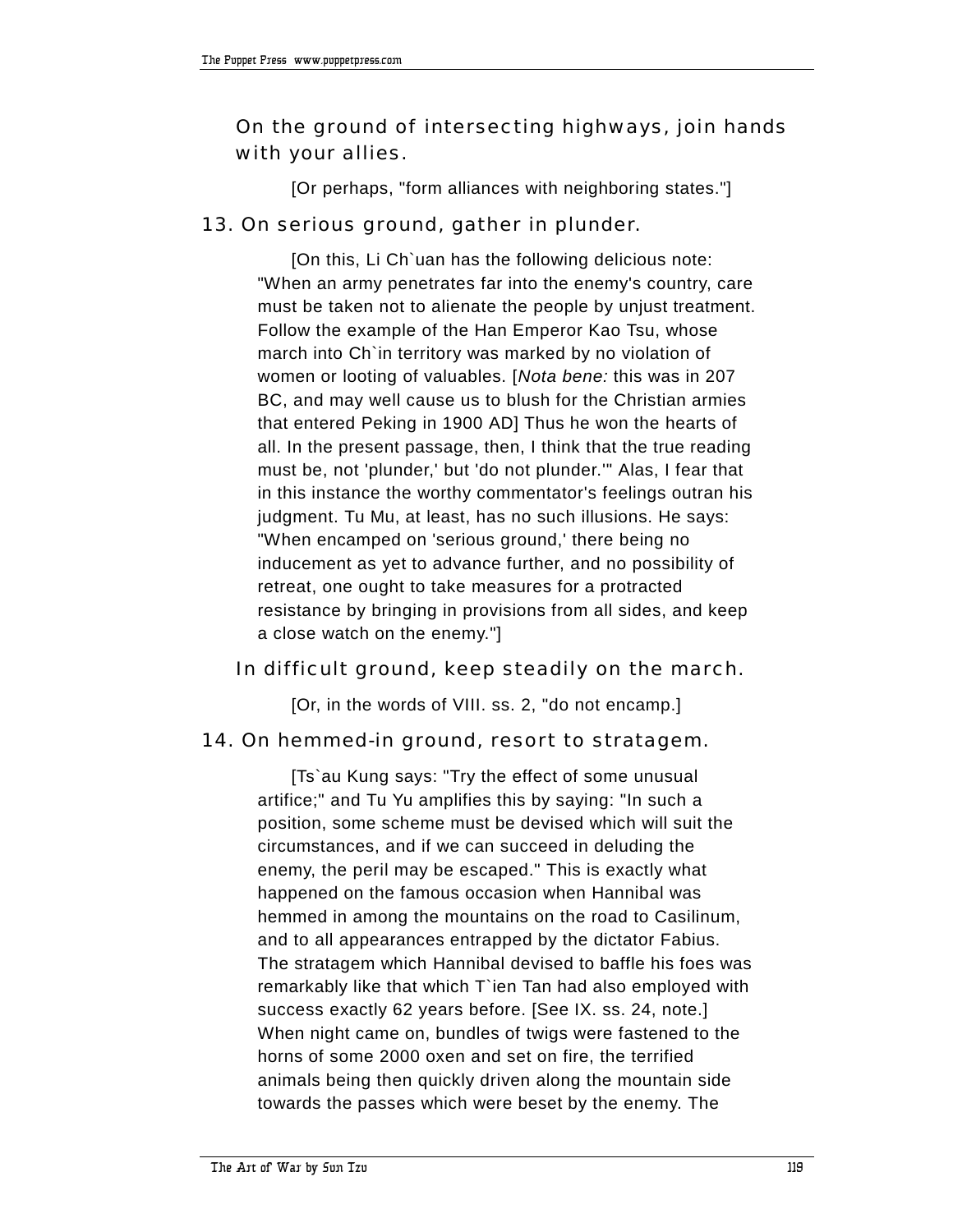strange spectacle of these rapidly moving lights so alarmed and discomfited the Romans that they withdrew from their position, and Hannibal's army passed safely through the defile. [See Polybius, III. 93, 94; Livy, XXII. 16 17.]

#### On desperate ground, fight.

[For, as Chia Lin remarks: "if you fight with all your might, there is a chance of life; where as death is certain if you cling to your corner."]

## 15. Those who were called skillful leaders of old knew how to drive a wedge between the enemy's front and rear;

[More literally, "cause the front and rear to lose touch with each other."]

 to prevent co-operation between his large and small divisions; to hinder the good troops from rescuing the bad, the officers from rallying their men.

- 16. When the enemy's men were united, they managed to keep them in disorder.
- 17. When it was to their advantage, they made a forward move; when otherwise, they stopped still.

[Mei Yao-ch`en connects this with the foregoing: "Having succeeded in thus dislocating the enemy, they would push forward in order to secure any advantage to be gained; if there was no advantage to be gained, they would remain where they were."]

18. If asked how to cope with a great host of the enemy in orderly array and on the point of marching to the attack, I should say: "Begin by seizing something which your opponent holds dear; then he will be amenable to your will."

[Opinions differ as to what Sun Tzu had in mind. Ts`ao Kung thinks it is "some strategical advantage on which the enemy is depending." Tu Mu says: "The three things which an enemy is anxious to do, and on the accomplishment of which his success depends, are: (1) to capture our favorable positions; (2) to ravage our cultivated land; (3) to guard his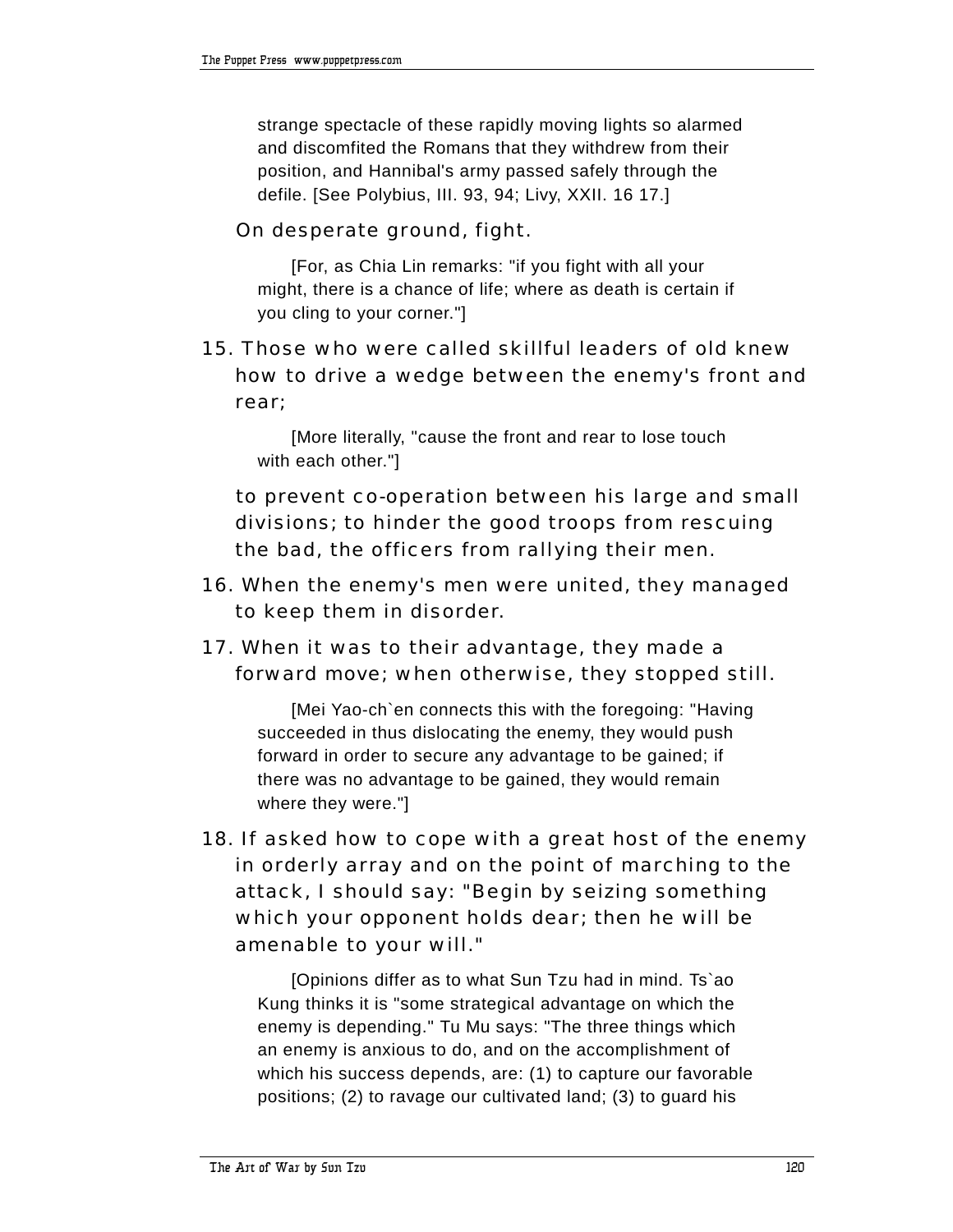own communications." Our object then must be to thwart his plans in these three directions and thus render him helpless. [Cf. III. ss. 3.] By boldly seizing the initiative in this way, you at once throw the other side on the defensive.]

#### 19. Rapidity is the essence of war:

[According to Tu Mu, "this is a summary of leading principles in warfare," and he adds: "These are the profoundest truths of military science, and the chief business of the general." The following anecdotes, told by Ho Shih, shows the importance attached to speed by two of China's greatest generals. In 227 A.D., Meng Ta, governor of Hsinch`eng under the Wei Emperor Wen Ti, was meditating defection to the House of Shu, and had entered into correspondence with Chu-ko Liang, Prime Minister of that State. The Wei general Ssu-ma I was then military governor of Wan, and getting wind of Meng Ta's treachery, he at once set off with an army to anticipate his revolt, having previously cajoled him by a specious message of friendly import. Ssu-ma's officers came to him and said: "If Meng Ta has leagued himself with Wu and Shu, the matter should be thoroughly investigated before we make a move." Ssu-ma I replied: "Meng Ta is an unprincipled man, and we ought to go and punish him at once, while he is still wavering and before he has thrown off the mask." Then, by a series of forced marches, be brought his army under the walls of Hsin-ch`eng with in a space of eight days. Now Meng Ta had previously said in a letter to Chu-ko Liang: "Wan is 1200 LI from here. When the news of my revolt reaches Ssu-ma I, he will at once inform his imperial master, but it will be a whole month before any steps can be taken, and by that time my city will be well fortified. Besides, Ssu-ma I is sure not to come himself, and the generals that will be sent against us are not worth troubling about." The next letter, however, was filled with consternation: "Though only eight days have passed since I threw off my allegiance, an army is already at the city-gates. What miraculous rapidity is this!" A fortnight later, Hsin-ch`eng had fallen and Meng Ta had lost his head. [See CHIN SHU, ch. 1, f. 3.] In 621 A.D., Li Ching was sent from K`uei-chou in Ssu-ch`uan to reduce the successful rebel Hsiao Hsien, who had set up as Emperor at the modern Ching-chou Fu in Hupeh. It was autumn, and the Yangtsze being then in flood, Hsiao Hsien never dreamt that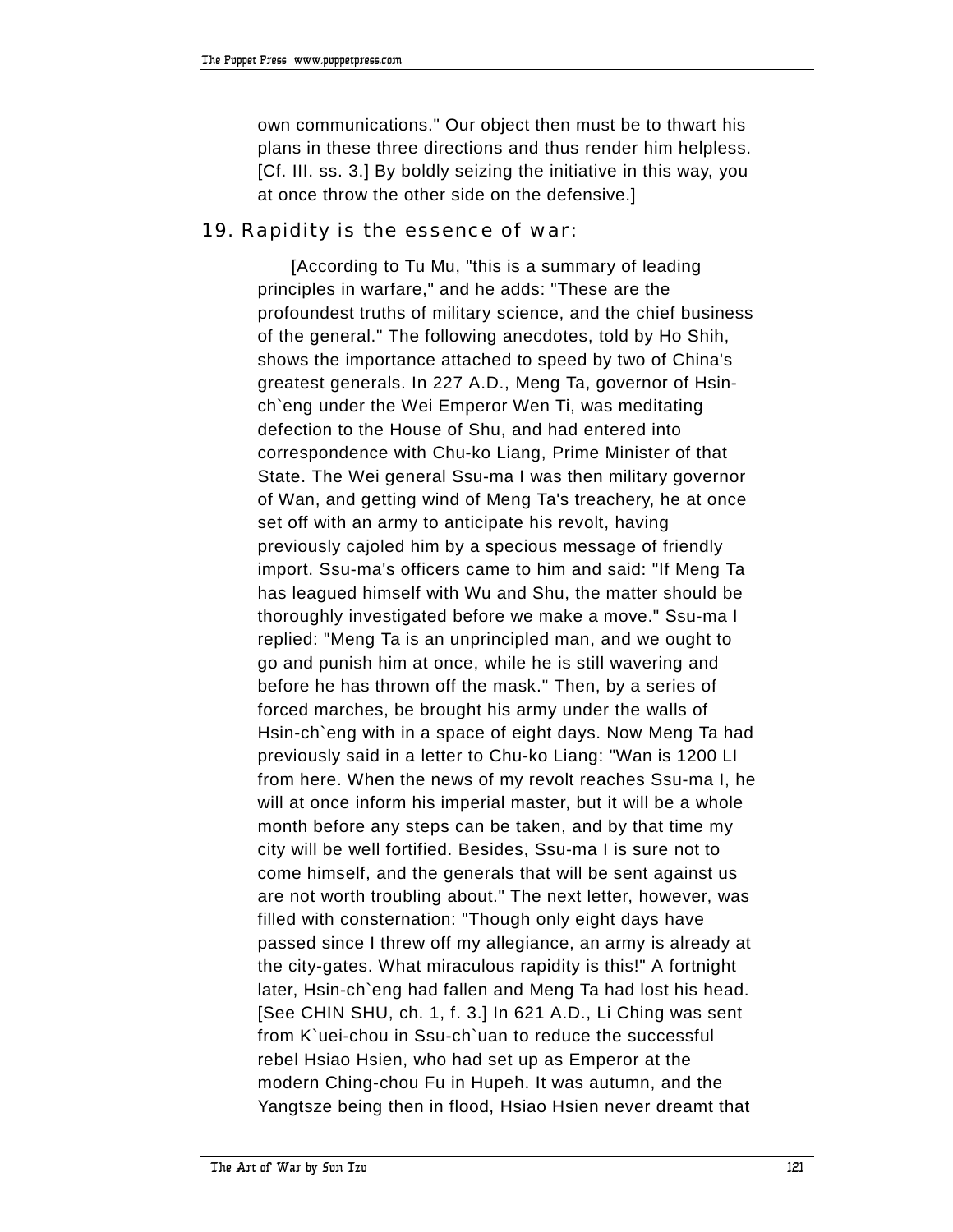his adversary would venture to come down through the gorges, and consequently made no preparations. But Li Ching embarked his army without loss of time, and was just about to start when the other generals implored him to postpone his departure until the river was in a less dangerous state for navigation. Li Ching replied: "To the soldier, overwhelming speed is of paramount importance, and he must never miss opportunities. Now is the time to strike, before Hsiao Hsien even knows that we have got an army together. If we seize the present moment when the river is in flood, we shall appear before his capital with startling suddenness, like the thunder which is heard before you have time to stop your ears against it. [See VII. ss. 19, note.] This is the great principle in war. Even if he gets to know of our approach, he will have to levy his soldiers in such a hurry that they will not be fit to oppose us. Thus the full fruits of victory will be ours." All came about as he predicted, and Hsiao Hsien was obliged to surrender, nobly stipulating that his people should be spared and he alone suffer the penalty of death.]

 take advantage of the enemy's unreadiness, make your way by unexpected routes, and attack unguarded spots.

- 20. The following are the principles to be observed by an invading force: The further you penetrate into a country, the greater will be the solidarity of your troops, and thus the defenders will not prevail against you.
- 21. Make forays in fertile country in order to supply your army with food.

[Cf. supra, ss. 13. Li Ch`uan does not venture on a note here.]

## 22. Carefully study the well-being of your men,

[For "well-being", Wang Hsi means, "Pet them, humor them, give them plenty of food and drink, and look after them generally."]

 and do not overtax them. Concentrate your energy and hoard your strength.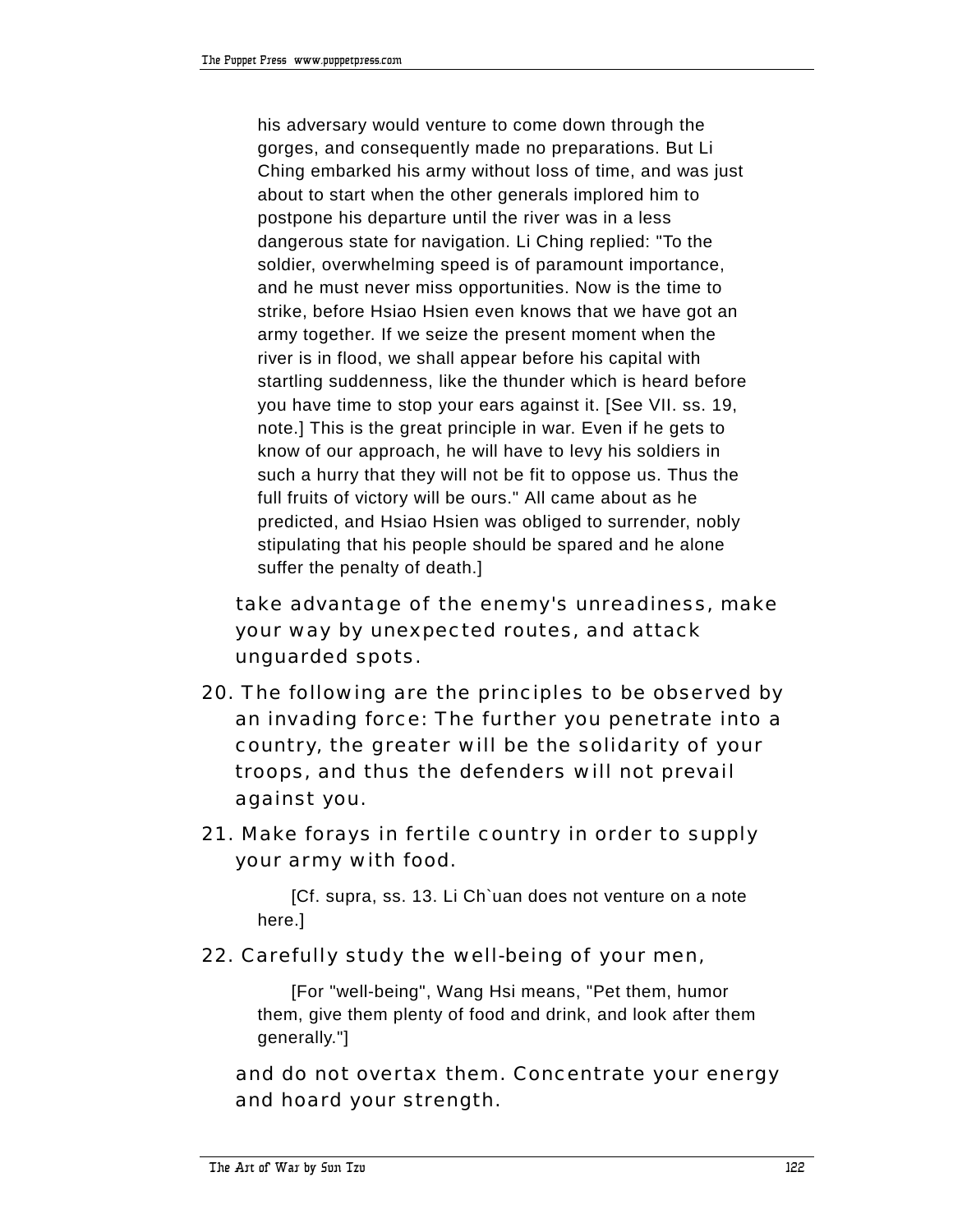[Ch`en recalls the line of action adopted in 224 B.C. by the famous general Wang Chien, whose military genius largely contributed to the success of the First Emperor. He had invaded the Ch`u State, where a universal levy was made to oppose him. But, being doubtful of the temper of his troops, he declined all invitations to fight and remained strictly on the defensive. In vain did the Ch`u general try to force a battle: day after day Wang Chien kept inside his walls and would not come out, but devoted his whole time and energy to winning the affection and confidence of his men. He took care that they should be well fed, sharing his own meals with them, provided facilities for bathing, and employed every method of judicious indulgence to weld them into a loyal and homogenous body. After some time had elapsed, he told off certain persons to find out how the men were amusing themselves. The answer was, that they were contending with one another in putting the weight and longjumping. When Wang Chien heard that they were engaged in these athletic pursuits, he knew that their spirits had been strung up to the required pitch and that they were now ready for fighting. By this time the Ch`u army, after repeating their challenge again and again, had marched away eastwards in disgust. The Ch`in general immediately broke up his camp and followed them, and in the battle that ensued they were routed with great slaughter. Shortly afterwards, the whole of Ch`u was conquered by Ch`in, and the king Fu-ch`u led into captivity.]

#### Keep your army continually on the move,

[In order that the enemy may never know exactly where you are. It has struck me, however, that the true reading might be "link your army together."]

## and devise unfathomable plans.

23. Throw your soldiers into positions whence there is no escape, and they will prefer death to flight. If they will face death, there is nothing they may not achieve.

[Chang Yu quotes his favorite Wei Liao Tzu (ch. 3): "If one man were to run amok with a sword in the market-place, and everybody else tried to get our of his way, I should not allow that this man alone had courage and that all the rest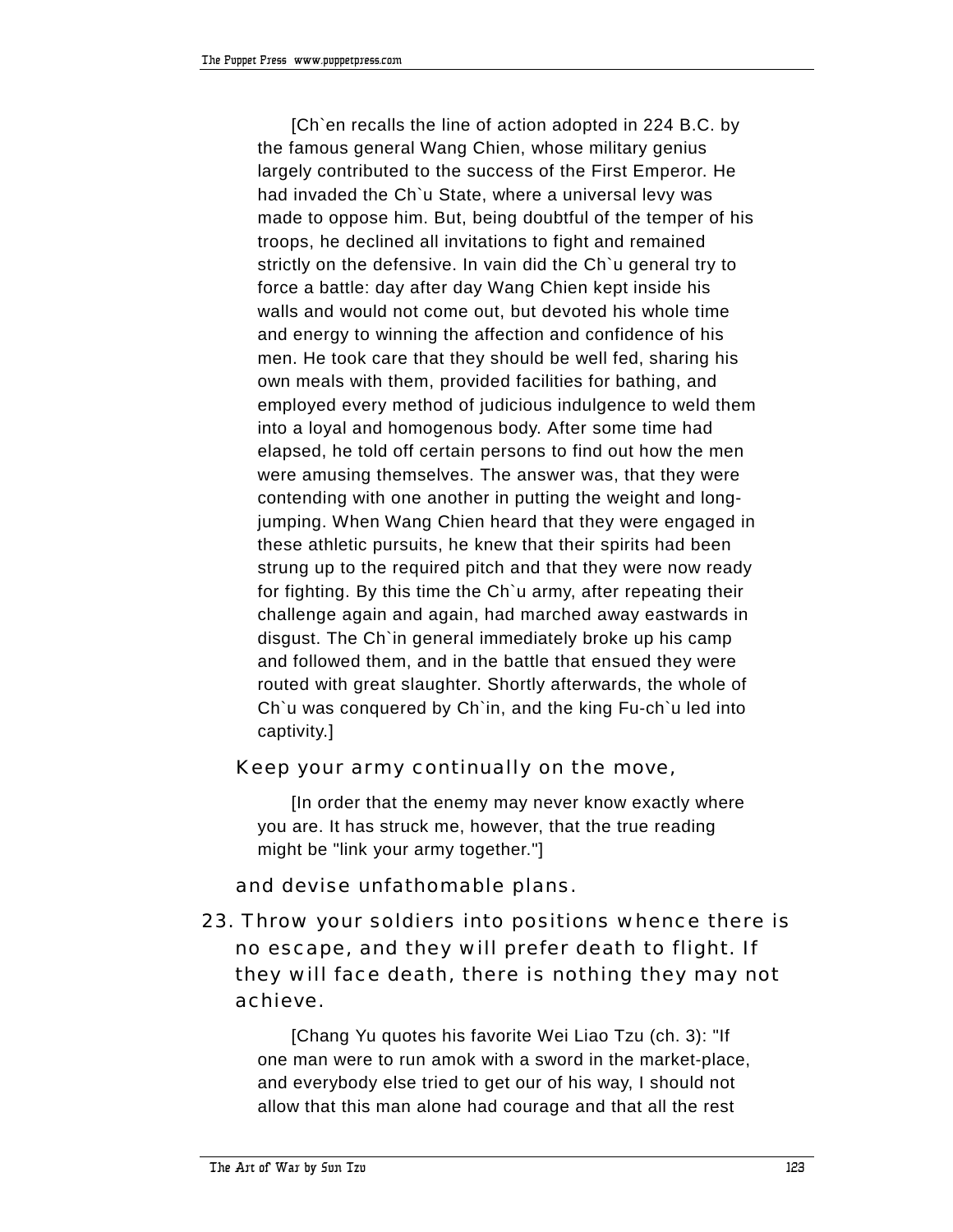were contemptible cowards. The truth is, that a desperado and a man who sets some value on his life do not meet on even terms."]

# Officers and men alike will put forth their uttermost strength.

[Chang Yu says: "If they are in an awkward place together, they will surely exert their united strength to get out of it."]

- 24. Soldiers when in desperate straits lose the sense of fear. If there is no place of refuge, they will stand firm. If they are in hostile country, they will show a stubborn front. If there is no help for it, they will fight hard.
- 25. Thus, without waiting to be marshaled, the soldiers will be constantly on the qui vive; without waiting to be asked, they will do your will;

[Literally, "without asking, you will get."]

- without restrictions, they will be faithful; without giving orders, they can be trusted.
- 26. Prohibit the taking of omens, and do away with superstitious doubts. Then, until death itself comes, no calamity need be feared.

[The superstitious, "bound in to saucy doubts and fears," degenerate into cowards and "die many times before their deaths." Tu Mu quotes Huang Shih-kung: "'Spells and incantations should be strictly forbidden, and no officer allowed to inquire by divination into the fortunes of an army, for fear the soldiers' minds should be seriously perturbed.' The meaning is," he continues, "that if all doubts and scruples are discarded, your men will never falter in their resolution until they die."]

27. If our soldiers are not overburdened with money, it is not because they have a distaste for riches; if their lives are not unduly long, it is not because they are disinclined to longevity.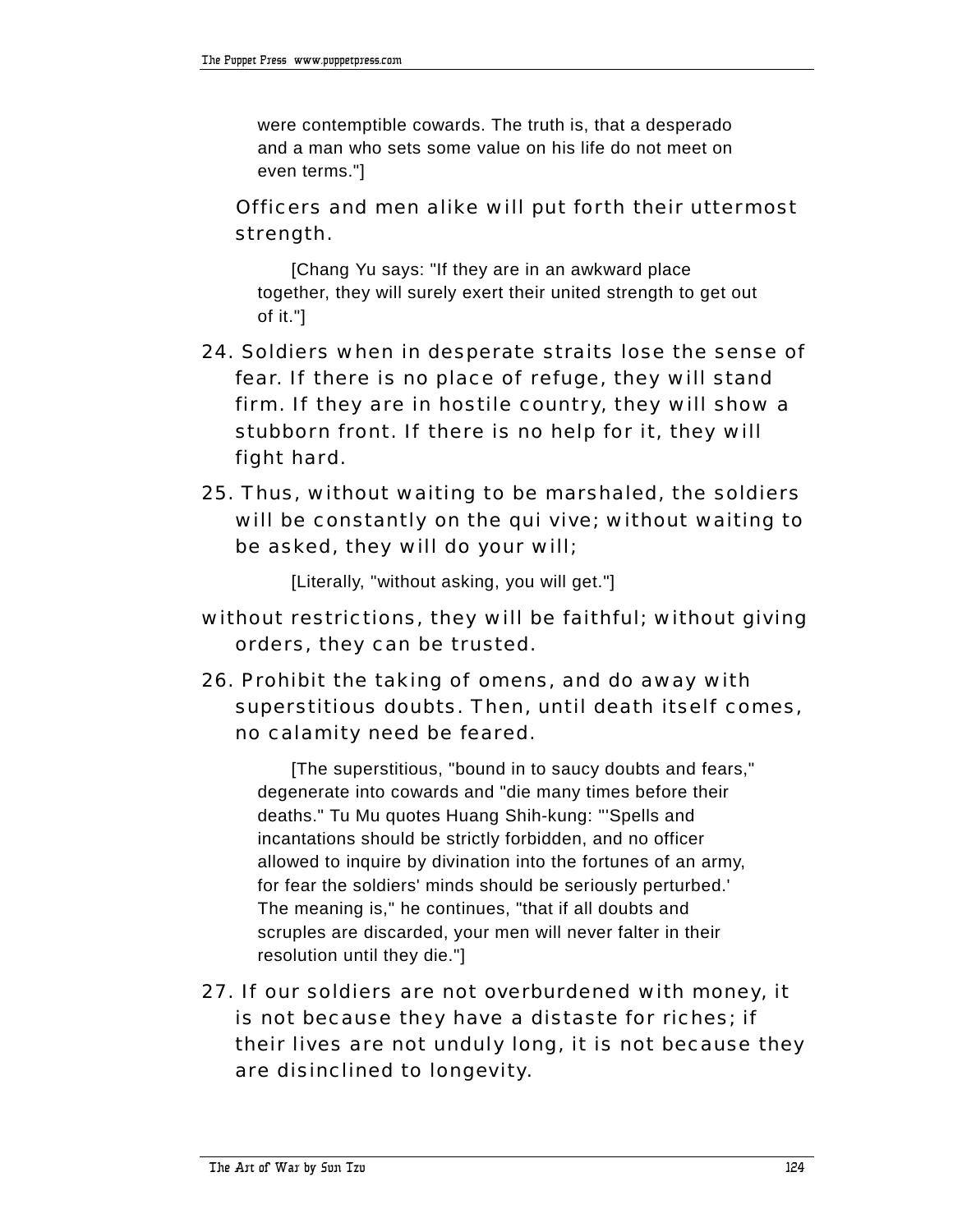[Chang Yu has the best note on this passage: "Wealth and long life are things for which all men have a natural inclination. Hence, if they burn or fling away valuables, and sacrifice their own lives, it is not that they dislike them, but simply that they have no choice." Sun Tzu is slyly insinuating that, as soldiers are but human, it is for the general to see that temptations to shirk fighting and grow rich are not thrown in their way.]

# 28. On the day they are ordered out to battle, your soldiers may weep,

[The word in the Chinese is "snivel." This is taken to indicate more genuine grief than tears alone.]

## those sitting up bedewing their garments, and those lying down letting the tears run down their cheeks.

[Not because they are afraid, but because, as Ts`ao Kung says, "all have embraced the firm resolution to do or die." We may remember that the heroes of the Iliad were equally childlike in showing their emotion. Chang Yu alludes to the mournful parting at the I River between Ching K`o and his friends, when the former was sent to attempt the life of the King of Ch`in (afterwards First Emperor) in 227 B.C. The tears of all flowed down like rain as he bade them farewell and uttered the following lines: "The shrill blast is blowing, Chilly the burn; Your champion is going-Not to return." [1] ]

# But let them once be brought to bay, and they will display the courage of a Chu or a Kuei.

[Chu was the personal name of Chuan Chu, a native of the Wu State and contemporary with Sun Tzu himself, who was employed by Kung-tzu Kuang, better known as Ho Lu Wang, to assassinate his sovereign Wang Liao with a dagger which he secreted in the belly of a fish served up at a banquet. He succeeded in his attempt, but was immediately hacked to pieced by the king's bodyguard. This was in 515 B.C. The other hero referred to, Ts`ao Kuei (or Ts`ao Mo), performed the exploit which has made his name famous 166 years earlier, in 681 B.C. Lu had been thrice defeated by Ch`i, and was just about to conclude a treaty surrendering a large slice of territory, when Ts`ao Kuei suddenly seized Huan Kung, the Duke of Ch`i, as he stood on the altar steps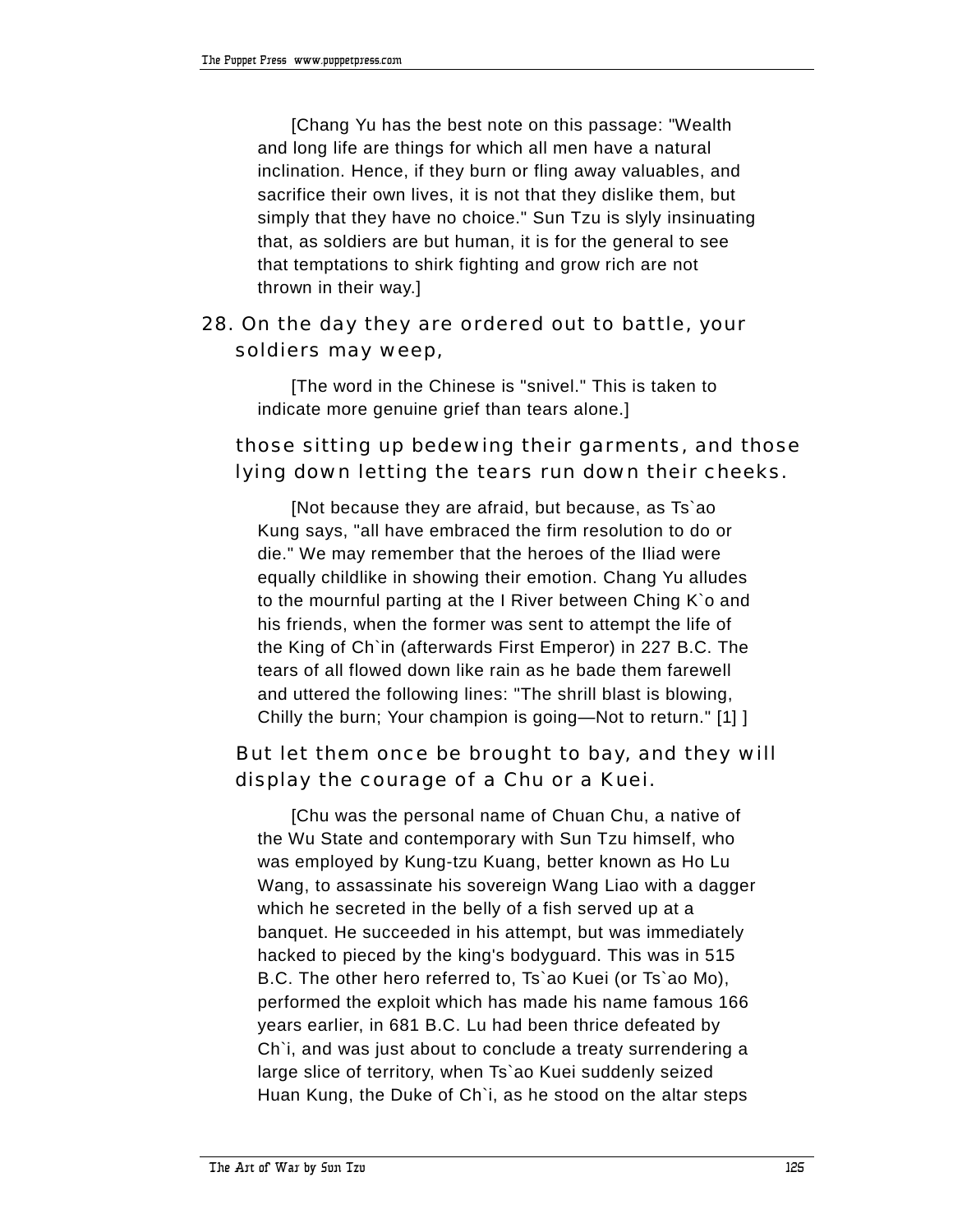and held a dagger against his chest. None of the duke's retainers dared to move a muscle, and Ts`ao Kuei proceeded to demand full restitution, declaring the Lu was being unjustly treated because she was a smaller and a weaker state. Huan Kung, in peril of his life, was obliged to consent, whereupon Ts`ao Kuei flung away his dagger and quietly resumed his place amid the terrified assemblage without having so much as changed color. As was to be expected, the Duke wanted afterwards to repudiate the bargain, but his wise old counselor Kuan Chung pointed out to him the impolicy of breaking his word, and the upshot was that this bold stroke regained for Lu the whole of what she had lost in three pitched battles.]

# 29. The skillful tactician may be likened to the SHUAI-JAN. Now the SHUAI-JAN is a snake that is found in the Ch`ang mountains.

["Shuai-jan" means "suddenly" or "rapidly," and the snake in question was doubtless so called owing to the rapidity of its movements. Through this passage, the term in the Chinese has now come to be used in the sense of "military maneuvers."]

 Strike at its head, and you will be attacked by its tail; strike at its tail, and you will be attacked by its head; strike at its middle, and you will be attacked by head and tail both.

30. Asked if an army can be made to imitate the SHUAI-JAN,

[That is, as Mei Yao-ch`en says, "Is it possible to make the front and rear of an army each swiftly responsive to attack on the other, just as though they were part of a single living body?"]

 I should answer, Yes. For the men of Wu and the men of Yueh are enemies;

[Cf. VI. ss. 21.]

 yet if they are crossing a river in the same boat and are caught by a storm, they will come to each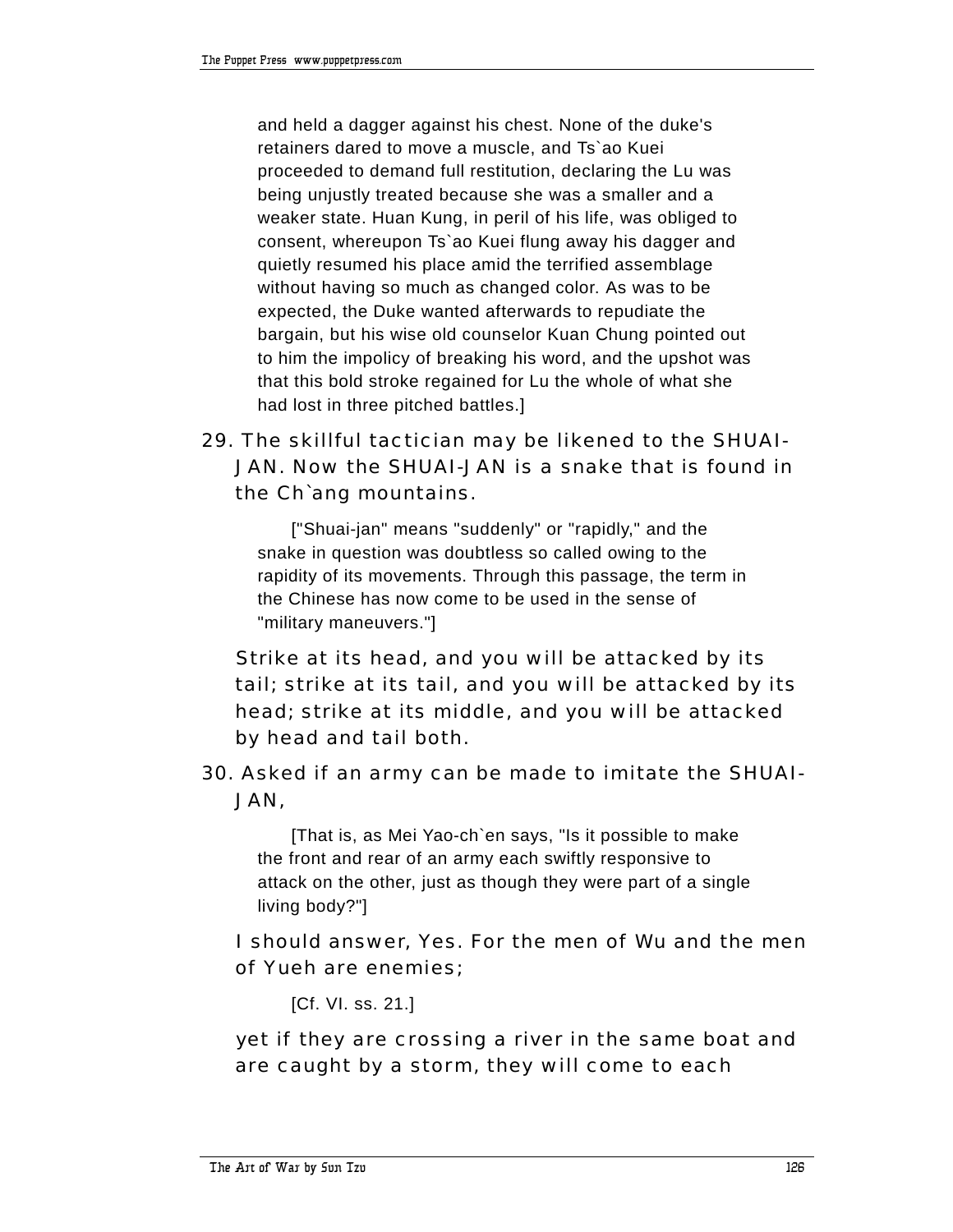# other's assistance just as the left hand helps the right.

[The meaning is: If two enemies will help each other in a time of common peril, how much more should two parts of the same army, bound together as they are by every tie of interest and fellow-feeling. Yet it is notorious that many a campaign has been ruined through lack of cooperation, especially in the case of allied armies.]

# 31. Hence it is not enough to put one's trust in the tethering of horses, and the burying of chariot wheels in the ground

[These quaint devices to prevent one's army from running away recall the Athenian hero Sophanes, who carried the anchor with him at the battle of Plataea, by means of which he fastened himself firmly to one spot. [See Herodotus, IX. 74.] It is not enough, says Sun Tzu, to render flight impossible by such mechanical means. You will not succeed unless your men have tenacity and unity of purpose, and, above all, a spirit of sympathetic cooperation. This is the lesson which can be learned from the SHUAI-JAN.]

## 32. The principle on which to manage an army is to set up one standard of courage which all must reach.

[Literally, "level the courage [of all] as though [it were that of] one." If the ideal army is to form a single organic whole, then it follows that the resolution and spirit of its component parts must be of the same quality, or at any rate must not fall below a certain standard. Wellington's seemingly ungrateful description of his army at Waterloo as "the worst he had ever commanded" meant no more than that it was deficient in this important particular—unity of spirit and courage. Had he not foreseen the Belgian defections and carefully kept those troops in the background, he would almost certainly have lost the day.]

## 33. How to make the best of both strong and weak—that is a question involving the proper use of ground.

[Mei Yao-ch`en's paraphrase is: "The way to eliminate the differences of strong and weak and to make both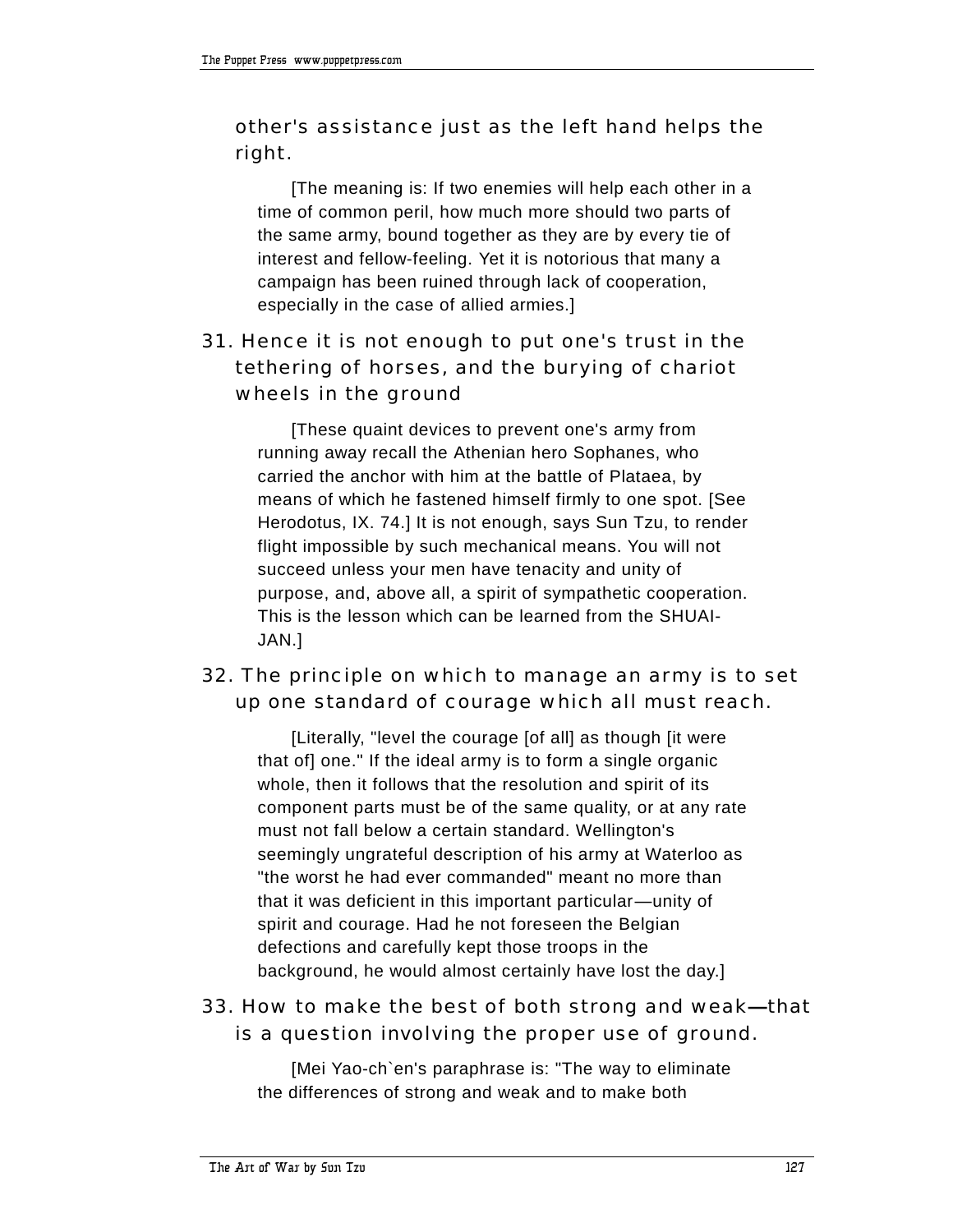serviceable is to utilize accidental features of the ground." Less reliable troops, if posted in strong positions, will hold out as long as better troops on more exposed terrain. The advantage of position neutralizes the inferiority in stamina and courage. Col. Henderson says: "With all respect to the text books, and to the ordinary tactical teaching, I am inclined to think that the study of ground is often overlooked, and that by no means sufficient importance is attached to the selection of positions . and to the immense advantages that are to be derived, whether you are defending or attacking, from the proper utilization of natural features." [2]]

34. Thus the skillful general conducts his army just as though he were leading a single man, willy-nilly, by the hand.

[Tu Mu says: "The simile has reference to the ease with which he does it."]

- 35. It is the business of a general to be quiet and thus ensure secrecy; upright and just, and thus maintain order.
- 36. He must be able to mystify his officers and men by false reports and appearances,

[Literally, "to deceive their eyes and ears."]

#### and thus keep them in total ignorance.

[Ts`ao Kung gives us one of his excellent apophthegms: "The troops must not be allowed to share your schemes in the beginning; they may only rejoice with you over their happy outcome." "To mystify, mislead, and surprise the enemy," is one of the first principles in war, as had been frequently pointed out. But how about the other process-the mystification of one's own men? Those who may think that Sun Tzu is over-emphatic on this point would do well to read Col. Henderson's remarks on Stonewall Jackson's Valley campaign: "The infinite pains," he says, "with which Jackson sought to conceal, even from his most trusted staff officers, his movements, his intentions, and his thoughts, a commander less thorough would have pronounced useless"-etc. etc. [3] In the year 88 A.D., as we read in ch. 47 of the HOU HAN SHU, "Pan Ch`ao took the field with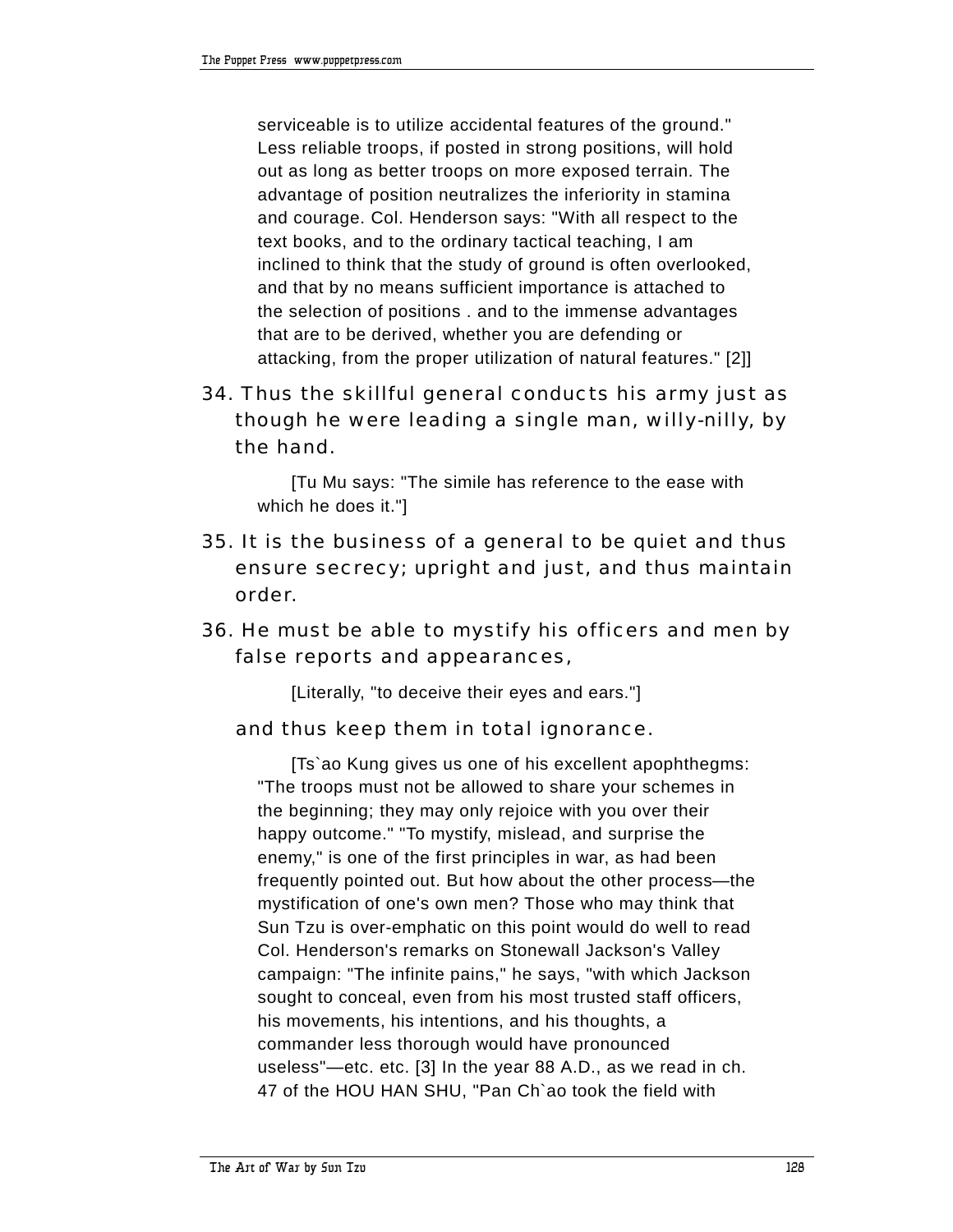25,000 men from Khotan and other Central Asian states with the object of crushing Yarkand. The King of Kutcha replied by dispatching his chief commander to succor the place with an army drawn from the kingdoms of Wen-su, Ku-mo, and Wei-t`ou, totaling 50,000 men. Pan Ch`ao summoned his officers and also the King of Khotan to a council of war, and said: 'Our forces are now outnumbered and unable to make head against the enemy. The best plan, then, is for us to separate and disperse, each in a different direction. The King of Khotan will march away by the easterly route, and I will then return myself towards the west. Let us wait until the evening drum has sounded and then start.' Pan Ch`ao now secretly released the prisoners whom he had taken alive, and the King of Kutcha was thus informed of his plans. Much elated by the news, the latter set off at once at the head of 10,000 horsemen to bar Pan Ch`ao's retreat in the west, while the King of Wen-su rode eastward with 8000 horse in order to intercept the King of Khotan. As soon as Pan Ch`ao knew that the two chieftains had gone, he called his divisions together, got them well in hand, and at cock-crow hurled them against the army of Yarkand, as it lay encamped. The barbarians, panic-stricken, fled in confusion, and were closely pursued by Pan Ch`ao. Over 5000 heads were brought back as trophies, besides immense spoils in the shape of horses and cattle and valuables of every description. Yarkand then capitulating, Kutcha and the other kingdoms drew off their respective forces. From that time forward, Pan Ch`ao's prestige completely overawed the countries of the west." In this case, we see that the Chinese general not only kept his own officers in ignorance of his real plans, but actually took the bold step of dividing his army in order to deceive the enemy.]

# 37. By altering his arrangements and changing his plans,

[Wang Hsi thinks that this means not using the same stratagem twice.]

#### he keeps the enemy without definite knowledge.

[Chang Yu, in a quotation from another work, says: "The axiom, that war is based on deception, does not apply only to deception of the enemy. You must deceive even your own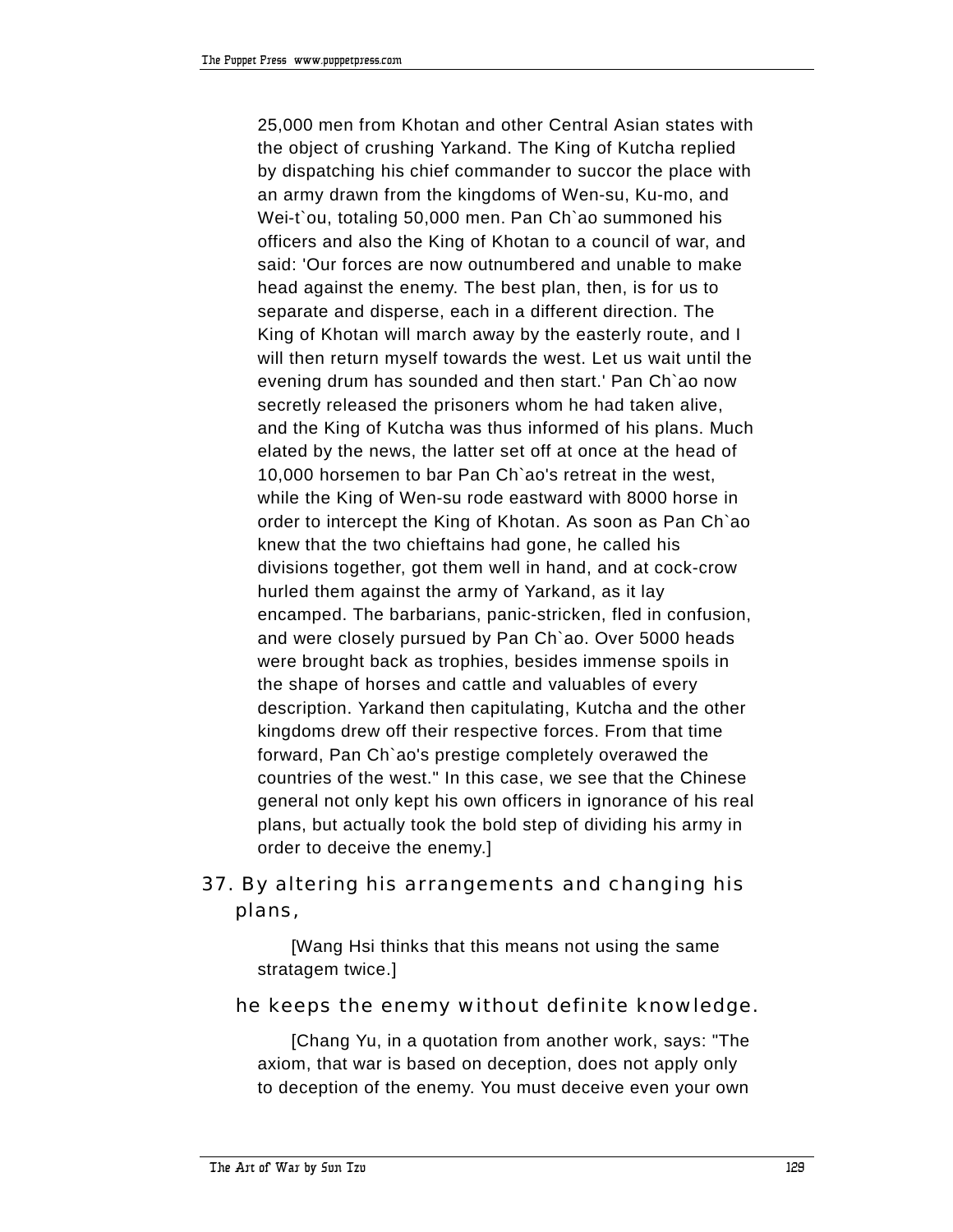soldiers. Make them follow you, but without letting them know why."]

 By shifting his camp and taking circuitous routes, he prevents the enemy from anticipating his purpose.

38. At the critical moment, the leader of an army acts like one who has climbed up a height and then kicks away the ladder behind him. He carries his men deep into hostile territory before he shows his hand.

[Literally, "releases the spring" (see V. ss. 15), that is, takes some decisive step which makes it impossible for the army to return—like Hsiang Yu, who sunk his ships after crossing a river. Ch`en Hao, followed by Chia Lin, understands the words less well as "puts forth every artifice at his command."]

39. He burns his boats and breaks his cooking-pots; like a shepherd driving a flock of sheep, he drives his men this way and that, and nothing knows whither he is going.

[Tu Mu says: "The army is only cognizant of orders to advance or retreat; it is ignorant of the ulterior ends of attacking and conquering."]

# 40. To muster his host and bring it into danger:- this may be termed the business of the general.

[Sun Tzu means that after mobilization there should be no delay in aiming a blow at the enemy's heart. Note how he returns again and again to this point. Among the warring states of ancient China, desertion was no doubt a much more present fear and serious evil than it is in the armies of today.]

# 41. The different measures suited to the nine varieties of ground;

[Chang Yu says: "One must not be hide-bound in interpreting the rules for the nine varieties of ground.]

 the expediency of aggressive or defensive tactics; and the fundamental laws of human nature: these are things that must most certainly be studied.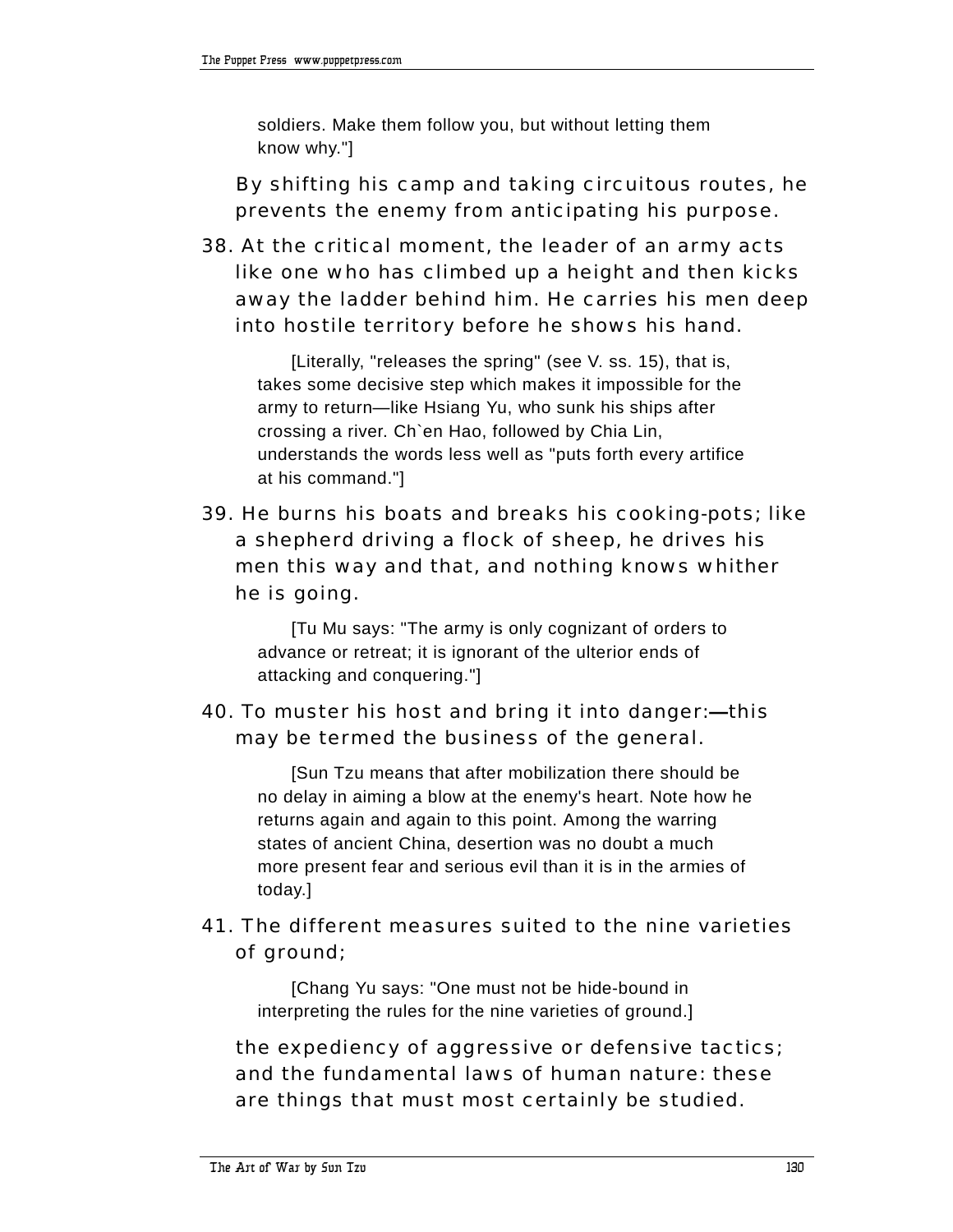42. When invading hostile territory, the general principle is, that penetrating deeply brings cohesion; penetrating but a short way means dispersion.

[Cf. supra, ss. 20.]

# 43. When you leave your own country behind, and take your army across neighborhood territory, you find yourself on critical ground.

[This "ground" is curiously mentioned in VIII. ss. 2, but it does not figure among the Nine Situations or the Six Calamities in chap. X. One's first impulse would be to translate it distant ground," but this, if we can trust the commentators, is precisely what is not meant here. Mei Yaoch`en says it is "a position not far enough advanced to be called 'facile,' and not near enough to home to be 'dispersive,' but something between the two." Wang Hsi says: "It is ground separated from home by an interjacent state, whose territory we have had to cross in order to reach it. Hence, it is incumbent on us to settle our business there quickly." He adds that this position is of rare occurrence, which is the reason why it is not included among the Nine Situations.]

 When there are means of communication on all four sides, the ground is one of intersecting highways.

- 44. When you penetrate deeply into a country, it is serious ground. When you penetrate but a little way, it is facile ground.
- 45. When you have the enemy's strongholds on your rear, and narrow passes in front, it is hemmed-in ground. When there is no place of refuge at all, it is desperate ground.
- 46. Therefore, on dispersive ground, I would inspire my men with unity of purpose.

[This end, according to Tu Mu, is best attained by remaining on the defensive, and avoiding battle. Cf. supra, ss. 11.]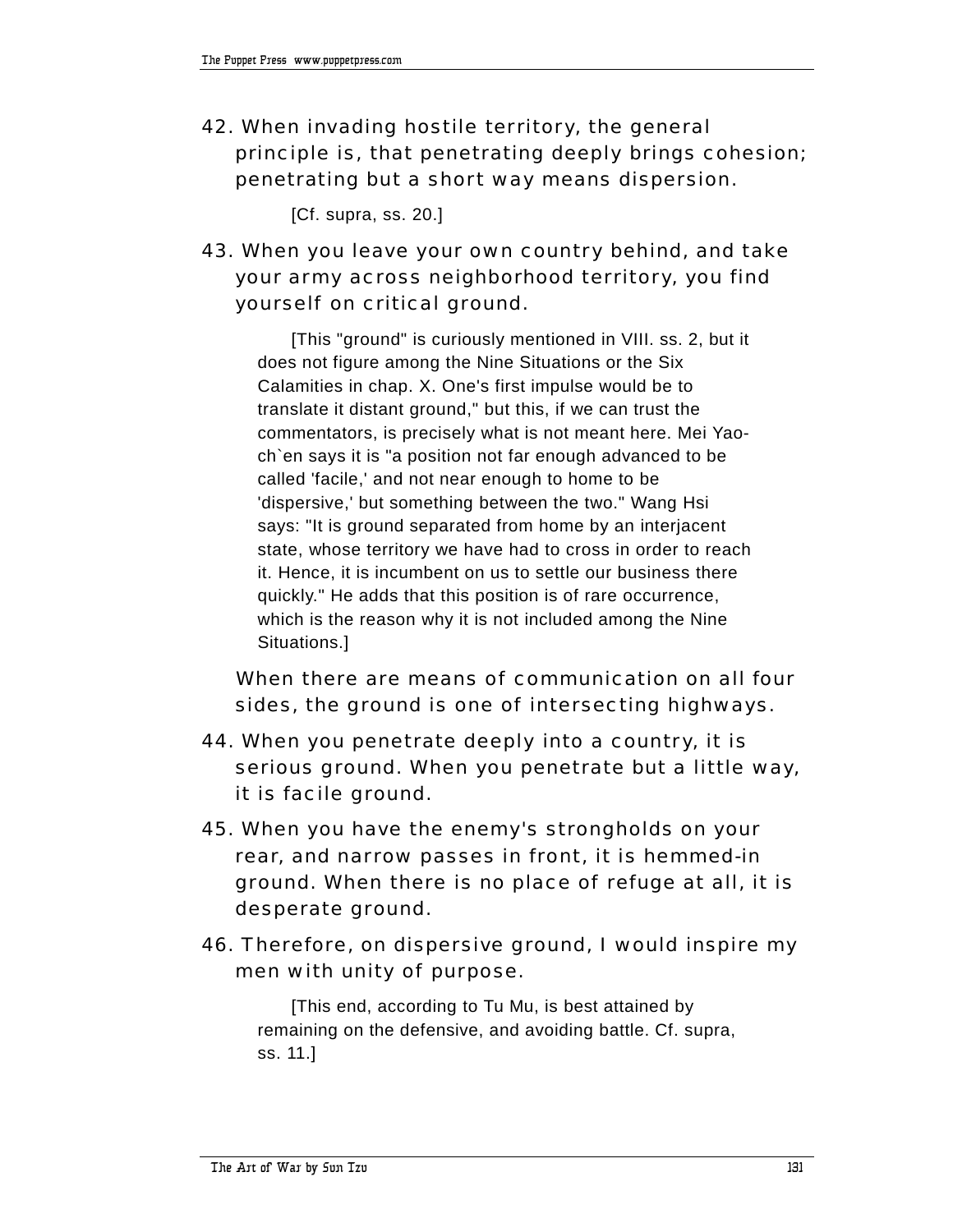# On facile ground, I would see that there is close connection between all parts of my army.

[As Tu Mu says, the object is to guard against two possible contingencies: "(1) the desertion of our own troops; (2) a sudden attack on the part of the enemy." Cf. VII. ss. 17. Mei Yao-ch`en says: "On the march, the regiments should be in close touch; in an encampment, there should be continuity between the fortifications."]

## 47. On contentious ground, I would hurry up my rear.

[This is Ts`ao Kung's interpretation. Chang Yu adopts it, saying: "We must quickly bring up our rear, so that head and tail may both reach the goal." That is, they must not be allowed to straggle up a long way apart. Mei Yao-ch`en offers another equally plausible explanation: "Supposing the enemy has not yet reached the coveted position, and we are behind him, we should advance with all speed in order to dispute its possession." Ch`en Hao, on the other hand, assuming that the enemy has had time to select his own ground, quotes VI. ss. 1, where Sun Tzu warns us against coming exhausted to the attack. His own idea of the situation is rather vaguely expressed: "If there is a favorable position lying in front of you, detach a picked body of troops to occupy it, then if the enemy, relying on their numbers, come up to make a fight for it, you may fall quickly on their rear with your main body, and victory will be assured." It was thus, he adds, that Chao She beat the army of Ch`in. (See p. 57.)]

- 48. On open ground, I would keep a vigilant eye on my defenses. On ground of intersecting highways, I would consolidate my alliances.
- 49. On serious ground, I would try to ensure a continuous stream of supplies.

[The commentators take this as referring to forage and plunder, not, as one might expect, to an unbroken communication with a home base.]

 On difficult ground, I would keep pushing on along the road.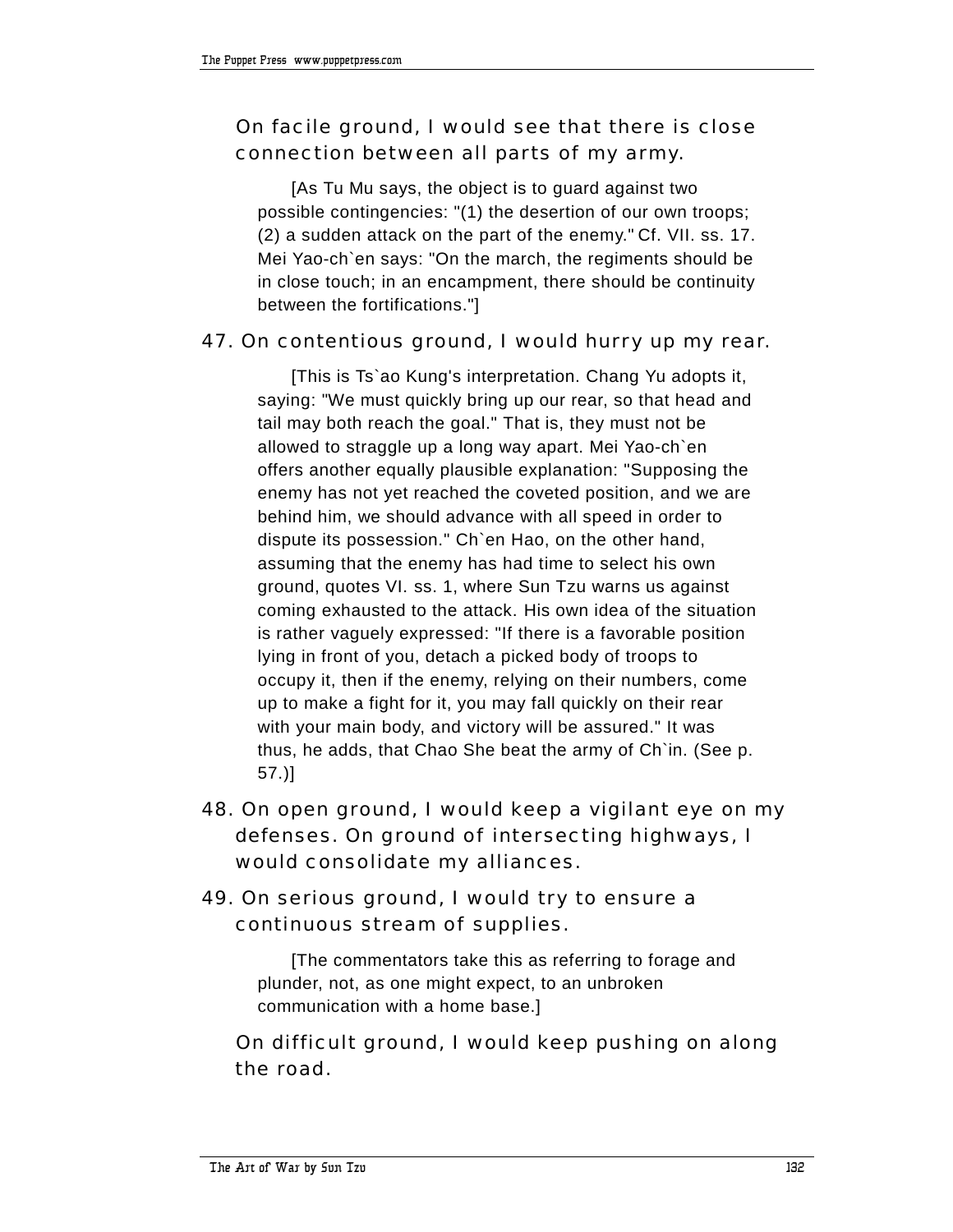# 50. On hemmed-in ground, I would block any way of retreat.

[Meng Shih says: "To make it seem that I meant to defend the position, whereas my real intention is to burst suddenly through the enemy's lines." Mei Yao-ch`en says: "in order to make my soldiers fight with desperation." Wang Hsi says, "fearing lest my men be tempted to run away." Tu Mu points out that this is the converse of VII. ss. 36, where it is the enemy who is surrounded. In 532 A.D., Kao Huan, afterwards Emperor and canonized as Shen-wu, was surrounded by a great army under Erh-chu Chao and others. His own force was comparatively small, consisting only of 2000 horse and something under 30,000 foot. The lines of investment had not been drawn very closely together, gaps being left at certain points. But Kao Huan, instead of trying to escape, actually made a shift to block all the remaining outlets himself by driving into them a number of oxen and donkeys roped together. As soon as his officers and men saw that there was nothing for it but to conquer or die, their spirits rose to an extraordinary pitch of exaltation, and they charged with such desperate ferocity that the opposing ranks broke and crumbled under their onslaught.]

# On desperate ground, I would proclaim to my soldiers the hopelessness of saving their lives.

[Tu Yu says: "Burn your baggage and impedimenta, throw away your stores and provisions, choke up the wells, destroy your cooking-stoves, and make it plain to your men that they cannot survive, but must fight to the death." Mei Yao-ch`en says: "The only chance of life lies in giving up all hope of it." This concludes what Sun Tzu has to say about "grounds" and the "variations" corresponding to them. Reviewing the passages which bear on this important subject, we cannot fail to be struck by the desultory and unmethodical fashion in which it is treated. Sun Tzu begins abruptly in VIII. ss. 2 to enumerate "variations" before touching on "grounds" at all, but only mentions five, namely nos. 7, 5, 8 and 9 of the subsequent list, and one that is not included in it. A few varieties of ground are dealt with in the earlier portion of chap. IX, and then chap. X sets forth six new grounds, with six variations of plan to match. None of these is mentioned again, though the first is hardly to be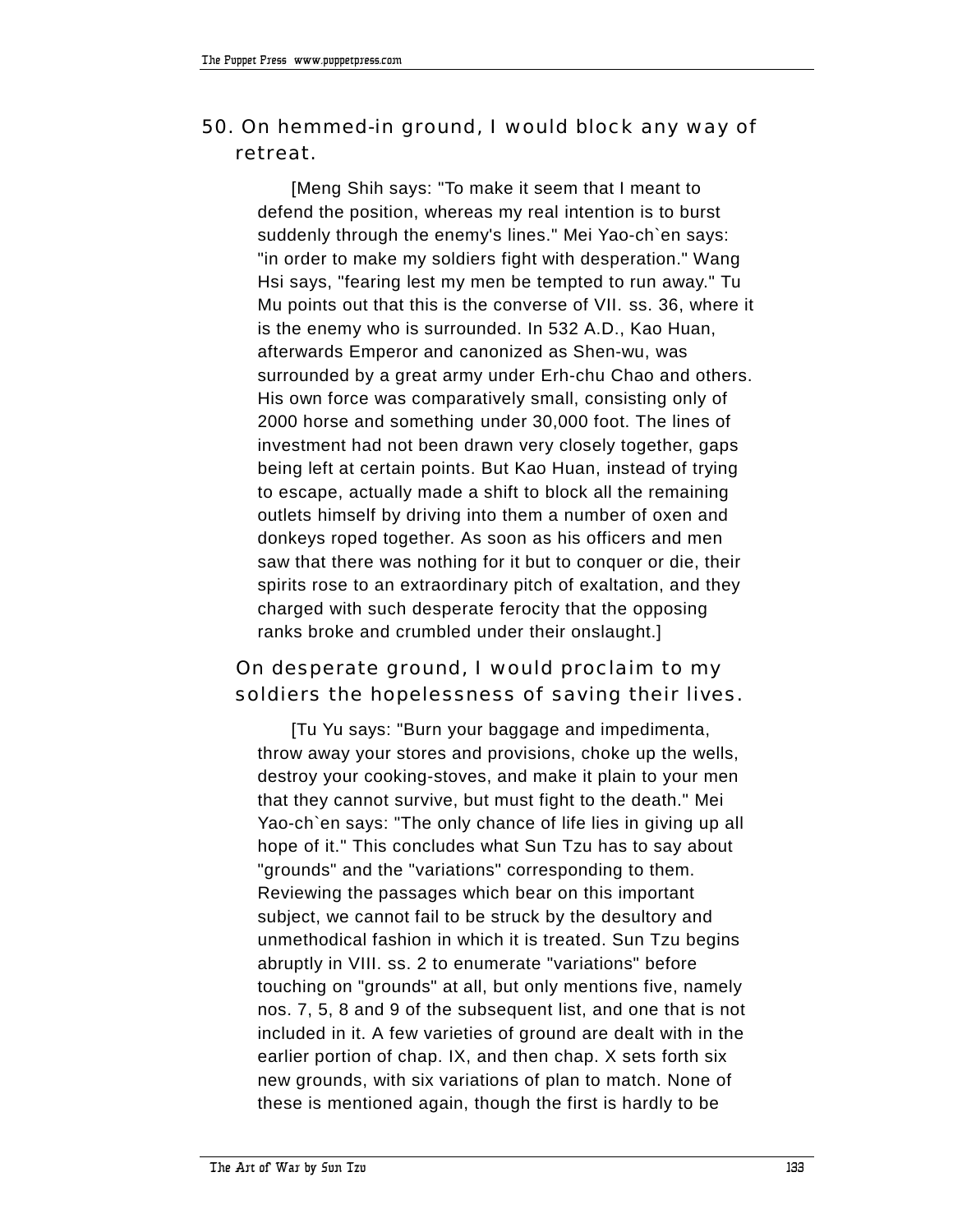distinguished from ground no. 4 in the next chapter. At last, in chap. XI, we come to the Nine Grounds par excellence, immediately followed by the variations. This takes us down to ss. 14. In SS. 43-45, fresh definitions are provided for nos. 5, 6, 2, 8 and 9 (in the order given), as well as for the tenth ground noticed in chap. VIII; and finally, the nine variations are enumerated once more from beginning to end, all, with the exception of 5, 6 and 7, being different from those previously given. Though it is impossible to account for the present state of Sun Tzu's text, a few suggestive facts maybe brought into prominence: (1) Chap. VIII, according to the title, should deal with nine variations, whereas only five appear. (2) It is an abnormally short chapter. (3) Chap. XI is entitled The Nine Grounds. Several of these are defined twice over, besides which there are two distinct lists of the corresponding variations. (4) The length of the chapter is disproportionate, being double that of any other except IX. I do not propose to draw any inferences from these facts, beyond the general conclusion that Sun Tzu's work cannot have come down to us in the shape in which it left his hands: chap. VIII is obviously defective and probably out of place, while XI seems to contain matter that has either been added by a later hand or ought to appear elsewhere.]

# 51. For it is the soldier's disposition to offer an obstinate resistance when surrounded, to fight hard when he cannot help himself, and to obey promptly when he has fallen into danger.

[Chang Yu alludes to the conduct of Pan Ch`ao's devoted followers in 73 A.D. The story runs thus in the HOU HAN SHU, ch. 47: "When Pan Ch`ao arrived at Shan-shan, Kuang, the King of the country, received him at first with great politeness and respect; but shortly afterwards his behavior underwent a sudden change, and he became remiss and negligent. Pan Ch`ao spoke about this to the officers of his suite: 'Have you noticed,' he said, 'that Kuang's polite intentions are on the wane? This must signify that envoys have come from the Northern barbarians, and that consequently he is in a state of indecision, not knowing with which side to throw in his lot. That surely is the reason. The truly wise man, we are told, can perceive things before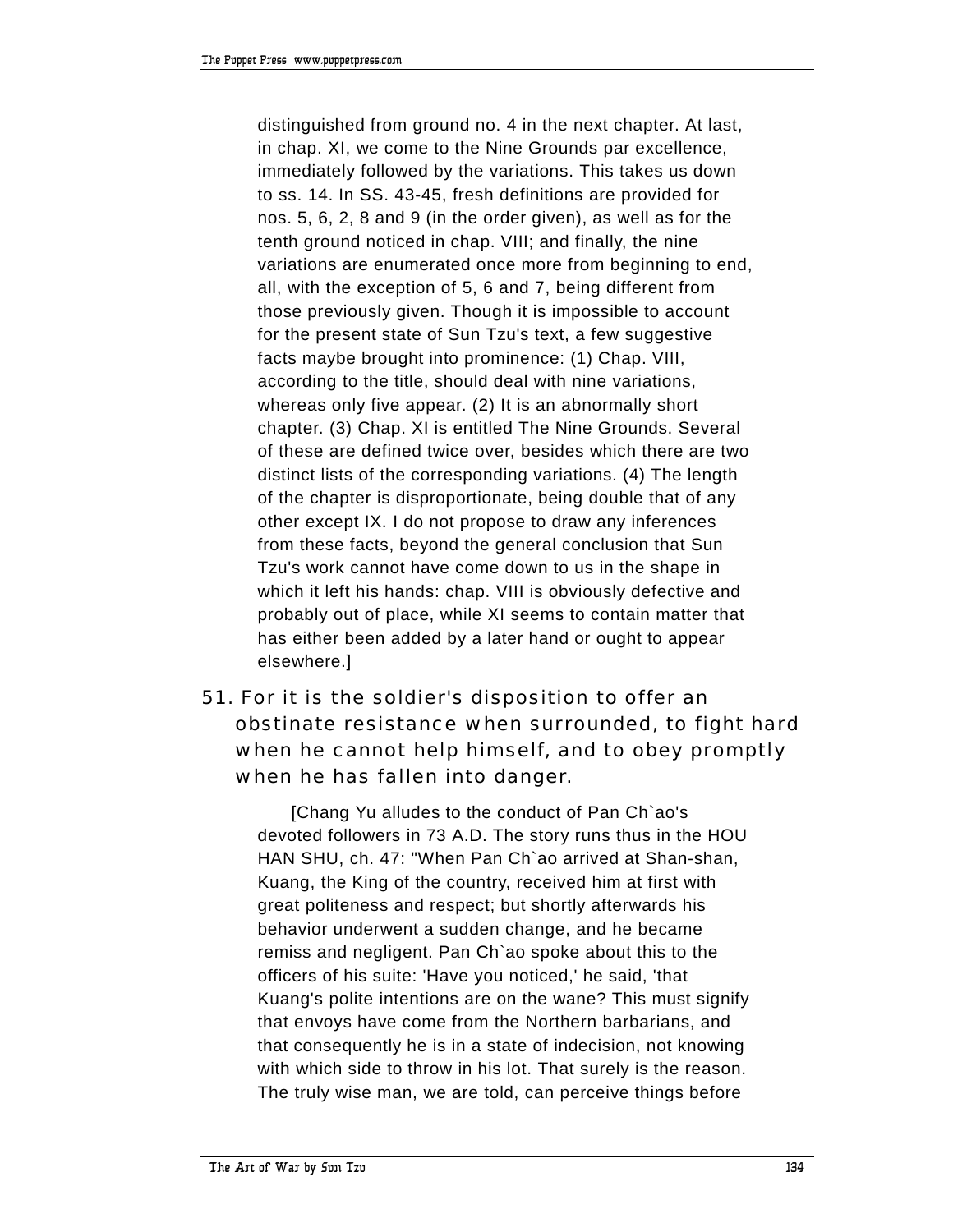they have come to pass; how much more, then, those that are already manifest!' Thereupon he called one of the natives who had been assigned to his service, and set a trap for him, saying: 'Where are those envoys from the Hsiung-nu who arrived some day ago?' The man was so taken aback that between surprise and fear he presently blurted out the whole truth. Pan Ch'ao, keeping his informant carefully under lock and key, then summoned a general gathering of his officers, thirty-six in all, and began drinking with them. When the wine had mounted into their heads a little, he tried to rouse their spirit still further by addressing them thus: 'Gentlemen, here we are in the heart of an isolated region, anxious to achieve riches and honor by some great exploit. Now it happens that an ambassador from the Hsiung-no arrived in this kingdom only a few days ago, and the result is that the respectful courtesy extended towards us by our royal host has disappeared. Should this envoy prevail upon him to seize our party and hand us over to the Hsiung-no, our bones will become food for the wolves of the desert. What are we to do?' With one accord, the officers replied: 'Standing as we do in peril of our lives, we will follow our commander through life and death.' For the sequel of this adventure, see chap. XII. ss. 1, note.]

52. We cannot enter into alliance with neighboring princes until we are acquainted with their designs. We are not fit to lead an army on the march unless we are familiar with the face of the country-its mountains and forests, its pitfalls and precipices, its marshes and swamps. We shall be unable to turn natural advantages to account unless we make use of local guides.

[These three sentences are repeated from VII. SS. 12-  $14 -$  in order to emphasize their importance, the commentators seem to think. I prefer to regard them as interpolated here in order to form an antecedent to the following words. With regard to local guides, Sun Tzu might have added that there is always the risk of going wrong, either through their treachery or some misunderstanding such as Livy records (XXII. 13): Hannibal, we are told, ordered a guide to lead him into the neighborhood of Casinum, where there was an important pass to be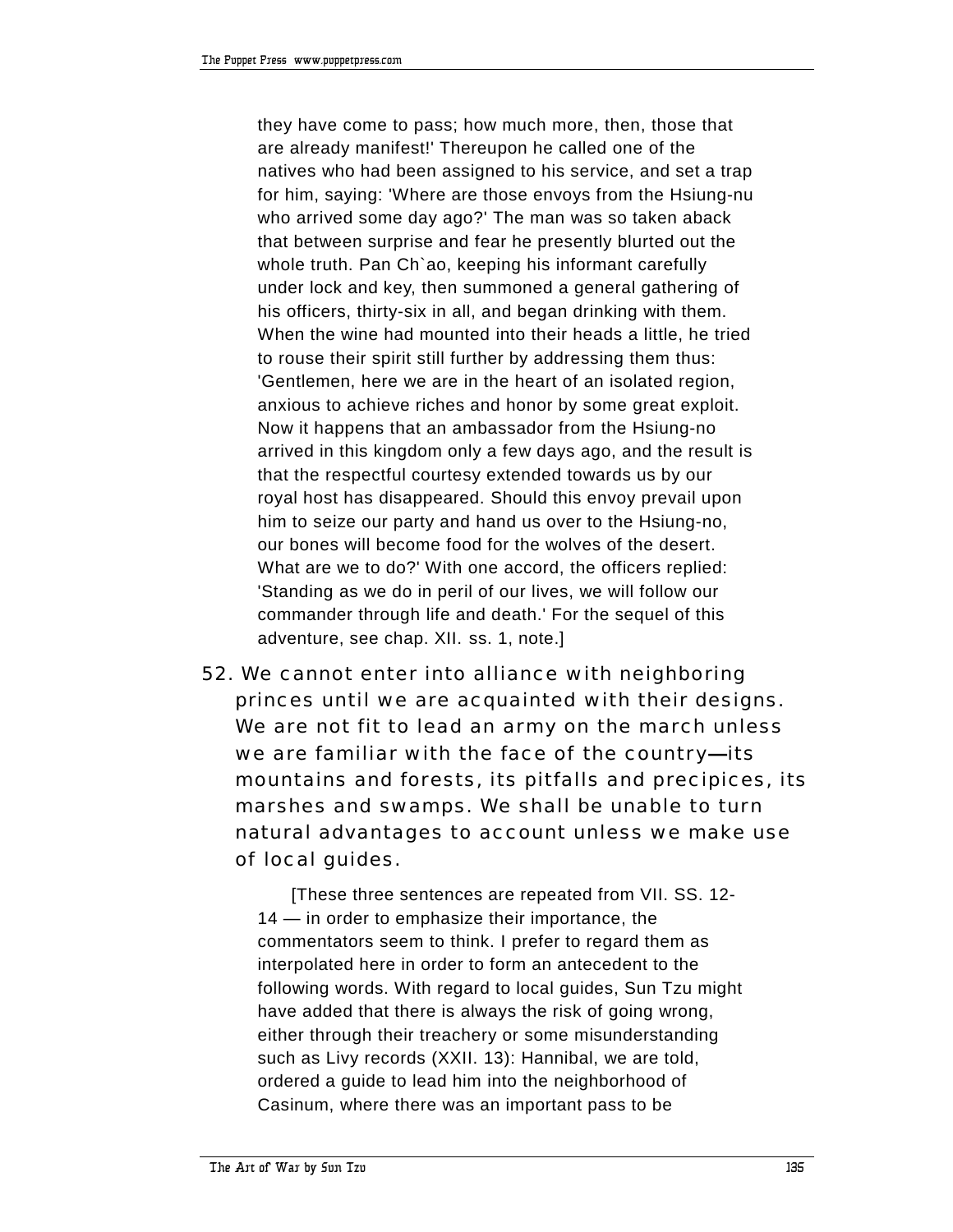occupied; but his Carthaginian accent, unsuited to the pronunciation of Latin names, caused the guide to understand Casilinum instead of Casinum, and turning from his proper route, he took the army in that direction, the mistake not being discovered until they had almost arrived.]

- 53. To be ignored of any one of the following four or five principles does not befit a warlike prince.
- 54. When a warlike prince attacks a powerful state, his generalship shows itself in preventing the concentration of the enemy's forces. He overawes his opponents, and their allies are prevented from joining against him.

[Mei Tao-ch`en constructs one of the chains of reasoning that are so much affected by the Chinese: "In attacking a powerful state, if you can divide her forces, you will have a superiority in strength; if you have a superiority in strength, you will overawe the enemy; if you overawe the enemy, the neighboring states will be frightened; and if the neighboring states are frightened, the enemy's allies will be prevented from joining her." The following gives a stronger meaning: "If the great state has once been defeated (before she has had time to summon her allies), then the lesser states will hold aloof and refrain from massing their forces." Ch`en Hao and Chang Yu take the sentence in quite another way. The former says: "Powerful though a prince may be, if he attacks a large state, he will be unable to raise enough troops, and must rely to some extent on external aid; if he dispenses with this, and with overweening confidence in his own strength, simply tries to intimidate the enemy, he will surely be defeated." Chang Yu puts his view thus: "If we recklessly attack a large state, our own people will be discontented and hang back. But if (as will then be the case) our display of military force is inferior by half to that of the enemy, the other chieftains will take fright and refuse to join us."]

55. Hence he does not strive to ally himself with all and sundry, nor does he foster the power of other states. He carries out his own secret designs, keeping his antagonists in awe.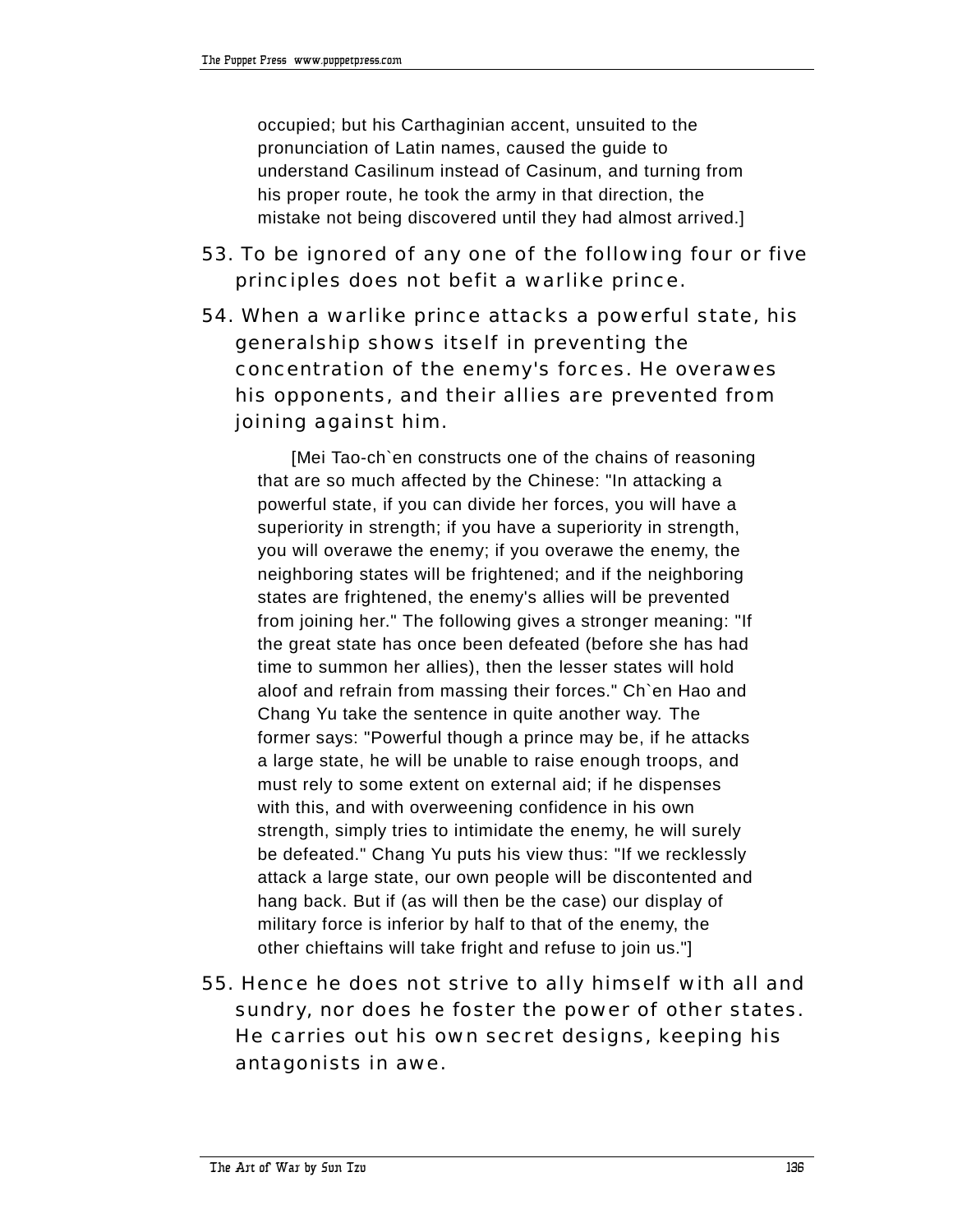[The train of thought, as said by Li Ch`uan, appears to be this: Secure against a combination of his enemies, "he can afford to reject entangling alliances and simply pursue his own secret designs, his prestige enable him to dispense with external friendships."]

# Thus he is able to capture their cities and overthrow their kingdoms.

[This paragraph, though written many years before the Ch`in State became a serious menace, is not a bad summary of the policy by which the famous Six Chancellors gradually paved the way for her final triumph under Shih Huang Ti. Chang Yu, following up his previous note, thinks that Sun Tzu is condemning this attitude of cold-blooded selfishness and haughty isolation.]

#### 56. Bestow rewards without regard to rule,

[Wu Tzu (ch. 3) less wisely says: "Let advance be richly rewarded and retreat be heavily punished."]

#### issue orders

[Literally, "hang" or post up."]

## without regard to previous arrangements;

["In order to prevent treachery," says Wang Hsi. The general meaning is made clear by Ts`ao Kung's quotation from the SSU-MA FA: "Give instructions only on sighting the enemy; give rewards when you see deserving deeds." Ts`ao Kung's paraphrase: "The final instructions you give to your army should not correspond with those that have been previously posted up." Chang Yu simplifies this into "your arrangements should not be divulged beforehand." And Chia Lin says: "there should be no fixity in your rules and arrangements." Not only is there danger in letting your plans be known, but war often necessitates the entire reversal of them at the last moment.]

 and you will be able to handle a whole army as though you had to do with but a single man.

```
[Cf. supra, ss. 34.]
```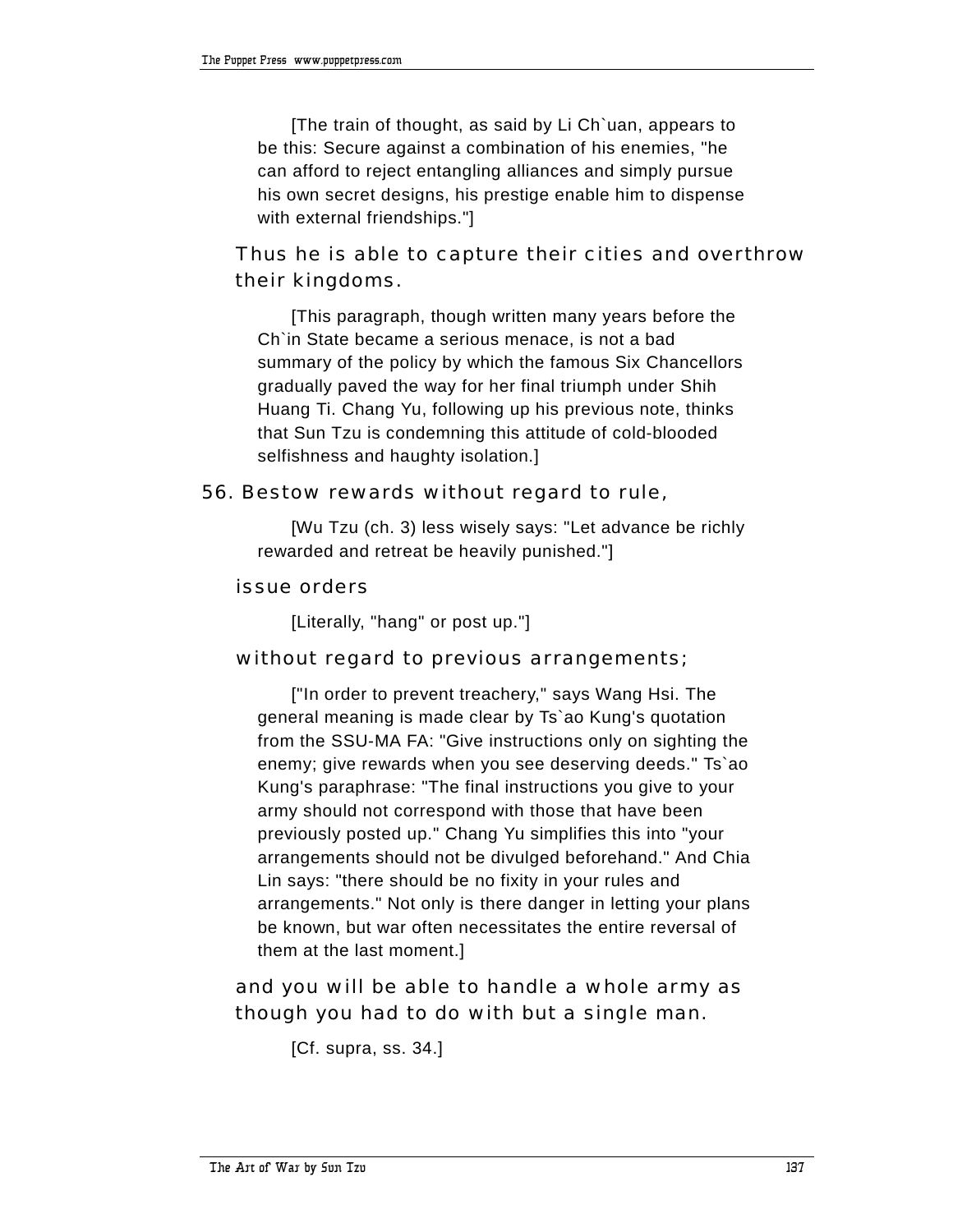# 57. Confront your soldiers with the deed itself; never let them know your design.

[Literally, "do not tell them words;" i.e. do not give your reasons for any order. Lord Mansfield once told a junior colleague to "give no reasons" for his decisions, and the maxim is even more applicable to a general than to a judge.]

 When the outlook is bright, bring it before their eyes; but tell them nothing when the situation is gloomy.

# 58. Place your army in deadly peril, and it will survive; plunge it into desperate straits, and it will come off in safety.

[These words of Sun Tzu were once quoted by Han Hsin in explanation of the tactics he employed in one of his most brilliant battles, already alluded to on p. 28. In 204 B.C., he was sent against the army of Chao, and halted ten miles from the mouth of the Ching-hsing pass, where the enemy had mustered in full force. Here, at midnight, he detached a body of 2000 light cavalry, every man of which was furnished with a red flag. Their instructions were to make their way through narrow defiles and keep a secret watch on the enemy. "When the men of Chao see me in full flight," Han Hsin said, "they will abandon their fortifications and give chase. This must be the sign for you to rush in, pluck down the Chao standards and set up the red banners of Han in their stead." Turning then to his other officers, he remarked: "Our adversary holds a strong position, and is not likely to come out and attack us until he sees the standard and drums of the commander-in-chief, for fear I should turn back and escape through the mountains." So saying, he first of all sent out a division consisting of 10,000 men, and ordered them to form in line of battle with their backs to the River Ti. Seeing this maneuver, the whole army of Chao broke into loud laughter. By this time it was broad daylight, and Han Hsin, displaying the generalissimo's flag, marched out of the pass with drums beating, and was immediately engaged by the enemy. A great battle followed, lasting for some time; until at length Han Hsin and his colleague Chang Ni, leaving drums and banner on the field, fled to the division on the river bank, where another fierce battle was raging. The enemy rushed out to pursue them and to secure the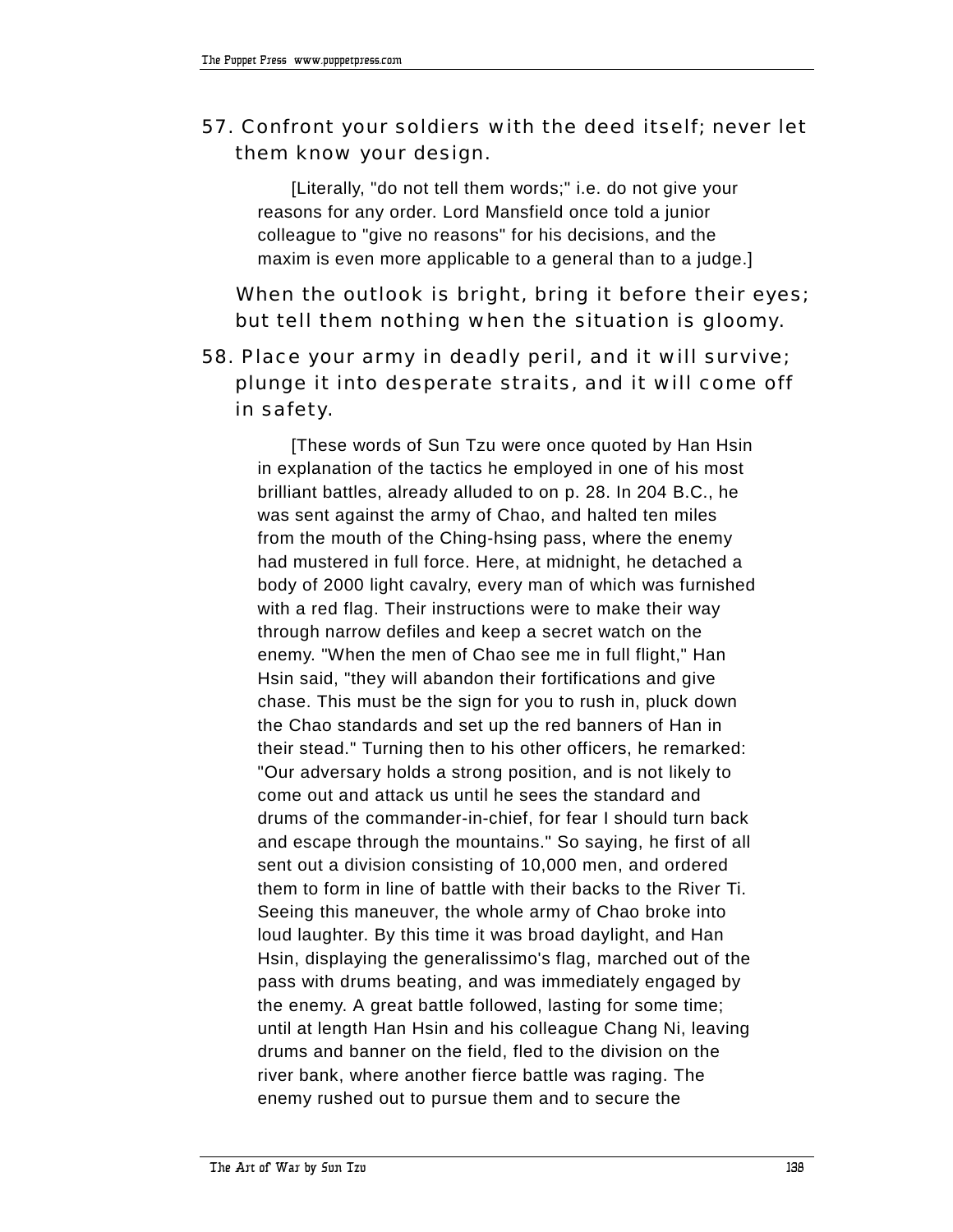trophies, thus denuding their ramparts of men; but the two generals succeeded in joining the other army, which was fighting with the utmost desperation. The time had now come for the 2000 horsemen to play their part. As soon as they saw the men of Chao following up their advantage, they galloped behind the deserted walls, tore up the enemy's flags and replaced them by those of Han. When the Chao army looked back from the pursuit, the sight of these red flags struck them with terror. Convinced that the Hans had got in and overpowered their king, they broke up in wild disorder, every effort of their leader to stay the panic being in vain. Then the Han army fell on them from both sides and completed the rout, killing a number and capturing the rest, amongst whom was King Ya himselfAfter the battle, some of Han Hsin's officers came to him and said: "In the ART OF WAR we are told to have a hill or tumulus on the right rear, and a river or marsh on the left front. [This appears to be a blend of Sun Tzu and T`ai Kung. See IX ss. 9, and note.] You, on the contrary, ordered us to draw up our troops with the river at our back. Under these conditions, how did you manage to gain the victory?" The general replied: "I fear you gentlemen have not studied the Art of War with sufficient care. Is it not written there: 'Plunge your army into desperate straits and it will come off in safety; place it in deadly peril and it will survive'? Had I taken the usual course, I should never have been able to bring my colleague round. What says the Military Classic-'Swoop down on the market-place and drive the men off to fight.' [This passage does not occur in the present text of Sun Tzu.] If I had not placed my troops in a position where they were obliged to fight for their lives, but had allowed each man to follow his own discretion, there would have been a general debandade, and it would have been impossible to do anything with them." The officers admitted the force of his argument, and said: "These are higher tactics than we should have been capable of." [See CH`IEN HAN SHU, ch. 34, ff. 4, 5.] ]

59. For it is precisely when a force has fallen into harm's way that is capable of striking a blow for victory.

[Danger has a bracing effect.]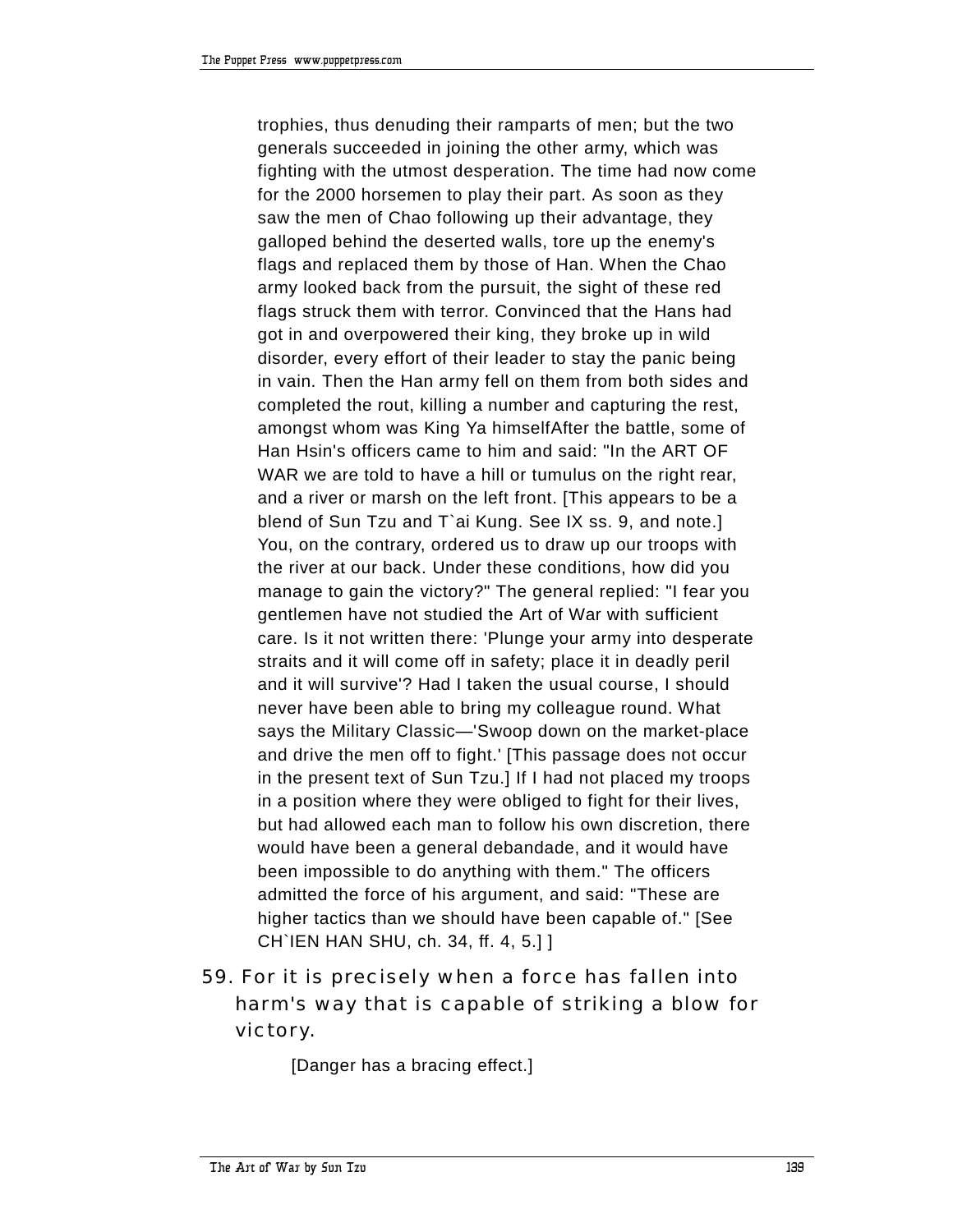# 60. Success in warfare is gained by carefully accommodating ourselves to the enemy's purpose.

[Ts`ao Kung says: "Feign stupidity"—by an appearance of yielding and falling in with the enemy's wishes. Chang Yu's note makes the meaning clear: "If the enemy shows an inclination to advance, lure him on to do so; if he is anxious to retreat, delay on purpose that he may carry out his intention." The object is to make him remiss and contemptuous before we deliver our attack.]

## 61. By persistently hanging on the enemy's flank,

[I understand the first four words to mean "accompanying the enemy in one direction." Ts`ao Kung says: "unite the soldiers and make for the enemy." But such a violent displacement of characters is quite indefensible.]

## we shall succeed in the long run

[Literally, "after a thousand LI."]

## in killing the commander-in-chief.

[Always a great point with the Chinese.]

# 62. This is called ability to accomplish a thing by sheer cunning.

# 63. On the day that you take up your command, block the frontier passes, destroy the official tallies,

[These were tablets of bamboo or wood, one half of which was issued as a permit or passport by the official in charge of a gate. Cf. the "border-warden" of LUN YU III. 24, who may have had similar duties. When this half was returned to him, within a fixed period, he was authorized to open the gate and let the traveler through.]

## and stop the passage of all emissaries.

[Either to or from the enemy's country.]

## 64. Be stern in the council-chamber,

[Show no weakness, and insist on your plans being ratified by the sovereign.]

## so that you may control the situation.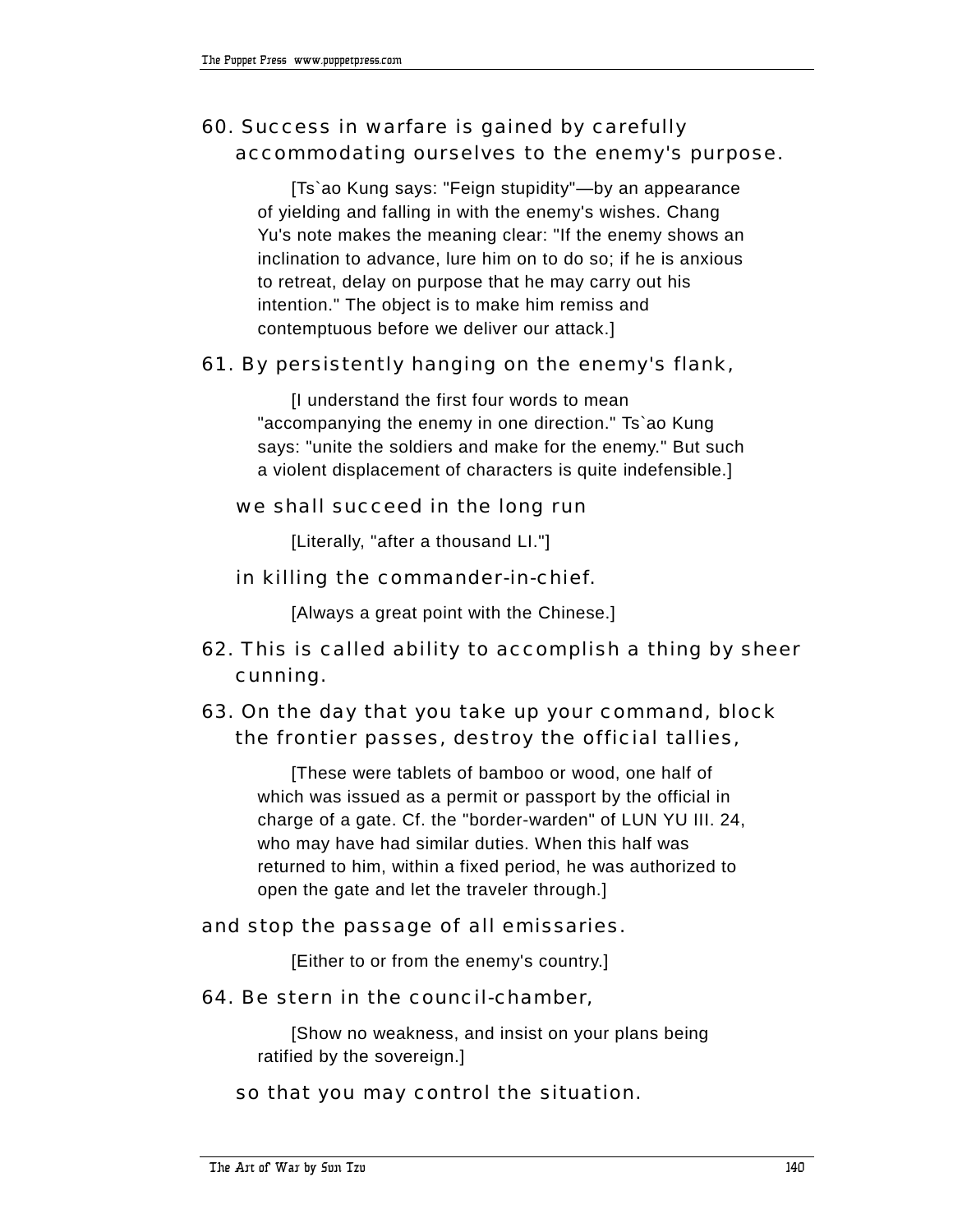[Mei Yao-ch`en understands the whole sentence to mean: Take the strictest precautions to ensure secrecy in your deliberations.]

65. If the enemy leaves a door open, you must rush in.

# 66. Forestall your opponent by seizing what he holds dear,

[Cf. supra, ss. 18.]

#### and subtly contrive to time his arrival on the ground.

[Ch`en Hao`s explanation: "If I manage to seize a favorable position, but the enemy does not appear on the scene, the advantage thus obtained cannot be turned to any practical account. He who intends therefore, to occupy a position of importance to the enemy, must begin by making an artful appointment, so to speak, with his antagonist, and cajole him into going there as well." Mei Yao-ch`en explains that this "artful appointment" is to be made through the medium of the enemy's own spies, who will carry back just the amount of information that we choose to give them. Then, having cunningly disclosed our intentions, "we must manage, though starting after the enemy, to arrive before him (VII. ss. 4). We must start after him in order to ensure his marching thither; we must arrive before him in order to capture the place without trouble. Taken thus, the present passage lends some support to Mei Yao-ch`en's interpretation of ss. 47.]

#### 67. Walk in the path defined by rule,

[Chia Lin says: "Victory is the only thing that matters, and this cannot be achieved by adhering to conventional canons." It is unfortunate that this variant rests on very slight authority, for the sense yielded is certainly much more satisfactory. Napoleon, as we know, according to the veterans of the old school whom he defeated, won his battles by violating every accepted canon of warfare.]

## and accommodate yourself to the enemy until you can fight a decisive battle.

[Tu Mu says: "Conform to the enemy's tactics until a favorable opportunity offers; then come forth and engage in a battle that shall prove decisive."]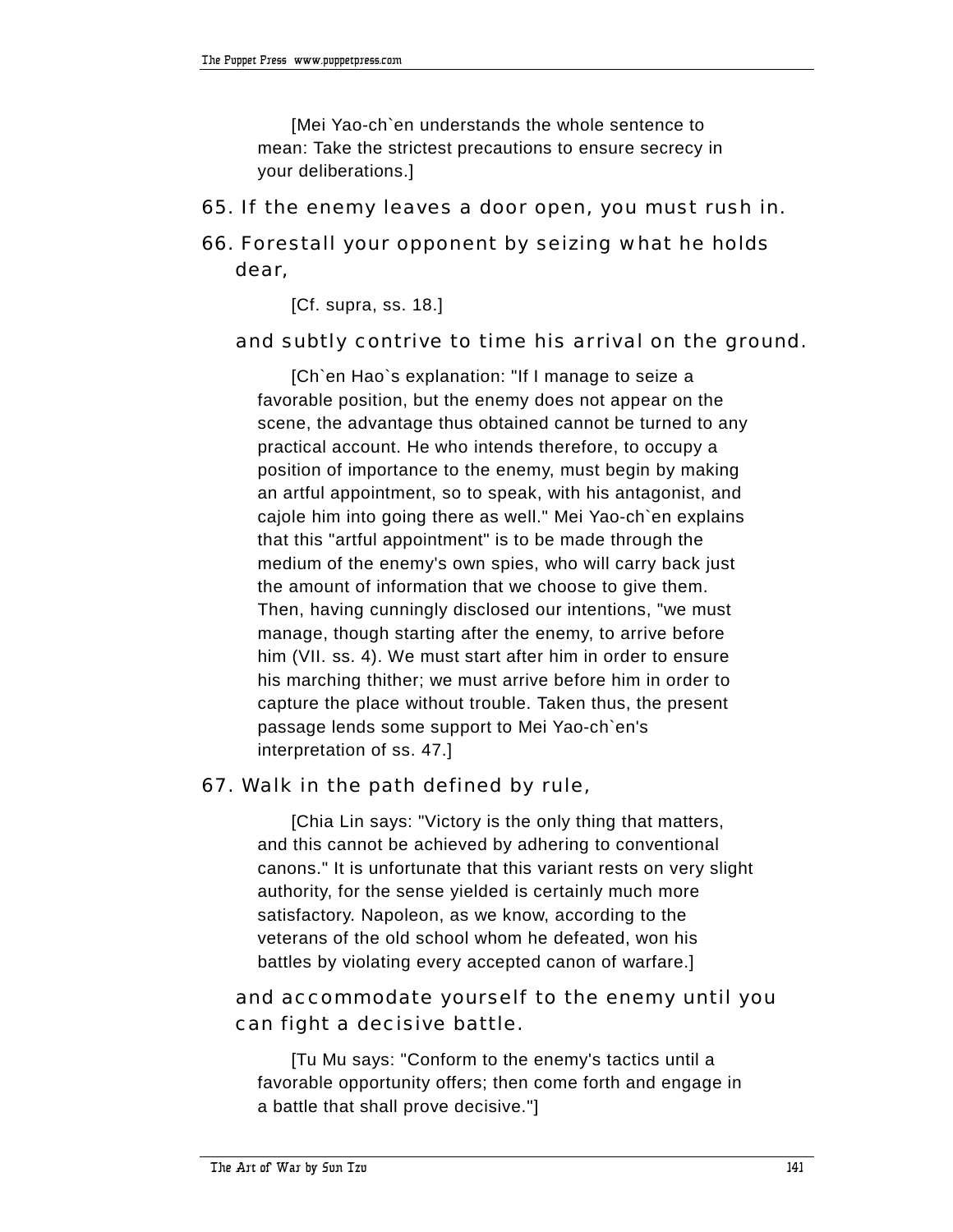# 68. At first, then, exhibit the coyness of a maiden, until the enemy gives you an opening; afterwards emulate the rapidity of a running hare, and it will be too late for the enemy to oppose you.

[As the hare is noted for its extreme timidity, the comparison hardly appears felicitous. But of course Sun Tzu was thinking only of its speed. The words have been taken to mean: You must flee from the enemy as quickly as an escaping hare; but this is rightly rejected by Tu Mu.]

- [1] Giles' Biographical Dictionary, no. 399.
- [2] "The Science of War," p. 333.
- [3] "Stonewall Jackson," vol. I, p. 421.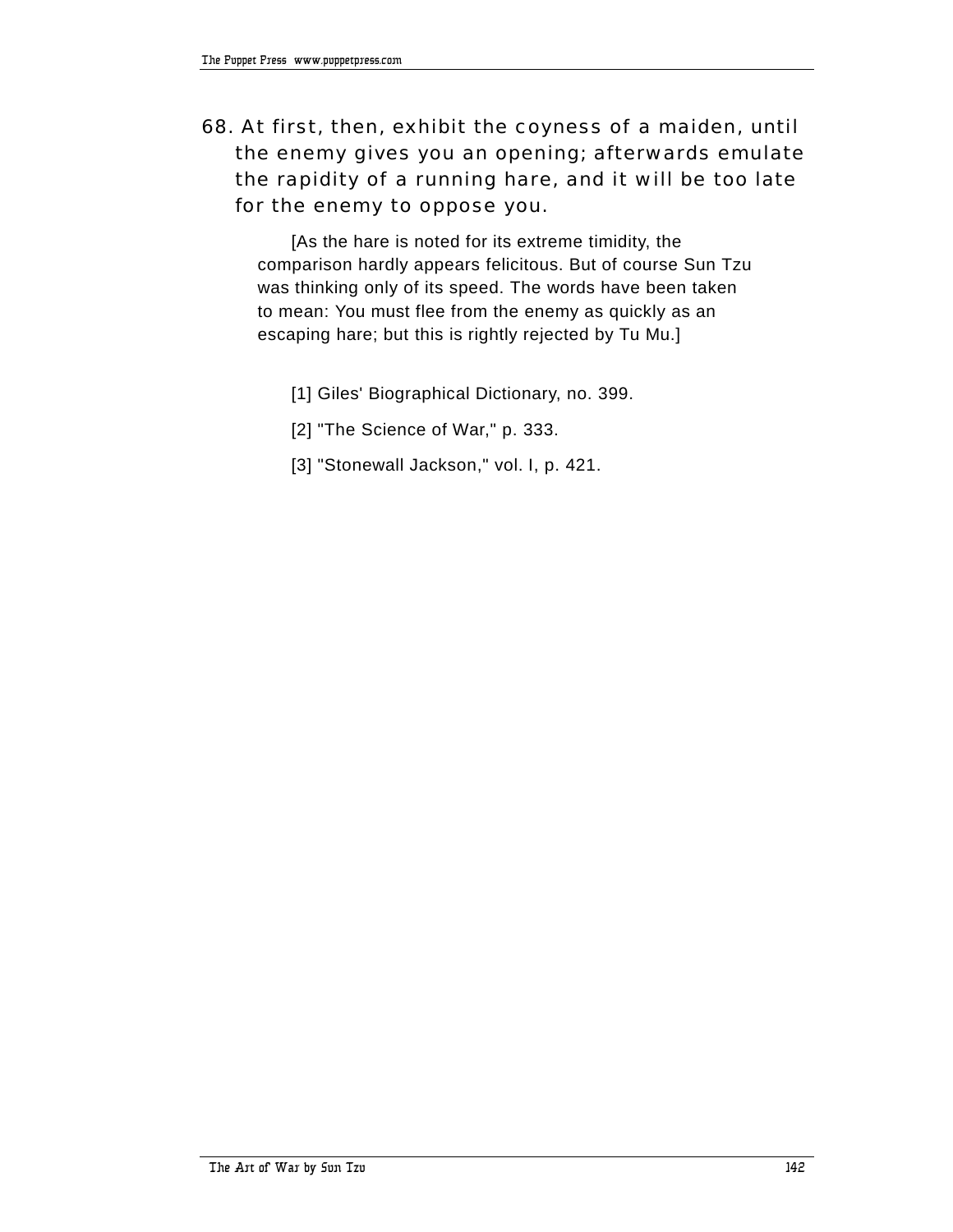# **XII. The Attack by Fire**

[Rather more than half the chapter (SS. 1-13) is devoted to the subject of fire, after which the author branches off into other topics.]

## 1. Sun Tzu said: There are five ways of attacking with fire. The first is to burn soldiers in their camp;

[So Tu Mu. Li Ch`uan says: "Set fire to the camp, and kill the soldiers" (when they try to escape from the flames). Pan Ch`ao, sent on a diplomatic mission to the King of Shanshan [see XI. ss. 51, note], found himself placed in extreme peril by the unexpected arrival of an envoy from the Hsiungnu [the mortal enemies of the Chinese]. In consultation with his officers, he exclaimed: "Never venture, never win! [1] The only course open to us now is to make an assault by fire on the barbarians under cover of night, when they will not be able to discern our numbers. Profiting by their panic, we shall exterminate them completely; this will cool the King's courage and cover us with glory, besides ensuring the success of our mission.' the officers all replied that it would be necessary to discuss the matter first with the Intendant. Pan Ch`ao then fell into a passion: 'It is today,' he cried, 'that our fortunes must be decided! The Intendant is only a humdrum civilian, who on hearing of our project will certainly be afraid, and everything will be brought to light. An inglorious death is no worthy fate for valiant warriors.' All then agreed to do as he wished. Accordingly, as soon as night came on, he and his little band quickly made their way to the barbarian camp. A strong gale was blowing at the time. Pan Ch`ao ordered ten of the party to take drums and hide behind the enemy's barracks, it being arranged that when they saw flames shoot up, they should begin drumming and yelling with all their might. The rest of his men, armed with bows and crossbows, he posted in ambuscade at the gate of the camp. He then set fire to the place from the windward side, whereupon a deafening noise of drums and shouting arose on the front and rear of the Hsiung-nu, who rushed out pell-mell in frantic disorder. Pan Ch`ao slew three of them with his own hand, while his companions cut off the heads of the envoy and thirty of his suite. The remainder, more than a hundred in all, perished in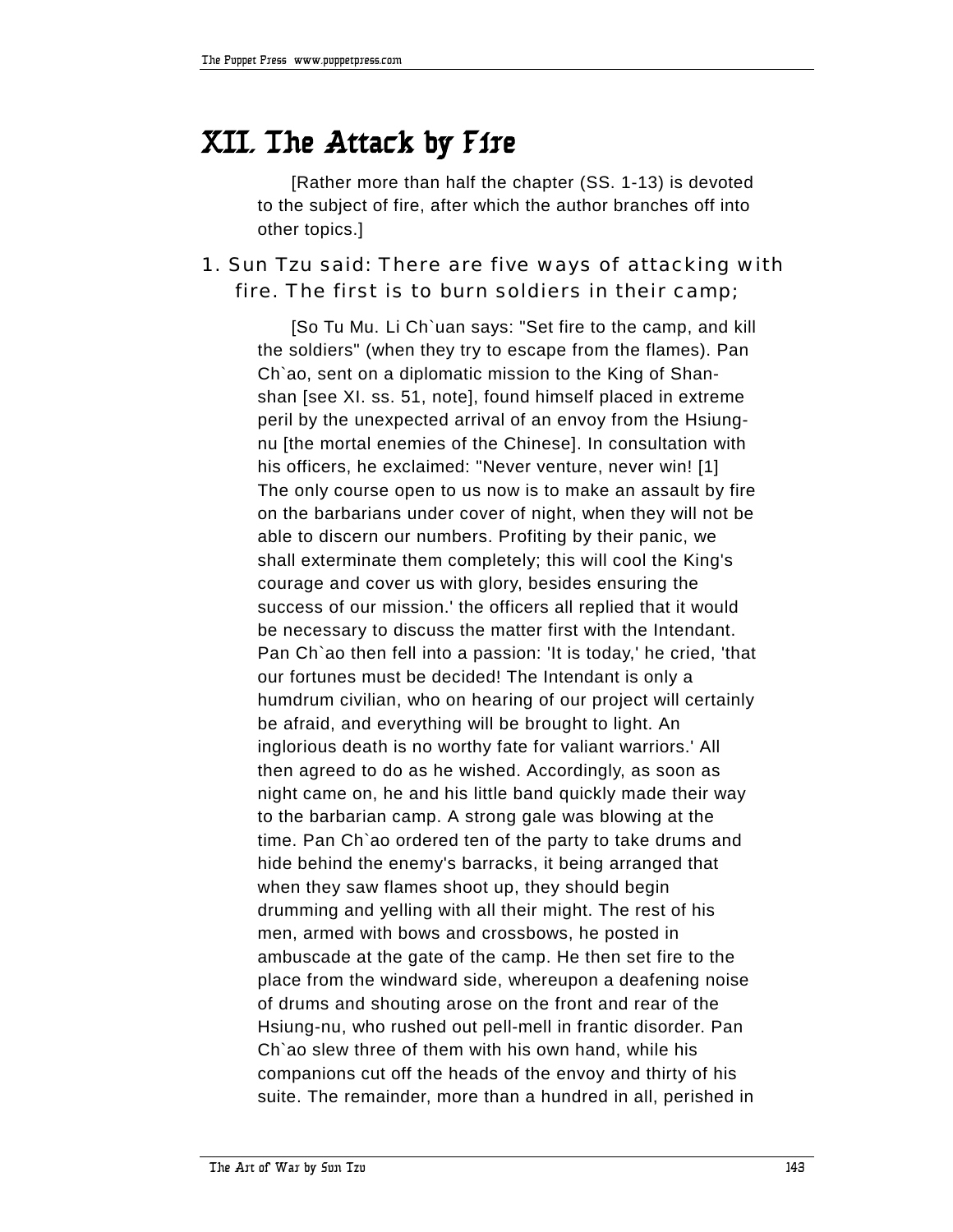the flames. On the following day, Pan Ch`ao, divining his thoughts, said with uplifted hand: 'Although you did not go with us last night, I should not think, Sir, of taking sole credit for our exploit.' This satisfied Kuo Hsun, and Pan Ch`ao, having sent for Kuang, King of Shan-shan, showed him the head of the barbarian envoy. The whole kingdom was seized with fear and trembling, which Pan Ch`ao took steps to allay by issuing a public proclamation. Then, taking the king's sons as hostage, he returned to make his report to Tou Ku." HOU HAN SHU, ch. 47, ff. 1, 2.] ]

## the second is to burn stores;

[Tu Mu says: "Provisions, fuel and fodder." In order to subdue the rebellious population of Kiangnan, Kao Keng recommended Wen Ti of the Sui dynasty to make periodical raids and burn their stores of grain, a policy which in the long run proved entirely successful.]

## the third is to burn baggage trains;

[An example given is the destruction of Yuan Shao`s wagons and impedimenta by Ts`ao Ts`ao in 200 A.D.]

#### the fourth is to burn arsenals and magazines;

[Tu Mu says that the things contained in "arsenals" and "magazines" are the same. He specifies weapons and other implements, bullion and clothing. Cf. VII. ss. 11.]

## the fifth is to hurl dropping fire amongst the enemy.

[Tu Yu says in the T`UNG TIEN: "To drop fire into the enemy's camp. The method by which this may be done is to set the tips of arrows alight by dipping them into a brazier, and then shoot them from powerful crossbows into the enemy's lines."]

## 2. In order to carry out an attack, we must have means available.

[T`sao Kung thinks that "traitors in the enemy's camp" are referred to. But Ch`en Hao is more likely to be right in saying: "We must have favorable circumstances in general, not merely traitors to help us." Chia Lin says: "We must avail ourselves of wind and dry weather."]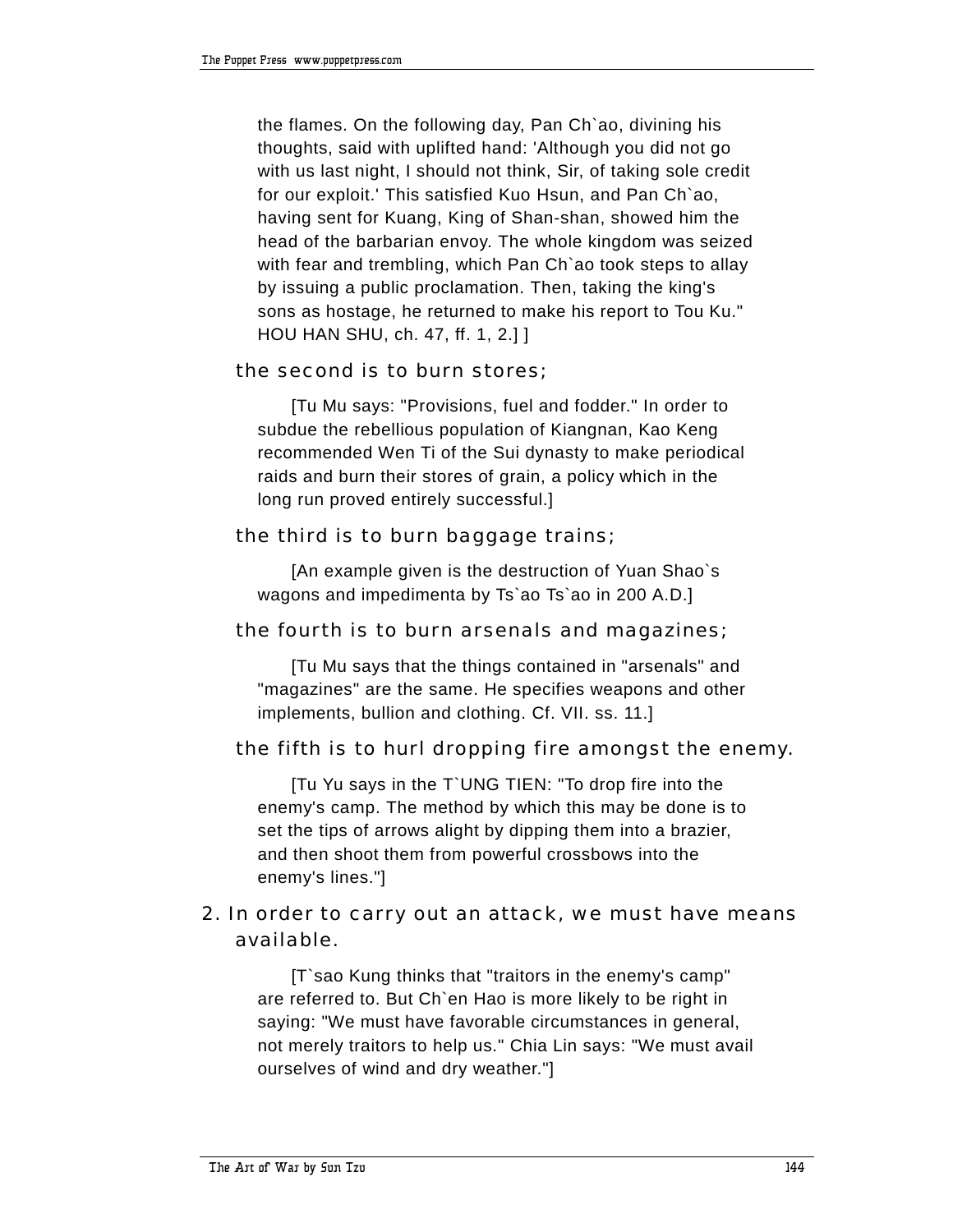## the material for raising fire should always be kept in readiness.

[Tu Mu suggests as material for making fire: "dry vegetable matter, reeds, brushwood, straw, grease, oil, etc." Here we have the material cause. Chang Yu says: "vessels for hoarding fire, stuff for lighting fires."]

- 3. There is a proper season for making attacks with fire, and special days for starting a conflagration.
- 4. The proper season is when the weather is very dry; the special days are those when the moon is in the constellations of the Sieve, the Wall, the Wing or the Cross-bar;

[These are, respectively, the 7th, 14th, 27th, and 28th of the Twenty-eight Stellar Mansions, corresponding roughly to Sagittarius, Pegasus, Crater and Corvus.]

for these four are all days of rising wind.

- 5. In attacking with fire, one should be prepared to meet five possible developments:
- 6. (1) When fire breaks out inside to enemy's camp, respond at once with an attack from without.
- 7. (2) If there is an outbreak of fire, but the enemy's soldiers remain quiet, bide your time and do not attack.

[The prime object of attacking with fire is to throw the enemy into confusion. If this effect is not produced, it means that the enemy is ready to receive us. Hence the necessity for caution.]

## 8. (3) When the force of the flames has reached its height, follow it up with an attack, if that is practicable; if not, stay where you are.

[Ts`ao Kung says: "If you see a possible way, advance; but if you find the difficulties too great, retire."]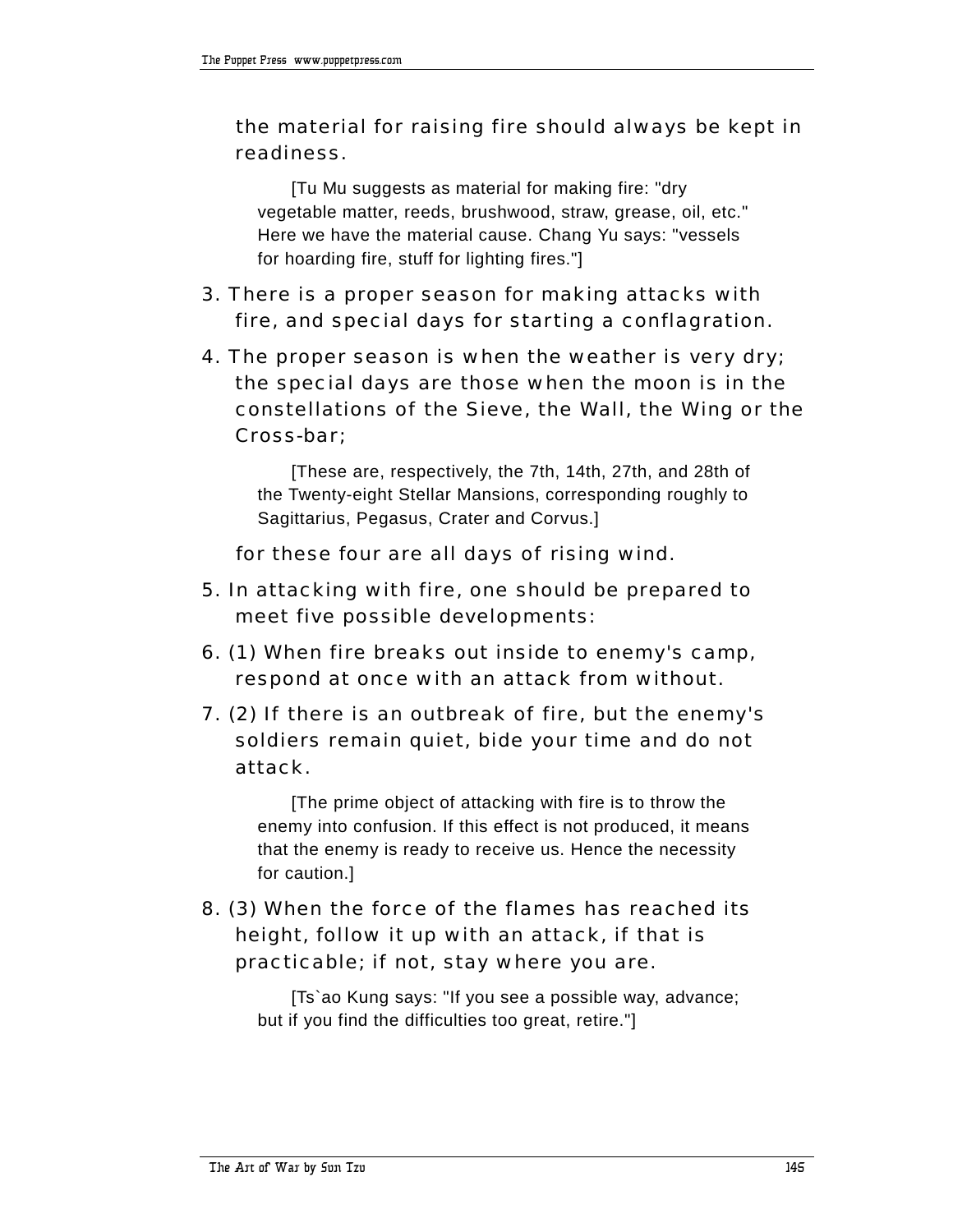## 9. (4) If it is possible to make an assault with fire from without, do not wait for it to break out within, but deliver your attack at a favorable moment.

[Tu Mu says that the previous paragraphs had reference to the fire breaking out (either accidentally, we may suppose, or by the agency of incendiaries) inside the enemy's camp. "But," he continues, "if the enemy is settled in a waste place littered with quantities of grass, or if he has pitched his camp in a position which can be burnt out, we must carry our fire against him at any seasonable opportunity, and not await on in hopes of an outbreak occurring within, for fear our opponents should themselves burn up the surrounding vegetation, and thus render our own attempts fruitless." The famous Li Ling once baffled the leader of the Hsiung-nu in this way. The latter, taking advantage of a favorable wind, tried to set fire to the Chinese general's camp, but found that every scrap of combustible vegetation in the neighborhood had already been burnt down. On the other hand, Po-ts`ai, a general of the Yellow Turban rebels, was badly defeated in 184 A.D. through his neglect of this simple precaution. "At the head of a large army he was besieging Ch`ang-she, which was held by Huang-fu Sung. The garrison was very small, and a general feeling of nervousness pervaded the ranks; so Huang-fu Sung called his officers together and said: "In war, there are various indirect methods of attack, and numbers do not count for everything. [The commentator here quotes Sun Tzu, V. SS. 5, 6 and 10.] Now the rebels have pitched their camp in the midst of thick grass which will easily burn when the wind blows. If we set fire to it at night, they will be thrown into a panic, and we can make a sortie and attack them on all sides at once, thus emulating the achievement of T`ien Tan.' [See p. 90.] That same evening, a strong breeze sprang up; so Huang-fu Sung instructed his soldiers to bind reeds together into torches and mount guard on the city walls, after which he sent out a band of daring men, who stealthily made their way through the lines and started the fire with loud shouts and yells. Simultaneously, a glare of light shot up from the city walls, and Huang-fu Sung, sounding his drums, led a rapid charge, which threw the rebels into confusion and put them to headlong flight." [HOU HAN SHU, ch. 71.] ]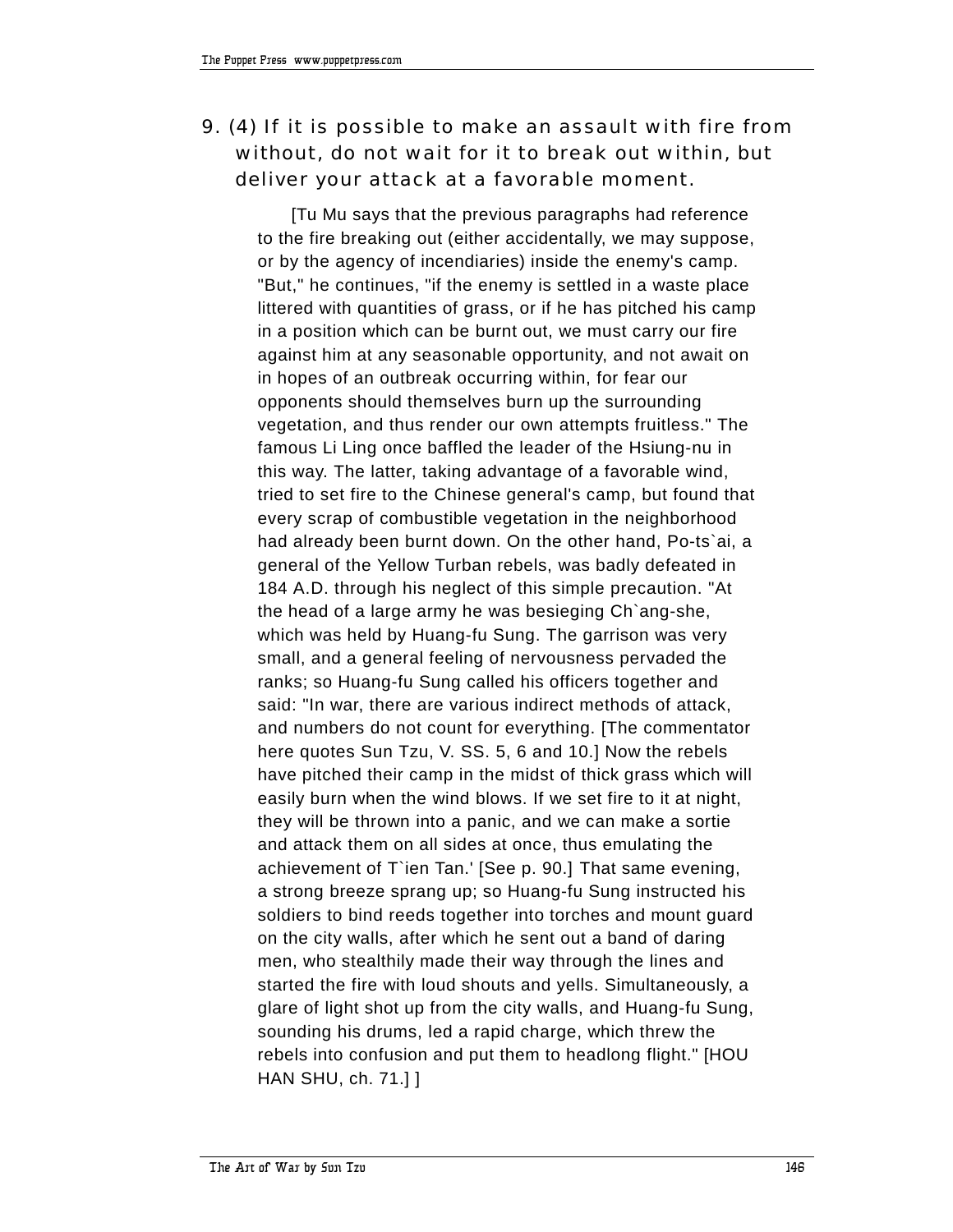## 10. (5) When you start a fire, be to windward of it. Do not attack from the leeward.

[Chang Yu, following Tu Yu, says: "When you make a fire, the enemy will retreat away from it; if you oppose his retreat and attack him then, he will fight desperately, which will not conduce to your success." A rather more obvious explanation is given by Tu Mu: "If the wind is in the east, begin burning to the east of the enemy, and follow up the attack yourself from that side. If you start the fire on the east side, and then attack from the west, you will suffer in the same way as your enemy."]

#### 11. A wind that rises in the daytime lasts long, but a night breeze soon falls.

[Cf. Lao Tzu's saying: "A violent wind does not last the space of a morning." (TAO TE CHING, chap. 23.) Mei Yaoch`en and Wang Hsi say: "A day breeze dies down at nightfall, and a night breeze at daybreak. This is what happens as a general rule." The phenomenon observed may be correct enough, but how this sense is to be obtained is not apparent.]

# 12. In every army, the five developments connected with fire must be known, the movements of the stars calculated, and a watch kept for the proper days.

[Tu Mu says: "We must make calculations as to the paths of the stars, and watch for the days on which wind will rise, before making our attack with fire." Chang Yu seems to interpret the text differently: "We must not only know how to assail our opponents with fire, but also be on our guard against similar attacks from them."]

13. Hence those who use fire as an aid to the attack show intelligence; those who use water as an aid to the attack gain an accession of strength.

#### 14. By means of water, an enemy may be intercepted, but not robbed of all his belongings.

[Ts`ao Kung's note is: "We can merely obstruct the enemy's road or divide his army, but not sweep away all his accumulated stores." Water can do useful service, but it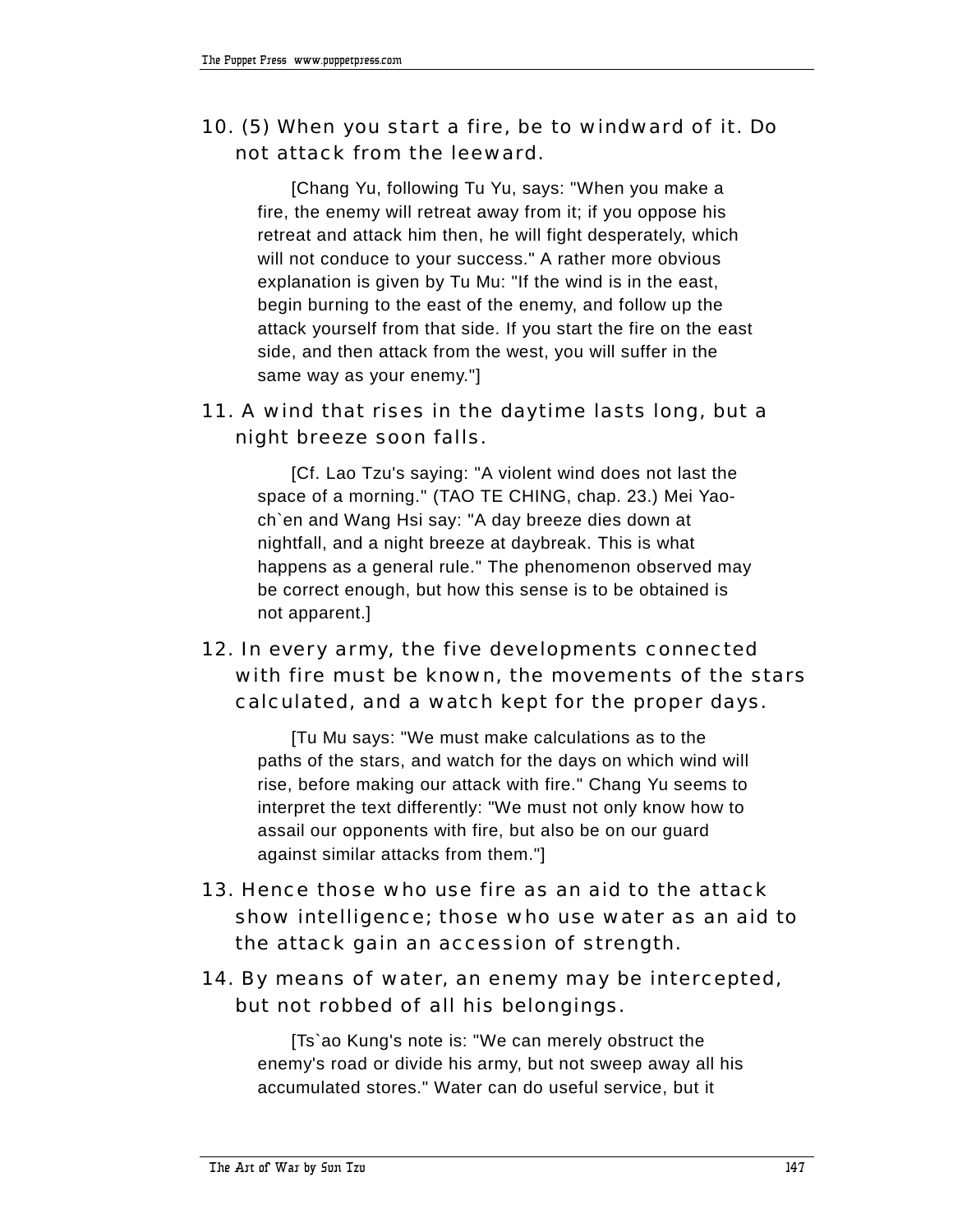lacks the terrible destructive power of fire. This is the reason, Chang Yu concludes, why the former is dismissed in a couple of sentences, whereas the attack by fire is discussed in detail. Wu Tzu (ch. 4) speaks thus of the two elements: "If an army is encamped on low-lying marshy ground, from which the water cannot run off, and where the rainfall is heavy, it may be submerged by a flood. If an army is encamped in wild marsh lands thickly overgrown with weeds and brambles, and visited by frequent gales, it may be exterminated by fire."]

# 15. Unhappy is the fate of one who tries to win his battles and succeed in his attacks without cultivating the spirit of enterprise; for the result is waste of time and general stagnation.

[This is one of the most perplexing passages in Sun Tzu. Ts`ao Kung says: "Rewards for good service should not be deferred a single day." And Tu Mu: "If you do not take opportunity to advance and reward the deserving, your subordinates will not carry out your commands, and disaster will ensue." For several reasons, however, and in spite of the formidable array of scholars on the other side, I prefer the interpretation suggested by Mei Yao-ch`en alone, whose words I will quote: "Those who want to make sure of succeeding in their battles and assaults must seize the favorable moments when they come and not shrink on occasion from heroic measures: that is to say, they must resort to such means of attack of fire, water and the like. What they must not do, and what will prove fatal, is to sit still and simply hold to the advantages they have got."]

# 16. Hence the saying: The enlightened ruler lays his plans well ahead; the good general cultivates his resources.

[Tu Mu quotes the following from the SAN LUEH, ch. 2: "The warlike prince controls his soldiers by his authority, kits them together by good faith, and by rewards makes them serviceable. If faith decays, there will be disruption; if rewards are deficient, commands will not be respected."]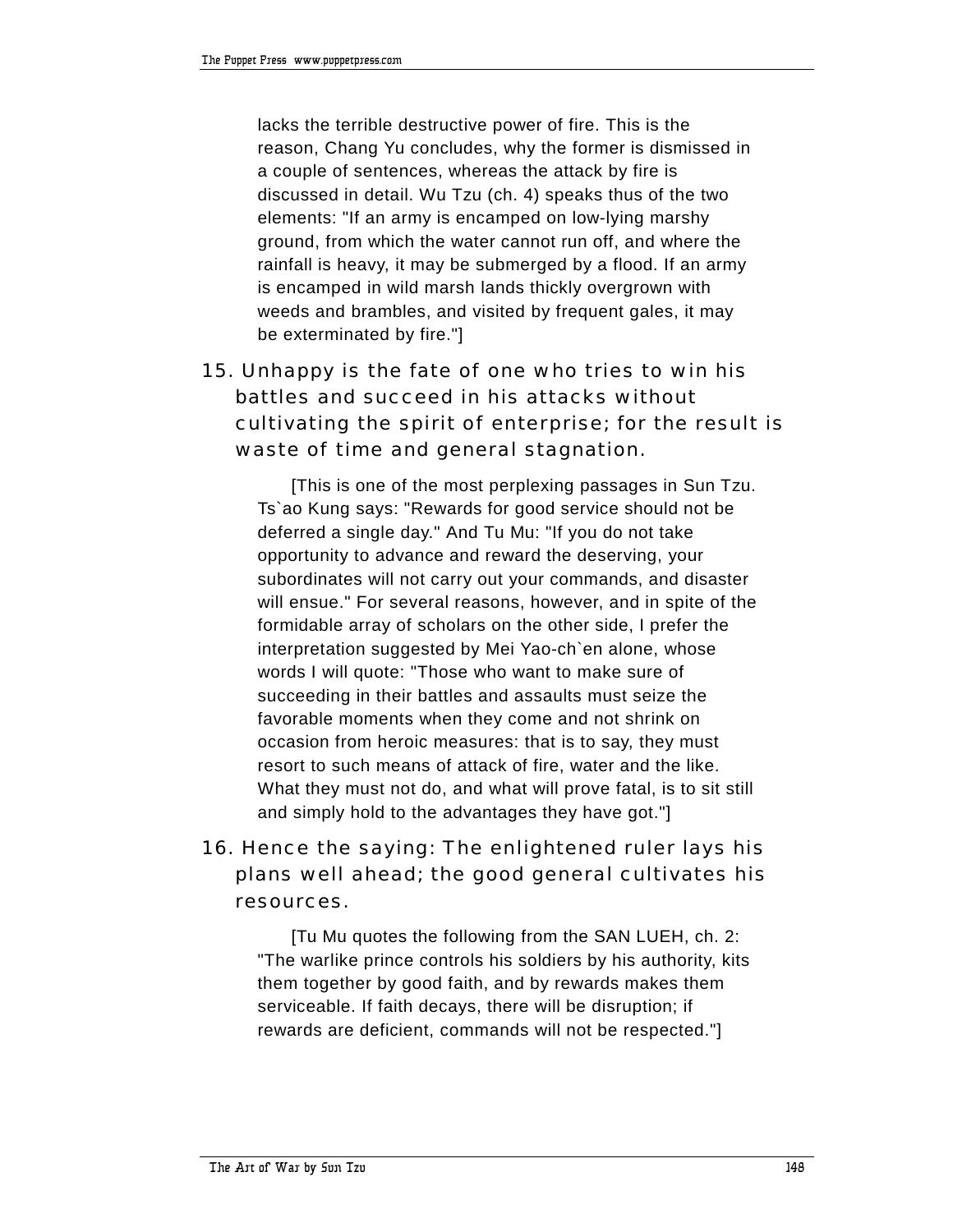# 17. Move not unless you see an advantage; use not your troops unless there is something to be gained; fight not unless the position is critical.

[Sun Tzu may at times appear to be over-cautious, but he never goes so far in that direction as the remarkable passage in the TAO TE CHING, ch. 69. "I dare not take the initiative, but prefer to act on the defensive; I dare not advance an inch, but prefer to retreat a foot."]

- 18. No ruler should put troops into the field merely to gratify his own spleen; no general should fight a battle simply out of pique.
- 19. If it is to your advantage, make a forward move; if not, stay where you are.

[This is repeated from XI. ss. 17. Here I feel convinced that it is an interpolation, for it is evident that ss. 20 ought to follow immediately on ss. 18.]

- 20. Anger may in time change to gladness; vexation may be succeeded by content.
- 21. But a kingdom that has once been destroyed can never come again into being;

[The Wu State was destined to be a melancholy example of this saying.]

nor can the dead ever be brought back to life.

22. Hence the enlightened ruler is heedful, and the good general full of caution. This is the way to keep a country at peace and an army intact.

[1] "Unless you enter the tiger's lair, you cannot get hold of the tiger's cubs."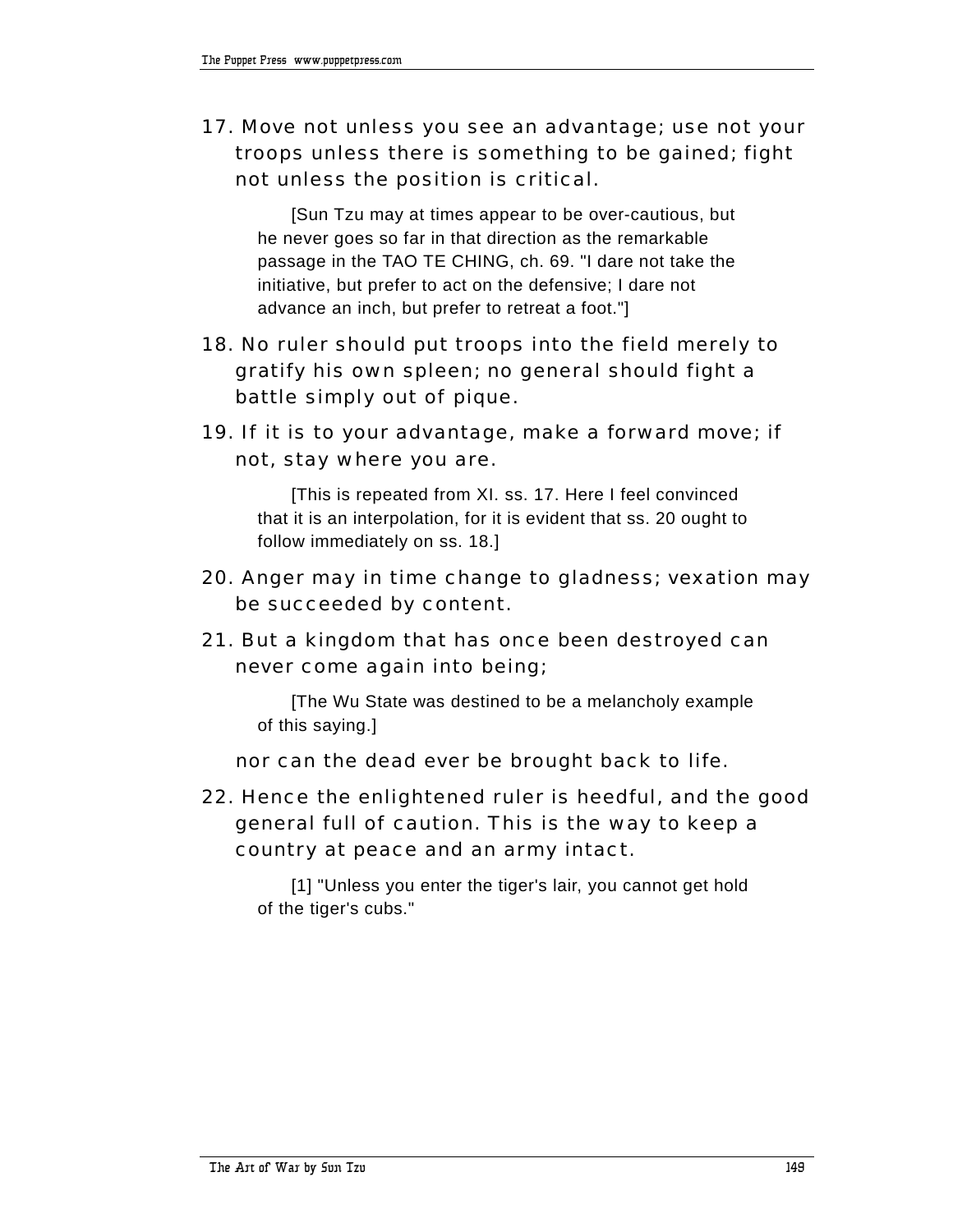# **XIII. The Use of Spies**

1. Sun Tzu said: Raising a host of a hundred thousand men and marching them great distances entails heavy loss on the people and a drain on the resources of the State. The daily expenditure will amount to a thousand ounces of silver.

[Cf. II. ss. ss. 1, 13, 14.]

## There will be commotion at home and abroad, and men will drop down exhausted on the highways.

[Cf. TAO TE CHING, ch. 30: "Where troops have been quartered, brambles and thorns spring up. Chang Yu has the note: "We may be reminded of the saying: 'On serious ground, gather in plunder.' Why then should carriage and transportation cause exhaustion on the highways? The answer is, that not victuals alone, but all sorts of munitions of war have to be conveyed to the army. Besides, the injunction to 'forage on the enemy' only means that when an army is deeply engaged in hostile territory, scarcity of food must be provided against. Hence, without being solely dependent on the enemy for corn, we must forage in order that there may be an uninterrupted flow of supplies. Then, again, there are places like salt deserts where provisions being unobtainable, supplies from home cannot be dispensed with."]

#### As many as seven hundred thousand families will be impeded in their labor.

[Mei Yao-ch`en says: "Men will be lacking at the ploughtail." The allusion is to the system of dividing land into nine parts, each consisting of about 15 acres, the plot in the center being cultivated on behalf of the State by the tenants of the other eight. It was here also, so Tu Mu tells us, that their cottages were built and a well sunk, to be used by all in common. [See II. ss. 12, note.] In time of war, one of the families had to serve in the army, while the other seven contributed to its support. Thus, by a levy of 100,000 men (reckoning one able-bodied soldier to each family) the husbandry of 700,000 families would be affected.]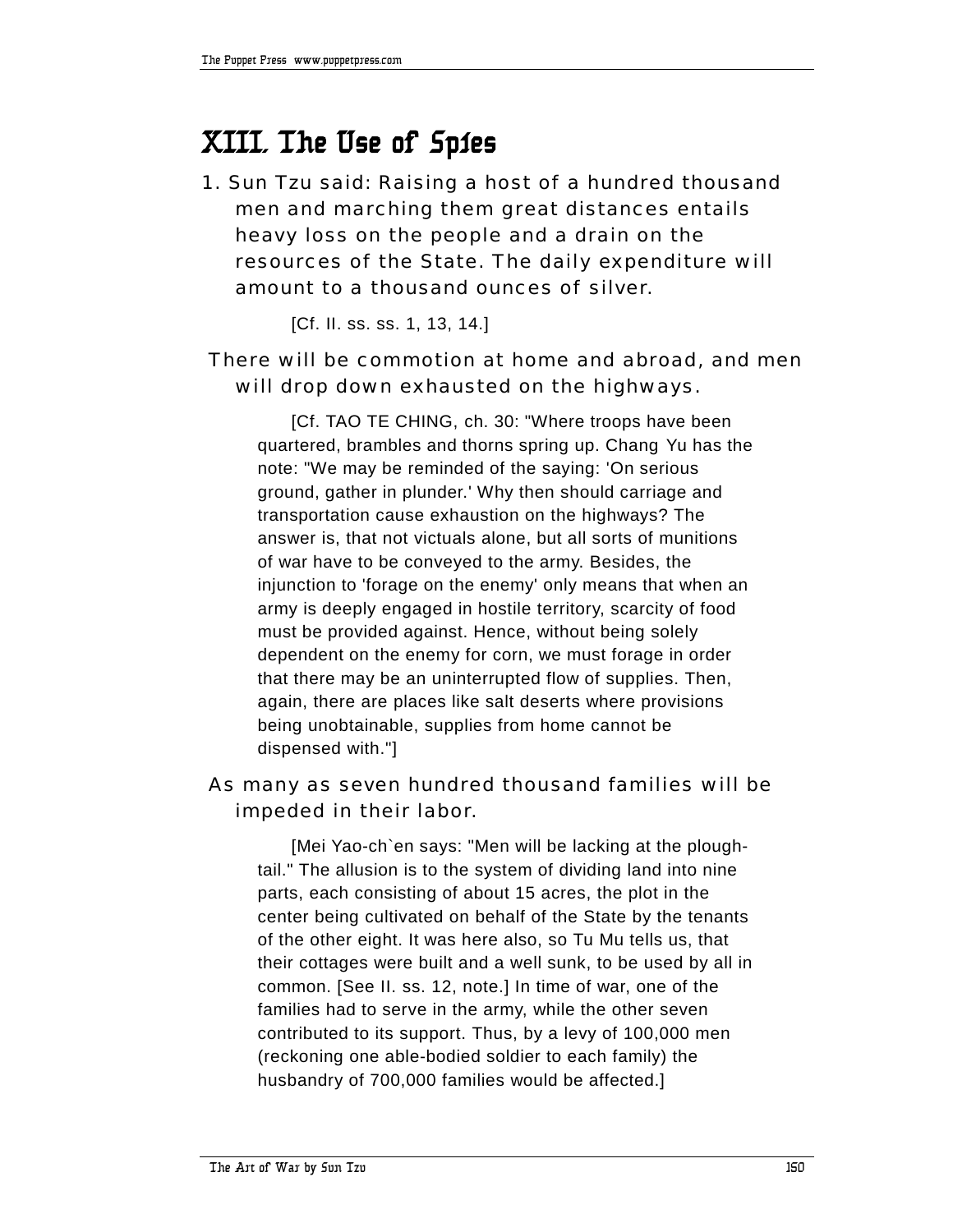2. Hostile armies may face each other for years, striving for the victory which is decided in a single day. This being so, to remain in ignorance of the enemy's condition simply because one grudges the outlay of a hundred ounces of silver in honors and emoluments,

["For spies" is of course the meaning, though it would spoil the effect of this curiously elaborate exordium if spies were actually mentioned at this point.]

#### is the height of inhumanity.

[Sun Tzu's agreement is certainly ingenious. He begins by adverting to the frightful misery and vast expenditure of blood and treasure which war always brings in its train. Now, unless you are kept informed of the enemy's condition, and are ready to strike at the right moment, a war may drag on for years. The only way to get this information is to employ spies, and it is impossible to obtain trustworthy spies unless they are properly paid for their services. But it is surely false economy to grudge a comparatively trifling amount for this purpose, when every day that the war lasts eats up an incalculably greater sum. This grievous burden falls on the shoulders of the poor, and hence Sun Tzu concludes that to neglect the use of spies is nothing less than a crime against humanity.]

#### 3. One who acts thus is no leader of men, no present help to his sovereign, no master of victory.

[This idea, that the true object of war is peace, has its root in the national temperament of the Chinese. Even so far back as 597 B.C., these memorable words were uttered by Prince Chuang of the Ch`u State: "The [Chinese] character for 'prowess' is made up of [the characters for] 'to stay' and 'a spear' (cessation of hostilities). Military prowess is seen in the repression of cruelty, the calling in of weapons, the preservation of the appointment of Heaven, the firm establishment of merit, the bestowal of happiness on the people, putting harmony between the princes, the diffusion of wealth."]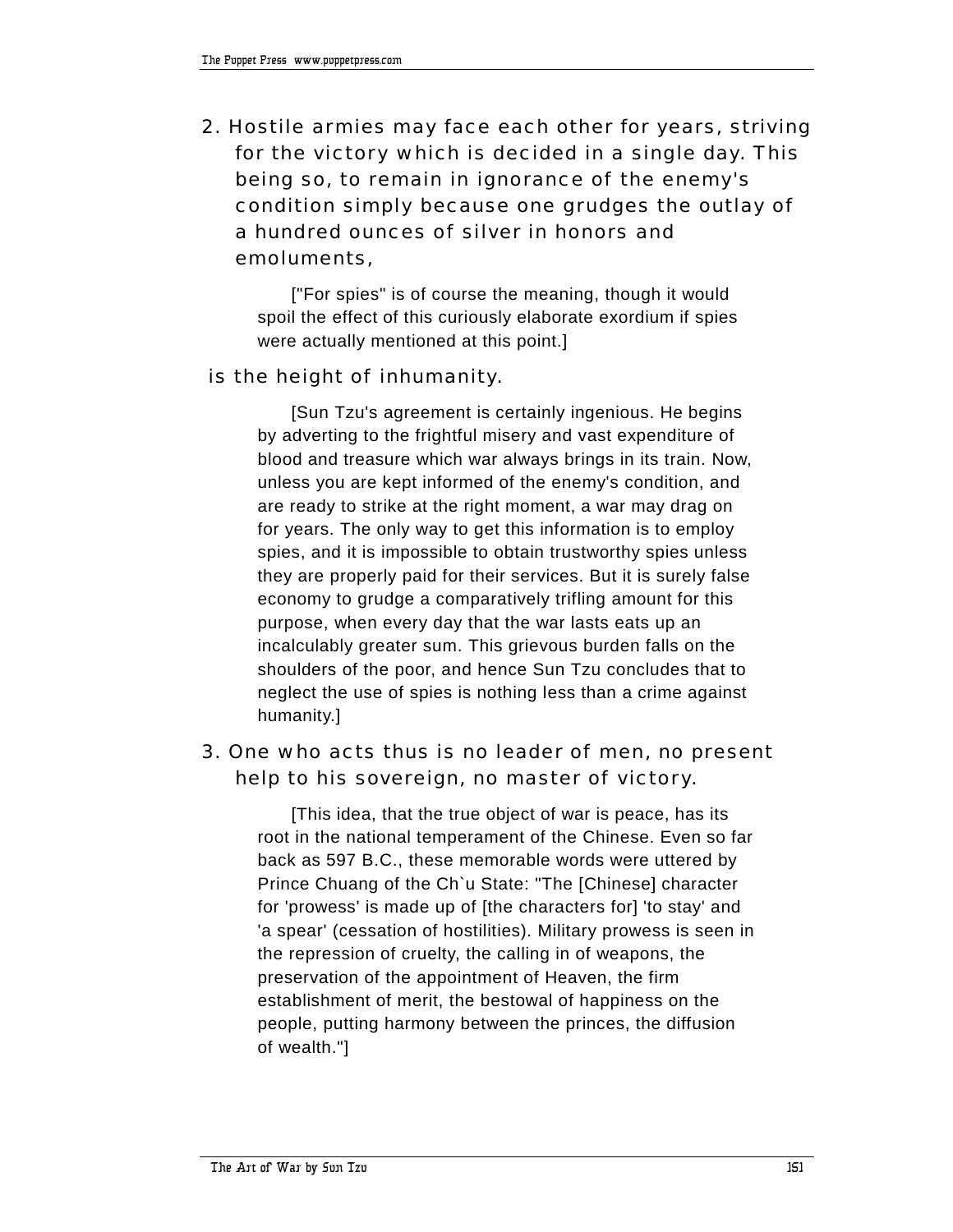4. Thus, what enables the wise sovereign and the good general to strike and conquer, and achieve things beyond the reach of ordinary men, is FOREKNOWLEDGE.

[That is, knowledge of the enemy's dispositions, and what he means to do.]

# 5. Now this foreknowledge cannot be elicited from spirits; it cannot be obtained inductively from experience,

[Tu Mu's note is: "[knowledge of the enemy] cannot be gained by reasoning from other analogous cases."]

#### nor by any deductive calculation.

[Li Ch`uan says: "Quantities like length, breadth, distance and magnitude, are susceptible of exact mathematical determination; human actions cannot be so calculated."]

#### 6. Knowledge of the enemy's dispositions can only be obtained from other men.

[Mei Yao-ch`en has rather an interesting note: "Knowledge of the spirit-world is to be obtained by divination; information in natural science may be sought by inductive reasoning; the laws of the universe can be verified by mathematical calculation: but the dispositions of an enemy are ascertainable through spies and spies alone."]

- 7. Hence the use of spies, of whom there are five classes: (1) Local spies; (2) inward spies; (3) converted spies; (4) doomed spies; (5) surviving spies.
- 8. When these five kinds of spy are all at work, none can discover the secret system. This is called "divine manipulation of the threads." It is the sovereign's most precious faculty.

[Cromwell, one of the greatest and most practical of all cavalry leaders, had officers styled 'scout masters,' whose business it was to collect all possible information regarding the enemy, through scouts and spies, etc., and much of his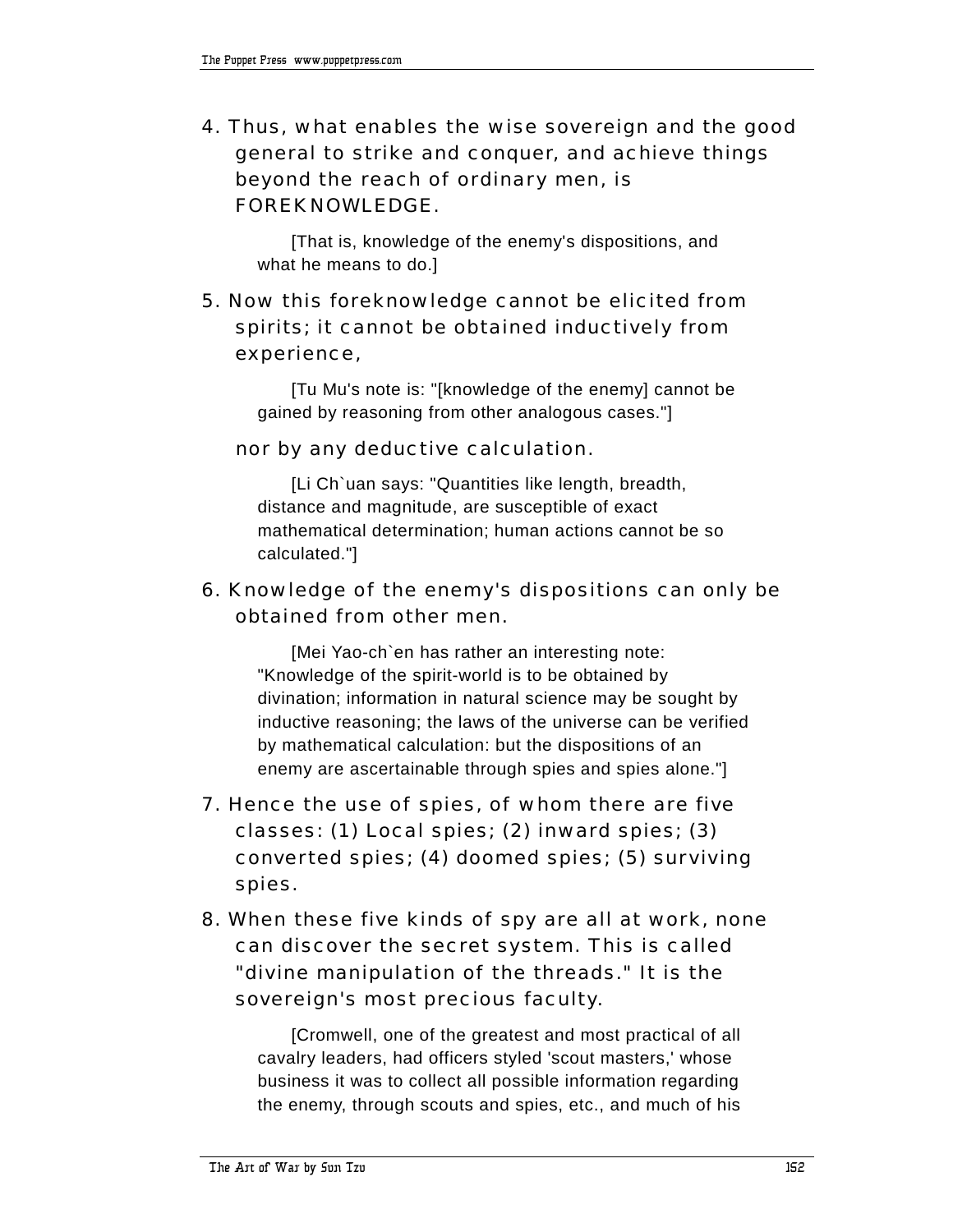success in war was traceable to the previous knowledge of the enemy's moves thus gained." [1] ]

## 9. Having LOCAL SPIES means employing the services of the inhabitants of a district.

[Tu Mu says: "In the enemy's country, win people over by kind treatment, and use them as spies."]

# 10. Having INWARD SPIES, making use of officials of the enemy.

[Tu Mu enumerates the following classes as likely to do good service in this respect: "Worthy men who have been degraded from office, criminals who have undergone punishment; also, favorite concubines who are greedy for gold, men who are aggrieved at being in subordinate positions, or who have been passed over in the distribution of posts, others who are anxious that their side should be defeated in order that they may have a chance of displaying their ability and talents, fickle turncoats who always want to have a foot in each boat. Officials of these several kinds," he continues, "should be secretly approached and bound to one's interests by means of rich presents. In this way you will be able to find out the state of affairs in the enemy's country, ascertain the plans that are being formed against you, and moreover disturb the harmony and create a breach between the sovereign and his ministers." The necessity for extreme caution, however, in dealing with "inward spies," appears from an historical incident related by Ho Shih: "Lo Shang, Governor of I-Chou, sent his general Wei Po to attack the rebel Li Hsiung of Shu in his stronghold at P`i. After each side had experienced a number of victories and defeats, Li Hsiung had recourse to the services of a certain P`o-t`ai, a native of Wu-tu. He began to have him whipped until the blood came, and then sent him off to Lo Shang, whom he was to delude by offering to cooperate with him from inside the city, and to give a fire signal at the right moment for making a general assault. Lo Shang, confiding in these promises, march out all his best troops, and placed Wei Po and others at their head with orders to attack at P ot`ai's bidding. Meanwhile, Li Hsiung's general, Li Hsiang, had prepared an ambuscade on their line of march; and P`ot`ai, having reared long scaling-ladders against the city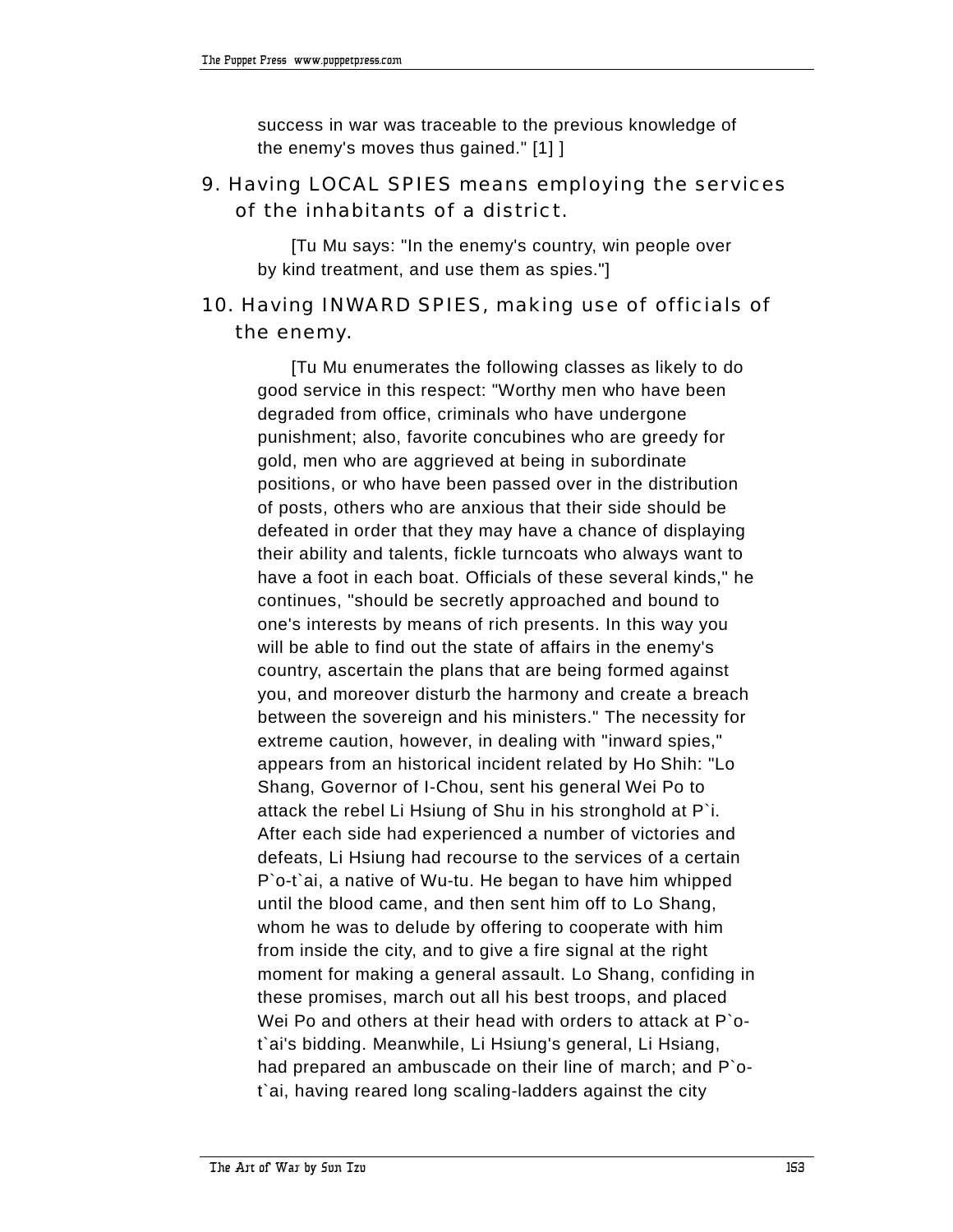walls, now lighted the beacon-fire. Wei Po's men raced up on seeing the signal and began climbing the ladders as fast as they could, while others were drawn up by ropes lowered from above. More than a hundred of Lo Shang's soldiers entered the city in this way, every one of whom was forthwith beheaded. Li Hsiung then charged with all his forces, both inside and outside the city, and routed the enemy completely." [This happened in 303 A.D. I do not know where Ho Shih got the story from. It is not given in the biography of Li Hsiung or that of his father Li T`e, CHIN SHU, ch. 120, 121.]

## 11. Having CONVERTED SPIES, getting hold of the enemy's spies and using them for our own purposes.

[By means of heavy bribes and liberal promises detaching them from the enemy's service, and inducing them to carry back false information as well as to spy in turn on their own countrymen. On the other hand, Hsiao Shih-hsien says that we pretend not to have detected him, but contrive to let him carry away a false impression of what is going on. Several of the commentators accept this as an alternative definition; but that it is not what Sun Tzu meant is conclusively proved by his subsequent remarks about treating the converted spy generously (ss. 21 sqq.). Ho Shih notes three occasions on which converted spies were used with conspicuous success: (1) by T'ien Tan in his defense of Chi-mo (see supra, p. 90); (2) by Chao She on his march to O-yu (see p. 57); and by the wily Fan Chu in 260 B.C., when Lien P`o was conducting a defensive campaign against Ch`in. The King of Chao strongly disapproved of Lien P`o's cautious and dilatory methods, which had been unable to avert a series of minor disasters, and therefore lent a ready ear to the reports of his spies, who had secretly gone over to the enemy and were already in Fan Chu's pay. They said: "The only thing which causes Ch`in anxiety is lest Chao Kua should be made general. Lien P`o they consider an easy opponent, who is sure to be vanquished in the long run." Now this Chao Kua was a sun of the famous Chao She. From his boyhood, he had been wholly engrossed in the study of war and military matters, until at last he came to believe that there was no commander in the whole Empire who could stand against him. His father was much disquieted by this overweening conceit, and the flippancy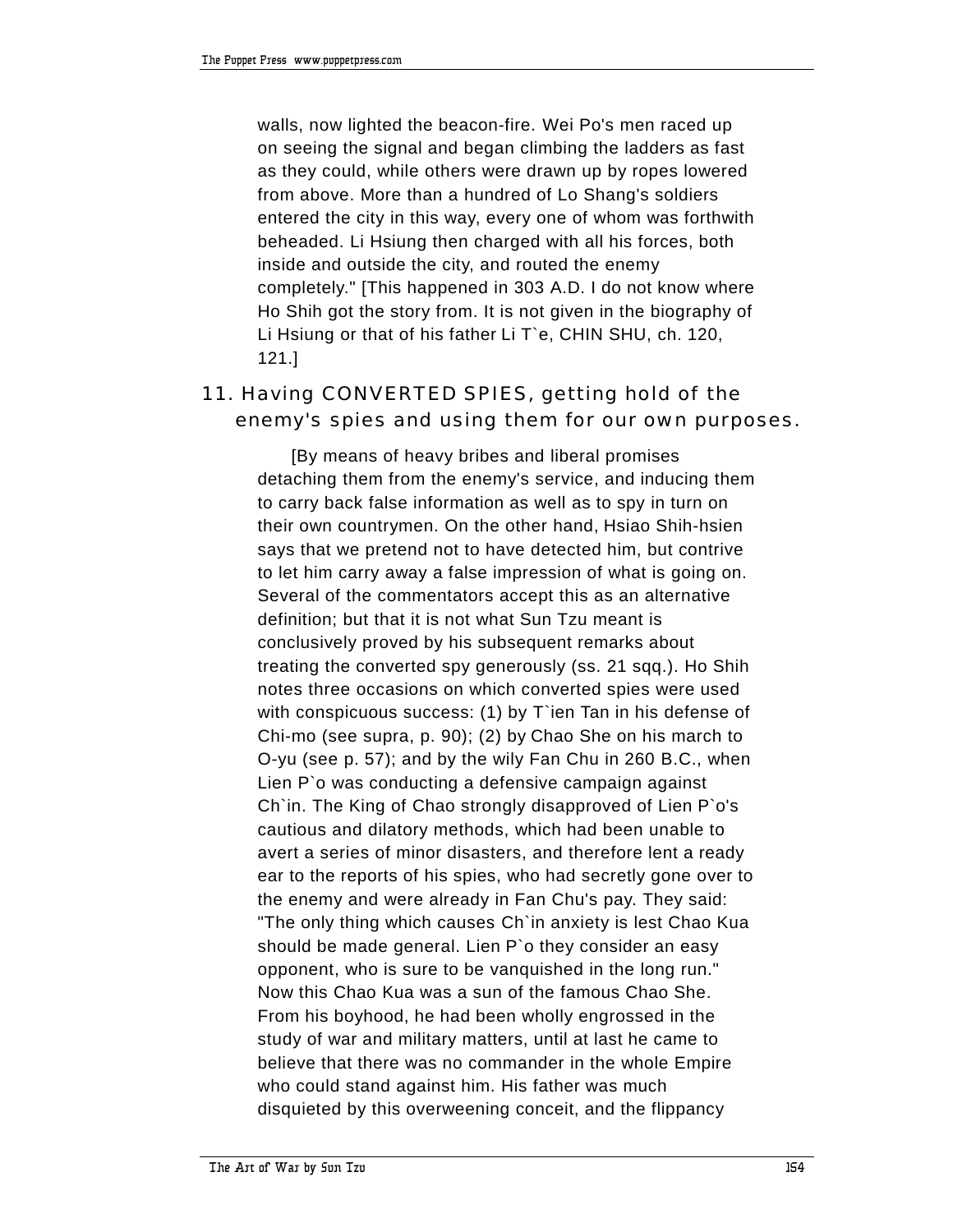with which he spoke of such a serious thing as war, and solemnly declared that if ever Kua was appointed general, he would bring ruin on the armies of Chao. This was the man who, in spite of earnest protests from his own mother and the veteran statesman Lin Hsiang-ju, was now sent to succeed Lien P`o. Needless to say, he proved no match for the redoubtable Po Ch`i and the great military power of Ch`in. He fell into a trap by which his army was divided into two and his communications cut; and after a desperate resistance lasting 46 days, during which the famished soldiers devoured one another, he was himself killed by an arrow, and his whole force, amounting, it is said, to 400,000 men, ruthlessly put to the sword.]

# 12. Having DOOMED SPIES, doing certain things openly for purposes of deception, and allowing our spies to know of them and report them to the enemy.

[Tu Yu gives the best exposition of the meaning: "We ostentatiously do thing calculated to deceive our own spies, who must be led to believe that they have been unwittingly disclosed. Then, when these spies are captured in the enemy's lines, they will make an entirely false report, and the enemy will take measures accordingly, only to find that we do something quite different. The spies will thereupon be put to death." As an example of doomed spies, Ho Shih mentions the prisoners released by Pan Ch`ao in his campaign against Yarkand. (See p. 132.) He also refers to T`ang Chien, who in 630 A.D. was sent by T`ai Tsung to lull the Turkish Kahn Chieh-li into fancied security, until Li Ching was able to deliver a crushing blow against him. Chang Yu says that the Turks revenged themselves by killing T`ang Chien, but this is a mistake, for we read in both the old and the New T`ang History (ch. 58, fol. 2 and ch. 89, fol. 8 respectively) that he escaped and lived on until 656. Li I-chi played a somewhat similar part in 203 B.C., when sent by the King of Han to open peaceful negotiations with Ch`i. He has certainly more claim to be described a "doomed spy", for the king of Ch`i, being subsequently attacked without warning by Han Hsin, and infuriated by what he considered the treachery of Li I-chi, ordered the unfortunate envoy to be boiled alive.]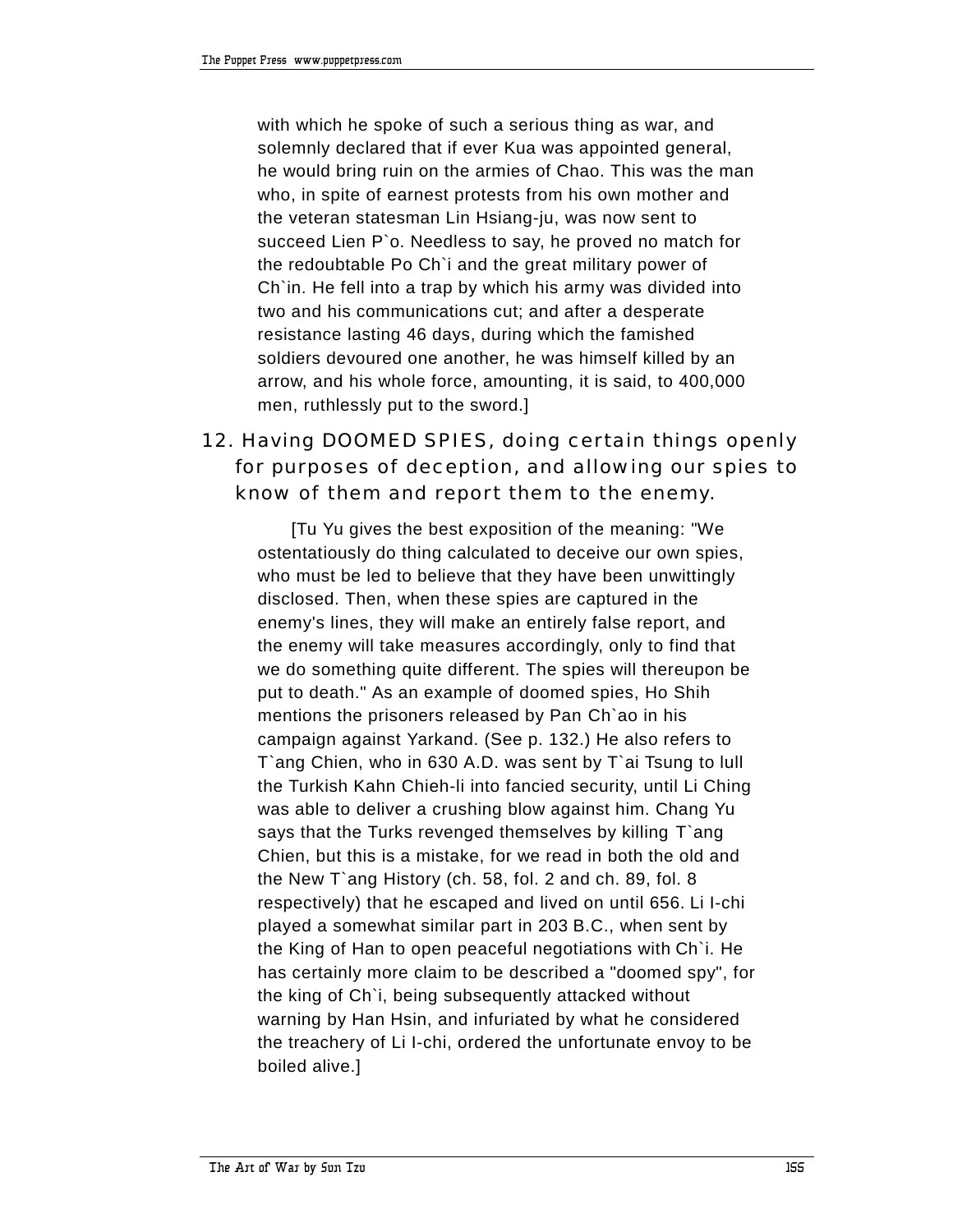## 13. SURVIVING SPIES, finally, are those who bring back news from the enemy's camp.

[This is the ordinary class of spies, properly so called, forming a regular part of the army. Tu Mu says: "Your surviving spy must be a man of keen intellect, though in outward appearance a fool; of shabby exterior, but with a will of iron. He must be active, robust, endowed with physical strength and courage; thoroughly accustomed to all sorts of dirty work, able to endure hunger and cold, and to put up with shame and ignominy." Ho Shih tells the following story of Ta`hsi Wu of the Sui dynasty: "When he was governor of Eastern Ch`in, Shen-wu of Ch`i made a hostile movement upon Sha-yuan. The Emperor T`ai Tsu [? Kao Tsu] sent Tahsi Wu to spy upon the enemy. He was accompanied by two other men. All three were on horseback and wore the enemy's uniform. When it was dark, they dismounted a few hundred feet away from the enemy's camp and stealthily crept up to listen, until they succeeded in catching the passwords used in the army. Then they got on their horses again and boldly passed through the camp under the guise of night-watchmen; and more than once, happening to come across a soldier who was committing some breach of discipline, they actually stopped to give the culprit a sound cudgeling! Thus they managed to return with the fullest possible information about the enemy's dispositions, and received warm commendation from the Emperor, who in consequence of their report was able to inflict a severe defeat on his adversary."]

# 14. Hence it is that which none in the whole army are more intimate relations to be maintained than with spies.

[Tu Mu and Mei Yao-ch`en point out that the spy is privileged to enter even the general's private sleeping-tent.]

#### None should be more liberally rewarded. In no other business should greater secrecy be preserved.

[Tu Mu gives a graphic touch: all communication with spies should be carried "mouth-to-ear." The following remarks on spies may be quoted from Turenne, who made perhaps larger use of them than any previous commander: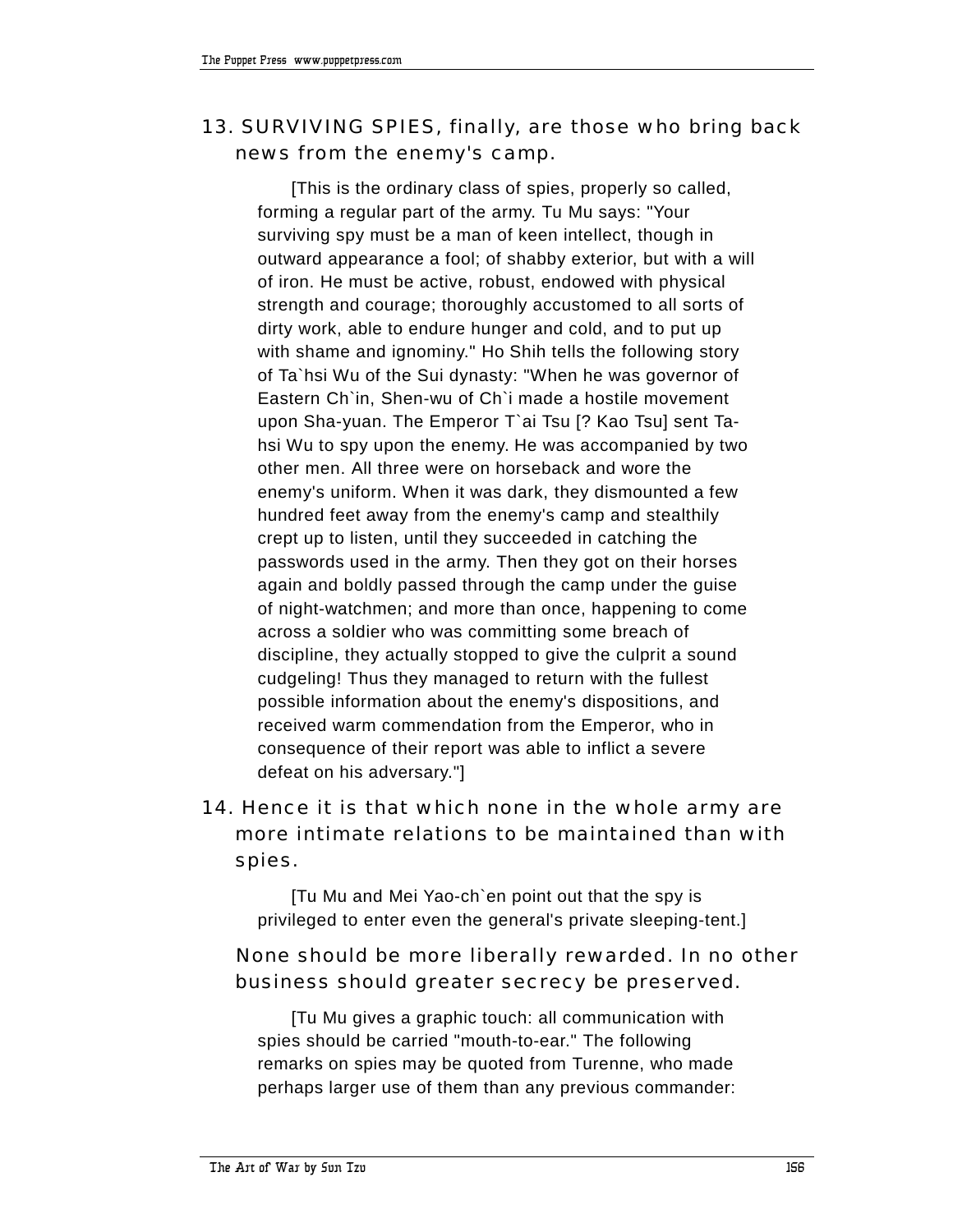"Spies are attached to those who give them most, he who pays them ill is never served. They should never be known to anybody; nor should they know one another. When they propose anything very material, secure their persons, or have in your possession their wives and children as hostages for their fidelity. Never communicate anything to them but what is absolutely necessary that they should know. [2] ]

## 15. Spies cannot be usefully employed without a certain intuitive sagacity.

[Mei Yao-ch`en says: "In order to use them, one must know fact from falsehood, and be able to discriminate between honesty and double-dealing." Wang Hsi in a different interpretation thinks more along the lines of "intuitive perception" and "practical intelligence." Tu Mu strangely refers these attributes to the spies themselves: "Before using spies we must assure ourselves as to their integrity of character and the extent of their experience and skill." But he continues: "A brazen face and a crafty disposition are more dangerous than mountains or rivers; it takes a man of genius to penetrate such." So that we are left in some doubt as to his real opinion on the passage."]

# 16. They cannot be properly managed without benevolence and straightforwardness.

[Chang Yu says: "When you have attracted them by substantial offers, you must treat them with absolute sincerity; then they will work for you with all their might."]

#### 17. Without subtle ingenuity of mind, one cannot make certain of the truth of their reports.

[Mei Yao-ch`en says: "Be on your guard against the possibility of spies going over to the service of the enemy."]

#### 18. Be subtle! be subtle! and use your spies for every kind of business.

[Cf. VI. ss. 9.]

19. If a secret piece of news is divulged by a spy before the time is ripe, he must be put to death together with the man to whom the secret was told.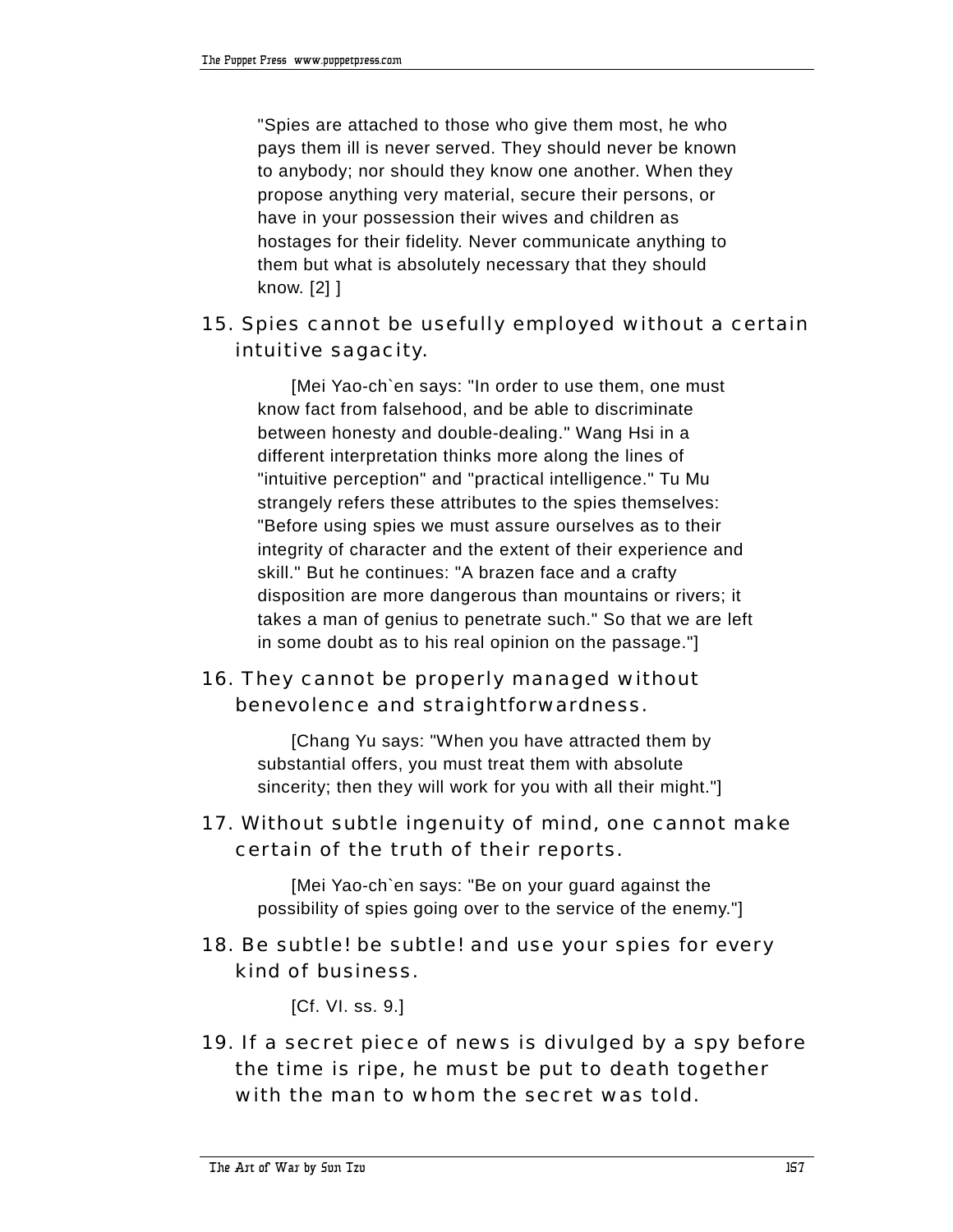[Word for word, the translation here is: "If spy matters are heard before [our plans] are carried out," etc. Sun Tzu's main point in this passage is: Whereas you kill the spy himself "as a punishment for letting out the secret," the object of killing the other man is only, as Ch`en Hao puts it, "to stop his mouth" and prevent news leaking any further. If it had already been repeated to others, this object would not be gained. Either way, Sun Tzu lays himself open to the charge of inhumanity, though Tu Mu tries to defend him by saying that the man deserves to be put to death, for the spy would certainly not have told the secret unless the other had been at pains to worm it out of him."]

# 20. Whether the object be to crush an army, to storm a city, or to assassinate an individual, it is always necessary to begin by finding out the names of the attendants, the *aides-de-camp,*

[Literally "visitors", is equivalent, as Tu Yu says, to "those whose duty it is to keep the general supplied with information," which naturally necessitates frequent interviews with him.]

## and door-keepers and sentries of the general in command. Our spies must be commissioned to ascertain these.

[As the first step, no doubt towards finding out if any of these important functionaries can be won over by bribery.]

21. The enemy's spies who have come to spy on us must be sought out, tempted with bribes, led away and comfortably housed. Thus they will become converted spies and available for our service.

# 22. It is through the information brought by the converted spy that we are able to acquire and employ local and inward spies.

[Tu Yu says: "through conversion of the enemy's spies we learn the enemy's condition." And Chang Yu says: "We must tempt the converted spy into our service, because it is he that knows which of the local inhabitants are greedy of gain, and which of the officials are open to corruption."]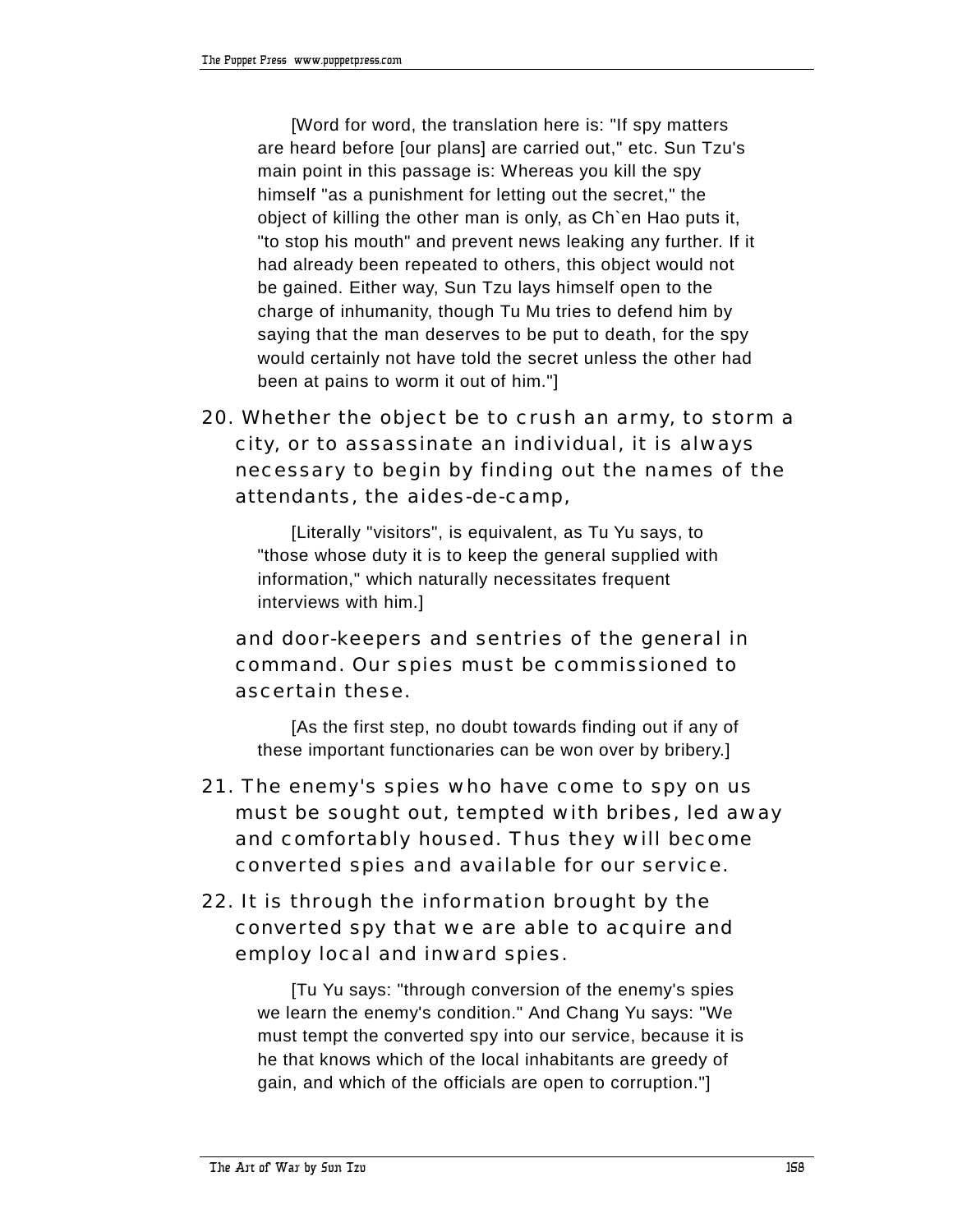23. It is owing to his information, again, that we can cause the doomed spy to carry false tidings to the enemy.

[Chang Yu says, "because the converted spy knows how the enemy can best be deceived."]

- 24. Lastly, it is by his information that the surviving spy can be used on appointed occasions.
- 25. The end and aim of spying in all its five varieties is knowledge of the enemy; and this knowledge can only be derived, in the first instance, from the converted spy.

[As explained in ss. 22-24. He not only brings information himself, but makes it possible to use the other kinds of spy to advantage.]

### Hence it is essential that the converted spy be treated with the utmost liberality.

#### 26. Of old, the rise of the Yin dynasty

[Sun Tzu means the Shang dynasty, founded in 1766 B.C. Its name was changed to Yin by P`an Keng in 1401.

#### was due to I Chih

[Better known as I Yin, the famous general and statesman who took part in Ch`eng T`ang's campaign against Chieh Kuei.]

#### who had served under the Hsia. Likewise, the rise of the Chou dynasty was due to Lu Ya

[Lu Shang rose to high office under the tyrant Chou Hsin, whom he afterwards helped to overthrow. Popularly known as T`ai Kung, a title bestowed on him by Wen Wang, he is said to have composed a treatise on war, erroneously identified with the LIU T`AO.]

#### who had served under the Yin.

[There is less precision in the Chinese than I have thought it well to introduce into my translation, and the commentaries on the passage are by no means explicit. But, having regard to the context, we can hardly doubt that Sun